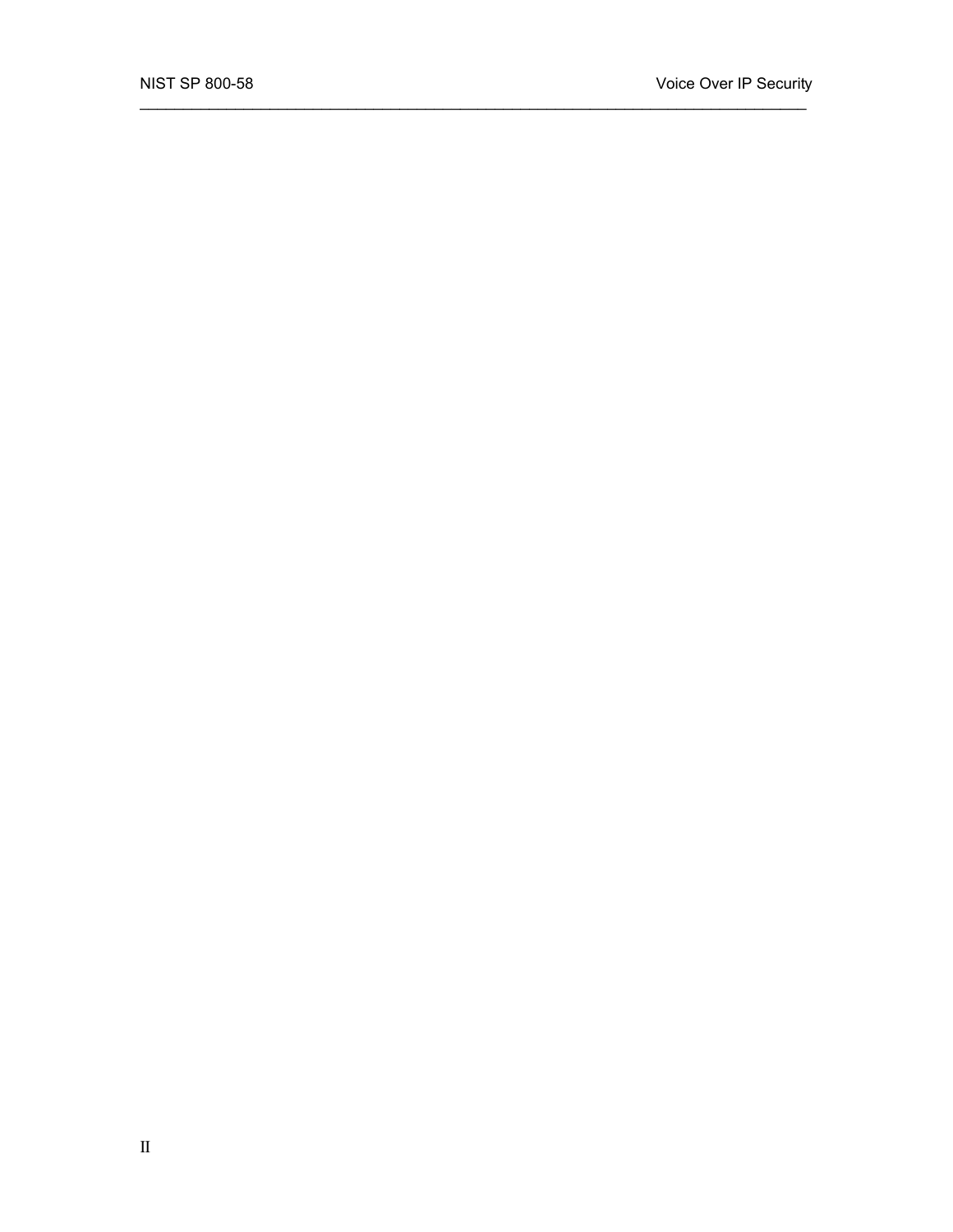*NIST Special Publication 800-58*

# Security Considerations for Voice Over IP Systems

Recommendations of the National Institute of Standards and Technology

# **C O M P U T E R S E C U R I T Y**

 $\_$  . The contribution of the contribution of the contribution of the contribution of the contribution of the contribution of  $\mathcal{L}_\text{max}$ 

Computer Security Division Information Technology Laboratory National Institute of Standards and Technology Gaithersburg, MD 20899-8930

January 2005



**U.S. Department of Commerce** Donald L. Evans, Secretary

**Technology Administration** Phillip J. Bond, Under Secretary for Technology

**National Institute of Standards and Technology** Shashi Phoha, Director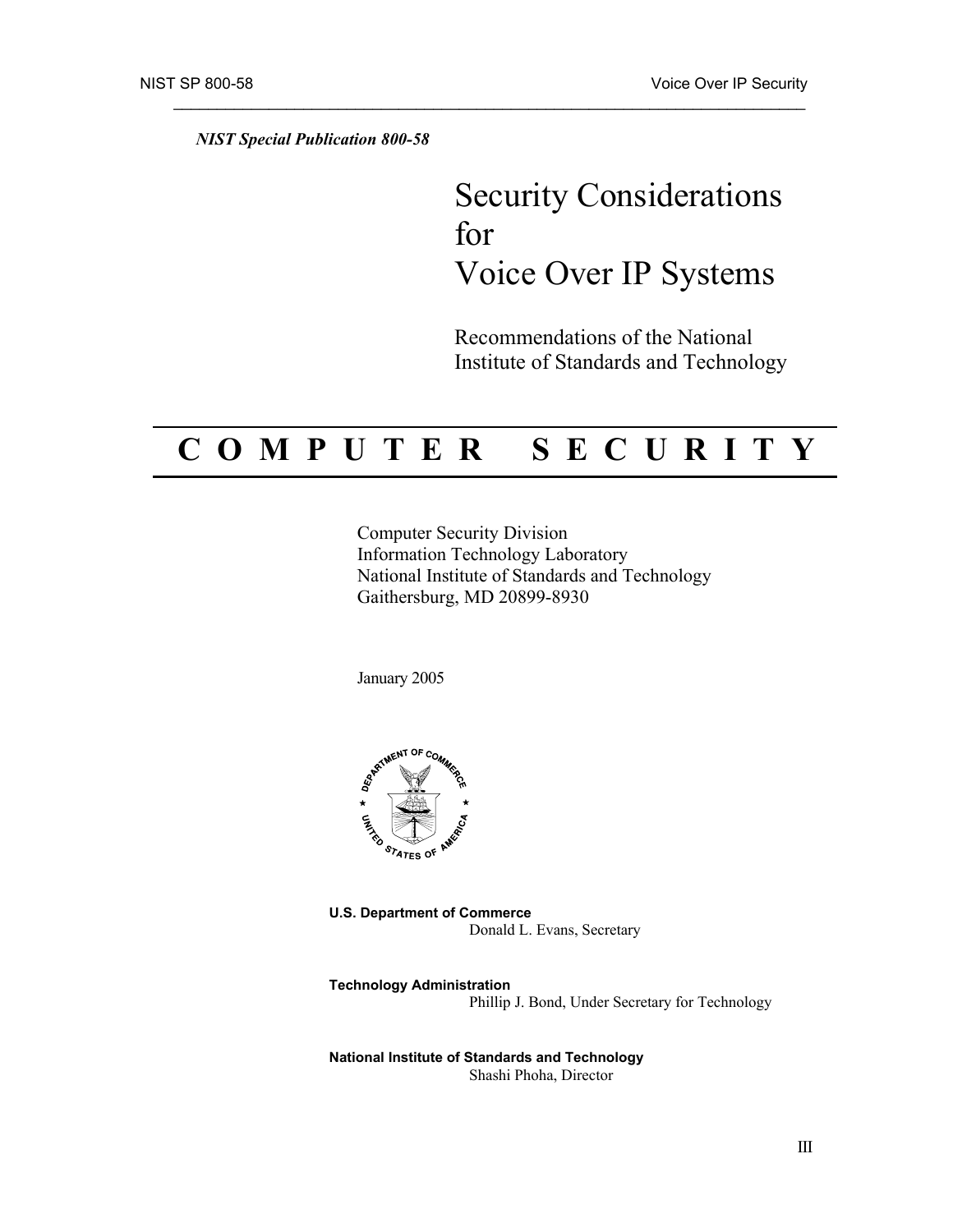## **Note to Readers**

 $\mathcal{L}_\text{max}$  , and the set of the set of the set of the set of the set of the set of the set of the set of the set of the set of the set of the set of the set of the set of the set of the set of the set of the set of the

The Information Technology Laboratory (ITL) at the National Institute of Standards and Technology (NIST) promotes the U.S. economy and public welfare by providing technical leadership for the Nation's measurement and standards infrastructure. ITL develops tests, test methods, reference data, proof of concept implementations, and technical analysis to advance the development and productive use of information technology. ITL's responsibilities include the development of technical, physical, administrative, and management standards and guidelines for the cost-effective security and privacy of sensitive unclassified information in Federal computer systems.

This document is a publication of the National Institute of Standards and Technology (NIST) and is not subject to U.S. copyright. Certain commercial entities, equipment, or materials may be identified in this document in order to describe an experimental procedure or concept adequately. Such identification is not intended to imply recommendation or endorsement by the National Institute of Standards and Technology, nor is it intended to imply that the entities, materials, or equipment are necessarily the best available for the purpose.

T.J. Walsh and D.R. Kuhn are employees of NIST; S. Fries is an employee of Siemens AG.

For questions or comments on this document, contact sp800-58@nist.gov.

## **Acknowledgments**

This document has benefited from review and comment by many experts. We particularly want to thank Mike Stauffer, of Booz Allen Hamilton, for his careful review and many contributions to improving the quality of this publication. Appendix A is derived from an internal NIST report by Tony Meehan and Tyler Moore of the University of Tulsa. Many people provided us with helpul comments and suggestions for improvements to the first draft of this document. We are grateful to Tim Grance, John Larson and colleagues at Sprint, Stephen Whitlock,David Waring, Steven Ungar, Larry L. Brock, Ron Rice, John Dabnor, Susan Landau, Cynthia Des Lauriers, Victor Marshall, Nora Wheeler, Anthony Smith, Curt Barker, Gerald Maguire, Frank Derks, Ben Halpert, Elaine Starkey, William Ryberg, Loraine Beyer, Terry Sherald, Gill Williams, Roberta Durant, Adrian Gardner, Rich Graveman, David Harrity, Lakshminath Dondeti, Mary Barnes, Cedric Aoun, Mike Lee, Paul Simmons, Marcus Leech, Paul Knight, Ken van Wyk, Manuel Vexler, and John Kelsey.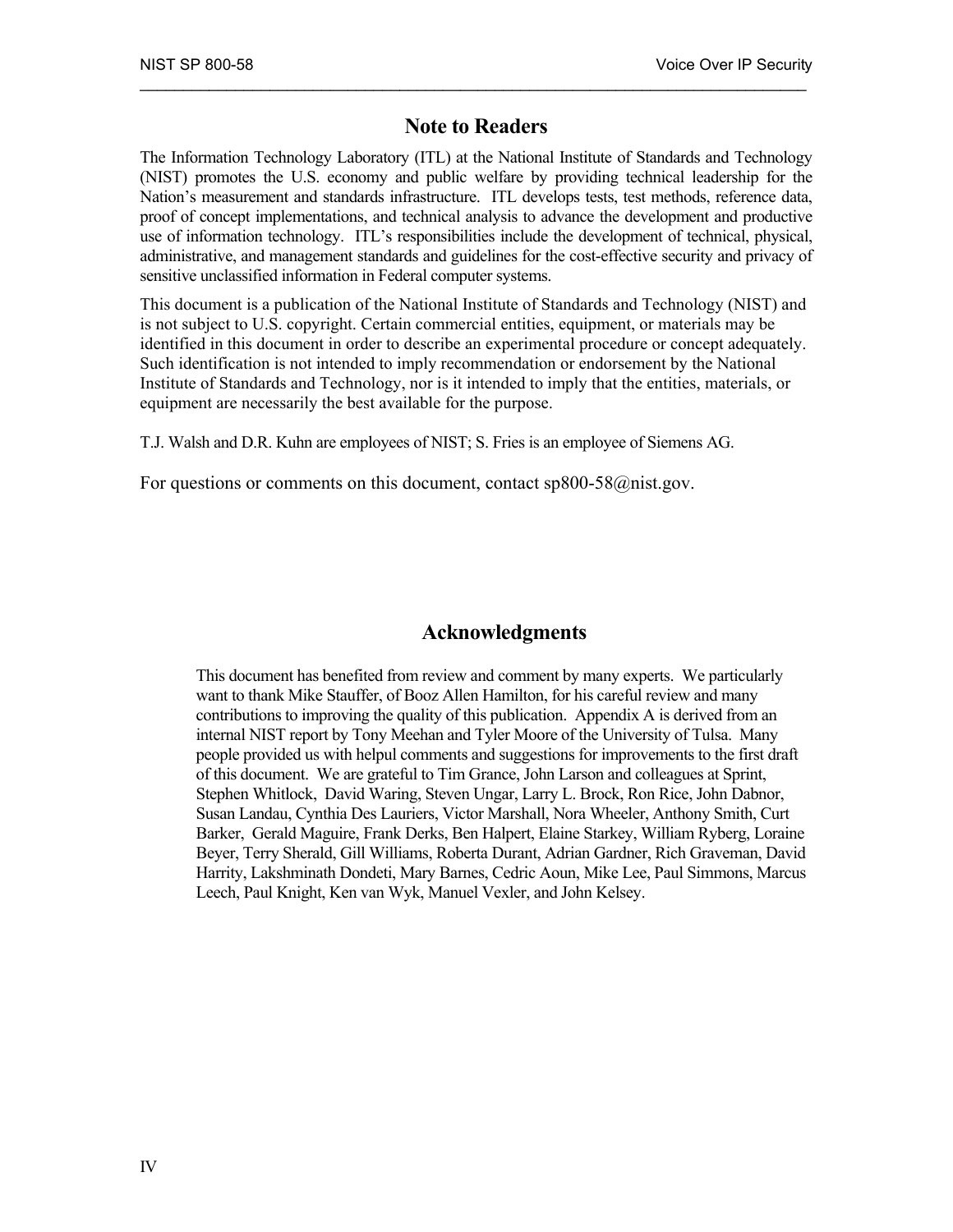## **Table of Contents**

| 1                       |                                                                      |  |
|-------------------------|----------------------------------------------------------------------|--|
| 1.1                     |                                                                      |  |
| 1.2                     |                                                                      |  |
| 1.3                     |                                                                      |  |
| 1.4                     |                                                                      |  |
| $\overline{2}$          |                                                                      |  |
| 2.1                     |                                                                      |  |
| 2.2                     |                                                                      |  |
| 2.3                     |                                                                      |  |
| 2.4                     |                                                                      |  |
| 2.5                     |                                                                      |  |
| 2.6                     |                                                                      |  |
| $\mathbf{3}$            |                                                                      |  |
| 3.1                     |                                                                      |  |
| 3.2                     |                                                                      |  |
| 3.3                     |                                                                      |  |
| 3.4                     |                                                                      |  |
| 3.5                     |                                                                      |  |
| 3.6                     |                                                                      |  |
| 3.7                     |                                                                      |  |
|                         |                                                                      |  |
| $\overline{\mathbf{4}}$ |                                                                      |  |
| 41                      |                                                                      |  |
| 4.2                     |                                                                      |  |
| 4.2.1                   |                                                                      |  |
| 4.2.2                   |                                                                      |  |
| 4.2.3                   |                                                                      |  |
| 4.2.4                   |                                                                      |  |
| 4.3                     |                                                                      |  |
| 5                       |                                                                      |  |
|                         |                                                                      |  |
| 5.1<br>5.2              |                                                                      |  |
| 5.2.1                   |                                                                      |  |
| 5.2.2                   | Authentication of Signaling Data using HTTP Digest Authentication 41 |  |
| 5.2.3                   |                                                                      |  |
| 5.2.4                   |                                                                      |  |
| 5.2.5                   |                                                                      |  |
| 5.2.6                   |                                                                      |  |
| 5.2.7                   |                                                                      |  |
| 6                       |                                                                      |  |
| 6.1                     |                                                                      |  |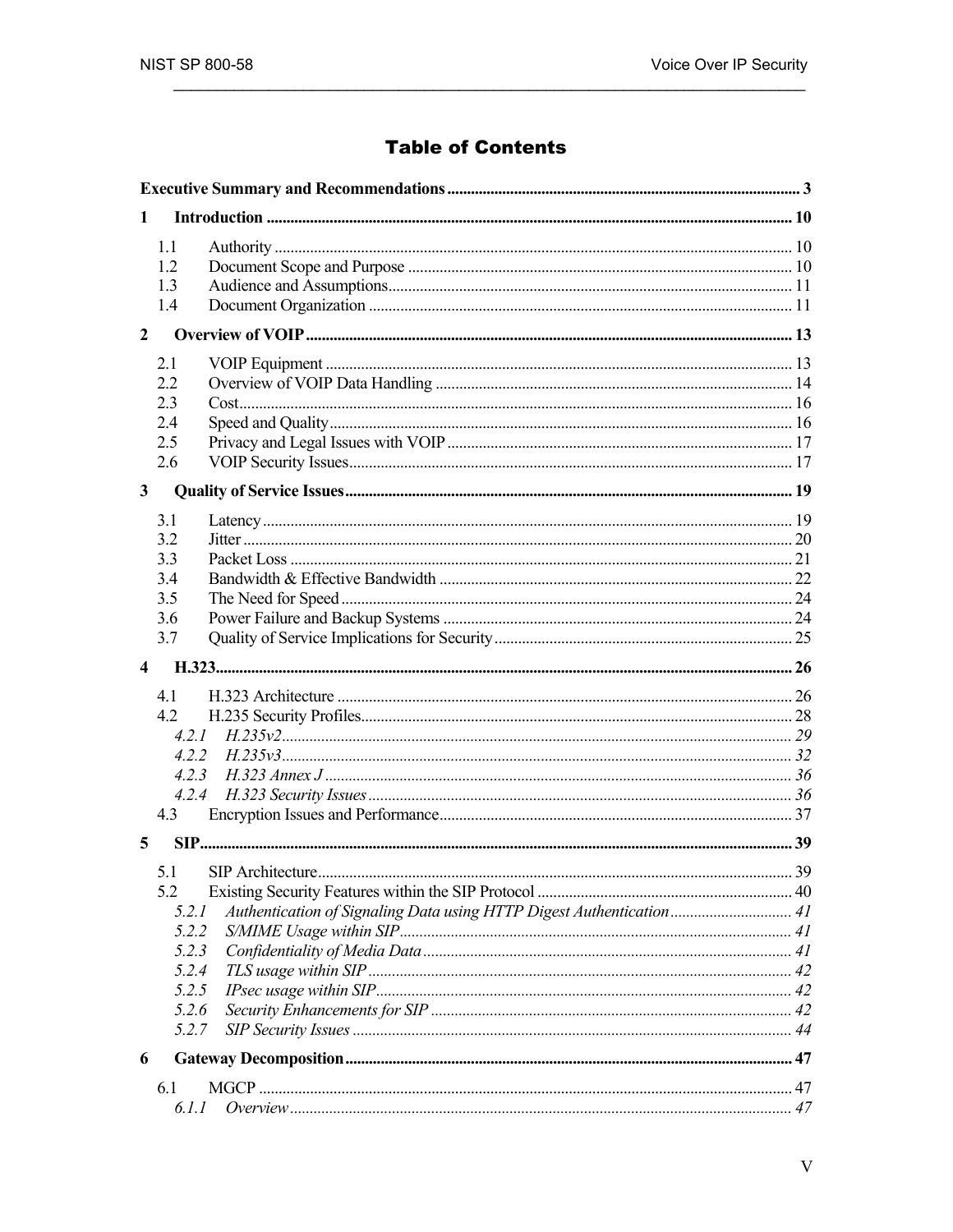|              | 6.1.2   |    |
|--------------|---------|----|
|              | 6.1.3   |    |
| 6.2          |         |    |
|              | 6.2.1   |    |
|              | 6.2.2   |    |
|              | 6.2.3   |    |
| 7            |         |    |
| 7.1          |         |    |
|              | 7. L. L |    |
|              | 7.1.2   |    |
| 7.2          |         |    |
| 7.3          |         |    |
|              | 7.3.1   |    |
|              | 7.3.2   |    |
|              | 7.3.3   |    |
| 7.4          |         |    |
|              | 7.4.1   |    |
|              | 7.4.2   |    |
|              | 7.4.3   |    |
| 7.5          |         |    |
| 7.6          |         |    |
| 8            |         |    |
| 8.1          |         |    |
| 8.2          |         |    |
| 8.3          |         |    |
| 8.4          |         |    |
| 8.5          |         |    |
| 8.6          |         |    |
| 8.7          |         |    |
| 8.8          |         |    |
| 9            |         |    |
| 9.1          |         |    |
| 9.2          |         | 69 |
| 9.3          |         |    |
| 9.4          |         |    |
| 9.5          |         |    |
| 9.6          |         |    |
| <b>10</b>    |         |    |
|              |         |    |
| $\mathbf{A}$ |         |    |
| A.1          |         |    |
| A.2          |         |    |
| A.3          |         |    |
| B            |         |    |
| $\mathbf C$  |         |    |
|              |         |    |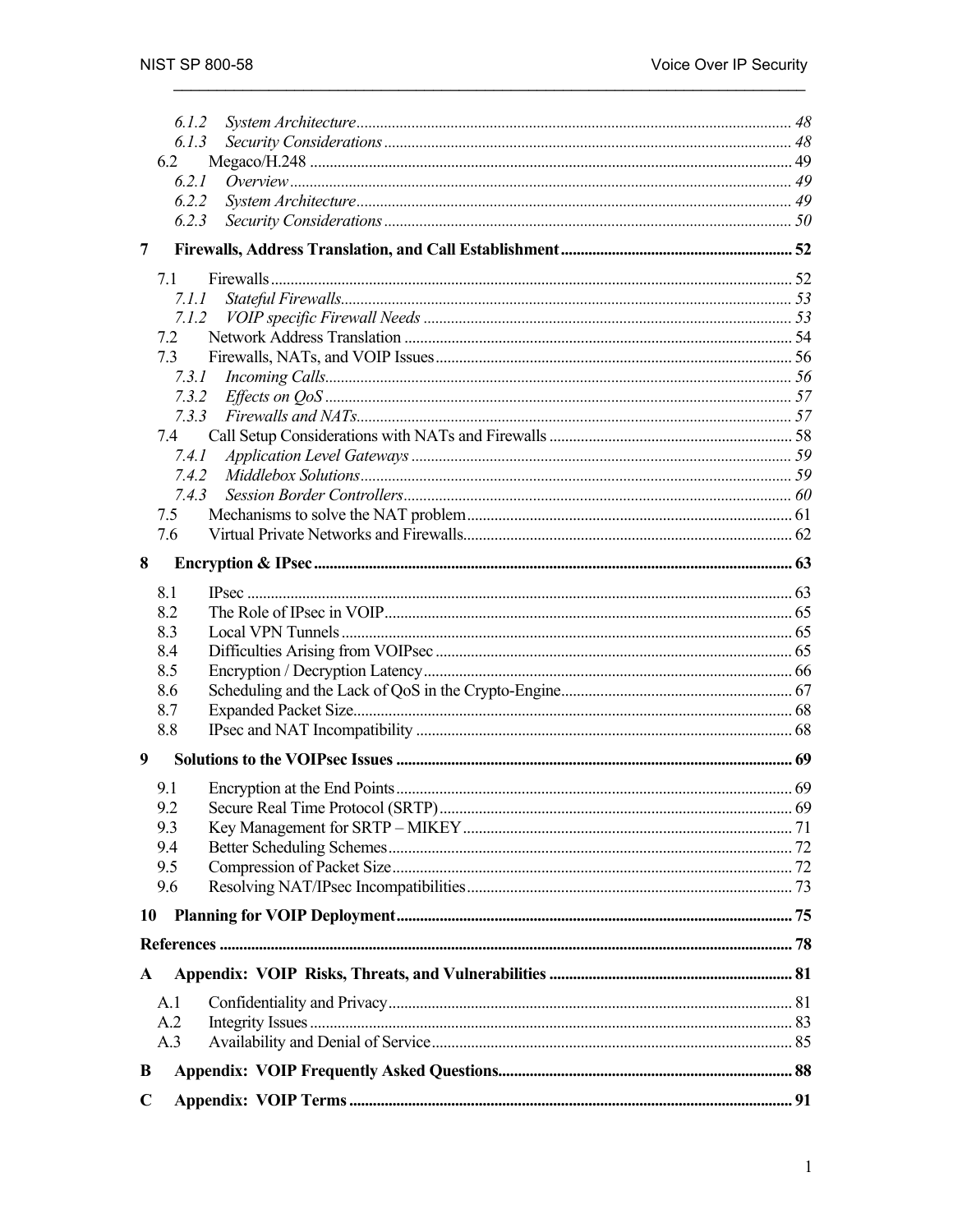# **List of Figures and Tables**

| 15 |
|----|
| 20 |
| 26 |
| 27 |
|    |
|    |
| 31 |
|    |
|    |
|    |
|    |
|    |
|    |
|    |
|    |
|    |
|    |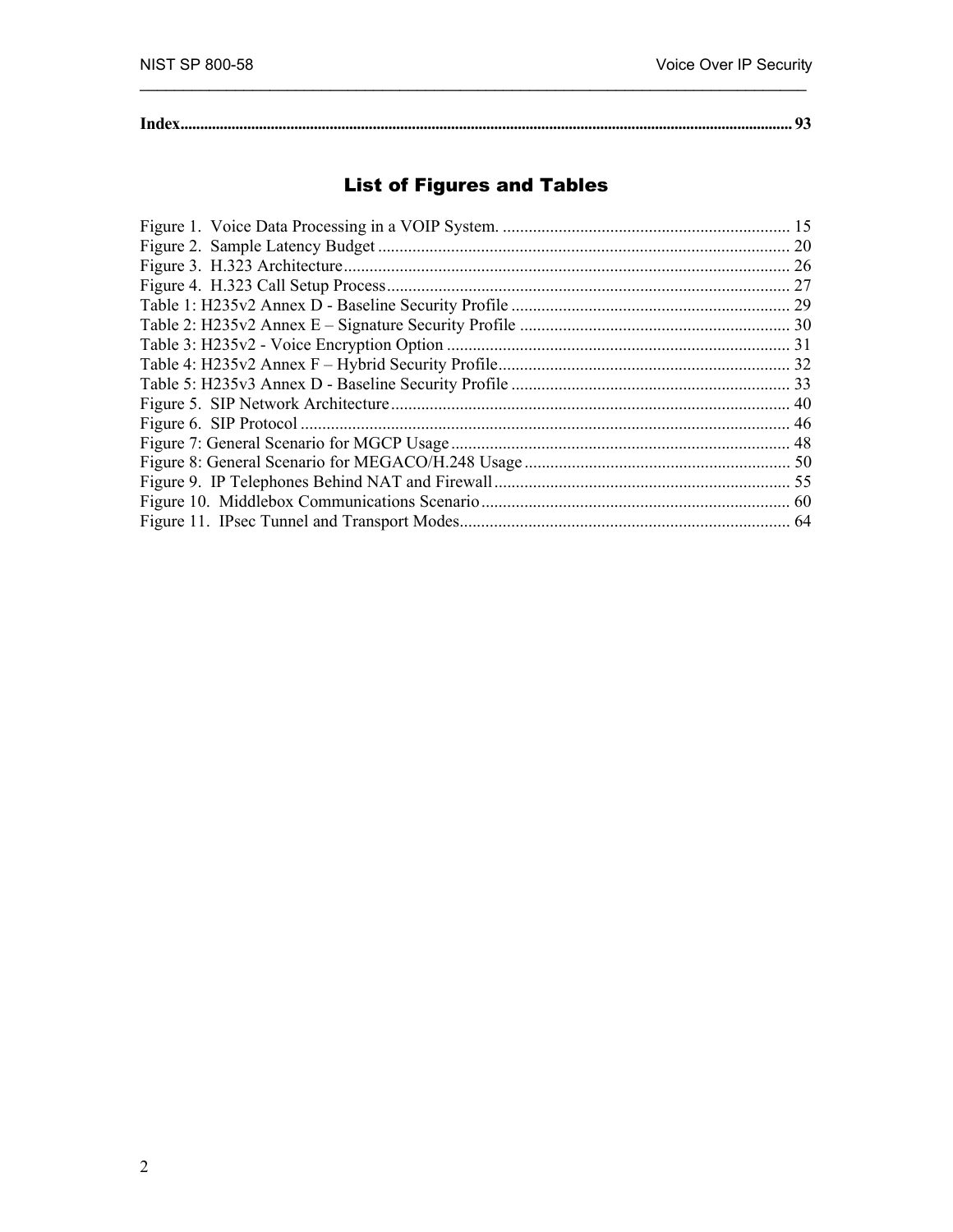### <span id="page-7-0"></span>**EXECUTIVE SUMMARY AND RECOMMENDATIONS**

Voice over  $IP$  – the transmission of voice over packet-switched IP networks – is one of the most important emerging trends in telecommunications. As with many new technologies, VOIP introduces both security risks and opportunities. VOIP has a very different architecture than traditional circuit-based telephony, and these differences result in significant security issues. Lower cost and greater flexibility are among the promises of VOIP for the enterprise, but VOIP should not be installed without careful consideration of the security problems introduced. Administrators may mistakenly assume that since digitized voice travels in packets, they can simply plug VOIP components into their already-secured networks and remain secure. However, the process is not that simple. This publication explains the challenges of VOIP security for agency and commercial users of VOIP, and outlines steps needed to help secure an organization's VOIP network. VOIP security considerations for the public switched telephone network (PSTN) are largely outside the scope of this document.

 $\_$  . The contribution of the contribution of the contribution of the contribution of the contribution of the contribution of  $\mathcal{L}_\text{max}$ 

VOIP systems take a wide variety of forms, including traditional telephone handsets, conferencing units, and mobile units. In addition to end-user equipment, VOIP systems include a variety of other components, including call processors/call managers, gateways, routers, firewalls, and protocols. Most of these components have counterparts used in data networks, but the performance demands of VOIP mean that ordinary network software and hardware must be supplemented with special VOIP components. Not only does VOIP require higher performance than most data systems, critical services, such as Emergency 911 must be accommodated. One of the main sources of confusion for those new to VOIP is the (natural) assumption that because digitized voice travels in packets just like other data, existing network architectures and tools can be used without change. However, VOIP adds a number of complications to existing network technology, and these problems are magnified by security considerations.

Quality of Service (QoS) is fundamental to the operation of a VOIP network that meets users' quality expectations. However, the implementation of various security measures can cause a marked deterioration in QoS. These complications range from firewalls delaying or blocking call setups to encryption-produced latency and delay variation (jitter). Because of the time-critical nature of VOIP, and its low tolerance for disruption and packet loss, many security measures implemented in traditional data networks are simply not applicable to VOIP in their current form; firewalls, intrusion detection systems, and other components must be specialized for VOIP. Current VOIP systems use either a proprietary protocol, or one of two standards, H.323 and the Session Initiation Protocol (SIP). Although SIP seems to be gaining in popularity, neither of these protocols has become dominant in the market yet, so it often makes sense to incorporate components that can support both. In addition to SIP and H.323 there are also two further standards, media gateway control protocol (MGCP) and Megaco/H.248,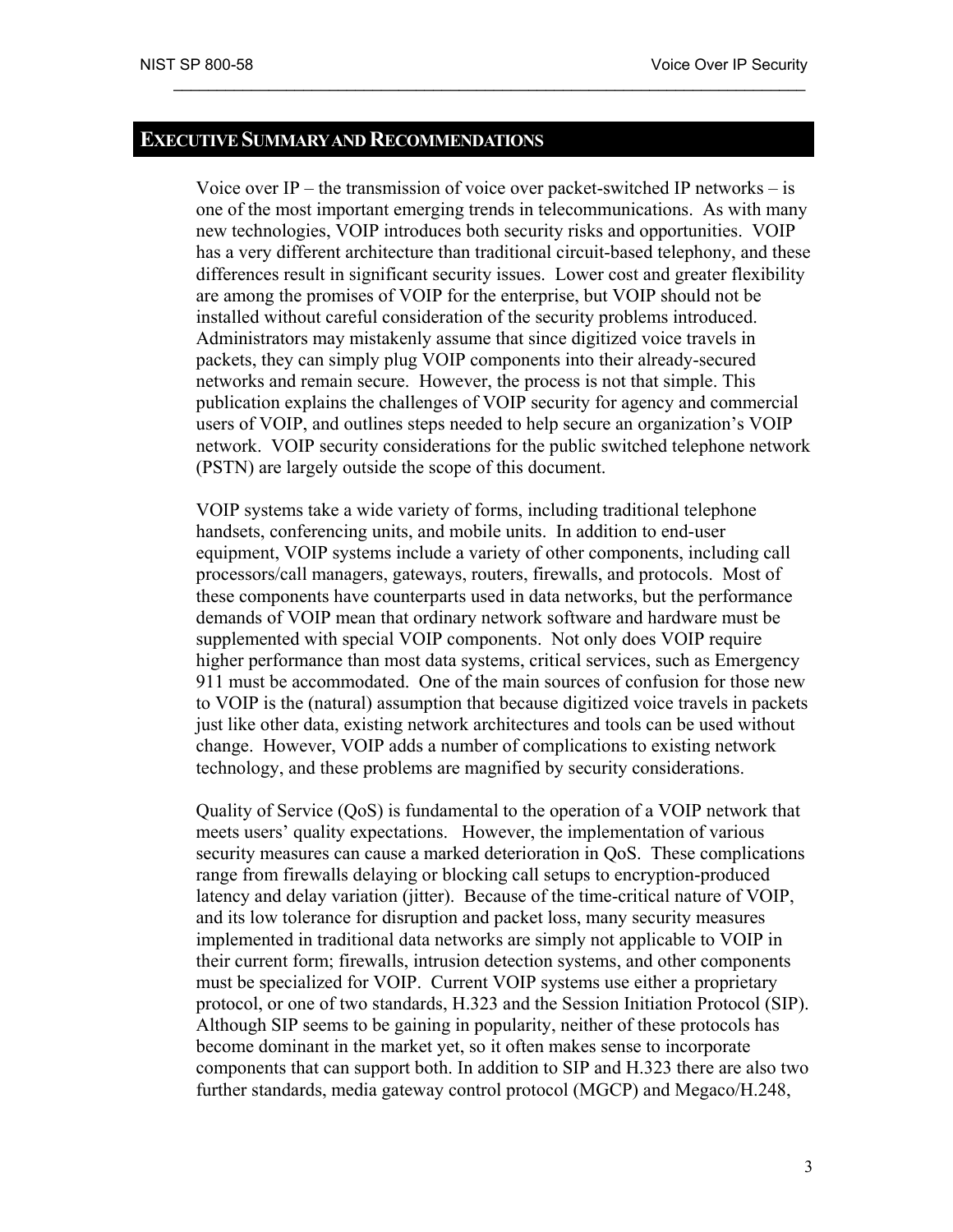which may be used in large deployments for gateway decomposition. These standards may be used to ease message handling with media gateways, or on the other hand they can easily be used to implement terminals without any intelligence, similar to today's phones connected to a PBX using a stimulus protocol.

 $\mathcal{L}_\text{max}$  , and the set of the set of the set of the set of the set of the set of the set of the set of the set of the set of the set of the set of the set of the set of the set of the set of the set of the set of the

Packet networks depend for their successful operation on a large number of configurable parameters: IP and MAC (physical) addresses of voice terminals, addresses of routers and firewalls, and VOIP specific software such as call processing components (call managers) and other programs used to place and route calls. Many of these network parameters are established dynamically every time network components are restarted, or when a VOIP telephone is restarted or added to the network. Because there are so many places in a network with dynamically configurable parameters, intruders have a wide array of potentially vulnerable points to attack [[1\]](#page-86-1).

Firewalls are a staple of security in today's IP networks. Whether protecting a LAN or WAN, encapsulating a DMZ, or just protecting a single computer, a firewall is usually the first line of defense against would be attackers. Firewalls work by blocking traffic deemed to be invasive, intrusive, or just plain malicious from flowing through them. Acceptable traffic is determined by a set of rules programmed into the firewall by the network administrator. The introduction of firewalls to the VOIP network complicates several aspects of VOIP, most notably dynamic port trafficking and call setup procedures.

Network Address Translation (NAT) is a powerful tool that can be used to hide internal network addresses and enable several endpoints within a LAN to use the same (external) IP address. The benefits of NATs come at a price. For one thing, an attempt to make a call into the network becomes very complex when a NAT is introduced. The situation is somewhat similar to an office building where mail is addressed with employees' names and the building address, but internal addressing is handled by the company mailroom. There are also several issues associated with the transmission of voice data across the NAT, including an incompatibility with IPsec. Although the use of NATs may be reduced as IPv6 is adopted, they will remain a common component in networks for years to come, so VOIP systems must deal with the complexities of NATs.

Firewalls, gateways, and other such devices can also help keep intruders from compromising a network. However, firewalls are no defense against an internal hacker. Another layer of defense is necessary at the protocol level to protect the voice traffic. In VOIP, as in data networks, this can be accomplished by encrypting the packets at the IP level using IPsec, or at the application level with secure RTP, the real-time transport protocol (RFC 3550). However, several factors, including the expansion of packet size, ciphering latency, and a lack of QoS urgency in the cryptographic engine itself can cause an excessive amount of latency in the VOIP packet delivery. This leads to degraded voice quality, again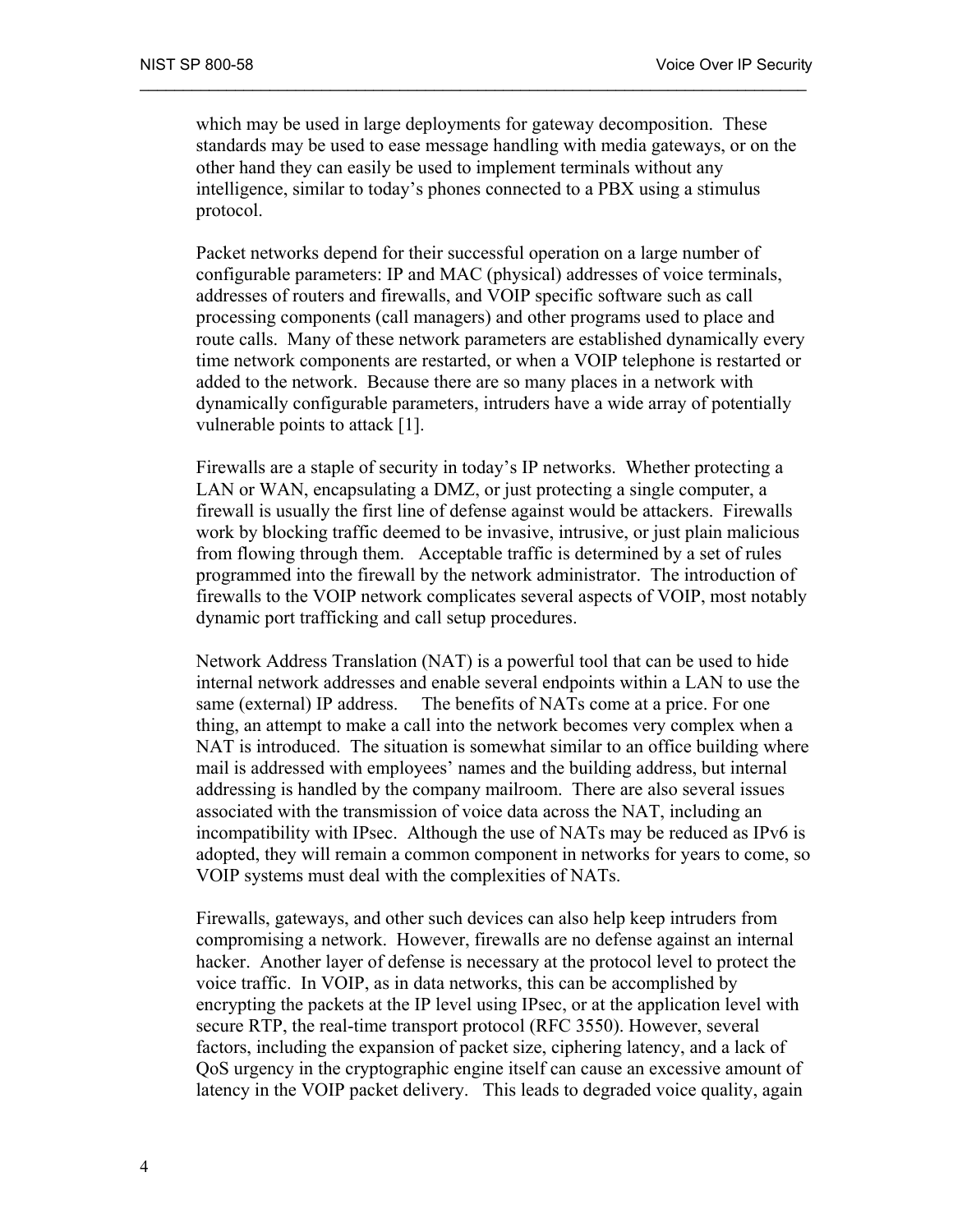highlighting the tradeoff between security and voice quality, and emphasizing a need for speed.

 $\_$  . The contribution of the contribution of the contribution of the contribution of the contribution of the contribution of  $\mathcal{L}_\text{max}$ 

VOIP is still an emerging technology, so it is difficult to develop a complete picture of what a mature worldwide VOIP network will one day look like. As the emergence of SIP has shown, new technologies and new protocol designs have the ability to radically change VOIP. Although there are currently many different architectures and protocols to choose from, eventually a true standard will emerge. Unless a widely used open standard emerges, solutions will be likely to include a number of proprietary elements, which can limit an enterprise's future choices. The most widely used of the competing standards are SIP and H.323. Some observers believe that SIP will become dominant. Major vendors are investing an increasing portion of their development effort into SIP products. An extension of SIP, the SIP for Instant Messaging and Presence Leveraging Extensions (SIMPLE) standard, is being incorporated into products that support Instant Messaging. Until a truly dominant standard emerges, organizations moving to VOIP should consider gateways and other network elements that support both H.323 and SIP. Such a strategy helps to ensure a stable and robust VOIP network in the years that come, no matter which protocol prevails.

Designing, deploying, and securely operating a VOIP network is a complex effort that requires careful preparation. The integration of a VOIP system into an already congested or overburdened network could create serious problems for the organization. There is no easy "one size fits all" solution to the issues discussed in these chapters. An organization must investigate carefully how its network is laid out and which solution fits its needs best.

#### **NIST recommendations**.

**Because of the integration of voice and data in a single network, establishing a secure VOIP and data network is a complex process that requires greater effort than that required for data-only networks.** In particular, start with these general guidelines, recognizing that practical considerations, such as cost or legal requirements, may require adjustments for the organization:

#### **1. Develop appropriate network architecture.**

- Separate voice and data on logically different networks if feasible. Different subnets with separate RFC 1918 address blocks should be used for voice and data traffic, with separate DHCP servers for each, to ease the incorporation of intrusion detection and VOIP firewall protection
- At the voice gateway, which interfaces with the PSTN, disallow H.323, SIP, or other VOIP protocols from the data network. Use strong authentication and access control on the voice gateway system, as with any other critical network component. Strong authentication of clients towards a gateway often presents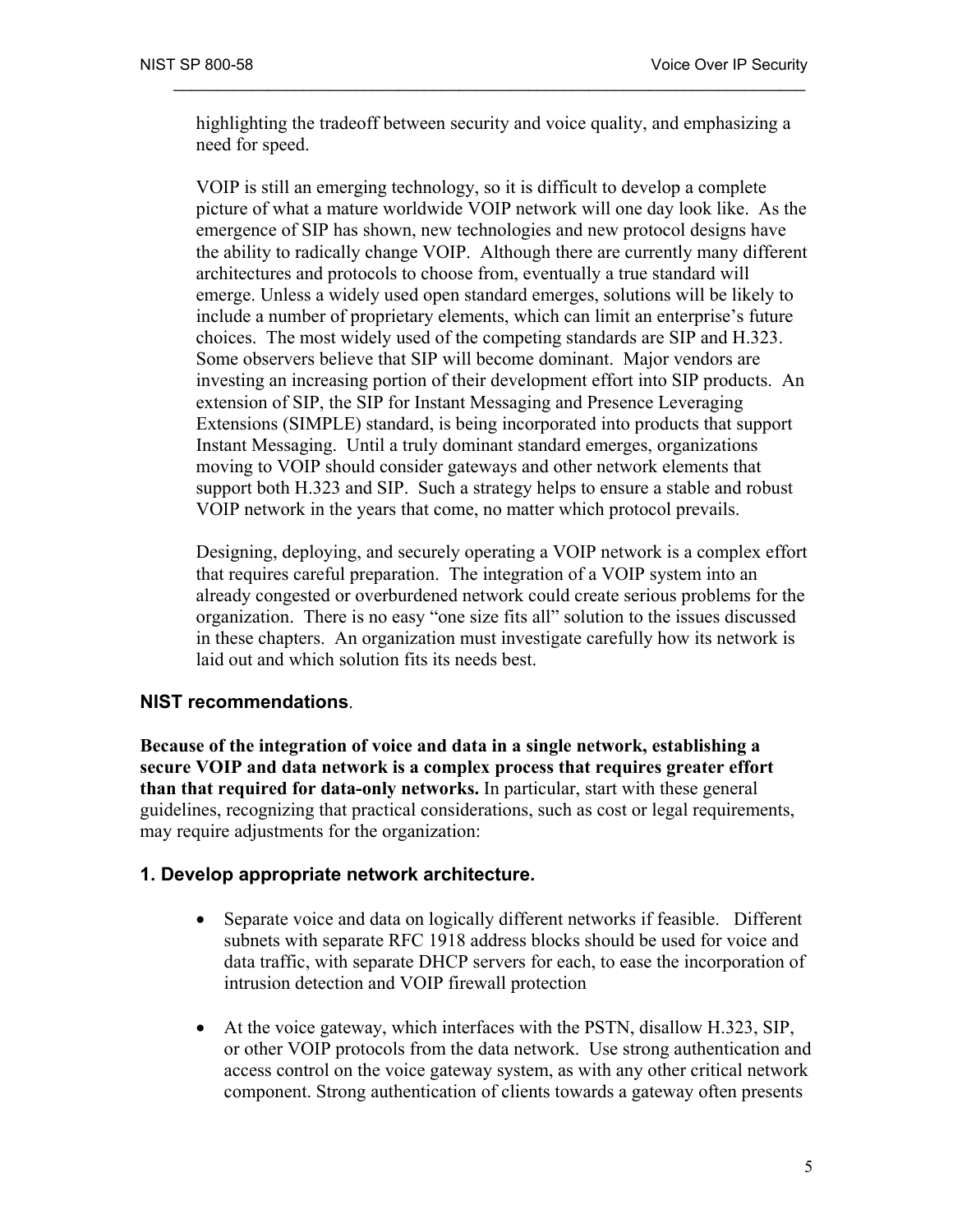difficulties, particularly in key management. Here, access control mechanisms and policy enforcement may help.

 $\mathcal{L}_\text{max}$  , and the set of the set of the set of the set of the set of the set of the set of the set of the set of the set of the set of the set of the set of the set of the set of the set of the set of the set of the

- A mechanism to allow VOIP traffic through firewalls is required. There are a variety of protocol dependent and independent solutions, including application level gateways (ALGs) for VOIP protocols, Session Border Controllers, or other standards-based solutions when they mature.
- Stateful packet filters can track the state of connections, denying packets that are not part of a properly originated call. (This may not be practical when multimedia protocol inherent security or lower layer security is applied, e.g., H.235 Annex D for integrity provision or TLS to protect SIP signaling.)
- Use IPsec or Secure Shell (SSH) for all remote management and auditing access. If practical, avoid using remote management at all and do IP PBX access from a physically secure system.
- If performance is a problem, use encryption at the router or other gateway, not the individual endpoints, to provide for IPsec tunneling. Since some VOIP endpoints are not computationally powerful enough to perform encryption, placing this burden at a central point ensures all VOIP traffic emanating from the enterprise network has been encrypted. Newer IP phones are able to provide Advanced Encryption System (AES) encryption at reasonable cost. Note that Federal Information Processing Standard (FIPS) 140-2, *Security Requirements for Cryptographic Modules,* is applicable to all Federal agencies that use cryptographic-based security systems to protect sensitive information in computer and telecommunication systems (including voice systems) as defined in Section 5131 of the Information Technology Management Reform Act of 1996, Public Law 104-106.

#### **2. Ensure that the organization has examined and can acceptably manage and mitigate the risks to their information, system operations, and continuity of essential operations when deploying VOIP systems.**

An especially challenging security environment is created when new technologies are deployed. Risks often are not fully understood, administrators are not yet experienced with the new technology, and security controls and policies must be updated. Therefore, agencies should carefully consider such issues as their level of knowledge and training in the technology, the maturity and quality of their security practices, controls, policies, and architectures, and their understanding of the associated security risks. These issues should be considered for all systems but are especially important with VOIP deployment for essential operations, such as systems designated "high" under FIPS 199, Standards for Security Categorization of Federal Information and Information Systems [[2\]](#page-86-2).

VOIP can provide more flexible service at lower cost, but there are significant tradeoffs that must be considered. VOIP systems can be expected to be more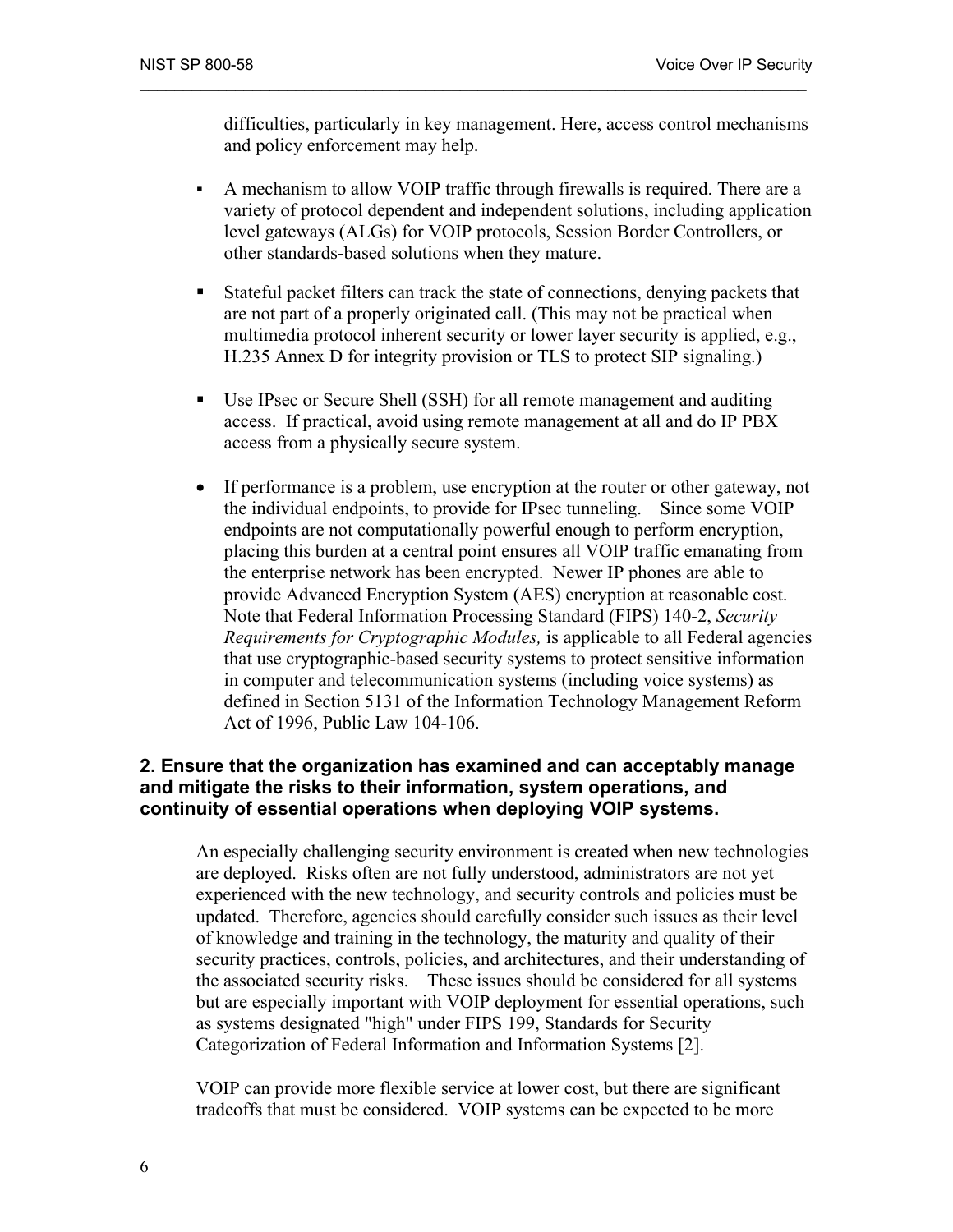vulnerable than conventional telephone systems, in part because they are tied in to the data network, resulting in additional security weaknesses and avenues of attack (see Appendix A for more detailed discussion of vulnerabilities of VOIP and their relation to data network vulnerabilities). Confidentiality and privacy may be at greater risk in VOIP systems unless strong controls are implemented and maintained. An additional concern is the relative instability of VOIP technology compared with established telephony systems. Today, VOIP systems are still maturing and dominant standards have not emerged. This instability is compounded by VOIP's reliance on packet networks as a transport medium. The public switched telephone network is ultra-reliable. Internet service is generally much less reliable, and VOIP cannot function without Internet connections, except in the case of large corporate or other users who may operate a private network. Essential telephone services, unless carefully planned, deployed, and maintained, will be at greater risk if based on VOIP.

 $\_$  . The contribution of the contribution of the contribution of the contribution of the contribution of the contribution of  $\mathcal{L}_\text{max}$ 

#### **3. Special consideration should be given to E-911 emergency services communications, because E-911 automatic location service is not available with VOIP in some cases.**

Unlike traditional telephone connections, which are tied to a physical location, VOIP's packet switched technology allows a particular number to be anywhere. This is convenient for users, because calls can be automatically forwarded to their locations. But the tradeoff is that this flexibility severely complicates the provision of E-911 service, which normally provides the caller's location to the 911 dispatch office. Although most VOIP vendors have workable solutions for E-911 service, government regulators and vendors are still working out standards and procedures for 911 services in a VOIP environment. Agencies must carefully evaluate E-911 issues in planning for VOIP deployment.

#### **4. Agencies should be aware that physical controls are especially important in a VOIP environment and deploy them accordingly.**

Unless the VOIP network is encrypted, anyone with physical access to the office LAN could potentially connect network monitoring tools and tap into telephone conversations. Although conventional telephone lines can also be monitored when physical access is obtained, in most offices there are many more points to connect with a LAN without arousing suspicion. Even if encryption is used, physical access to VOIP servers and gateways may allow an attacker to do traffic analysis (i.e., determine which parties are communicating). Agencies therefore should ensure that adequate physical security is in place to restrict access to VOIP network components. Physical securities measures, including barriers, locks, access control systems, and guards, are the first line of defense. Agencies must make sure that the proper physical countermeasures are in place to mitigate some of the biggest risks such as insertion of sniffers or other network monitoring devices. Otherwise, practically speaking this means that installation of a sniffer could result in not just data but all voice communications being intercepted.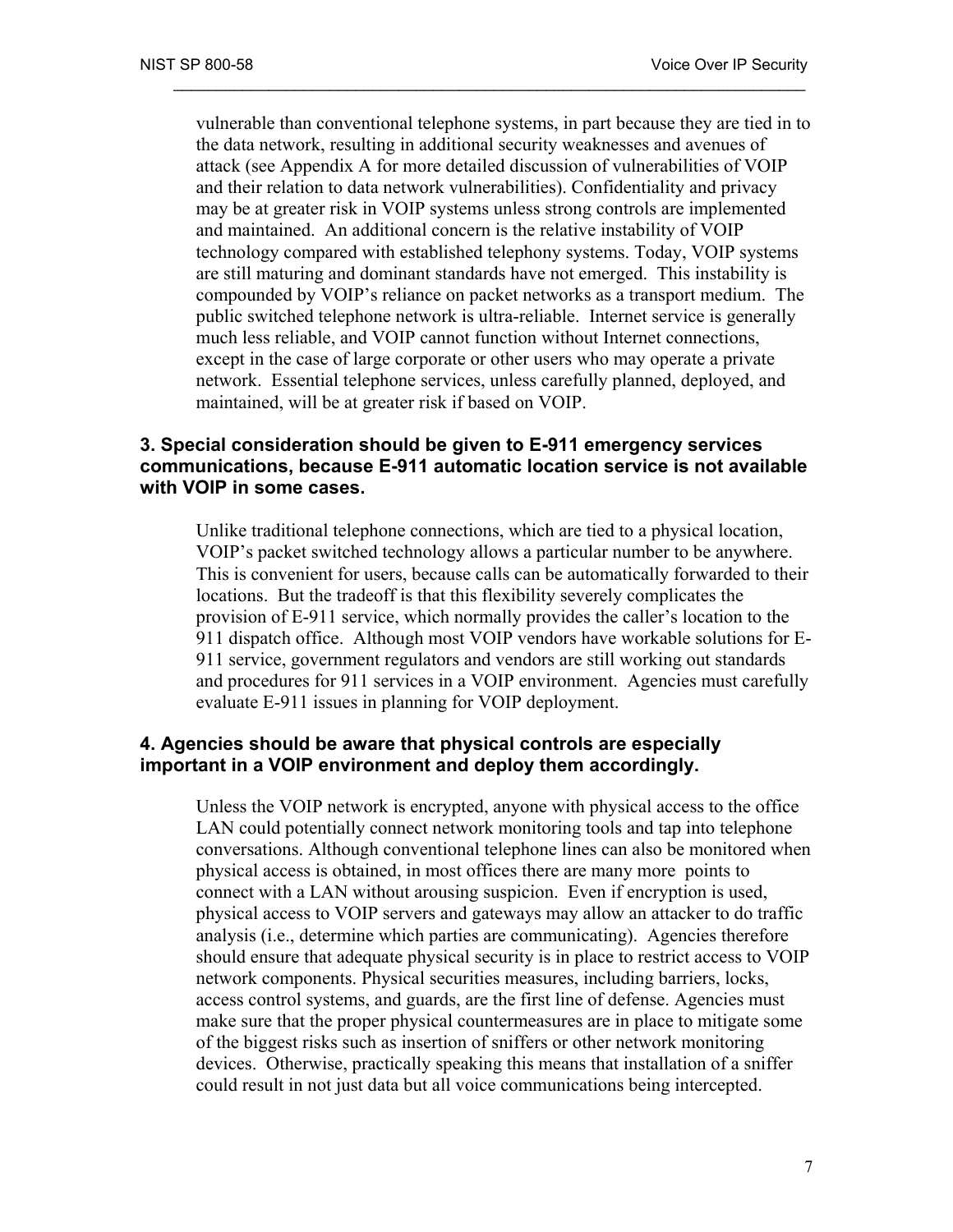#### **5. Evaluate costs for additional power backup systems that may be required to ensure continued operation during power outages.**

 $\mathcal{L}_\text{max}$  , and the set of the set of the set of the set of the set of the set of the set of the set of the set of the set of the set of the set of the set of the set of the set of the set of the set of the set of the

A careful assessment must be conducted to ensure that sufficient backup power is available for the office VOIP switch, as well as each desktop instrument. Costs may include electrical power to maintain UPS battery charge, periodic maintenance costs for backup power generation systems, and cost of UPS battery replacement. If emergency/backup power is required for more than a few hours, electrical generators will be required. Costs for these include fuel, fuel storage facilities, and cost of fuel disposal at end of storage life.

#### **6. VOIP-ready firewalls and other appropriate protection mechanisms should be employed. Agencies must enable, use, and routinely test the security features that are included in VOIP systems**.

Because of the inherent vulnerabilities (e.g. susceptibility to packet sniffing) when operating telephony across a packet network, VOIP systems incorporate an array of security features and protocols. Organization security policy should ensure that these features are used. Additional measures, described in this document, should be added. In particular, firewalls designed for VOIP protocols are an essential component of a secure VOIP system.

#### **7. If practical, "softphone" systems, which implement VOIP using an ordinary PC with a headset and special software, should not be used where security or privacy are a concern.**

Worms, viruses, and other malicious software are extraordinarily common on PCs connected to the internet, and very difficult to defend against. Well-known vulnerabilities in web browsers make it possible for attackers to download malicious software without a user's knowledge, even if the user does nothing more than visit a compromised web site. Malicious software attached to email messages can also be installed without the user's knowledge, in some cases even if the user does not open the attachment. These vulnerabilities result in unacceptably high risks in the use of "softphones", for most applications. In addition, because PCs are necessarily on the data network, using a softphone system conflicts with the need to separate voice and data networks to the greatest extent practical.

#### **8. If mobile units are to be integrated with the VOIP system, use products implementing WiFi Protected Access (WPA), rather than 802.11 Wired Equivalent Privacy (WEP).**

The security features of 802.11 WEP provide little or no protection because WEP can be cracked with publicly available software. The more recent WiFi Protected Access (WPA), a snapshot of the ongoing 802.11i standard, offers significant improvements in security, and can aid the integration of wireless technology with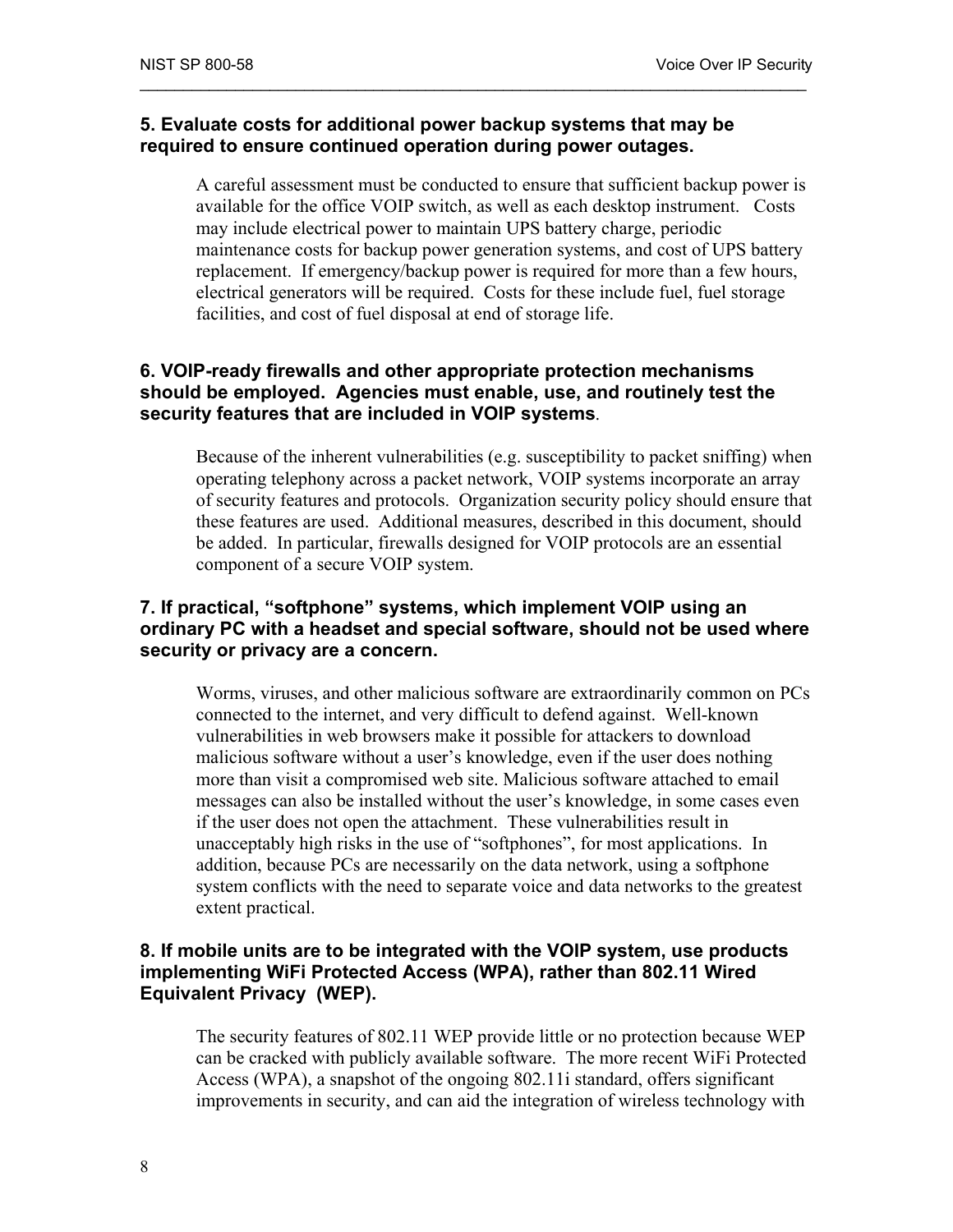VOIP. NIST strongly recommends that the WPA (or WEP if WPA is unavailable) security features be used as part of an overall defense-in-depth strategy. Despite their weaknesses, the 802.11 security mechanisms can provide a degree of protection against unauthorized disclosure, unauthorized network access, or other active probing attacks. However, the Federal Information Processing Standard (FIPS) 140-2, Security Requirements for Cryptographic Modules, is mandatory and binding for Federal agencies that have determined that certain information must be protected via cryptographic means. As currently defined, neither WEP nor WPA meets the FIPS 140-2 standard. In these cases, it will be necessary to employ higher level cryptographic protocols and applications such as secure shell (SSH), Transport Level Security (TLS) or Internet Protocol Security (IPsec) with FIPS 140-2 validated cryptographic modules and associated algorithms to protect information, regardless of whether the nonvalidated data link security protocols are used.

 $\_$  . The contribution of the contribution of the contribution of the contribution of the contribution of the contribution of  $\mathcal{L}_\text{max}$ 

#### **9. Carefully review statutory requirements regarding privacy and record retention with competent legal advisors.**

Although legal issues regarding VOIP are beyond the scope of this document, readers should be aware that laws and rulings governing interception or monitoring of VOIP lines, and retention of call records, may be different from those for conventional telephone systems. Agencies should review these issues with their legal advisors. See Section [2.5](#page-21-1) for more on these issues.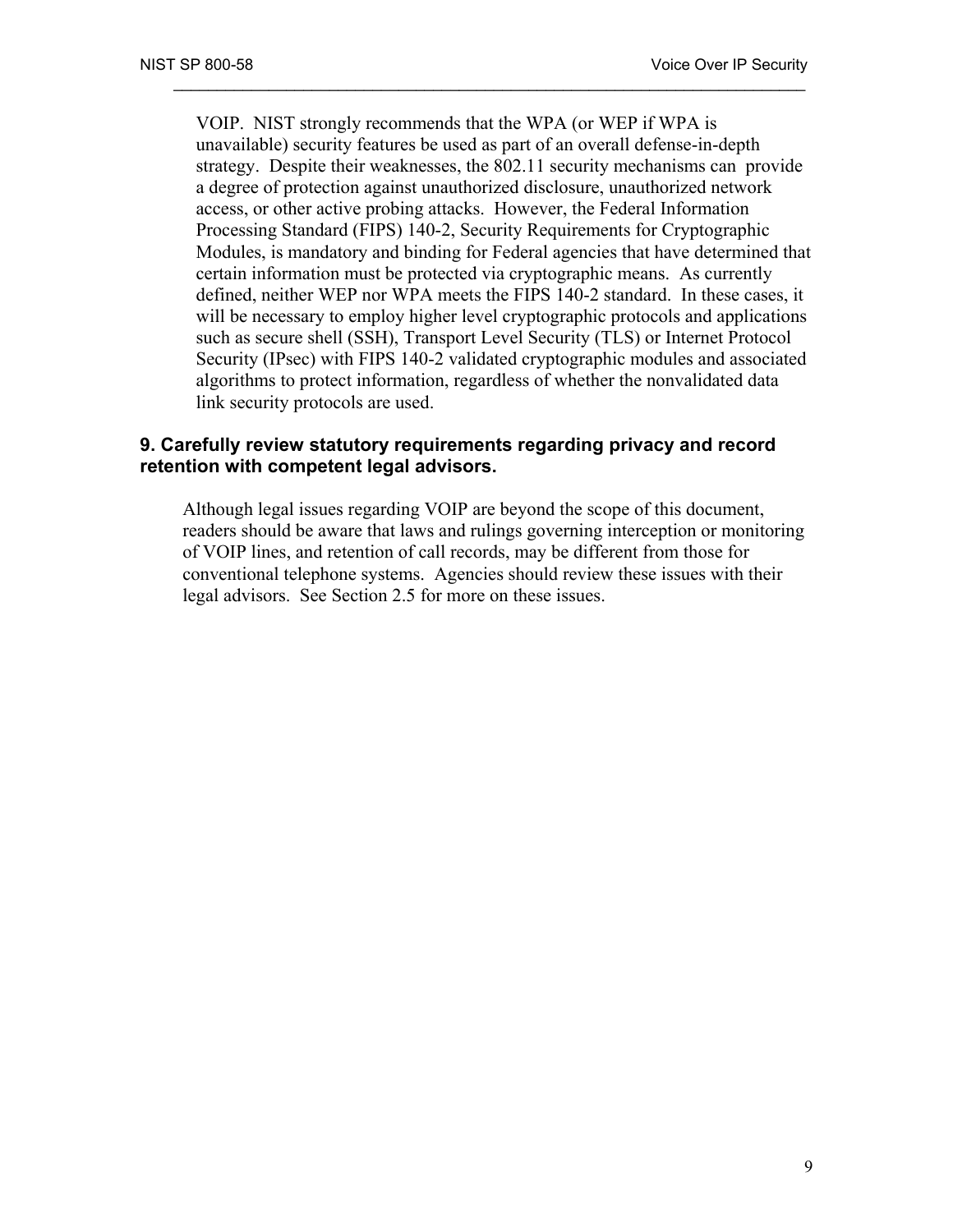#### **1 Introduction**

Voice over Internet Protocol (VOIP) refers to the transmission of speech across data-style networks. This form of transmission is conceptually superior to conventional circuit switched communication in many ways. However, a plethora of security issues are associated with still-evolving VOIP technology. This publication introduces VOIP, its security challenges, and potential countermeasures for VOIP vulnerabilities.

<span id="page-14-0"></span> $\mathcal{L}_\text{max}$  , and the set of the set of the set of the set of the set of the set of the set of the set of the set of the set of the set of the set of the set of the set of the set of the set of the set of the set of the

#### **1.1 Authority**

The National Institute of Standards and Technology (NIST) developed this document in furtherance of its statutory responsibilities under the Federal Information Security Management Act (FISMA) of 2002, Public Law 107-347. NIST is responsible for developing standards and guidelines, including minimum requirements, for providing adequate information security for all agency operations and assets, but such standards and guidelines shall not apply to national security systems. This guideline is consistent with the requirements of the Office of Management and Budget (OMB) Circular A-130, Section 8b(3), "Securing Agency Information Systems," as analyzed in A-130, Appendix IV: Analysis of Key Sections. Supplemental information is provided in A-130, Appendix III.

This guideline has been prepared for use by Federal agencies. It may be used by nongovernmental organizations on a voluntary basis and is not subject to copyright, though attribution is desired.

Nothing in this document should be taken to contradict standards and guidelines made mandatory and binding on Federal agencies by the Secretary of Commerce under statutory authority, nor should these guidelines be interpreted as altering or superseding the existing authorities of the Secretary of Commerce, Director of the OMB, or any other Federal official.

#### **1.2 Document Scope and Purpose**

The purpose of this document is to provide agencies with guidance for establishing secure VOIP networks. Agencies are encouraged to tailor the recommended guidelines and solutions to meet their specific security or business requirements. VOIP security considerations for the public switched telephone network are largely outside the scope of this document. Although legal issues regarding VOIP are beyond the scope of this document, readers should be aware that laws and rulings governing interception or monitoring of VOIP lines, and retention of call records, may be different from those for conventional telephone systems. Agencies should review these issues with their legal advisors. See Section [2.5](#page-21-1) for more on this issue.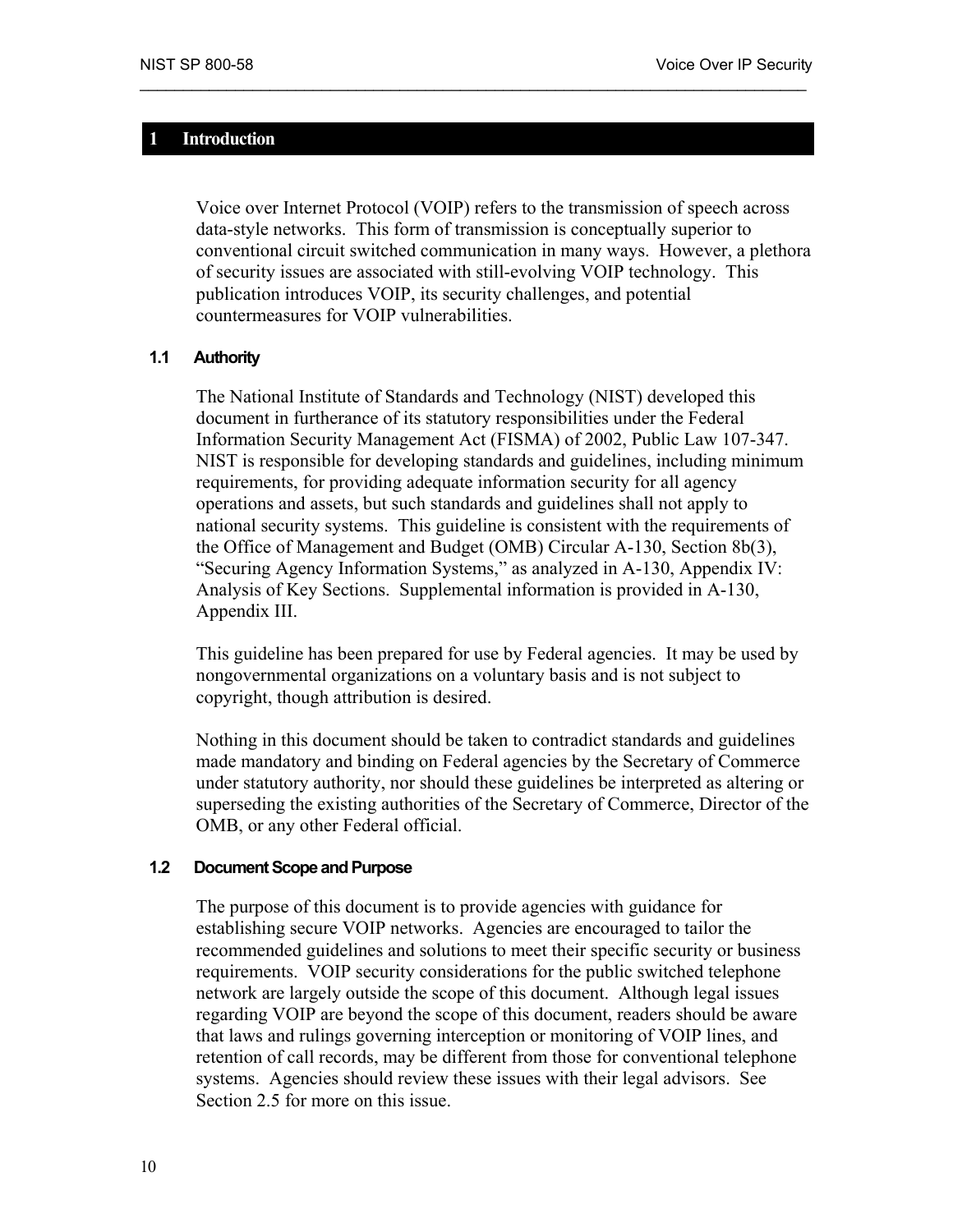#### **1.3 Audience andAssumptions**

VOIP is a very large, complex, and rapidly evolving field. This document reviews VOIP technologies and solutions. Each section provides background information for the reader who is new to VOIP, but most sections also include details of standards and technologies that may be of interest to technical personnel only. The following list highlights how people with different backgrounds might use this document. The intended audience includes the following:

<span id="page-15-0"></span> $\_$  . The contribution of the contribution of the contribution of the contribution of the contribution of the contribution of  $\mathcal{L}_\text{max}$ 

- Managers planning to employ VOIP telephony devices in their organizations (chief information officers, senior managers, etc).
- Systems engineers and architects when designing and implementing networks.
- System administrators when administering, patching, securing or upgrading networks that include VOIP components.
- Security consultants when performing security assessments to determine security postures of VOIP environments.
- Researchers and analysts interested in VOIP technologies.

This document assumes that the readers have some minimal operating system, networking, and security expertise. Because of the rapidly changing nature of the telecommunications industry and the threats and vulnerabilities to these technologies, readers are strongly encouraged to take advantage of other resources (including those listed in this document) for more current and detailed information.

#### **1.4 Document Organization**

The document is divided into five sections followed by three appendices. This subsection is a roadmap describing the document structure.

- Section 1 is composed of an authority, purpose, scope, audience, assumptions, and document structure.
- Section 2 provides an overview of VOIP technology.
- Section 3 discusses performance and quality of service aspects of VOIP, and their effect on security options.
- Sections 4 and 5 describe the two most commonly used protocols for VOIP: H.323 and Session Initiation Protocol (SIP).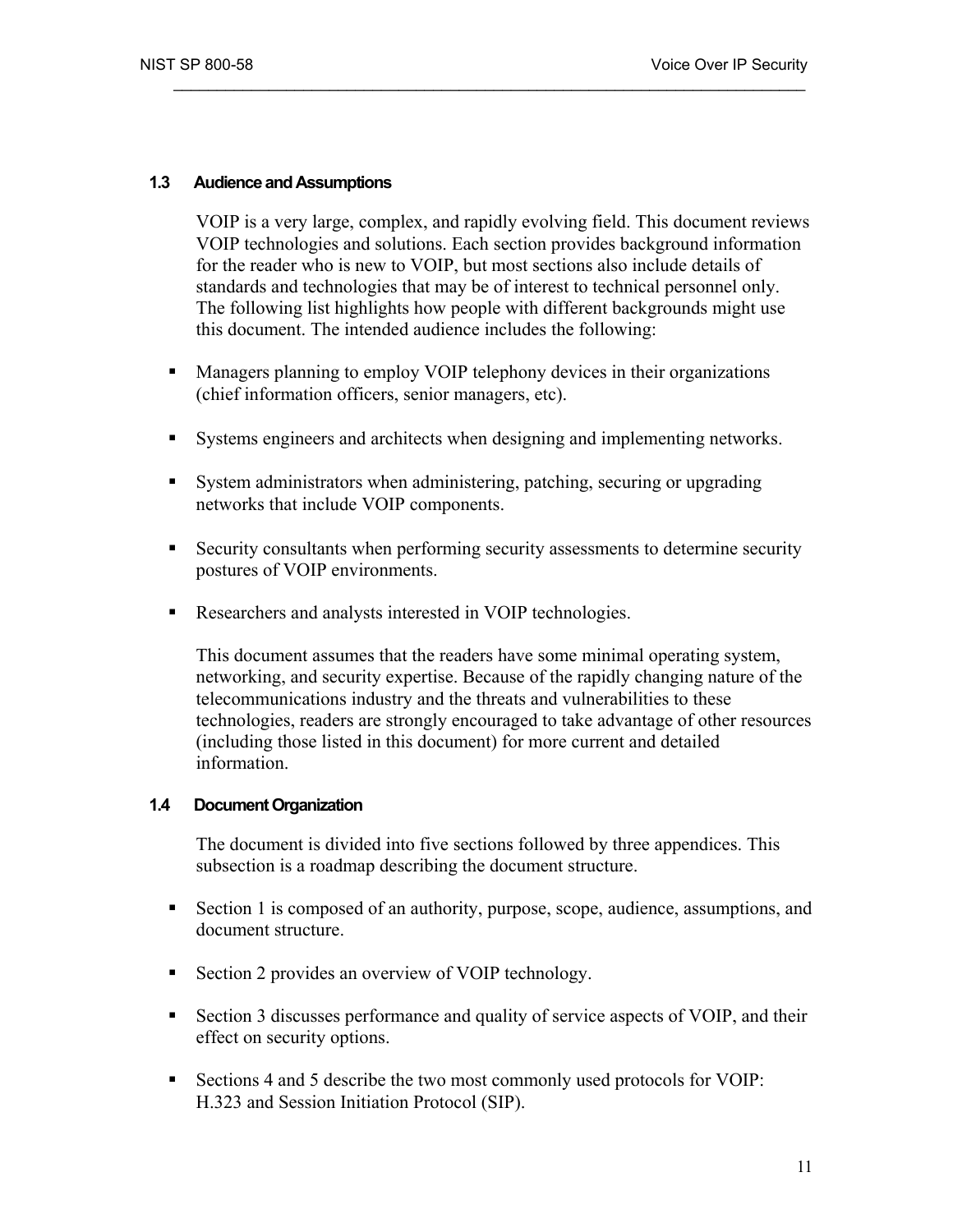■ Section 6 discusses media decomposition using the two most commonly used standards MGCP and Megaco/H.248.

 $\mathcal{L}_\text{max}$  , and the set of the set of the set of the set of the set of the set of the set of the set of the set of the set of the set of the set of the set of the set of the set of the set of the set of the set of the

- Section 7 explains requirements for call establishment and address translation in a packet-switched telephony system, and the impact of these issues on VOIP security.
- Section 8 discusses encryption technologies that can be employed in a VOIP network.
- Section 9 summarizes the options available for securing VOIP systems.
- Section 10 highlights issues to be considered in planning for VOIP.
- Appendix A describes common risks, threats, and vulnerabilities of VOIP systems, to aid system administrators in securing their systems.
- Appendix B covers some of the frequently asked questions regarding VOIP technology.
- Appendix C provides a glossary of terms and acronyms used in this document.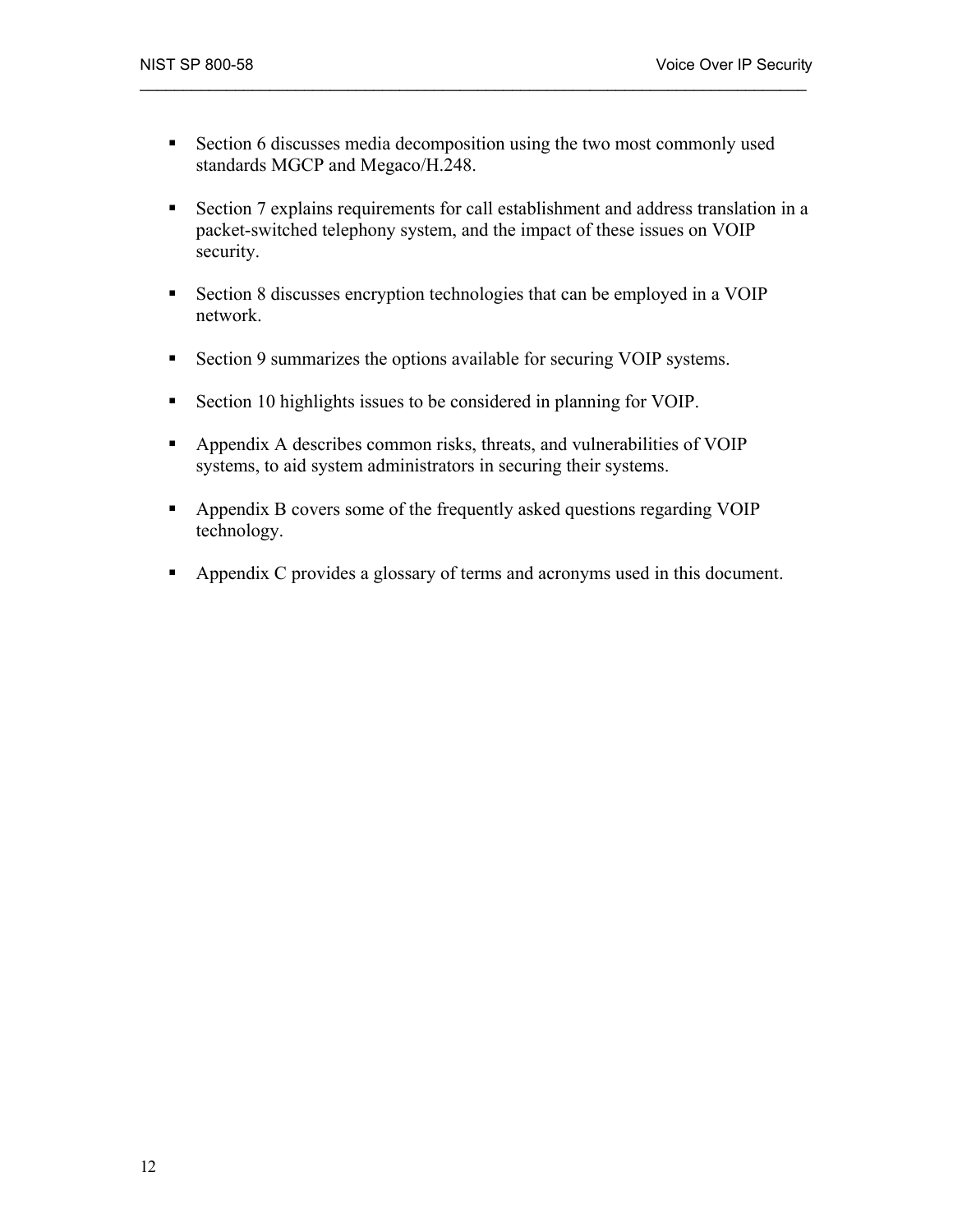### 2 Overview of VOIP

Many readers who have a good understanding of the Internet and data communications technology may have little background in transmitting voice or real-time imaging in a packet-switched environment. One of the main sources of confusion for those new to VOIP is the (natural) assumption that because digitized voice travels in packets just like other data, existing network architectures and tools can be used without change for voice transmission. VOIP adds a number of complications to existing network technology, and these problems are compounded by security considerations. Most of this report is focused on how to overcome the complications introduced by security requirements for VOIP.

<span id="page-17-0"></span> $\_$  . The contribution of the contribution of the contribution of the contribution of the contribution of the contribution of  $\mathcal{L}_\text{max}$ 

For several years, VOIP was a technology prospect, something on the horizon for the "future works" segment of telephony and networking papers. Now, however, telecommunications companies and other organizations have already, or are in the process of, moving their telephony infrastructure to their data networks. The VOIP solution provides a cheaper and clearer alternative to traditional PSTN phone lines. Although its implementation is widespread, the technology is still developing. It is growing rapidly throughout North America and Europe, but it is sometimes awkwardly implemented on most legacy networks, and often lacks compatibility and continuity with existing systems. Nevertheless, VOIP will capture a significant portion of the telephony market, given the fiscal savings and flexibility that it can provide.

#### **2.1 VOIP Equipment**

VOIP systems take a wide variety of forms. Just about any computer is capable of providing VOIP; Microsoft's NetMeeting, which comes with any Windows platform, provides some VOIP services, as does the Apple Macintosh iChat, and Linux platforms have a number of VOIP applications to choose from. In general, though, the term Voice Over IP is associated with equipment that provides the ability to dial telephone numbers and communicate with parties on the other end of a connection who have either another VOIP system or a traditional analog telephone. Demand for VOIP services has resulted in a broad array of products, including:

 $\blacksquare$  Traditional telephone handset – Usually these products have extra features beyond a simple handset with dial pad. Many have a small LCD screen that may provide browsing, instant messaging, or a telephone directory, and which is also used in configuring the handset to gain access to enhanced features such as conference calls or call-park (automatic callback when a dialed number is no longer busy). Some of these units may have a "base station" design that provides the same convenience as a conventional cordless phone.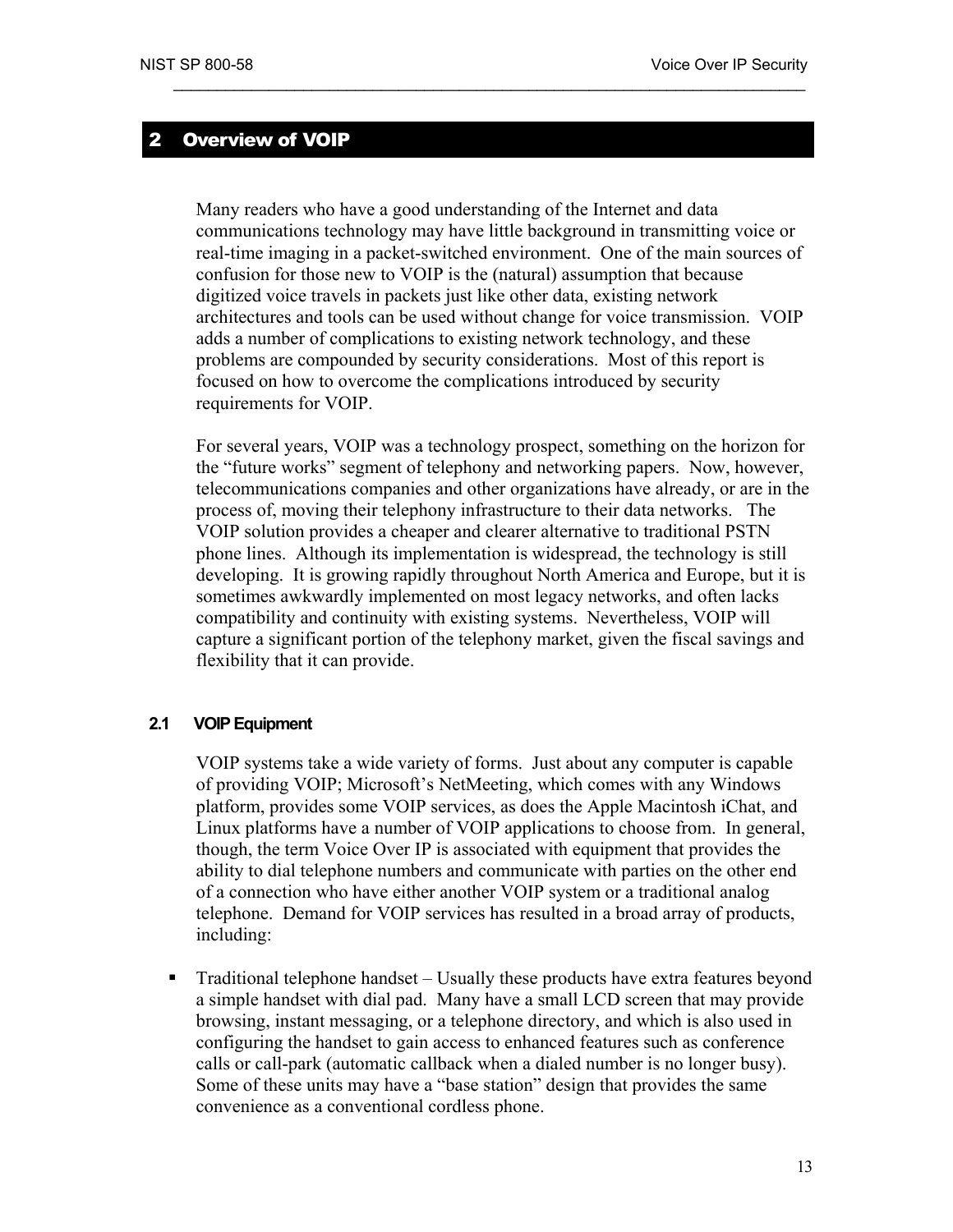• Conferencing units – These provide the same type of service as conventional conference calling phone systems, but since communication is handled over the Internet, they may also allow users to coordinate data communication services, such as a whiteboard that displays on computer monitors at both ends.

<span id="page-18-0"></span> $\mathcal{L}_\text{max}$  , and the set of the set of the set of the set of the set of the set of the set of the set of the set of the set of the set of the set of the set of the set of the set of the set of the set of the set of the

- Mobile units Wireless VOIP units are becoming increasingly popular, especially since many organizations already have an installed base of 802.11 networking equipment. Wireless VOIP products may present additional challenges if certain security issues are not carefully addressed. The WEP security features of 802.11b provide little or no protection. The more recent WiFi Protected Access (WPA), a snapshot of the ongoing 802.11i standard, offers significant improvements in security, and can aid the integration of wireless technology with VOIP.
- PC or "softphone" With a headset, software, and inexpensive connection service, any PC or workstation can be used as a VOIP unit, often referred to as a "softphone". If practical, softphone systems should not be used where security or privacy are a concern. Worms, viruses, and other malicious software are common on PCs connected to the internet, and very difficult to defend against. Well known vulnerabilities in web browsers make it possible for attackers to download malicious software without a user's knowledge, even if the user does nothing more than visit a compromised web site. Malicious software attached to email messages can also be installed without the user's knowledge, in some cases even if the user does not open the attachment. These vulnerabilities result in unacceptably high risks in the use of "softphones", for most applications. In addition, because PCs are necessarily on the data network, using a softphone system conflicts with the need to separate voice and data networks to the greatest extent practical.

In addition to end-user equipment, VOIP systems include a large number of other components, including call processors (call managers), gateways, routers, firewalls, and protocols. Most of these components have counterparts used in data networks, but the performance demands of VOIP mean that ordinary network software and hardware must be supplemented with special VOIP components. The unique nature of VOIP services has a significant impact on security considerations for these networks, as will be detailed in later chapters.

#### **2.2 Overview of VOIP Data Handling**

Before any voice can be sent, a call must be placed. In an ordinary phone system, this process involves dialing the digits of the called number, which are then processed by the telephone company's system to ring the called number. With VOIP, the user must enter the dialed number, which can take the form of a number dialed on a telephone keypad or the selection of a Universal Resource Indicator (URI), but after that a complex series of packet exchanges must occur,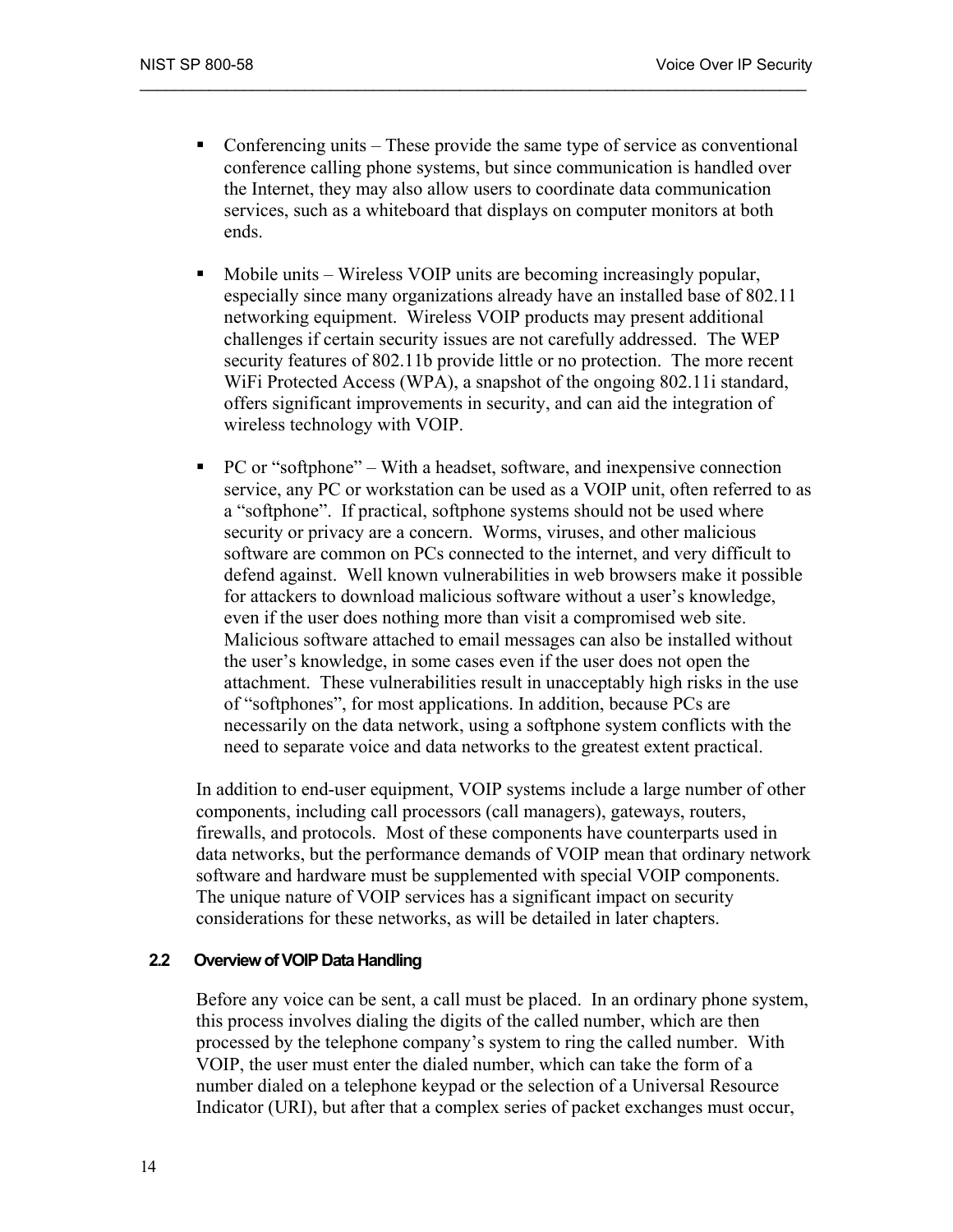based on a VOIP signaling protocol. The problem is that computer systems are addressed using their IP address, but the user enters an ordinary telephone number or URI to place the call. The telephone number or URI must be linked with an IP address to reach the called party, much as an alphabetic web address, such as "www.nist.gov" must be linked to the IP address of the NIST web server. A number of protocols are involved in determining the IP address that corresponds to the called party's telephone number. This process is covered in detail in Chapter [6.](#page-56-1)

<span id="page-19-0"></span> $\_$  . The contribution of the contribution of the contribution of the contribution of the contribution of the contribution of  $\mathcal{L}_\text{max}$ 



<span id="page-19-1"></span>**Figure 1. Voice Data Processing in a VOIP System.**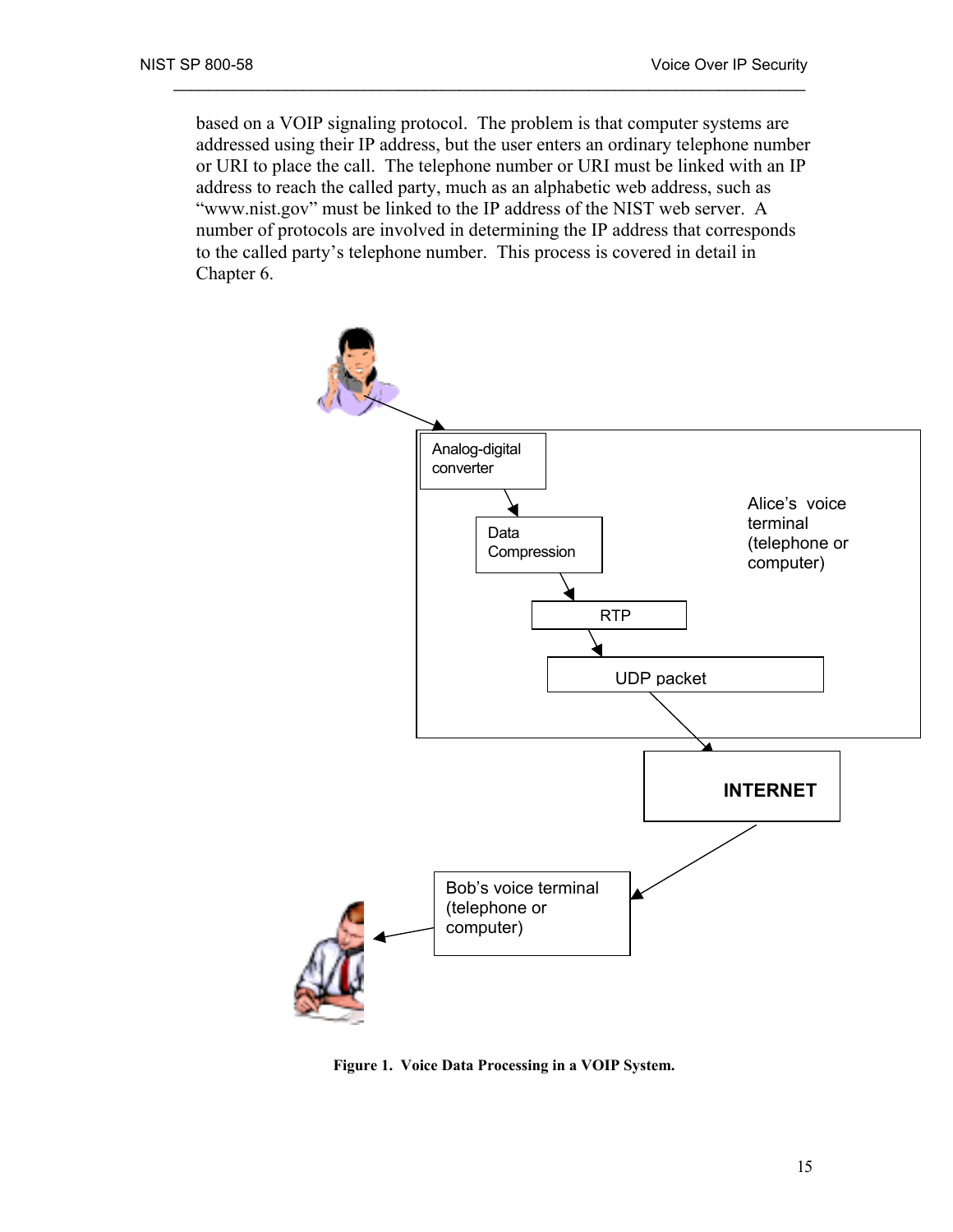[Figure 1](#page-19-1) illustrates the basic flow of voice data in a VOIP system. Once the called party answers, voice must be transmitted by converting the voice into digitized form, then segmenting the voice signal into a stream of packets. The first step in this process is converting analog voice signals to digital, using an analog-digital converter. Since digitized voice requires a large number of bits, a compression algorithm can be used to reduce the volume of data to be transmitted. Next, voice samples are inserted into data packets to be carried on the Internet. The protocol for the voice packets is typically the Real-time Transport Protocol, RTP (RFC 3550). RTP packets have special header fields that hold data needed to correctly re-assemble the packets into a voice signal on the other end. But voice packets will be carried as payload by UDP protocols that are also used for ordinary data transmission. In other words, the RTP packets are carried as data by the UDP datagrams, which can then be processed by ordinary network nodes throughout the Internet. At the other end, the process is reversed: the packets are disassembled and put into the proper order, digitized voice data extracted from the packets and uncompressed, then the digitized voice is processed by a digital-toanalog converter to render it into analog signals for the called party's handset speaker.

<span id="page-20-0"></span> $\mathcal{L}_\text{max}$  , and the set of the set of the set of the set of the set of the set of the set of the set of the set of the set of the set of the set of the set of the set of the set of the set of the set of the set of the

#### **2.3 Cost**

The feature of VOIP that has attracted the most attention is its cost-saving potential. By moving away from the public switched telephone networks, long distance phone calls become very inexpensive. Instead of being processed across conventional commercial telecommunications line configurations, voice traffic travels on the Internet or over private data network lines.

VOIP is also cost effective because all of an organization's electronic traffic (phone and data) is condensed onto one physical network, bypassing the need for separate PBX tie lines. Although there is a significant initial startup cost to such an enterprise, significant net savings can result from managing only one network and not needing to sustain a legacy telephony system in an increasingly digital/data centered world. Also, the network administrator's burden may be lessened as they can now focus on a single network. There is no longer a need for several teams to manage a data network and another to mange a voice network. The simplicity of VOIP systems is attractive, one organization / one network; but as we shall see, the integration of security measures into this architecture is very complex.

#### **2.4 Speed and Quality**

In theory, VOIP can provide reduced bandwidth use and quality superior to its predecessor, the conventional PSTN. That is, the use of high bandwidth media common to data communications, combined with the high quality of digitized voice, make VOIP a flexible alternative for speech transmission. In practice, however, the situation is more complicated. Routing all of an organization's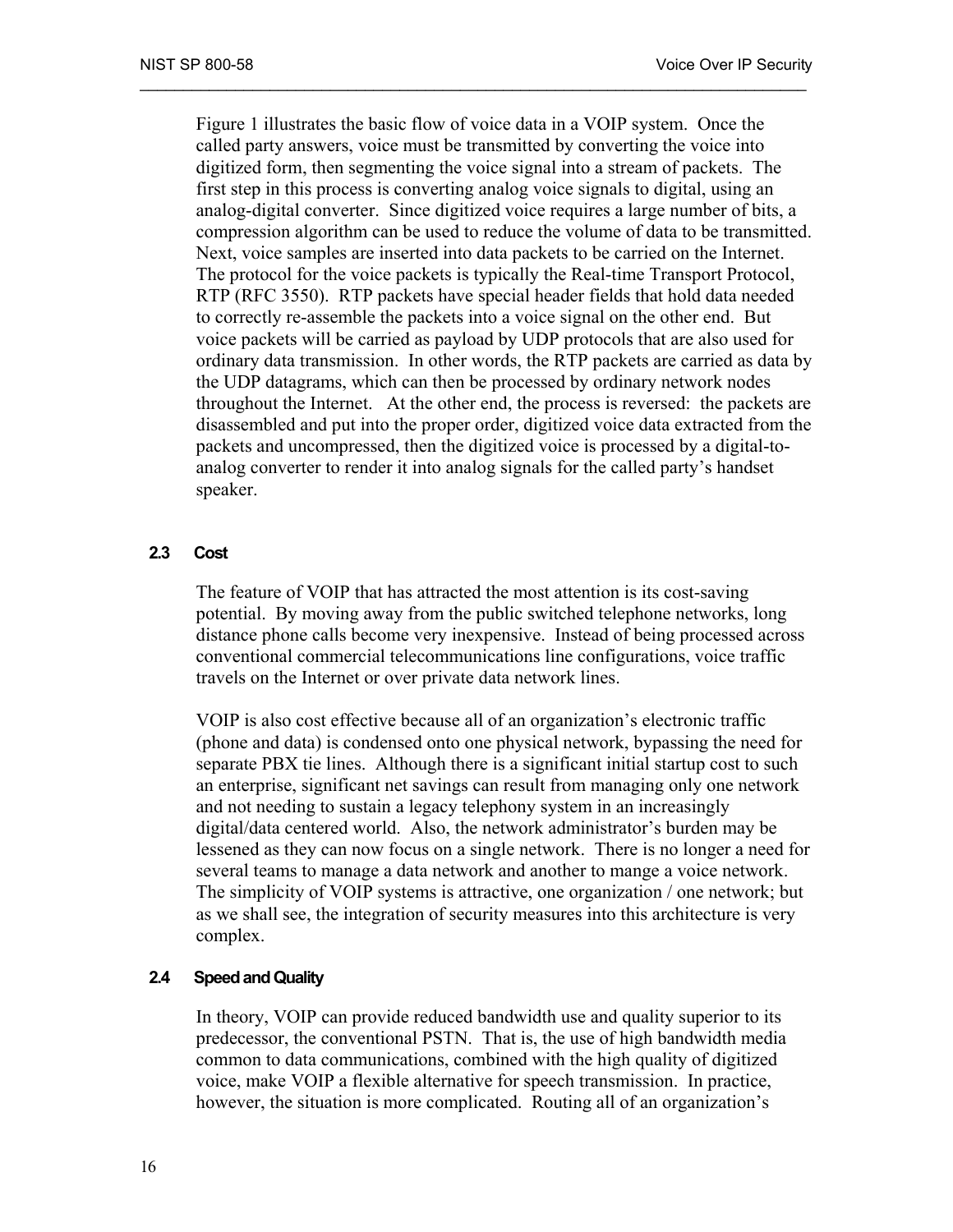traffic over a single network causes congestion and sending this traffic over the Internet can cause a significant delay in the delivery of speech. Also, bandwidth usage is related to digitization of voice by codecs, circuits or software processes that code and decode data for transmission. That is, producing greater bandwidth savings may slow down encoding and transmission processes. Speed and voice quality improvements are being made as VOIP networks and phones are deployed in greater numbers, and many organizations that have recently switched to a VOIP scheme have noticed no significant degradation in speed or quality.

<span id="page-21-0"></span> $\_$  . The contribution of the contribution of the contribution of the contribution of the contribution of the contribution of  $\mathcal{L}_\text{max}$ 

#### **2.5 Privacy and Legal Issues with VOIP**

<span id="page-21-1"></span>Although legal issues regarding VOIP are beyond the scope of this document, readers should be aware that laws and rulings governing interception or monitoring of VOIP lines may be different from those for conventional telephone systems. Privacy issues, including the security of call detail records (CDR) are addressed primarily by the Privacy Act of 1974. In addition, agencies may need to consider the Office of Management and Budget's "*Guidance on the Privacy Act Implications of Call Detail Programs to Manage Employees' Use of the Government's Telecommunication System*" (See FEDERAL REGISTER, 52 FR 12990, April 20, 1987). Because of these guidelines, many federal agencies have Privacy Act System of Record notices for the telephone CDR or usage records. CDR data may be used to reconcile the billing of services and for possible detection of waste, fraud, and abuse of government resources. In addition, NARA General Records Schedule 12, requires a 36-month retention of telephone CDR records (see [http://www.archives.gov/records\\_management/ardor/grs12.html\)](http://www.archives.gov/records_management/ardor/grs12.html). VOIP systems may produce different types (and a higher volume) of CDR data than conventional telephone systems, so agencies must determine retention requirements for these records. Agencies should review any questions regarding privacy and statutory concerns with their legal advisors.

#### **2.6 VOIP Security Issues**

With the introduction of VOIP, the need for security is compounded because now we must protect two invaluable assets, our data and our voice. Federal government agencies are required by law to protect a great deal of information, even if it is unclassified. Both privacy-sensitive and financial data must be protected, as well as other government information that is categorized as sensitive but unclassified. Protecting the security of conversations is thus required. In a conventional office telephone system, security is a more valid assumption. Intercepting conversations requires physical access to telephone lines or compromise of the office private branch exchange (PBX). Only particularly security-sensitive organizations bother to encrypt voice traffic over traditional telephone lines. The same cannot be said for Internet-based connections. For example, when ordering merchandise over the phone, most people will read their credit card number to the person on the other end. The numbers are transmitted without encryption to the seller. In contrast, the risk of sending unencrypted data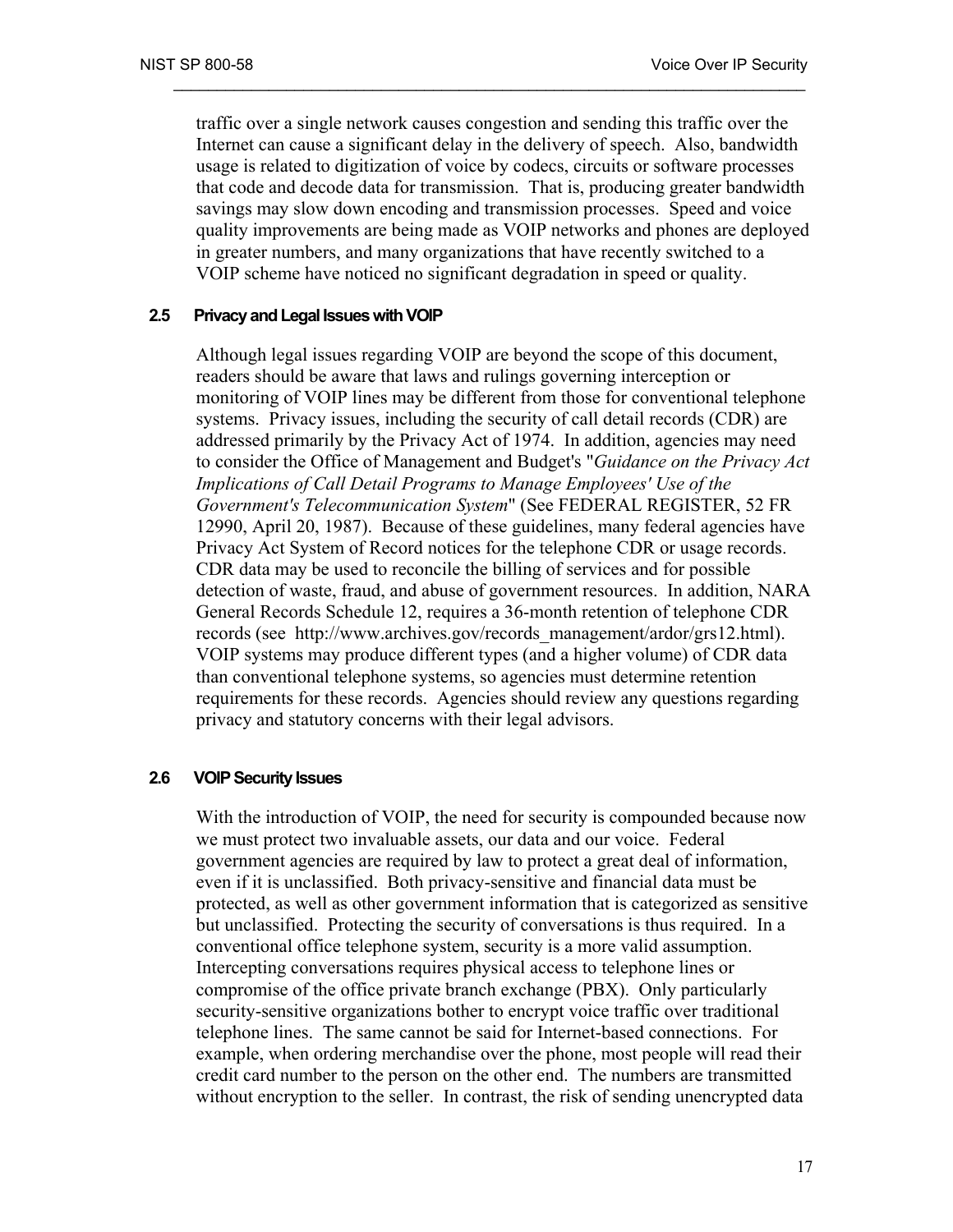across the Internet is more significant. Packets sent from a user's home computer to an online retailer may pass through 15-20 systems that are not under the control of the user's ISP or the retailer. Because digits are transmitted using a standard for transmitting digits out of band as special messages, anyone with access to these systems could install software that scans packets for credit card information. For this reason, online retailers use encryption software to protect a user's information and credit card number. So it stands to reason that if we are to transmit voice over the Internet Protocol, and specifically across the Internet, similar security measures must be applied.

 $\mathcal{L}_\text{max}$  , and the set of the set of the set of the set of the set of the set of the set of the set of the set of the set of the set of the set of the set of the set of the set of the set of the set of the set of the

The current Internet architecture does not provide the same physical wire security as the phone lines. The key to securing VOIP is to use the security mechanisms like those deployed in data networks (firewalls, encryption, etc.) to emulate the security level currently enjoyed by PSTN network users. This publication investigates the attacks and defenses relevant to VOIP and explores ways to provide appropriate levels of security for VOIP networks at reasonable cost.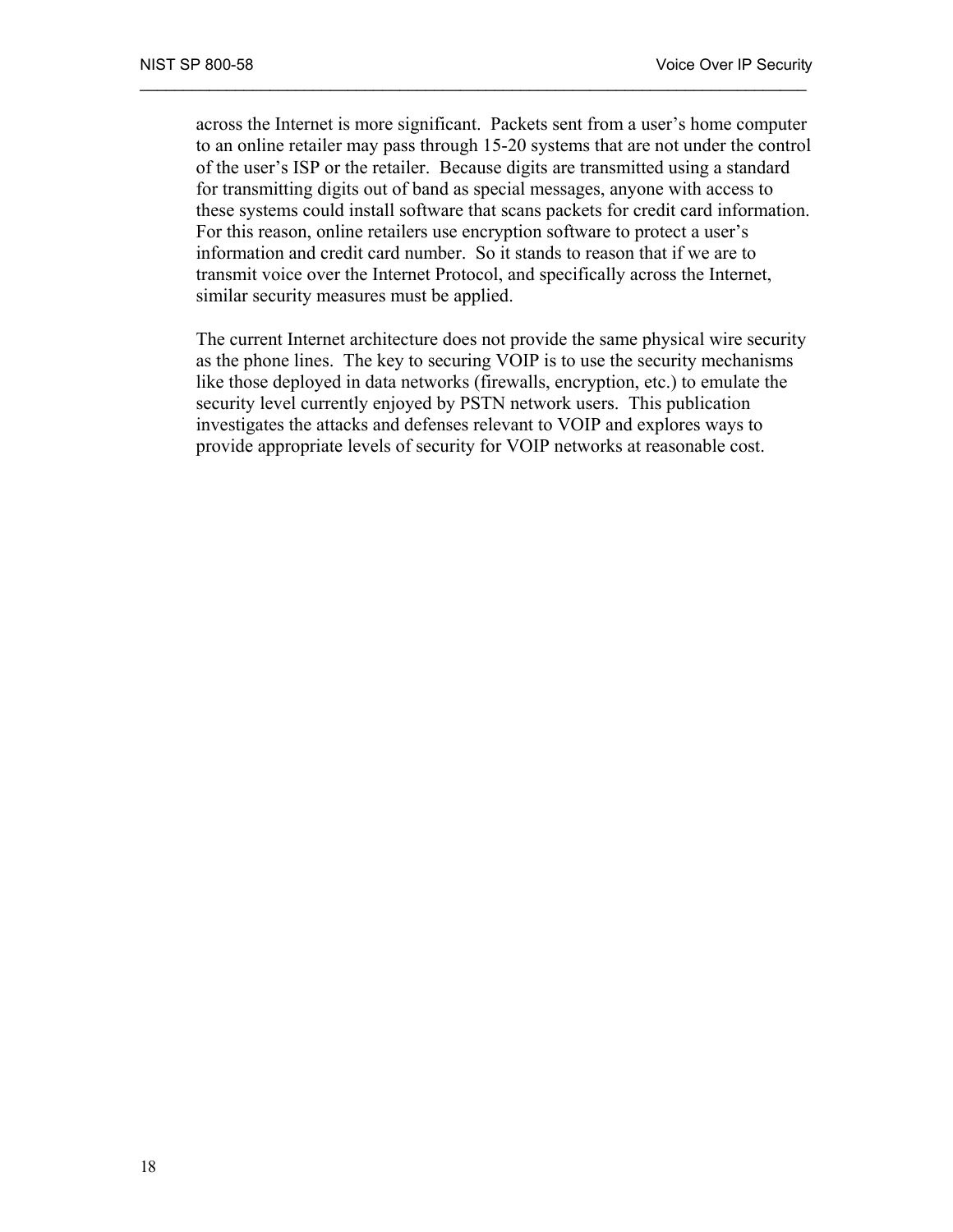#### 3 Quality of Service Issues

Quality of Service (QoS) [[3,4\]](#page-86-3) is fundamental to the operation of a VOIP network. Despite all the money VOIP can save users and the network elegance it provides, if it cannot deliver at least the same quality of call setup and voice relay functionality and voice quality as a traditional telephone network, then it will provide little added value. The implementation of various security measures can degrade QoS. These complications range from delaying or blocking of call setups by firewalls to encryption-produced latency and delay variation (jitter). QoS issues are central to VOIP security. If QoS was assured, then most of the same security measures currently implemented in today's data networks could be used in VOIP networks. But because of the time-critical nature of VOIP, and its low tolerance for disruption and packet loss, many security measures implemented in traditional data networks just aren't applicable to VOIP in their current form. The main QoS issues associated with VOIP that security affects are presented here:

<span id="page-23-0"></span> $\_$  . The contribution of the contribution of the contribution of the contribution of the contribution of the contribution of  $\mathcal{L}_\text{max}$ 

#### **3.1 Latency**

Latency in VOIP refers to the time it takes for a voice transmission to go from its source to its destination. Ideally, we would like to keep latency as low as possible but there are practical lower bounds on the delay of VOIP. The ITU-T Recommendation G.114 [[5\]](#page-86-4) establishes a number of time constraints on one-way latency. The upper bound is150 ms for one-way traffic. This corresponds to the current latency bound experienced in domestic calls across PSTN lines in the continental United States [[6\]](#page-86-5). For international calls, a delay of up to 400 ms was deemed tolerable [\[7\]](#page-86-6), but since most of the added time is spent routing and moving the data over long distances, we consider here only the domestic case and assume our solutions are upwards compatible in the international realm.

<span id="page-23-3"></span><span id="page-23-2"></span><span id="page-23-1"></span>VOIP calls must achieve the 150 ms bound to successfully emulate the QoS that today's phones provide. This time constraint leaves very little margin for error in packet delivery. Furthermore, it places a genuine constraint on the amount of security that can be added to a VOIP network. The encoding of voice data can take between 1 and 30 ms [\[8\]](#page-86-7) and voice data traveling across the North American continent can take upwards of 100 ms [[9\]](#page-86-8) although actual travel time is often much faster [\[10\]](#page-86-9). Assuming the worst case (100 ms transfer time), 20 –50 ms remain for queuing and security implementations. A less pessimistic delay budget is provided by Goode [\[10\]](#page-23-1) and reproduced in [Figure 2.](#page-24-1) (Dnw = backbone network delay, bounded to 29 ms with a total of 121 ms from other sources.)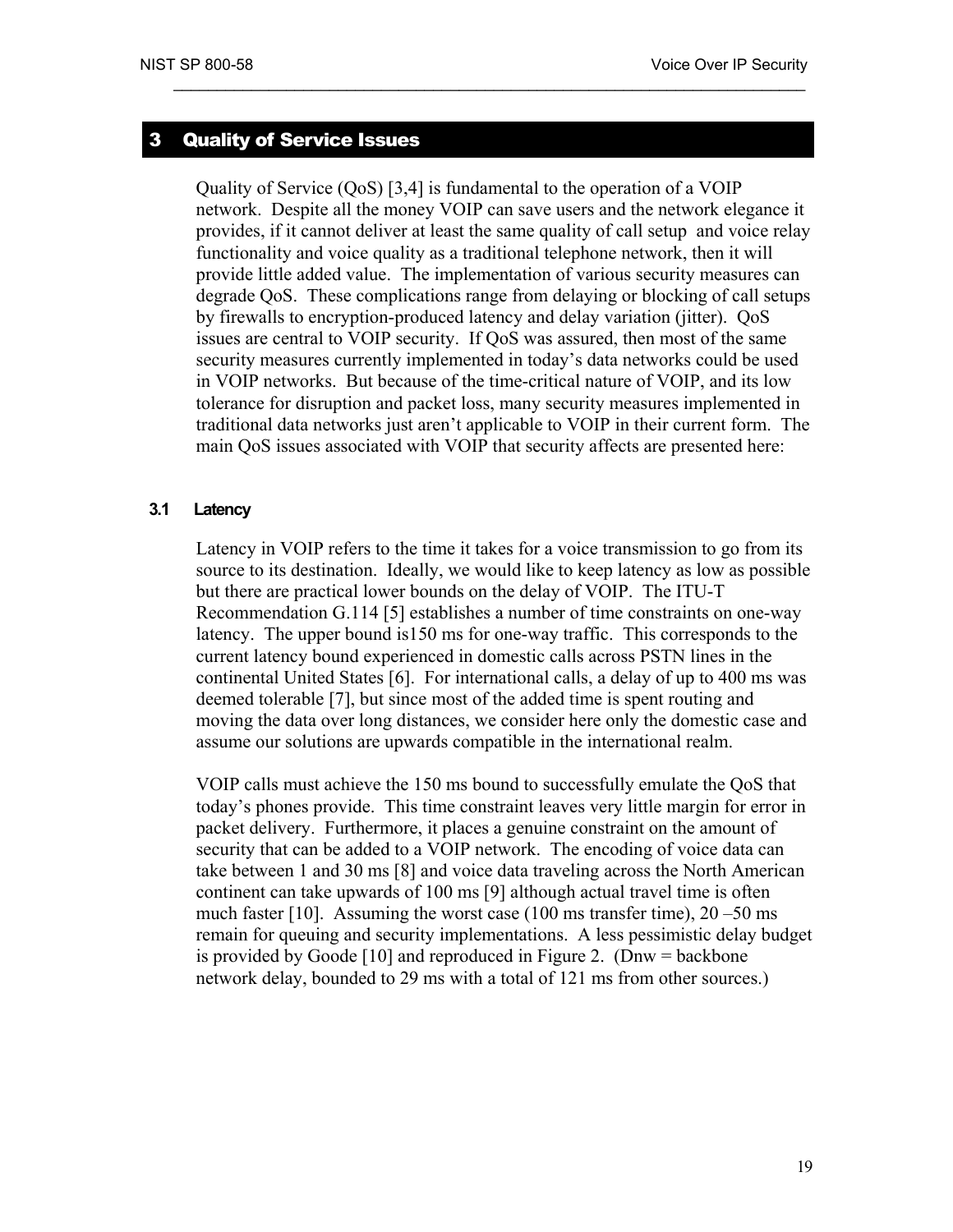<span id="page-24-1"></span>

| Delay Source (G.729)                                  | <b>On-net Budget (ms)</b> |
|-------------------------------------------------------|---------------------------|
| Device Sample Capture                                 | 0.1                       |
| Encoding Delay (Algorithmic Delay + Processing Delay) | 17.5                      |
| Packetization/ Depacketization Delay                  | 20                        |
| Move to Output Queue/Queue Delay                      | 0.5                       |
| Access (up) Link Transmission Delay                   | 10                        |
| Backbone Network Transmission Delay                   | Dnw                       |
| Access (down) Link Transmission Delay                 | 10                        |
| Input Queue to Application                            | 0.5                       |
| Jitter Buffer                                         | 60                        |
| Decoder Processing Delay                              | 2                         |
| Device Playout Delay                                  | 0.5                       |
| Total                                                 | 121.1 + Dnw               |

<span id="page-24-0"></span> $\mathcal{L}_\text{max}$  , and the set of the set of the set of the set of the set of the set of the set of the set of the set of the set of the set of the set of the set of the set of the set of the set of the set of the set of the

#### **Figure 2. Sample Latency Budget**

Delay is not confined to the endpoints of the system. Each hop along the network introduces a new queuing delay and possibly a processing delay if it is a security checkpoint (i.e. firewall or encryption/decryption point). Also, larger packets tend to cause bandwidth congestion and increased latency. In light of these issues, VOIP tends to work best with small packets on a logically abstracted network to keep latency at a minimum.

#### **3.2 Jitter**

Jitter refers to non-uniform packet delays. It is often caused by low bandwidth situations in VOIP and can be exceptionally detrimental to the overall QoS. Variations in delays can be more detrimental to QoS than the actual delays themselves [\[11\]](#page-86-10). Jitter can cause packets to arrive and be processed out of sequence. RTP, the protocol used to transport voice media, is based on UDP so packets out of order are not reassembled at the protocol level. However, RTP allows applications to do the reordering using the *sequence number* and *timestamp* fields. The overhead in reassembling these packets is non-trivial, especially when dealing with the tight time constraints of VOIP.

When jitter is high, packets arrive at their destination in spurts. This situation is analogous to uniform road traffic coming to a stoplight. As soon as the stoplight turns green (bandwidth opens up), traffic races through in a clump. The general prescription to control jitter at VOIP endpoints is the use of a buffer, but such a buffer has to release its voice packets at least every 150 ms (usually a lot sooner given the transport delay) so the variations in delay must be bounded. The buffer implementation issue is compounded by the uncertainty of whether a missing packet is simply delayed an anomalously long amount of time, or is actually lost. If jitter is particularly erratic, then the system cannot use past delay times as an indicator for the status of a missing packet. This leaves the system open to implementation specific behavior regarding such a packet.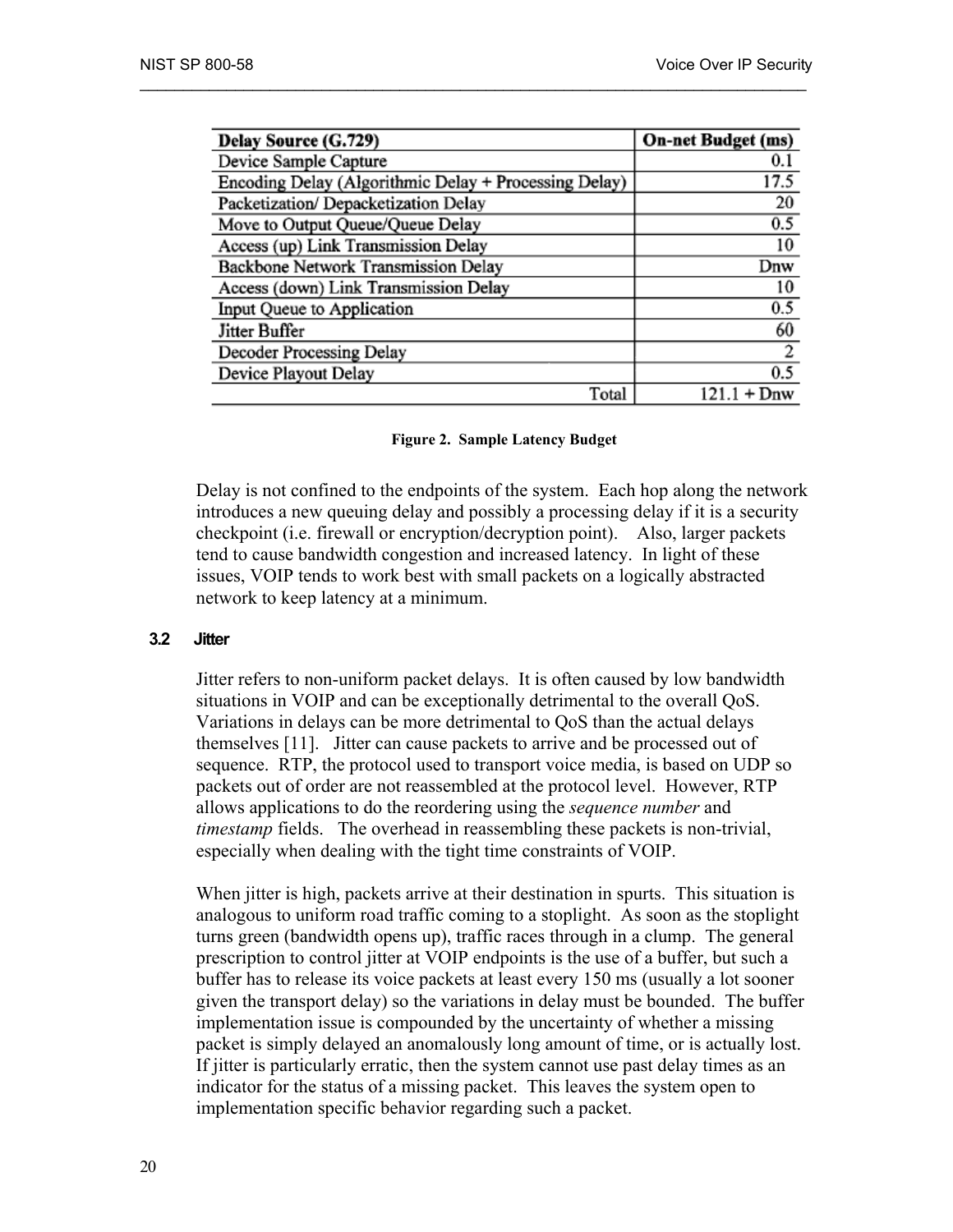Jitter can also be controlled throughout the VOIP network by using routers, firewalls, and other network elements that support QoS. These elements process and pass along time urgent traffic like VOIP packets sooner than less urgent data packets. However, not all network components were designed with QoS in mind. An example of a network element that does not implement this QoS demand is a crypto-engine that ignores Type of Service (ToS) bits in an IP header and other indicators of packet urgency (see Section [8.6\)](#page-71-1). Another method for reducing delay variation is to pattern network traffic to diminish jitter by making as efficient use of the bandwidth as possible. This constraint is at odds with some security measures in VOIP. Chief among these is IPsec, whose processing requirements may increase latency, thus limiting effective bandwidth and contributing to jitter. Effective bandwidth is compromised when packets are expanded with new headers. In normal IP traffic, this problem is negligible since the change in the size of the packet is very small compared with the packet size. Because VOIP uses very small packets, even a minimal increase is important because the increase accrues across all the packets, and VOIP sends a very high volume of these small packets.

<span id="page-25-0"></span> $\_$  . The contribution of the contribution of the contribution of the contribution of the contribution of the contribution of  $\mathcal{L}_\text{max}$ 

The window of delivery for a VOIP packet is very small, so it follows that the acceptable variation in packet delay is even smaller. Thus, although we are concerned with security, the utmost care must be given to assuring that delays in packet deliveries caused by security devices are kept uniform throughout the traffic stream. Implementing devices that support QoS and improving the efficiency of bandwidth with header compression allows for more uniform packet delay in a secured VOIP network.

#### **3.3 Packet Loss**

VOIP is exceptionally intolerant of packet loss. Packet loss can result from excess latency, where a group of packets arrives late and must be discarded in favor of newer ones. It can also be the result of jitter, that is, when a packet arrives after its surrounding packets have been flushed from the buffer, making the received packet useless. VOIP-specific packet loss issues exist in addition to the packet loss issues already associated with data networks; these are the cases where a packet is not delivered at all. Compounding the packet loss problem is VOIP's reliance on RTP, which uses the unreliable UDP for transport, and thus does not guarantee packet delivery. However, the time constraints do not allow for a reliable protocol such as TCP to be used to deliver media. By the time a packet could be reported missing, retransmitted, and received, the time constraints for QoS would be well exceeded. The good news is that VOIP packets are very small, containing a payload of only 10-50 bytes [\[8\]](#page-23-2), which is approximately 12.5- 62.5 ms, with most implementations tending toward the shorter range. The loss of such a minuscule amount of speech is not discernable or at least not worthy of complaint for a human VOIP user. The bad news is these packets are usually not lost in isolation. Bandwidth congestion and other such causes of packet loss tend to affect all the packets being delivered around the same time. So although the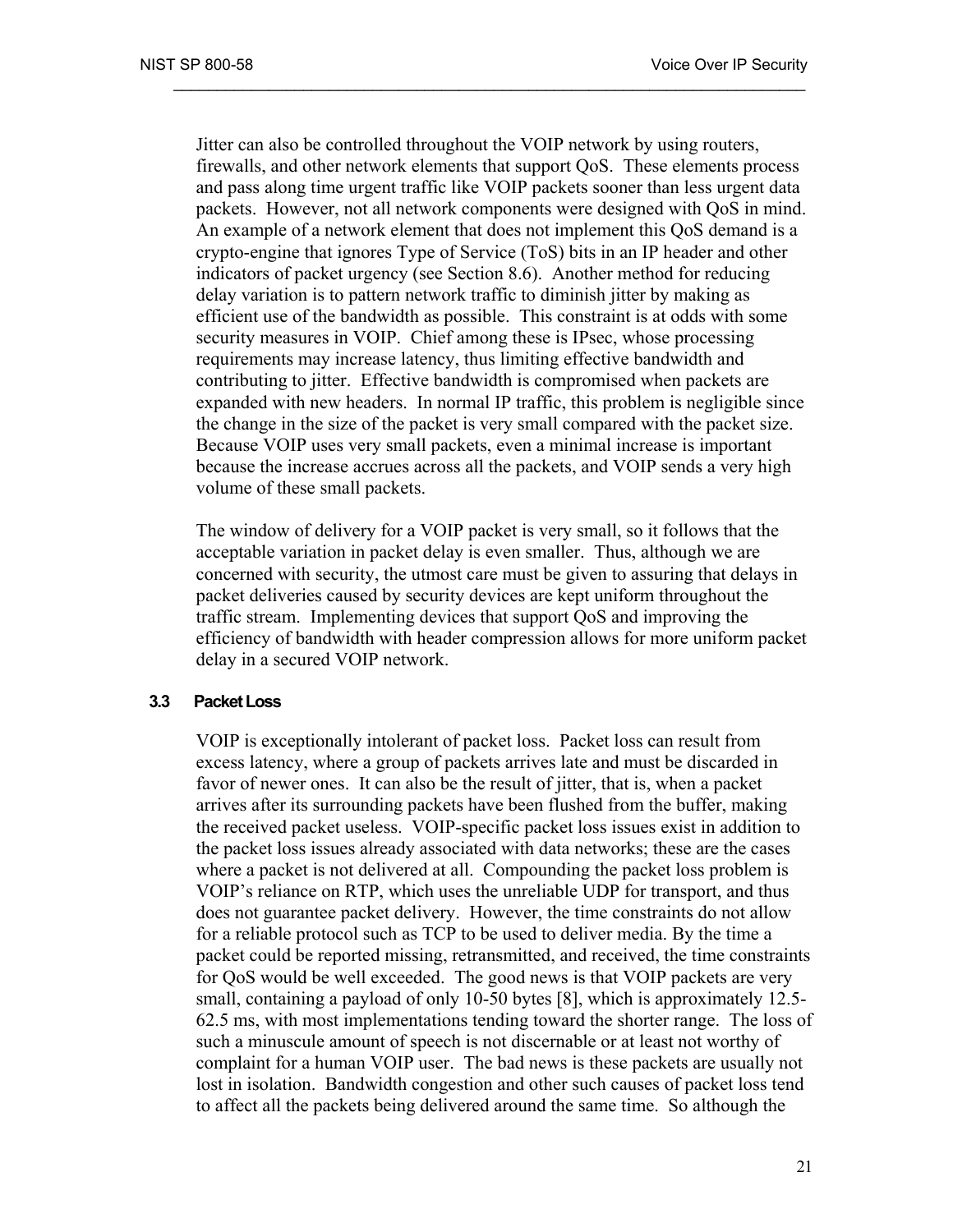loss of one packet is fairly inconsequential, probabilistically the loss of one packet means the loss of several packets, which severely degrades the quality of service in a VOIP network.

<span id="page-26-0"></span> $\mathcal{L}_\text{max}$  , and the set of the set of the set of the set of the set of the set of the set of the set of the set of the set of the set of the set of the set of the set of the set of the set of the set of the set of the

In a comparison of VOIP quality versus traditional circuit switched networks, Sinden [[12\]](#page-86-11) reported data from a Telecommunications Industry Association (TIA) study that showed even a fairly small percentage of lost packets could push VOIP network QoS below the level users have come to expect on their traditional phone lines. Each codec the TIA studied experienced a steep downturn in user satisfaction when latency crossed the 150 ms point. However, even with less than 150 ms of latency, a packet loss of 5% caused VOIP traffic encoded with G.711 (an international standard for encoding telephone audio on a 64 kbps stream) to drop below the QoS levels of the PSTN, even with a packet loss concealment scheme. Similarly, losses of 1 and 2 percent, respectively, were enough to place quality in VOIP networks encoded with G.723.1 (for very low bit rate speech compression) and G.729A (for voice compression on an 8kbps stream) below this threshold. At losses of 3 and 4 percent, respectively, the performance of these networks resulted in a majority of dissatisfied users. These results corroborated the findings of a 1998 study at UCal-Berkeley that determined "tolerable loss rates are within 1-3% and the quality becomes intolerable when more than 3% of the voice packets are lost" [\[9\]](#page-23-3). Both studies found that greater payload compression rates resulted in a higher sensitivity to packet loss. On the bright side, the implementation of forward error correction [\[9\]](#page-23-3) and packet loss concealment schemes produced a VOIP network that was less sensitive to packet loss. The percentages presented in both studies did not take into account varying packet sizes and several other properties that can affect the relationship between packet loss and QoS.

Despite the infeasibility of using a guaranteed delivery protocol such as TCP, there are some remedies for the packet loss problem. One cannot guarantee all packets are delivered, but if bandwidth is available, sending redundant information can probabilistically annul the chance of loss. Such bandwidth is not always accessible and the redundant information will have to be processed, introducing even more latency to the system and ironically, possibly producing even greater packet loss. Newer codecs such as internet Low Bit-rate Codec (iLBC) are also being developed that offer roughly the voice quality and computational complexity of G.729A, while providing increased tolerance to packet loss.

#### **3.4 Bandwidth & Effective Bandwidth**

In any network, the obvious first concern is whether the network is available for use. Since a network can be broken down into nodes and links between nodes where traffic flows, the quest for an available network boils down to the availability of each node, and the availability of each path between the nodes. Later on, we will consider the nodes themselves, in cases where firewalls, CPUs,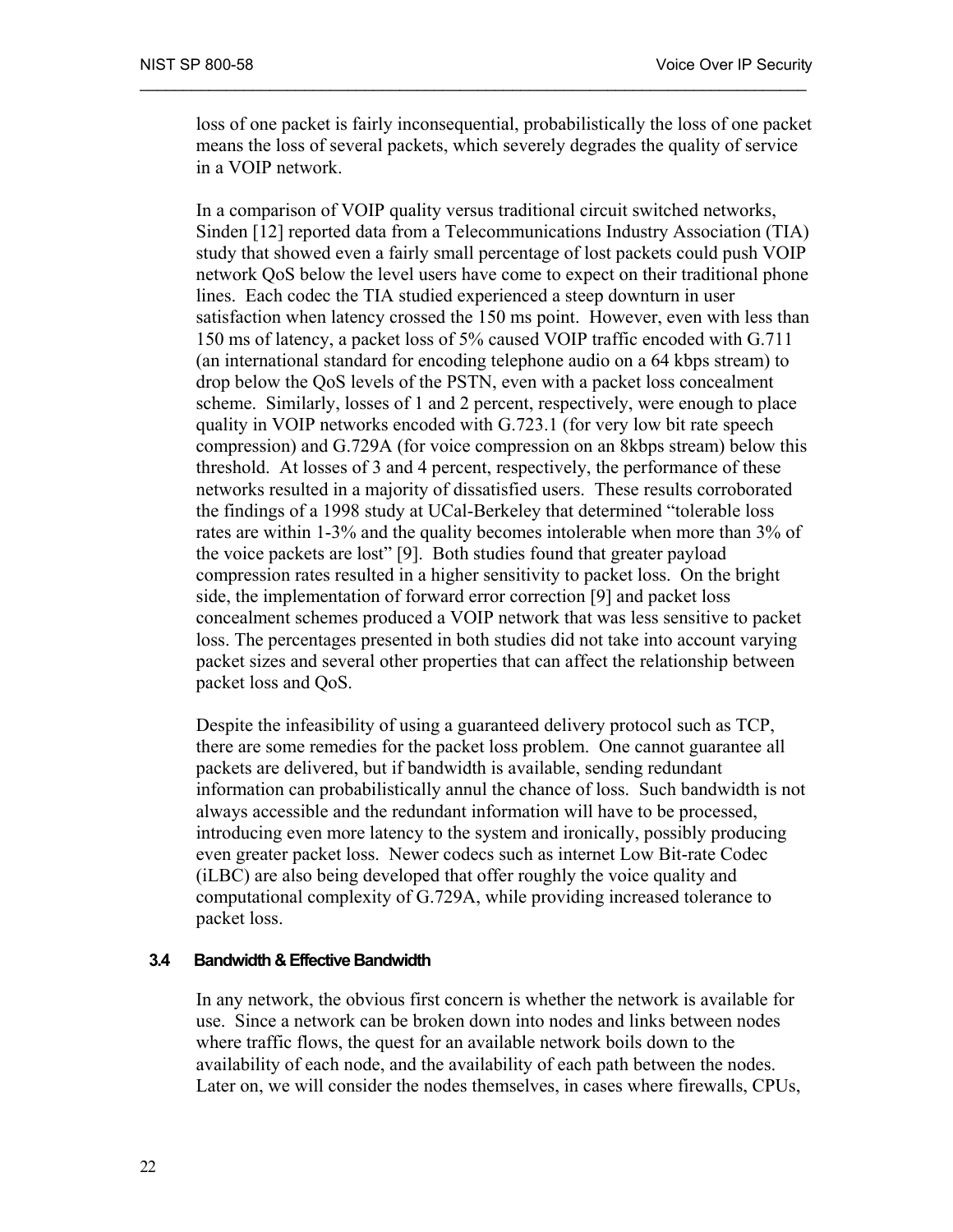or other endpoints are unavailable, but for now we will concentrate on the availability of the edges: the bandwidth of the VOIP system.

 $\_$  . The contribution of the contribution of the contribution of the contribution of the contribution of the contribution of  $\mathcal{L}_\text{max}$ 

As in data networks, bandwidth congestion can cause packet loss and a host of other QoS problems. Thus, proper bandwidth reservation and allocation is essential to VOIP quality. One of the great attractions of VOIP, data and voice sharing the same wires, is also a potential headache for implementers who must allocate the necessary bandwidth for both networks in a system normally designed for one. Congestion of the network causes packets to be queued, which in turn contributes to the latency of the VOIP system. Low bandwidth can also contribute to non-uniform delays (jitter), since packets will be delivered in spurts when a window of opportunity opens up in the traffic.

<span id="page-27-0"></span>Because of these issues, VOIP network infrastructures must provide the highest amount of bandwidth possible. On a LAN, this means having modern switches running at 100M bit/sec and other architectural upgrades that will alleviate bottlenecks within the LAN. Percy and Hommer [[13\]](#page-86-12) suggest that if network latencies are kept below 100 milliseconds, maximum jitter never more than 40 milliseconds, then packet loss should not occur. With these properties assured, one can calculate the necessary bandwidth for a VOIP system on the LAN in a worst case scenario using statistics associated with the worst-case bandwidth congesting codec [\[13\]](#page-27-0). This is fine when dealing simply with calls across the LAN, but the use of a WAN complicates matters. Bandwidth usage varies significantly across a WAN, so a much more complex methodology is needed to estimate required bandwidth usage. Chuah [\[9\]](#page-23-3) provides an analysis of the aggregate bandwidth needed in terms of the amount of traffic and its rate of flow.

Methods for reducing the bandwidth usage of VOIP include RTP header compression and Voice Activity Detection (VAD). RTP compression condenses the media stream traffic so less bandwidth is used. However, an inefficient compression scheme can cause latency or voice degradation, causing an overall downturn in QoS. VAD prevents the transmission of empty voice packets (i.e. when a user is not speaking, their device does not simply send out white noise). However, by definition VAD will contribute to jitter in the system by causing irregular packet generation.

The bandwidth requirements put forth by Chuah are designed for a basic VOIP system. Adding security constraints significantly increases the bandwidth usage, causing more latency and jitter, thereby degrading the overall QoS of the network. In addition, these requirements do not explicitly take into account the heterogeneous data flow over the network. Since voice and data streams are sharing the same finite bandwidth, and data streams tend to contain much larger packets than VOIP, significant amounts of data can congest the network and prevent voice traffic from reaching its destination in a timely fashion. For this reason, most new hardware devices deployed on networks support QoS for VOIP. These devices, such as routers and firewalls, make use of the IP protocol's Type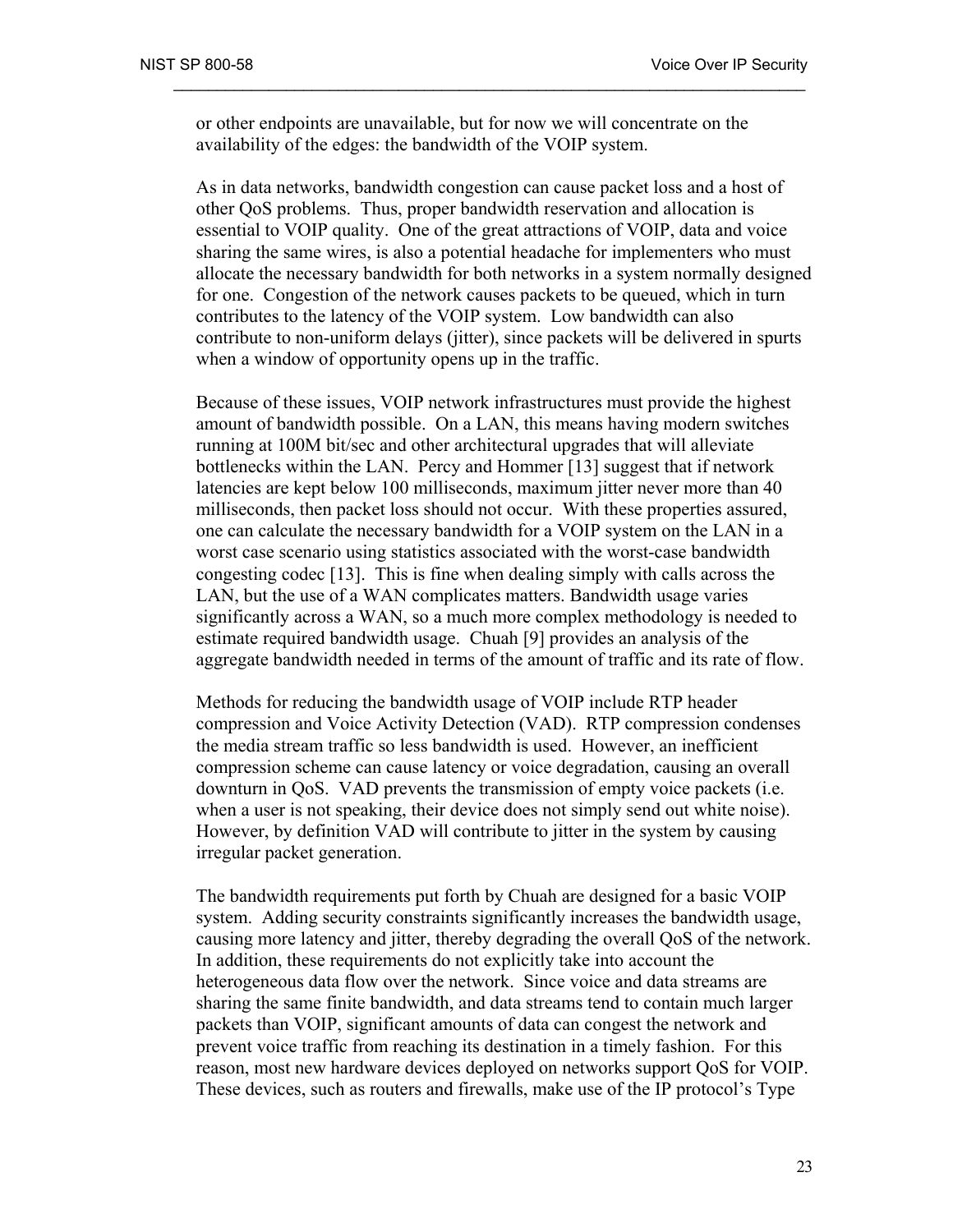of Service (ToS) bits to send VOIP traffic through before less time urgent data traffic. VOIP phones often also include QoS features [\[13\]](#page-27-0).

<span id="page-28-0"></span> $\mathcal{L}_\text{max}$  , and the set of the set of the set of the set of the set of the set of the set of the set of the set of the set of the set of the set of the set of the set of the set of the set of the set of the set of the

Not only is the available bandwidth of the system affected by the introduction of security measures, but in addition the *effective bandwidth* of the VOIP system is significantly depreciated. Effective bandwidth is defined by Barbieri et al. [\[8\]](#page-23-2) as "the percentage of bandwidth carrying actual data with regard to the total bandwidth used." The introduction of IPsec or other forms of encryption results in a much larger header to payload ratio for each packet, and this reduces the effective bandwidth as the same number of packets (but larger sized) are used to transport the same amount of data. The consequences of this reduction include decreased throughput and increased latency.

#### **3.5 The Needfor Speed**

The key to conquering QoS issues like latency and bandwidth congestion is speed. By definition, faster throughput means reduced latency and probabilistically reduces the chances of severe bandwidth congestion. Thus every facet of network traversal must be completed quickly in VOIP. The latency often associated with tasks in data networks will not be tolerated. Chief among these latency producers that must improve performance are firewall/NAT traversal and traffic encryption/decryption. Traditionally, these are two of the most effective ways for administrators to secure their networks. However, they are also two of the greatest contributors to network congestion and throughput delay. Inserting traditional firewall and encryption products into a VOIP network is not feasible, particularly when VOIP is integrated into existing data networks. Instead, these data-network solutions must be adapted to support security in the new fast paced world of VOIP. The next several chapters explore the resolution of the conflict between the speed demands of QoS and the slowdown associated with these traditional security measures.

#### **3.6 Power Failure and Backup Systems**

Conventional telephones operate on 48 volts supplied by the telephone line itself. This is why home telephones continue to work even during a power failure. Most offices use PBX systems with their conventional telephones, and PBXs require backup power systems so that they continue to operate during a power failure. These backup systems will continue to be required with VOIP, and in many cases will need to be expanded. An organization that provides uninterruptible power systems for its data network and desktop computers may have much of the power infrastructure needed to continue communication functions during power outages, but a careful assessment must be conducted to ensure that sufficient backup power is available for the office VOIP switch, as well as each desktop instrument. Costs may include electrical power to maintain UPS battery charge, periodic maintenance costs for backup power generation systems, and cost of UPS battery replacement. If emergency/backup power is required for more than a few hours,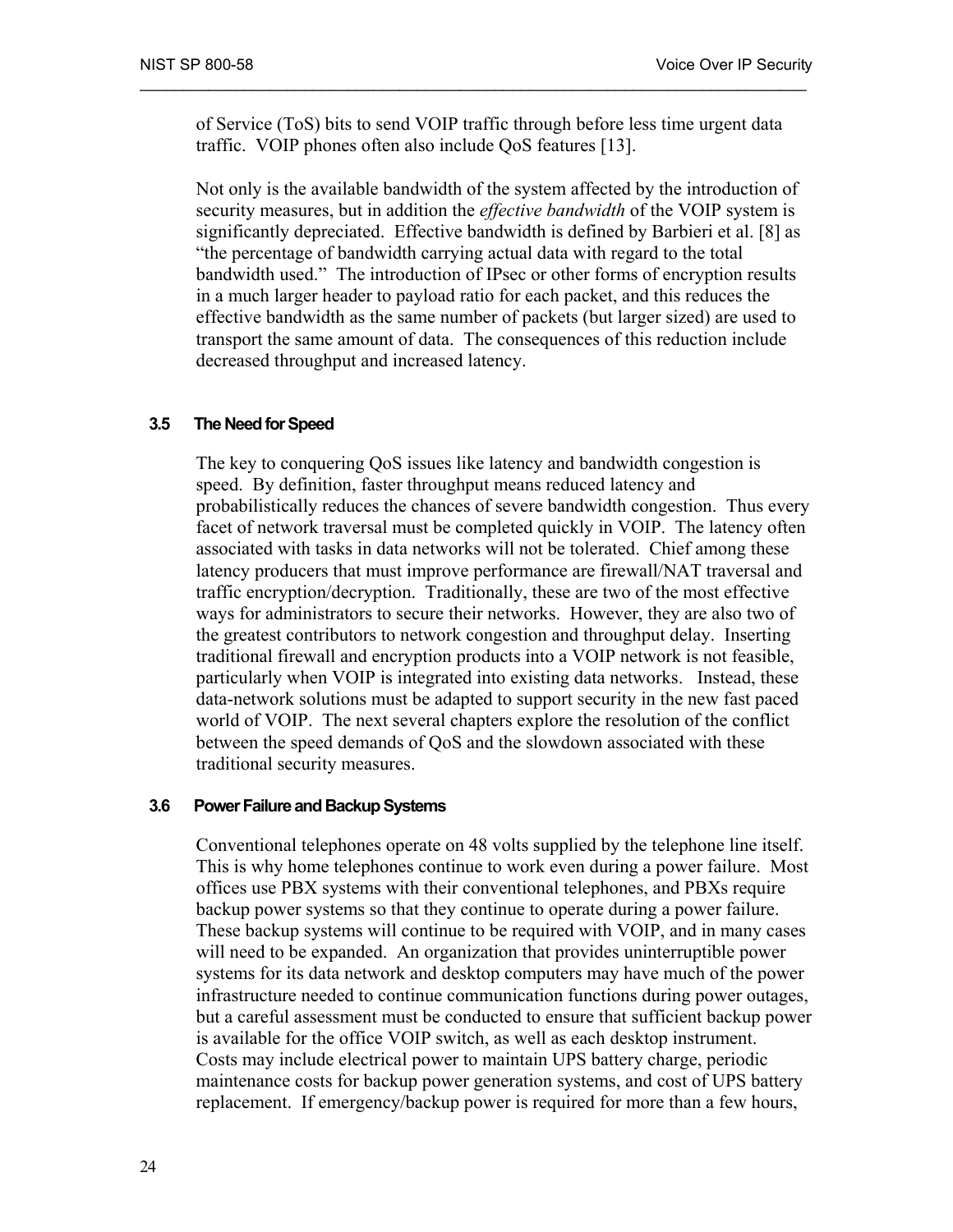electrical generators will be required. Costs for these include fuel, fuel storage facilities, and cost of fuel disposal at end of storage life.

<span id="page-29-0"></span> $\_$  . The contribution of the contribution of the contribution of the contribution of the contribution of the contribution of  $\mathcal{L}_\text{max}$ 

#### **3.7 Quality of Service Implications for Security**

The strict performance requirements of VOIP have significant implications for security, particularly denial of service (DoS) issues [[14\]](#page-86-13). VOIP-specific attacks (i.e., floods of specially crafted SIP messages) may result in DoS for many VOIPaware devices. For example, SIP phone endpoints may freeze and crash when attempting to process a high rate of packet traffic SIP proxy servers also may experience failure and intermittent log discrepancies with a VOIP-specific signaling attack of under 1Mb/sec. In general, the packet rate of the attack may have more impact than the bandwidth; i.e., a high packet rate may result in a denial of service even if the bandwidth consumed is low.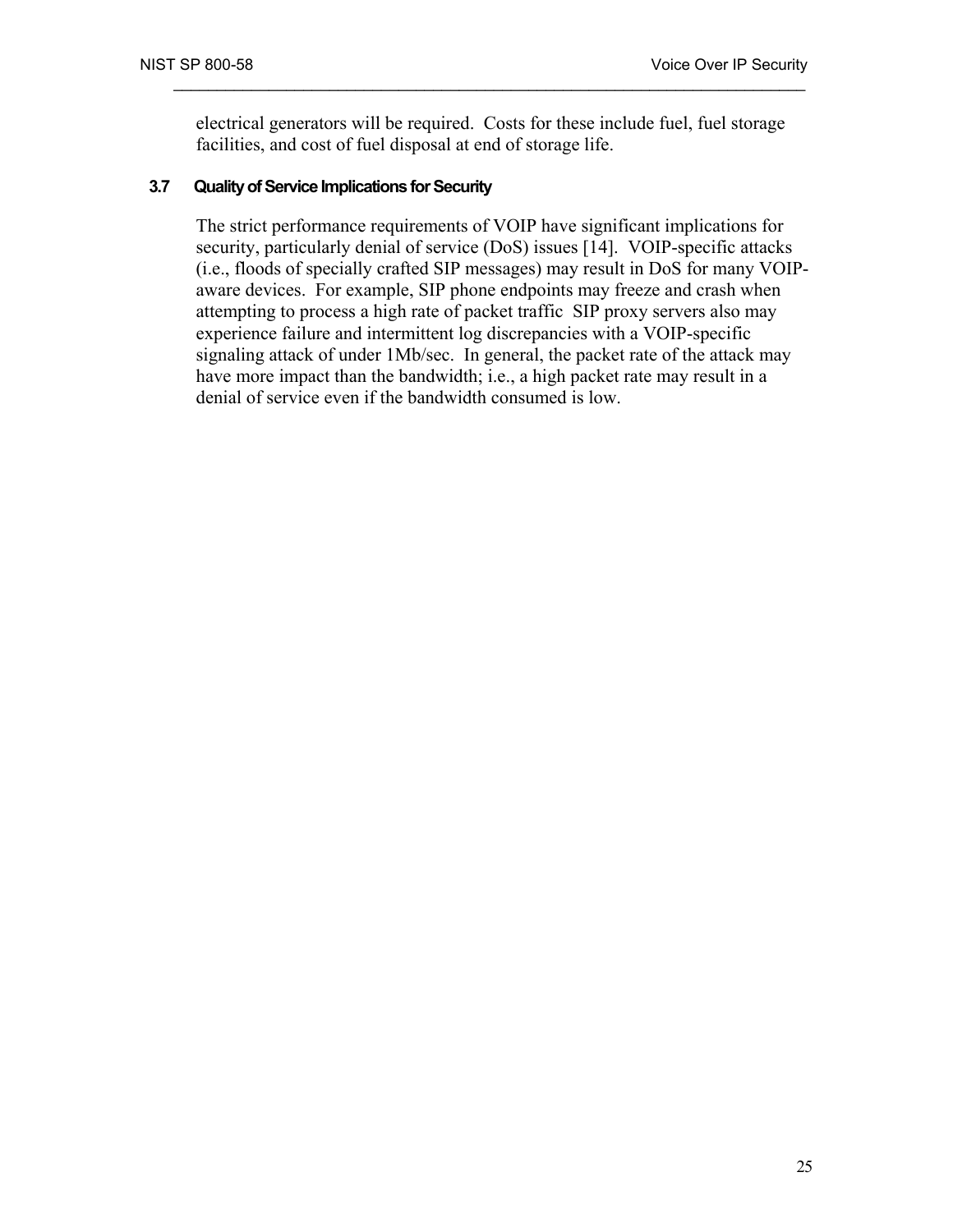#### **H.323**

H.323 is the ITU specification for audio and video communication across packetized networks. H.323 is actually an umbrella standard, encompassing several other protocols, including H.225, H.245, and others. It acts as a wrapper for a suite of media control recommendations by the ITU. Each of these protocols has a specific role in the call setup process, and all but one are made to dynamic ports. Figure 3 shows the H.323 architecture and Figure [4](#page-31-1) provides an overview of the H.323 call setup process.

<span id="page-30-0"></span> $\mathcal{L}_\text{max}$  , and the set of the set of the set of the set of the set of the set of the set of the set of the set of the set of the set of the set of the set of the set of the set of the set of the set of the set of the

#### **4.1 H.323 Architecture**

An H.323 network is made up of several endpoints (terminals), a gateway, and possibly a gatekeeper, Multipoint control unit, and Back End Service. The gatekeeper is often one of the main components in H.323 systems. It provides address resolution and bandwidth control. The gateway serves as a bridge between the H.323 network and the outside world of (possibly) non-H.323 devices. This includes SIP networks and traditional PSTN networks. This brokering can add to delays in VOIP, and hence there has been a movement towards the consolidation of at least the two major VOIP protocols [[15\]](#page-86-14). A Multipoint Control Unit is an optional element that facilitates multipoint conferencing and other communications between more than two endpoints. Gatekeepers are an optional but widely used component of a VOIP network [[16\]](#page-86-15). If a gatekeeper is present, a Back End Service (BES) may exist to maintain data about endpoints, including their permissions, services, and configuration [[17\]](#page-86-16).



**Figure 3. H.323 Architecture**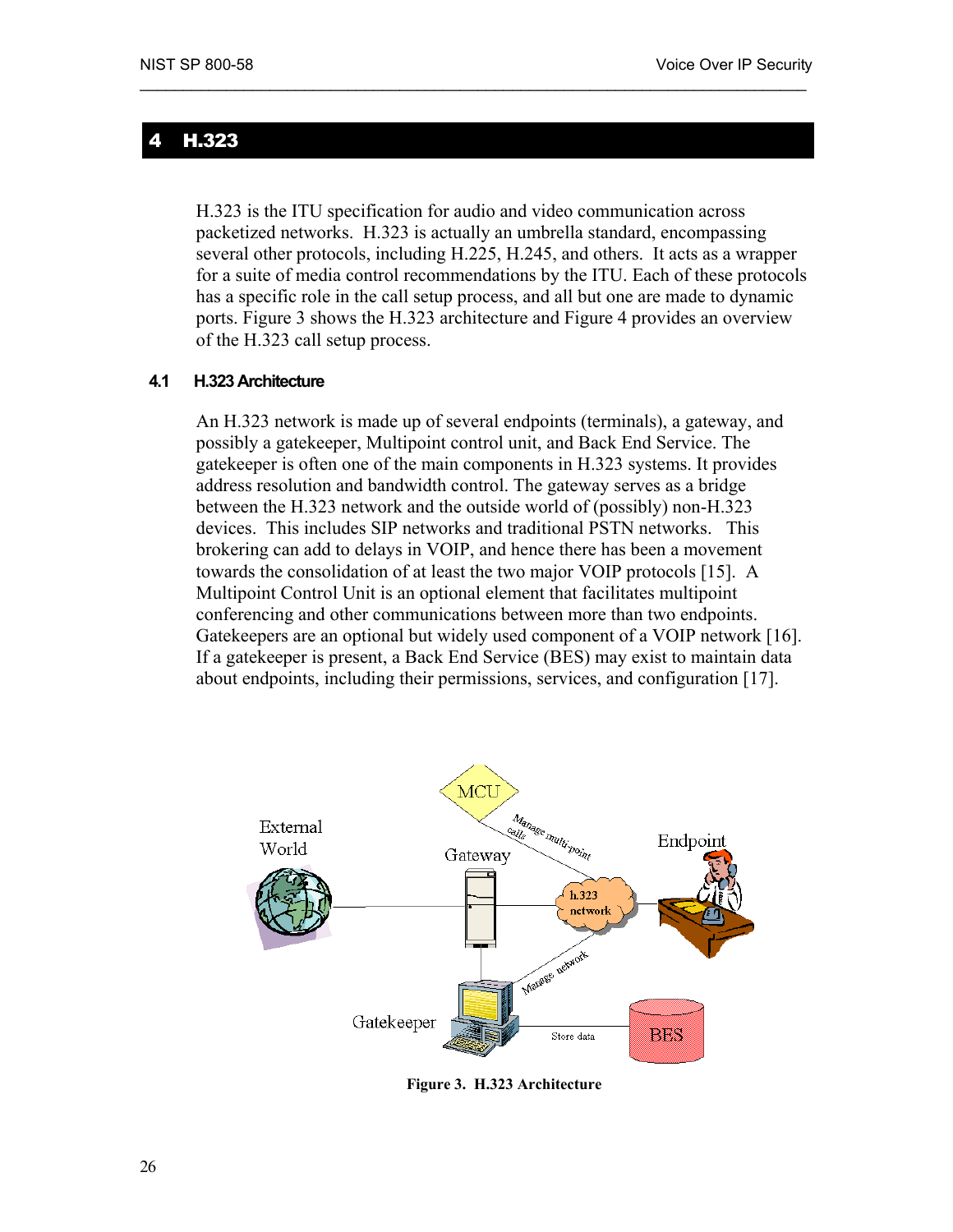<span id="page-31-1"></span><span id="page-31-0"></span>

**Figure 4. H.323 Call Setup Process** 

Generally, there are different types of H.323 calls defined in the H.323 standard:

- − Gatekeeper routed call with gatekeeper routed H.245 signaling
- − Gatekeeper routed call with direct H.245 signaling
- − Direct routed call with gatekeeper
- − Direct routed call without gatekeeper

An H.323 VOIP session is initiated (depending on the call model used) by either a TCP or a UDP (if RAS is the starting point) connection with an H.225 signal. In the case of UDP this signal contains the Registration Admission Status (RAS) protocol that negotiates with the gatekeeper and obtains the address of the endpoint it is attempting to contact. Then a "Q.931-like" protocol (still within the realm of H.225) is used to establish the call itself and negotiate the addressing information for the H.245 signal. (This is done via TCP; Q.931 actually encapsulates the H.225 Call Signaling messages.) This "setup next" procedure is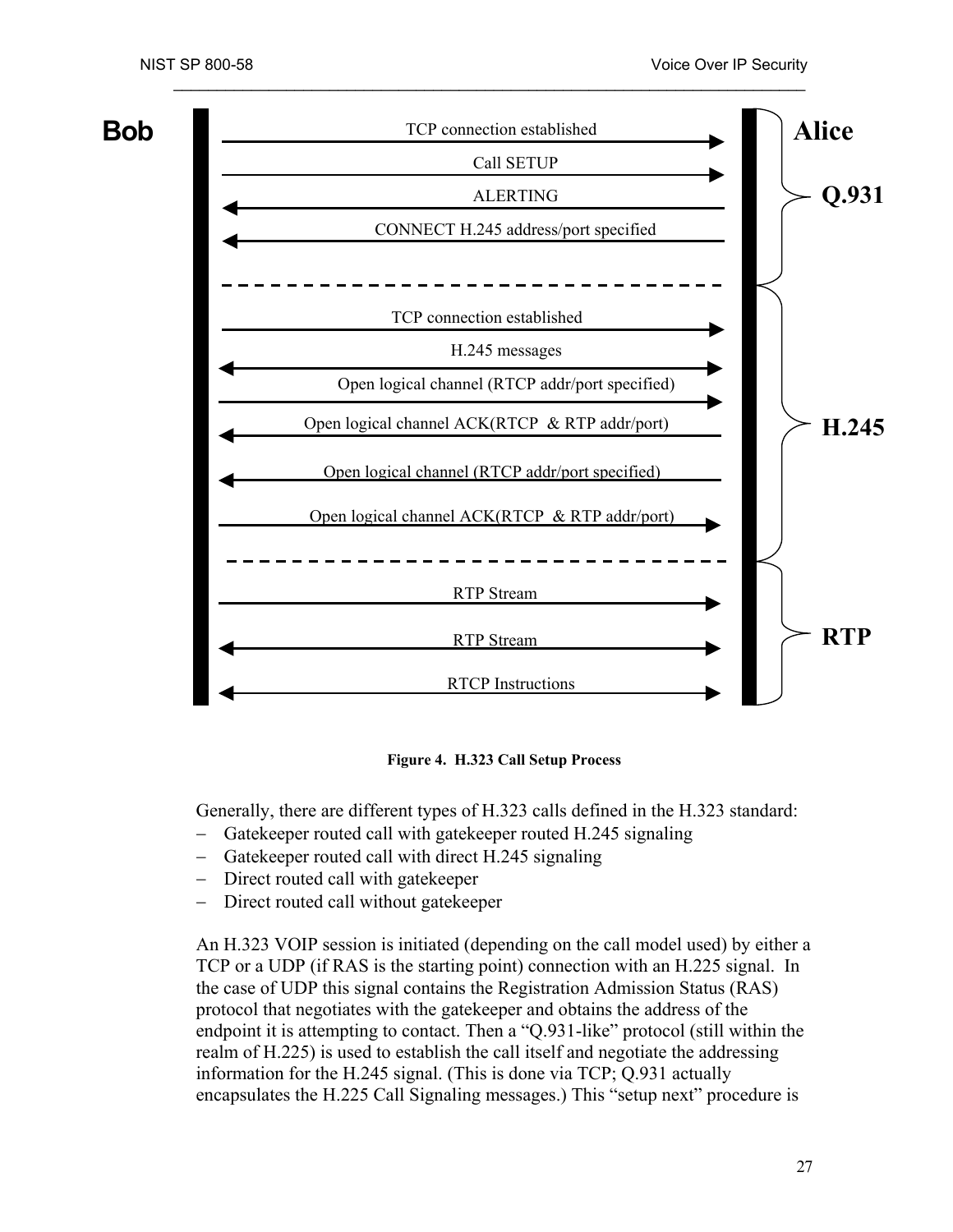common throughout the H.323 progression where one protocol negotiates the configuration of the next protocol used. In this case, it is necessary because H.245 has no standard port [\[10\]](#page-23-1). While H.225 simply negotiates the establishment of a connection, H.245 establishes the channels that will actually be used for media transfer. Once again, this is done over TCP. In a time-urgent situation, the H.245 message can be embedded within the H.225 message (H.245 tunneling), but the speed of a call setup is usually a QoS issue that vendors and customers are willing to concede for better call quality. H.323 also offers Fast Connect. Here, a call may be setup using one roundtrip. The SETUP and the CONNECT messages piggyback the necessary H.245 signaling elements.

<span id="page-32-0"></span> $\mathcal{L}_\text{max}$  , and the set of the set of the set of the set of the set of the set of the set of the set of the set of the set of the set of the set of the set of the set of the set of the set of the set of the set of the

H.245 must establish several properties of the VOIP call. These include the audio codecs that will be used and the logical channels for the transportation of media. The "OpenLogicalChannel" signal also brokers the RTP and RTCP ports. Overall, 4 connections must be established because the logical channels (RTP and RTCP) are only one direction. Each one-way pair must also be on adjacent ports as well. After H.245 has established all the properties of the VOIP call and the logical channels, the call may begin.

The preceding described the complex VOIP setup process based on H.323.. The H.323 suite has different protocols associated with more complex forms of communication including H.332 (large conferences), H.450.1, H.450.2, and H.450.3 (supplementary services), H.235 (security), and H.246 (interoperability with circuit switched services) [\[18\]](#page-86-17). Authentication may also be performed at each point in the call setup process using symmetric keys or some prior shared secret [[19\]](#page-86-18). The use of these extra protocols and/or security measures adds to the complexity of the H.323 setup process. We shall see that this complexity is paramount in the incompatibility of H.323 with firewalls and NATs. These issues are discussed at length in the next section.

#### **4.2 H.235 Security Profiles**

With the establishment of the H.235 version 2 standard in November 2000 the ITU-T took a step towards interoperability by defining different security profiles. This was necessary because the standard itself does not mandate particular features. The defined profiles provide different levels of security and describe a subset of possible security mechanisms offered by H.235. They comprise different options for the protection of communications, e.g., by using different options of H.235, which results in different implementation impact. The following subsections provide a short overview of the profiles provided by different organizations.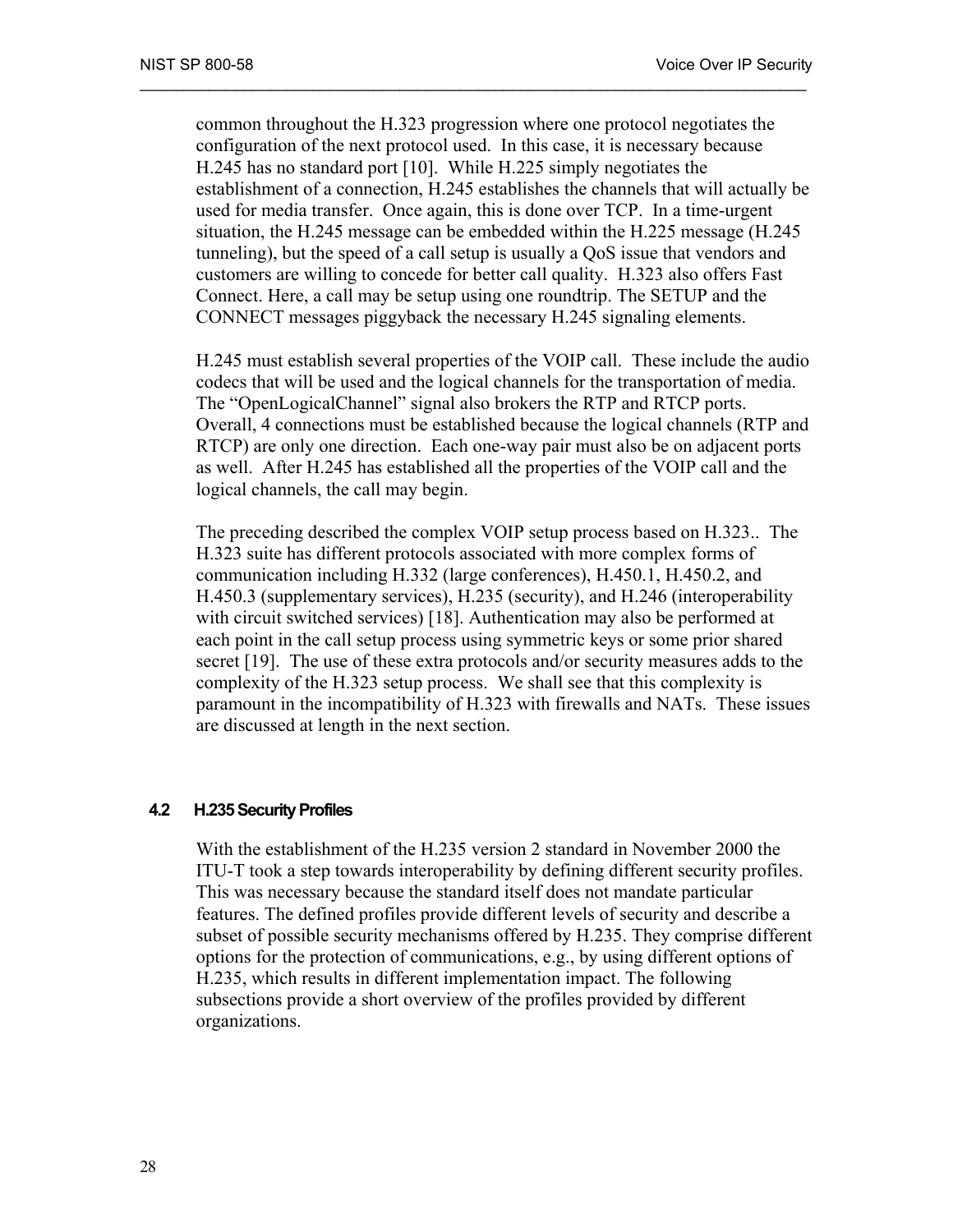#### <span id="page-33-0"></span>*4.2.1 H.235v2*

H.235v2 is the followup version of H.235 that was approved in November 2000. Besides enhancements such as the support of elliptic curve cryptography and the support for the Advanced Encryption System (AES) standard, several security profiles are defined to support product interoperability. These profiles are defined in annexes to H.235v2 as follows:

 $\_$  . The contribution of the contribution of the contribution of the contribution of the contribution of the contribution of  $\mathcal{L}_\text{max}$ 

- Annex D Shared secrets and keyed hashes
- $-$  Annex  $E -$  Digital signatures on every message
- Annex F Digital signatures and shared secret establishment on first handshake, afterwards keyed hash usage

#### 4.2.1.1 H.235v2 Annex D – Baseline Security Profile

The Baseline Security Profile relies on symmetric techniques. Shared secrets are used to provide authentication and/or message integrity. The supported scenarios for this profile are endpoint to gatekeeper, gatekeeper to gatekeeper, and endpoint to endpoint. For the profile the gatekeeper-routed signaling (hop-by-hop security) is favored. Using it for the direct call model is generally possible but limited due to the fact that a shared secret has to be established between the parties that want to communicate before the actual communication takes place. This might be possible in smaller environments but may lead to a huge administrative effort in larger environments.

This profile supports secure fast connect and H.245 tunneling, and may be combined with the Voice Encryption Option described in section [4.2.1.3.](#page-34-1) Note: that this profile is easy to implement but it is not really scalable for "global" IP telephony due to the restricted key management.

| <b>Security Services</b> | <b>Call Functions</b>                        |                                              |                                              |            |  |
|--------------------------|----------------------------------------------|----------------------------------------------|----------------------------------------------|------------|--|
|                          | <b>RAS</b>                                   | H.225.0                                      | H.245                                        | <b>RTP</b> |  |
| Authentication           | Shared Secret<br>(Password),<br>HMAC-SHA1-96 | Shared Secret<br>(Password),<br>HMAC-SHA1-96 | Shared Secret<br>(Password),<br>HMAC-SHA1-96 |            |  |
| <b>Access Control</b>    |                                              |                                              |                                              |            |  |
| Non-Repudiation          |                                              |                                              |                                              |            |  |
| Confidentiality          |                                              |                                              |                                              |            |  |
| Integrity                | Shared Secret<br>(Password),<br>HMAC-SHA1-96 | Shared Secret<br>(Password),<br>HMAC-SHA1-96 | Shared Secret<br>(Password),<br>HMAC-SHA1-96 |            |  |
| <b>Key Management</b>    | Subscription-based<br>password assignment    | Subscription-based<br>password assignment    |                                              |            |  |

**Table 1: H235v2 Annex D - Baseline Security Profile**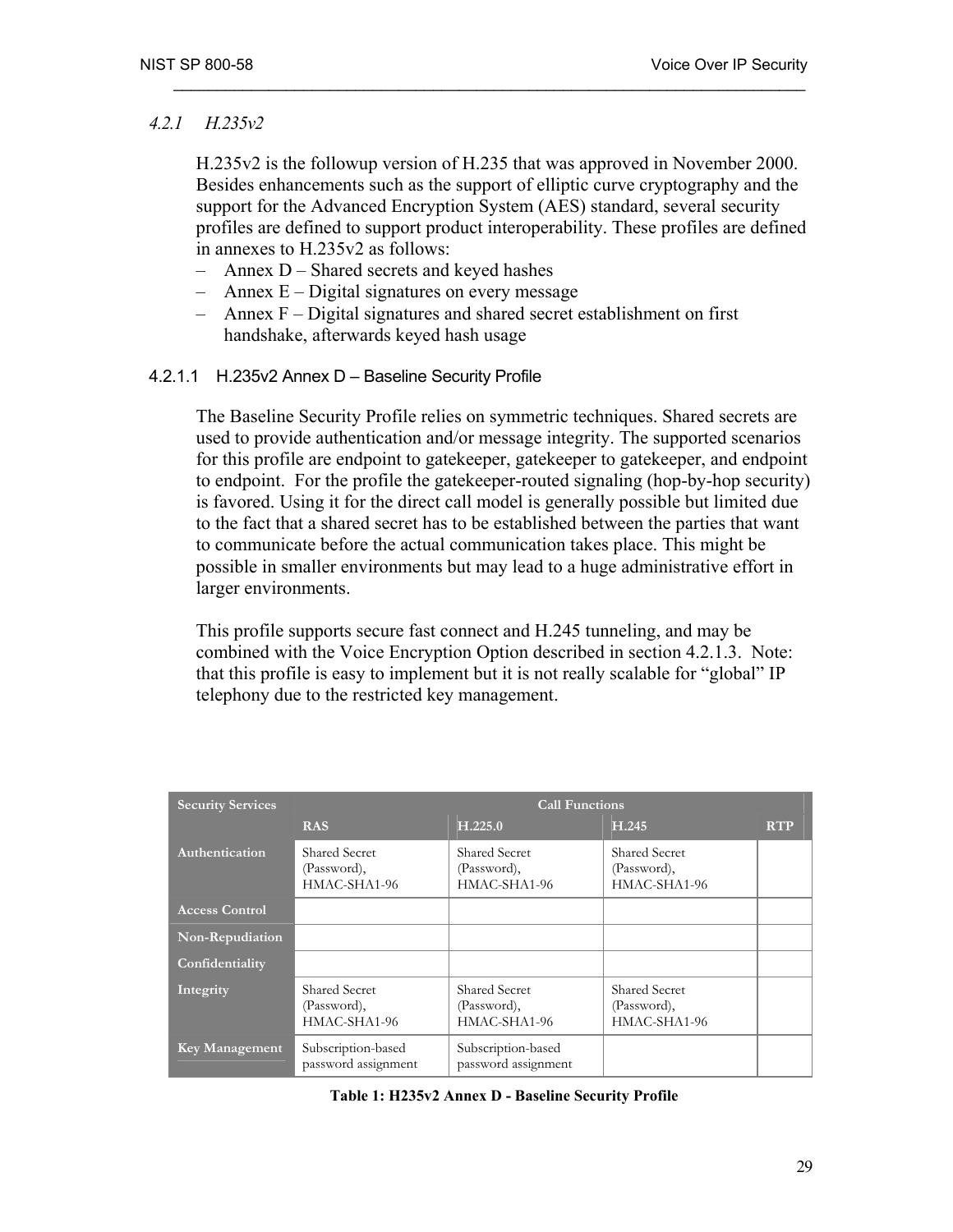#### 4.2.1.2 H.235v2 Annex E – Signature Security Profile

The Signature Security Profile relies on asymmetric techniques. Certificates and digital signatures are used to provide authentication and message integrity. The signature security profile mandates the gatekeeper-routed model. Other call models are for further study. Since this profile relies on a public key infrastructure rather than on pre-established shared secrets it scales for larger, global environments. In addition to the Baseline Security Profile it provides nonrepudiation.

<span id="page-34-0"></span> $\mathcal{L}_\text{max}$  , and the set of the set of the set of the set of the set of the set of the set of the set of the set of the set of the set of the set of the set of the set of the set of the set of the set of the set of the

| <b>Security Services</b> | <b>Call Functions</b>          |                                |                                |            |  |
|--------------------------|--------------------------------|--------------------------------|--------------------------------|------------|--|
|                          | <b>RAS</b>                     | H.225.0                        | H.245                          | <b>RTP</b> |  |
| Authentication           | SHA1/MD5,<br>digital signature | SHA1/MD5,<br>digital signature | SHA1/MD5,<br>digital signature |            |  |
| <b>Access Control</b>    |                                |                                |                                |            |  |
| Non-Repudiation          | SHA1/MD5,<br>digital signature | SHA1/MD5,<br>digital signature | SHA1/MD5,<br>digital signature |            |  |
| Confidentiality          |                                |                                |                                |            |  |
| Integrity                | SHA1/MD5,<br>digital signature | SHA1/MD5,<br>digital signature | SHA1/MD5,<br>digital signature |            |  |
| <b>Key Management</b>    | certificate allocation         | certificate allocation         |                                |            |  |

**Table 2: H235v2 Annex E – Signature Security Profile** 

This profile supports secure fast connect and H.245 tunneling and may be combined with the Voice Encryption Option described in section [4.2.1.3.](#page-34-1) Note: This protocol may have a critical impact on overall performance. This is due to the use of digital signatures for every message, requiring signature generation and verification on the sender's and the receiver's side. The Hybrid Security Profile described in section [4.2.1.4](#page-35-1) provides an alternative to the Signature Security Profile.

#### 4.2.1.3 H.235v2 Annex D - Voice Encryption Option

<span id="page-34-1"></span>The voice encryption option offers confidentiality for the voice media stream data and may be combined with the baseline or the signature security profile.

| <b>Security Services</b> | <b>Call Functions</b> |         |       |                                                 |
|--------------------------|-----------------------|---------|-------|-------------------------------------------------|
|                          | <b>RAS</b>            | H.225.0 | H.245 | <b>RTP</b>                                      |
| Authentication           |                       |         |       |                                                 |
| <b>Access Control</b>    |                       |         |       |                                                 |
| Non-Repudiation          |                       |         |       |                                                 |
| <b>Confidentiality</b>   |                       |         |       | 56-bit DES or 56-<br>$RC2^{\circledR}/168$ -bit |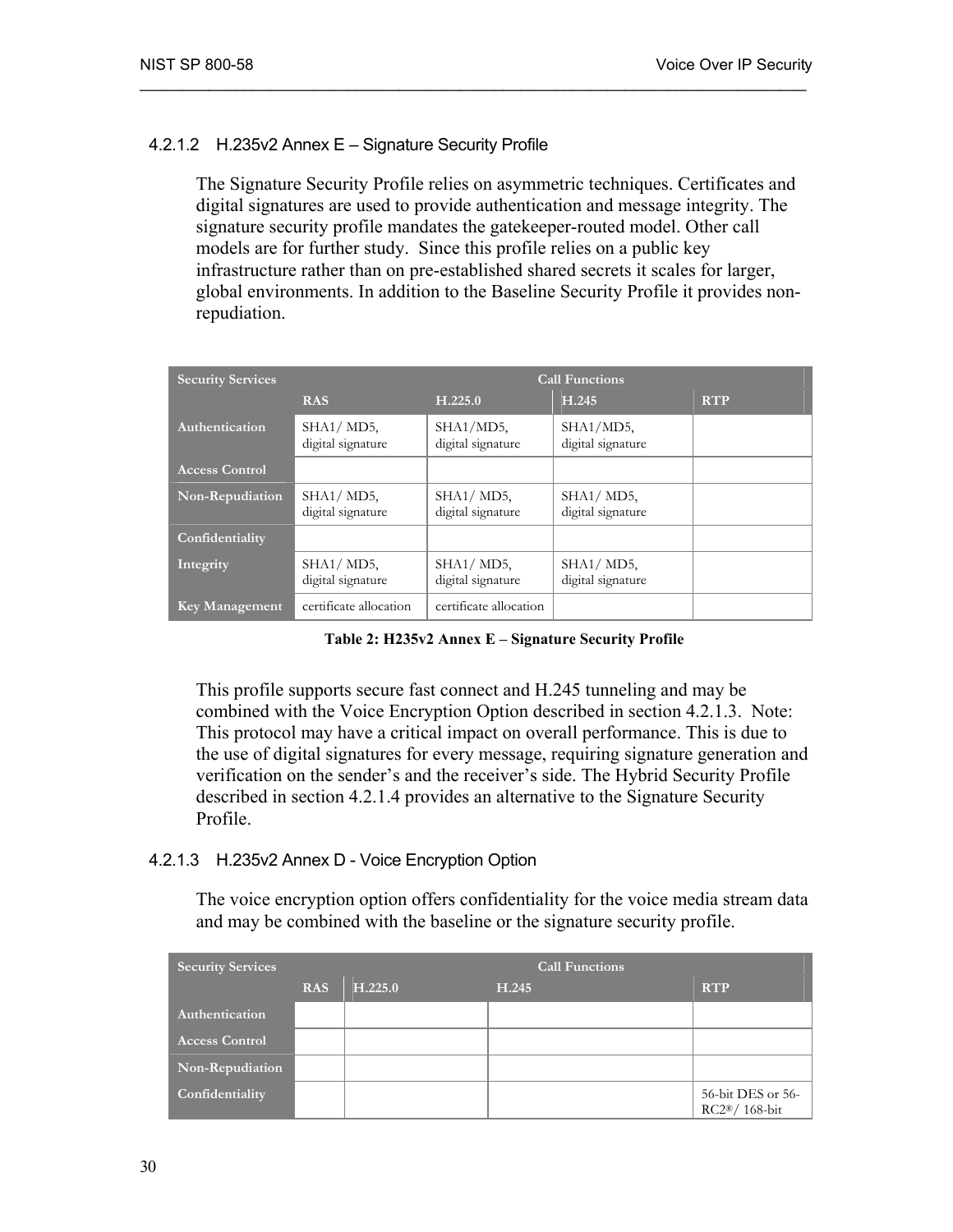|                       | <b>RAS</b> | H.225.0                                           | H.245                                                                                              | <b>RTP</b>      |
|-----------------------|------------|---------------------------------------------------|----------------------------------------------------------------------------------------------------|-----------------|
|                       |            |                                                   |                                                                                                    | Triple-DES, AES |
| Integrity             |            |                                                   |                                                                                                    |                 |
| <b>Key Management</b> |            | Authenticated Diffie-<br>Hellman key<br>agreement | Integrated H.235 session key<br>management (key distribution, key<br>update); certificate requests |                 |

<span id="page-35-0"></span> $\_$  . The contribution of the contribution of the contribution of the contribution of the contribution of the contribution of  $\mathcal{L}_\text{max}$ 

|  |  |  | Table 3: H235v2 - Voice Encryption Option |  |
|--|--|--|-------------------------------------------|--|
|--|--|--|-------------------------------------------|--|

The voice encryption option describes the master key exchange during H.225.0 call signaling and the generation and distribution of media stream keys during H.245 call control. The encryption algorithms are to be used in CBC mode. New is the support of the AES. AES and TDEA may also be used in EOFB mode.

The following security mechanisms are described within the voice encryption security profile:

- Encryption of RTP packets with an assortment of algorithms and modes to be taken;
- Key management with key and security capability exchange;
- Key update mechanism and synchronization.

The following issues are not covered by this profile:

- Encryption and key management for RTCP;
- Authentication and integrity for RTP and RTCP (a lightweight authentication and integrity could be provided by media anti-spamming).

To counter denial of service and flooding attacks on discovered RTP/UDP ports, the H.235 standard defines the media anti-spamming procedure, which provides lightweight RTP packet authentication and integrity on selected fields through a computed message authentication code (MAC). The algorithms used are triple-DES-MAC or the cryptographic one-way function SHA1. Media anti-spamming uses the padding mechanism of RTP. For this feature, no special security profile was specified in H.235 like the voice encryption security profile for the RTP encryption, but media anti-spamming may be used in combination with media encryption.

#### 4.2.1.4 H.235v2 Annex F – Hybrid Security Profile

<span id="page-35-1"></span>The Hybrid Security Profile relies on asymmetric and symmetric techniques. It can be seen as a combination of the Baseline and the Signature Security Profile. Certificates and digital signatures are used to provide authentication and message integrity (as in the Signature Security Profile) for the first handshake between two entities. During this handshake a shared secret is established that will be used further on in the same way described for the Baseline Security Profile. The hybrid security profile mandates the gatekeeper-routed model. Other call models are open for further study.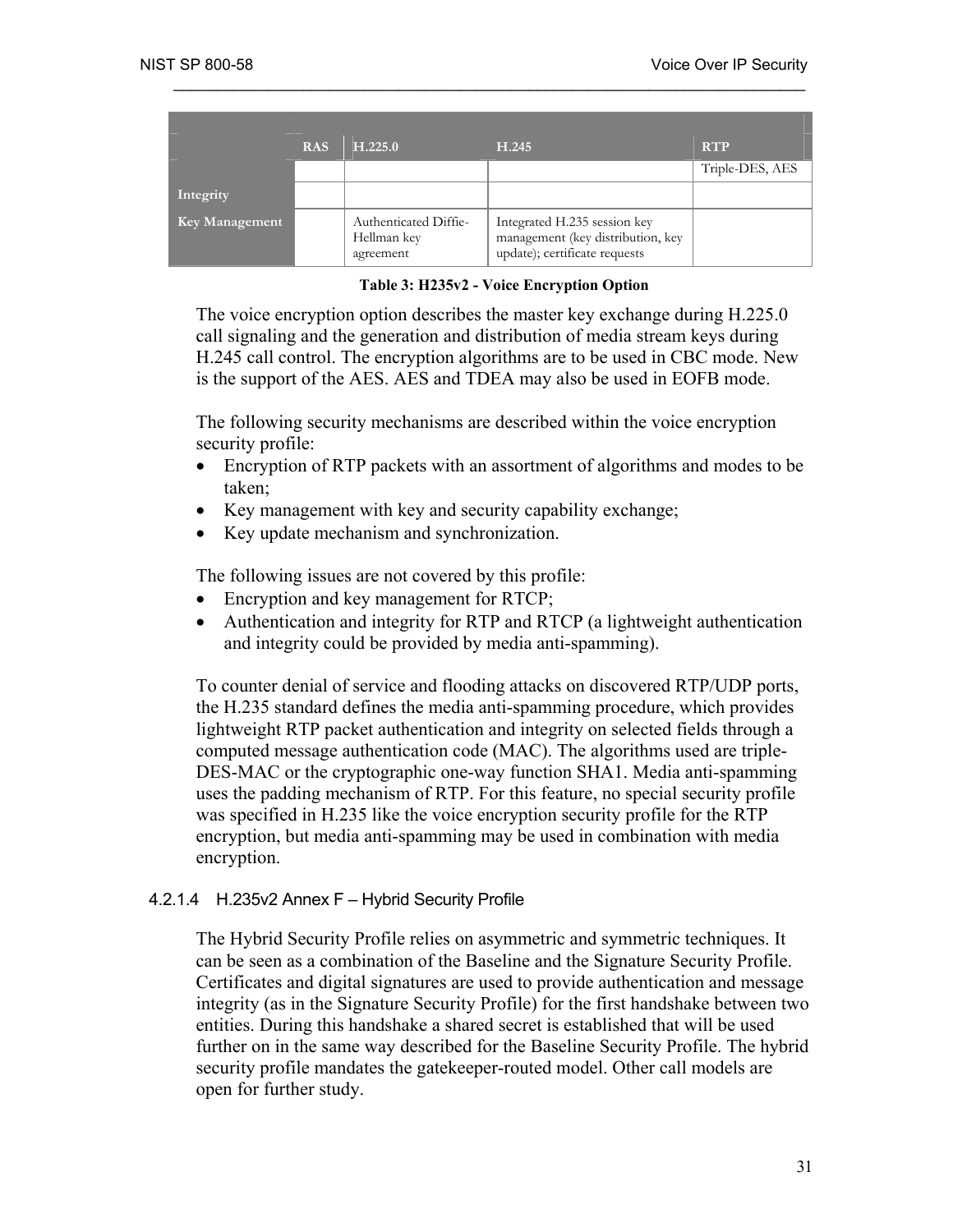Since this profile relies on a public key infrastructure rather than on preestablished shared secrets it scales for larger, global environments.

 $\mathcal{L}_\text{max}$  , and the set of the set of the set of the set of the set of the set of the set of the set of the set of the set of the set of the set of the set of the set of the set of the set of the set of the set of the

This profile supports secure fast connect and H.245 tunneling and may be combined with the Voice Encryption Option described in section [4.2.1.3.](#page-34-0) Note: This profile provides high security without relying on pre-established shared secrets. Due to the key management using digital signatures it is scalable for "global" IP telephony. Moreover, it does not suffer from the same performance requirements as the Signature Security Profile described in section [4.2.1.2.](#page-34-1)

| <b>Security Services</b> | <b>Call Functions</b>                                    |                                                          |                                     |            |
|--------------------------|----------------------------------------------------------|----------------------------------------------------------|-------------------------------------|------------|
|                          | <b>RAS</b>                                               | H.225.0                                                  | H.245                               | <b>RTP</b> |
| Authentication           | RSA digital<br>signature,<br>(SHA1)                      | RSA digital<br>signature,<br>(SHA1)                      | RSA digital<br>signature,<br>(SHA1) |            |
|                          | HMAC-SHA1-96                                             | HMAC-SHA1-96                                             | HMAC-SHA1-96                        |            |
| <b>Access Control</b>    |                                                          |                                                          |                                     |            |
| Non-Repudiation          | Only for first<br>handshake send<br>between two entities | Only for first<br>handshake send<br>between two entities |                                     |            |
| Confidentiality          |                                                          |                                                          |                                     |            |
| Integrity                | RSA digital<br>signature,<br>(SHA1)                      | RSA digital<br>signature,<br>(SHA1)                      | RSA digital<br>signature,<br>(SHA1) |            |
|                          | HMAC-SHA1-96                                             | HMAC-SHA1-96                                             | HMAC-SHA1-96                        |            |
| Key<br>Management        | certificate allocation                                   | certificate allocation                                   |                                     |            |
|                          | authenticated Diffie-<br>Hellman key<br>agreement        | authenticated Diffie-<br>Hellman key<br>agreement        |                                     |            |

**Table 4: H235v2 Annex F – Hybrid Security Profile** 

# *4.2.2 H.235v3*

Version 3 of H.235 supersedes H.235 version 2 featuring a procedure for encrypted DTMF (touch tone) signals, object identifiers for the AES encryption algorithm for media payload encryption, and the Enhanced Outer FeedBack (EOFB) stream-cipher encryption mode for encryption of media streams. Moreover, an authentication-only option in Annex D for smooth NAT/firewall traversal is introduced as well as better security support for direct-routed calls in a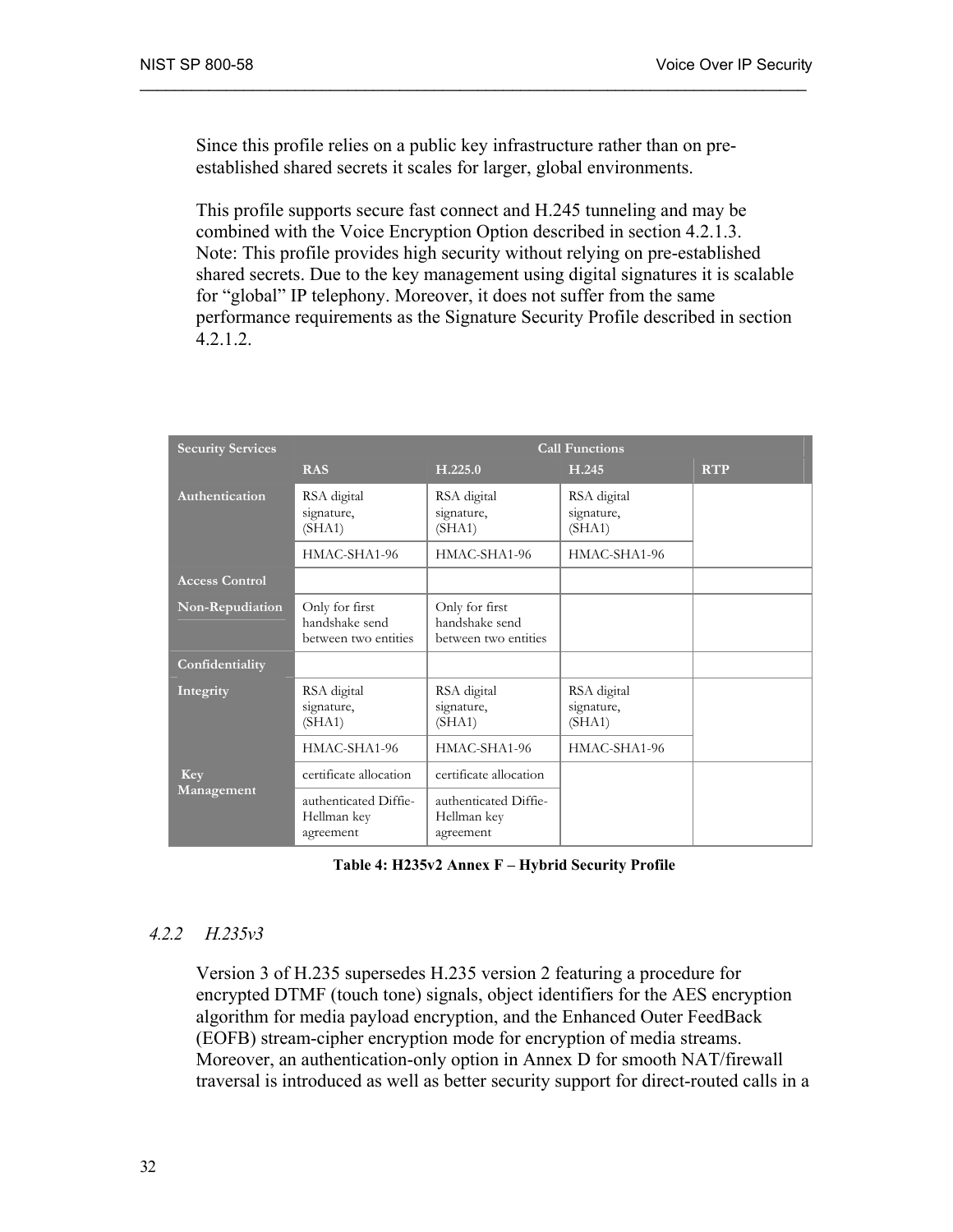new Annex I. Error reporting is also improved. Annex G is also discussed to support H.235v3. Annex G describes a profile to support SRTP.

 $\_$  . The contribution of the contribution of the contribution of the contribution of the contribution of the contribution of  $\mathcal{L}_\text{max}$ 

#### 4.2.2.1 H.235 Annex D – Baseline Security Profile Enhancements

Using this profile, either message authentication and integrity is achieved by calculating an integrity check value over the complete message, or authentication only by computing an integrity check over a special part of the message. The latter option is useful in environments where NAT and Firewalls are applied. The version used is distinguished by an identifier.

| <b>Security Services</b> | <b>Call Functions</b>                        |                                              |                                              |            |  |  |  |
|--------------------------|----------------------------------------------|----------------------------------------------|----------------------------------------------|------------|--|--|--|
|                          | <b>RAS</b>                                   | H.225.0                                      | H.245                                        | <b>RTP</b> |  |  |  |
| Authentication           | Shared Secret<br>(Password),<br>HMAC-SHA1-96 | Shared Secret<br>(Password),<br>HMAC-SHA1-96 | Shared Secret<br>(Password),<br>HMAC-SHA1-96 |            |  |  |  |
| <b>Access Control</b>    |                                              |                                              |                                              |            |  |  |  |
| Non-Repudiation          |                                              |                                              |                                              |            |  |  |  |
| Confidentiality          |                                              |                                              |                                              |            |  |  |  |
| Integrity<br>(optional)  | Shared Secret (Password),<br>HMAC-SHA1-96    | Shared Secret (Password),<br>HMAC-SHA1-96    | Shared Secret (Password),<br>HMAC-SHA1-96    |            |  |  |  |
| <b>Key Management</b>    | Subscription-based<br>password assignment    | Subscription-based<br>password assignment    |                                              |            |  |  |  |

#### <span id="page-37-0"></span>**Table 5: H235v3 Annex D - Baseline Security Profile**

[Table 5](#page-37-0) shows the updated version of the baseline security profile, where the integrity protection of the signaling data is marked as optional.

# 4.2.2.2 Draft H.235v3 Annex G – SRTP & MIKEY usage

Annex G discusses the incorporation of key management supporting the Secure Real-time Transport Protocol (SRTP). SRTP provides confidentiality, message authentication and replay protection to the RTP/RTCP traffic. The RTP standard provides the flexibility to adapt to application specific requirements with the possibility to define profiles in companion documents. SRTP is defined as such a profile of the RTP protocol and is currently stardards-track RFC 3711. SRTP may be used within multimedia sessions to ensure a secure media data exchange. It can be used with several session control protocols, e.g., with H.323 or SIP.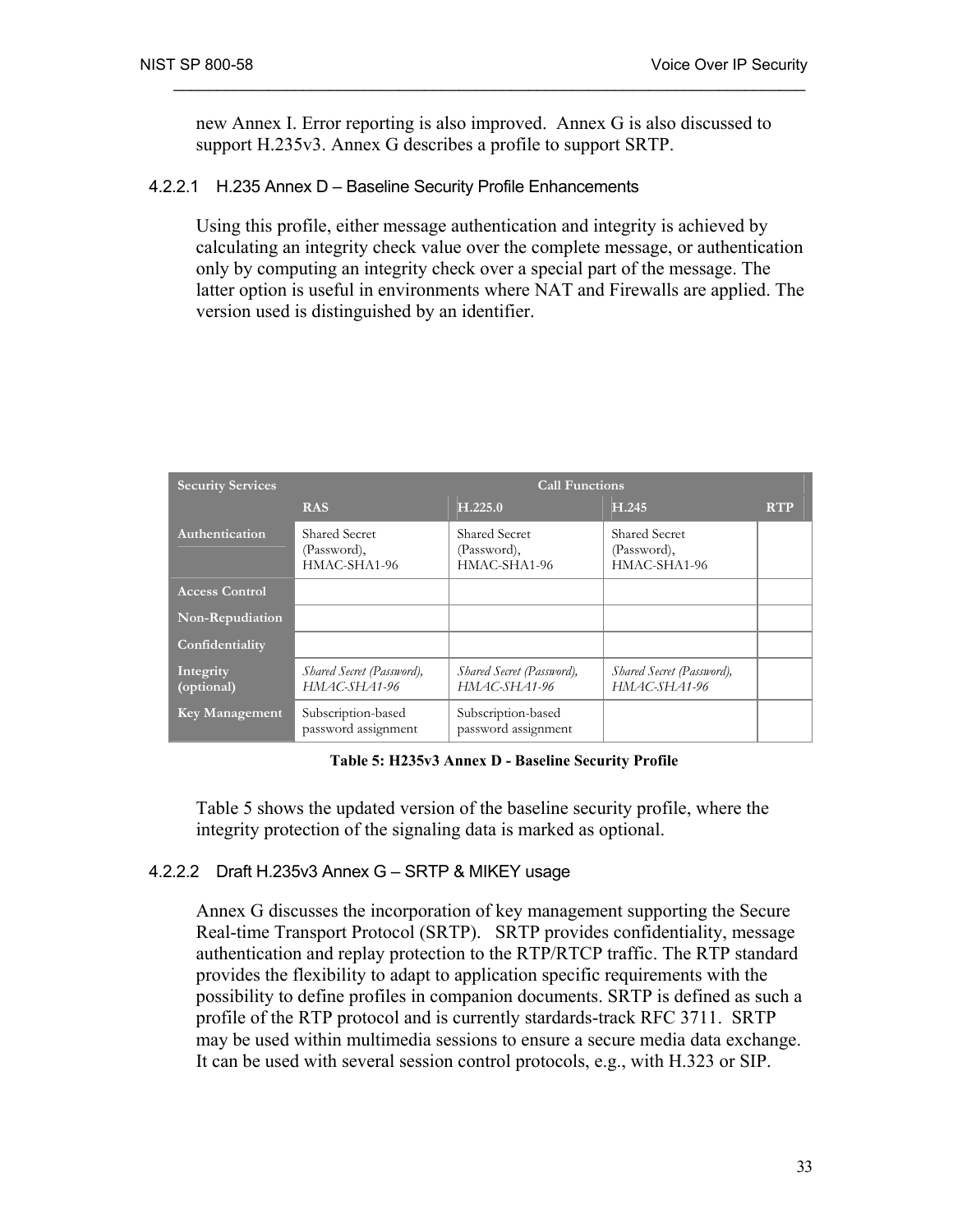SRTP does not define key management by itself. It rather uses a set of negotiated parameters from which session keys for encryption, authentication and integrity protection are derived. The key management is not fixed. Within the IETF, the MSEC working group discusses key management solutions to be used beyond other protocols with SRTP. The preferred solution here is Multimedia Internet Keying (MIKEY) [RFC 3830] which is also part of the group key management architecture (GKMArch).

 $\mathcal{L}_\text{max}$  , and the set of the set of the set of the set of the set of the set of the set of the set of the set of the set of the set of the set of the set of the set of the set of the set of the set of the set of the

MIKEY describes a key management scheme that addresses real-time multimedia scenarios (e.g. SIP calls and RTSP sessions, streaming, unicast, groups, multicast). The focus lies on the setup of a security association for secure multimedia sessions including key management and update, security policy data, etc., such that requirements in a heterogeneous environment are fulfilled. MIKEY also supports the negotiation of single and multiple crypto sessions. This is especially useful for the case where the key management is applied to SRTP, since here RTP and RTCP may to be secured independently. Deployment scenarios for MIKEY comprise peer-to-peer, simple one-to-many, and small-size interactive group scenarios.

MIKEY supports the negotiation of cryptographic keys and security parameters (SP) for one or more security protocols. This results in the concept of crypto session bundles, which describe a collection of crypto sessions that may have a common Traffic Encryption Key (TEK), Generation Key (TGK), and session security parameters.

MIKEY defines three options for the user authentication and negotiation of the master keys all as 2 way-handshakes. They are:

- Symmetric key distribution (pre-shared keys, MAC for integrity protection)
- − Asymmetric key distribution
- − Diffie Hellman key agreement protected by digital signatures

A fourth version exists, which is not part of MIKEY itself. It is specified as an extension to MIKEY and describes the Diffie-Hellman key agreement protected by symmetric pre-shared keys.

The default and mandatory key transport encryption is AES in counter mode. MIKEY uses a 160-bit authentication tag, generated by HMAC with SHA-1 as the mandatory algorithm as described in RFC 2104. Also mandatory, when asymmetric mechanisms are used, is the support of X.509v3 certificates for public key encryption and digital signatures.

Annex G discusses the use of MIKEY to integrate key management suitable for SRTP in three profiles:

- − Profile 1 using symmetric techniques to protect the key management data in gatekeeper routed scenarios;
- − Profile 2 using asymmetric techniques to protect the key management data in scenarios with a single gatekeeper instance;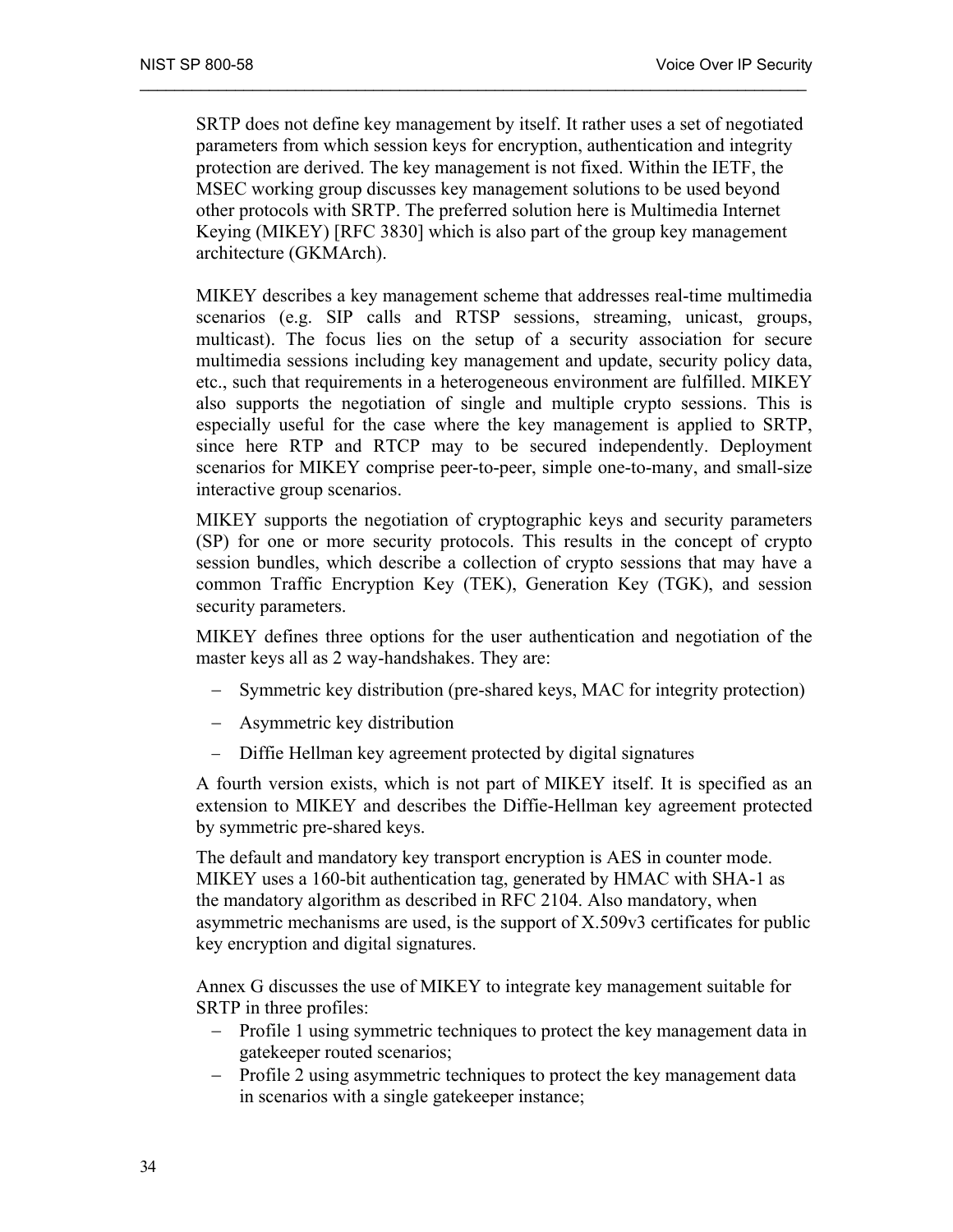− Profile 3 describes Profile 2 for multiple intermediate gatekeepers. The basic concept of all profiles is the protected transmission of the key management data as self-contained container.

 $\_$  . The contribution of the contribution of the contribution of the contribution of the contribution of the contribution of  $\mathcal{L}_\text{max}$ 

#### 4.2.2.3 Draft H.235v3 Annex H – RAS Key Management

The basic idea formulated in H.235 Annex H is key management negotiation during the RAS gatekeeper discovery phase. During gatekeeper discovery a shared secret is established between the endpoint and the gatekeeper. The negotiation of the shared secret may be protected using PINs or passwords during the initial phase of the protocol.

The draft references two protocols for Encrypted Key Exchange using a shared secret to "obscure" a Diffie-Hellman key exchange. The first one is the Encrypted Key Exchange (EKE), where the shared secret is used to encrypt the Diffie-Hellman public keys under a symmetric algorithm. The second one is the Simple Password-authenticated Exponential Key Exchange (SPEKE) method [[20\]](#page-86-0), where the shared secret builds a generator for the Diffie-Hellman group. The usage of these protocols leads to a strong Diffie-Hellman key exchange with use of the shared secret. A potential disadvantage of these protocols is that they are typically subject to patent protection.

The draft discusses the use of the PIN or password for the protection of the exchange of the public parameter of public key system (Diffie Hellman, elliptic curves) by encryption using a symmetric algorithm in CBC mode. To be more specific, the password or PIN is used to derive the initialization vectors for the encryption algorithms. The negotiated keys and algorithms may then be applied later on to protect the further RAS and call signaling phase.

One option to protect the call signaling phase is TLS, which is discussed further in the draft Annex H. Here, the RAS negotiation replaces the initial TLS handshake protocol. This is obviously only useful if the call signaling is gatekeeper routed. The approach is especially useful for inter-gatekeeper authentication and signaling using the LRQ/LCF exchange. In this case, there is no third RAS message by which the calling gatekeeper can authenticate itself to the called gatekeeper using the negotiated key material, but the caller can be implicitly authenticated by its ability to establish the call signaling channel with the correct TLS session parameters. TLS can then be deployed without the costly handshake phase using only the recode layer of TLS together with the negotiated key material and algorithms from the RAS phase.

#### 4.2.2.4 H.235v3 Annex I – H.235 Annex D for Direct Routed Scenarios

Both Annex D and Annex F are to be used in gatekeeper routed environments. Annex I of H.235 enhances the Baseline Security Profile (Annex D, section [4.2.1.1\)](#page-33-0) as well as the Hybrid Security Profile (Annex F, section [4.2.1.3\)](#page-34-0) with the option to be applied in an environment were direct routed calls (endpoint to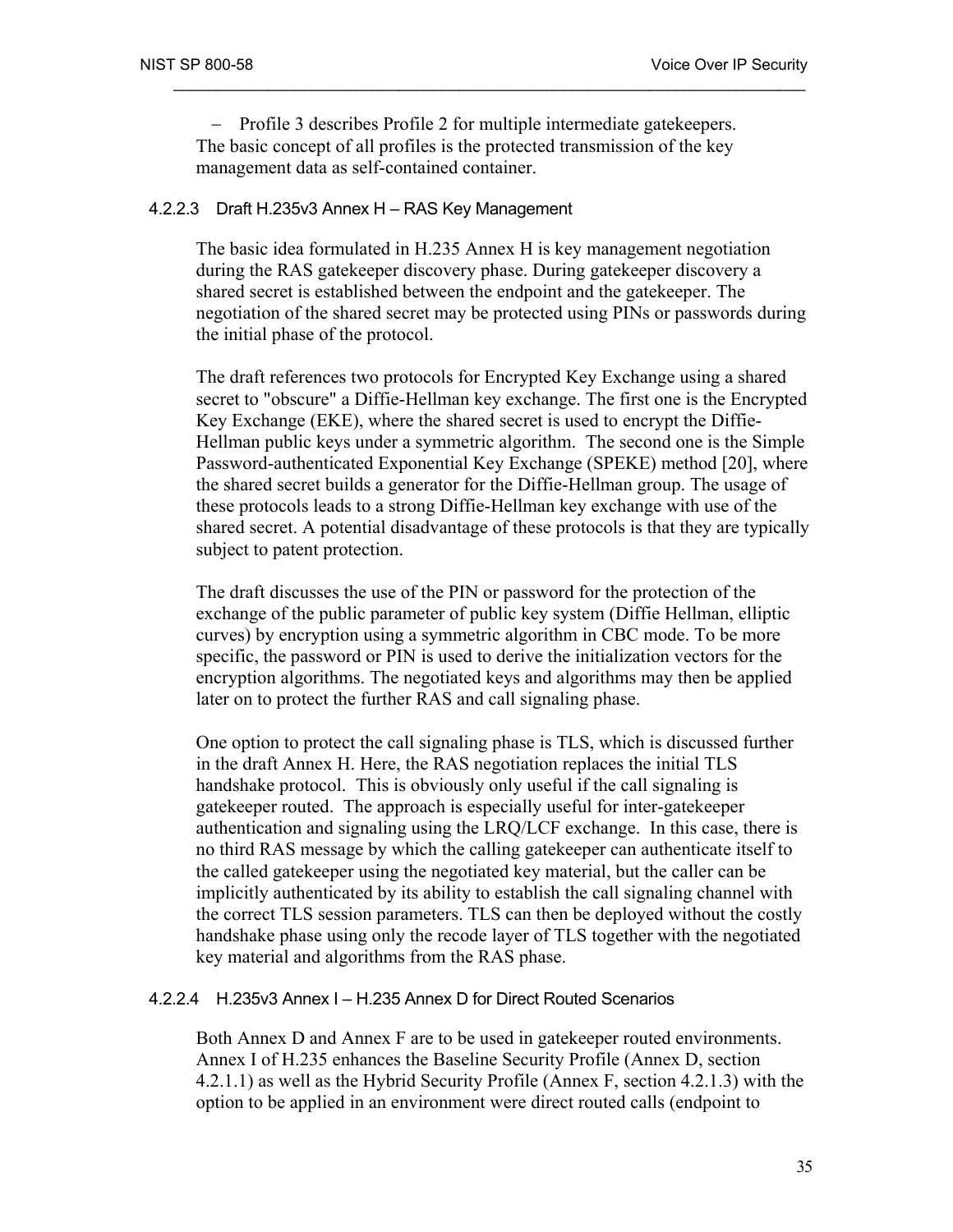endpoint) are performed using the gatekeeper for address resolution. Since endpoints do not possess a shared secret from scratch, a Kerberos-like approach is taken to establish a shared secret between the communicating endpoints. This is done using the admission phase from the calling endpoint and the call signaling between the calling and the called endpoint. The gatekeeper serves in this scenario also as the key distribution center (KDC), issuing two "tickets" (tokens), one containing the key material secured with the caller's encryption key and the other one secured with the called party encryption key. The encryption keys are derived from the shared secret between the caller and the gatekeeper using a pseudo random function (PRF), which is also defined by H.235 Annex I. The PRF is basically the same as used in TLS

 $\mathcal{L}_\text{max}$  , and the set of the set of the set of the set of the set of the set of the set of the set of the set of the set of the set of the set of the set of the set of the set of the set of the set of the set of the

The gatekeeper also generates a session key, which is applicable for the communication between the two endpoints involved in the call, and encrypts this key material using the previously derived encryption keys. The encrypted session keys are then transmitted back to the caller. The caller uses the encrypted session key destined to him, the other one is sent to the called party as part of the SETUP message.

The messages exchanged between the gatekeeper and the calling endpoint carrying the tickets are secured with either the H.235 Annex D (section [4.2.1.1\)](#page-33-0) or with H.235 Annex F [\(4.2.1.4\)](#page-35-0). The shared secret established via the "ticket" (token) exchange between caller and callee may be used in subsequent direct messages to provide an integrity protection according to H.235 Annex D.

#### *4.2.3 H.323 Annex J*

H.323 Annex J describes security for simple endpoint types, which are defined by H.323 Annex F. This profile relies on the Baseline Security Profile described in section [4.2.1.1.](#page-33-0)

#### *4.2.4 H.323 Security Issues*

Firewalls pose particularly difficult problems for VOIP networks using H.323. With the exception of the "Q.931-like" H.225, all H.323 traffic is routed through dynamic ports. For H.323 Fast Start and H.245 tunneling just one channel (H.225 Call Signaling) is used. Usually the call signaling is performed via port 1720. If additionally H.225 RAS communication is done with the gatekeeper (UDP), this is done via port 1719. That is, each successive channel in the protocol is routed through a port dynamically determined by its predecessor. This ad-hoc method of securing channels does not lend itself well to a static firewall configuration. This is particularly true in the case of stateless firewalls that cannot comprehend H.323 traffic. These simple packet filters cannot correlate UDP transmissions and replies. This necessitates punching holes in the firewall to allow H.323 traffic to traverse the security bridge on any of the ephemeral ports it might use. This practice would introduce serious security weaknesses because such an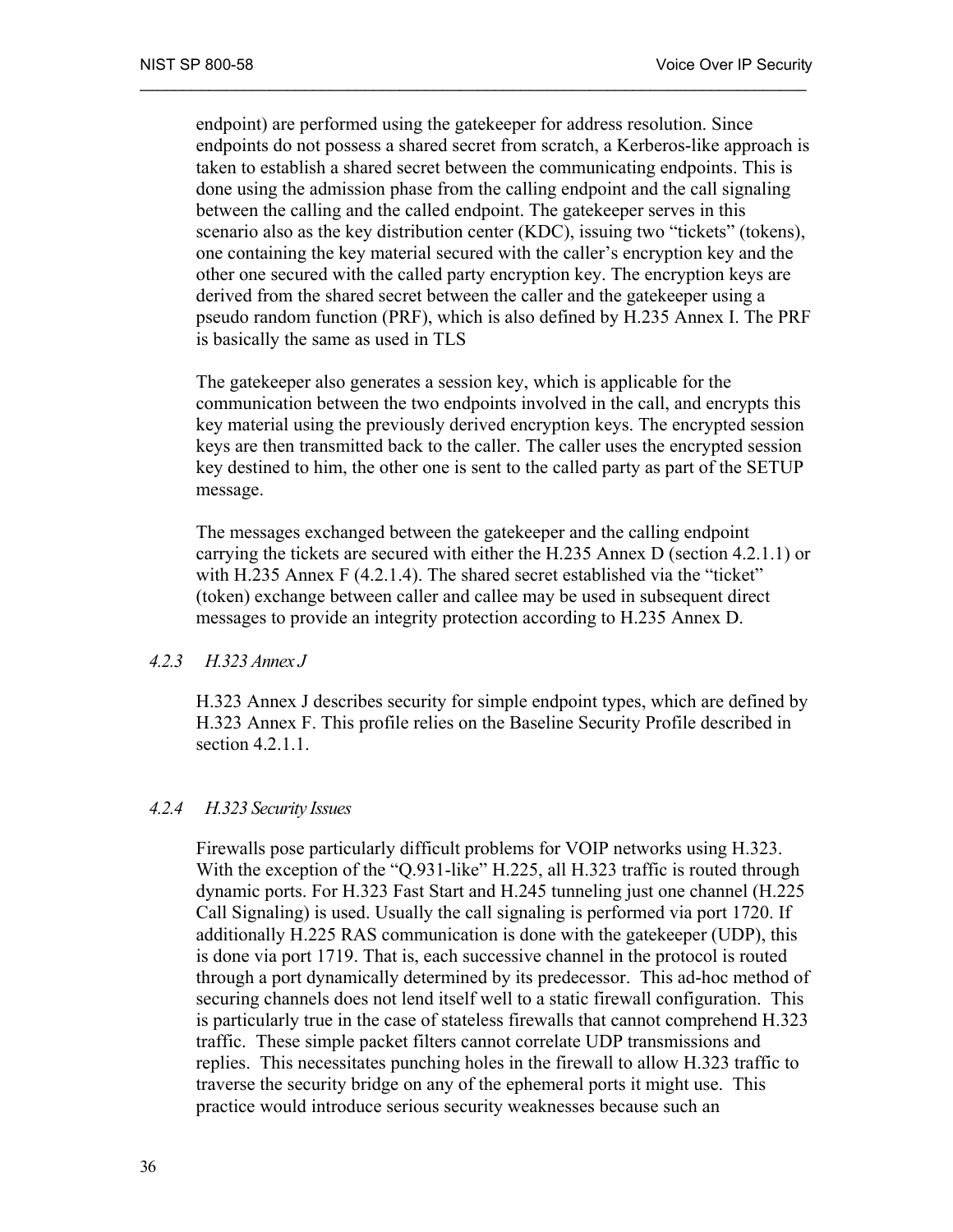implementation would need to leave 10,000 UDP ports and several H.323 specific TCP ports wide open [sample configuration provided in 1]. There is thus a need for a stateful firewall that understands VOIP, specifically H.323. Such a firewall can read H.323 messages and dynamically open the correct ports for each channel as the protocol moves through its call setup process. Such a firewall must be part of a security architecture especially in scenarios where protocol–provided security measures are applied, e.g. message integrity. Barring this, some kind of proxy server or middlebox would have to be used. Several solutions to this problem are presented in chapter [6.](#page-56-0)

 $\_$  . The contribution of the contribution of the contribution of the contribution of the contribution of the contribution of  $\mathcal{L}_\text{max}$ 

<span id="page-41-0"></span>Even with a VOIP-aware firewall, parsing H.323 traffic is not a trivial matter. H.323 traffic is encoded in a binary format based on ASN.1. ASN.1 does not use fixed offsets for address information, and different instances of an application may negotiate different options, resulting in different byte offsets for the same information [[21\]](#page-86-1). This level of complexity does not allow for simple parsing tools or uncomplicated Perl scripts to decode the traffic; in fact special code generators are needed [\[18\]](#page-32-0). Such technology is not available on traditional packet filtering firewalls or even simple stateful firewalls. Although this analysis can be done using modern VOIP-aware gateways, the complex parsing necessary to discern the contents of the ASN.1 encoded packets introduces further latency into a speed-sensitive system that is already saturated with delays.

NAT is also particularly troublesome for VOIP systems using the H.323 call setup protocol. NAT complicates H.323 communications because the internal IP address and port specified in the H.323 headers and messages themselves are not the actual address/port numbers used externally by a remote terminal. This disrupts the "setup next" procedure used by each protocol within the H.323 suite (e.g., H.225 setting up H.245). Not only does the firewall have to comprehend this, but it is essential that the VOIP application receiving these H.323 communications receives the correct *translated* address/port numbers. Thus, if H.323 is to traverse a NAT gateway, the NAT device must be able to reconfigure the addresses in the control stream. So with NAT, not only does H.323 traffic need to be read, it must also be modified so that the correct address/port numbers are sent to each of the endpoints.

#### **4.3 Encryption Issues and Performance**

Delay in a VOIP system can be added by codecs and by addtional processing such as encryption. Codecs add delay in coding and compressing speech data. Processing time increases with the degree of compression, because larger blocks of speech data are needed to produce higher degrees of compression.

Encryption serves two purposes for VOIP: privacy protection, by encrypting voice data, and message authentication, which protects the origin and integrity of voice packets. Encryption may be done using either a stream or block cipher. If a stream cipher is used, very little delay is introduced if the key stream can be produced before or at least as fast as voice data arrives. In this case there will be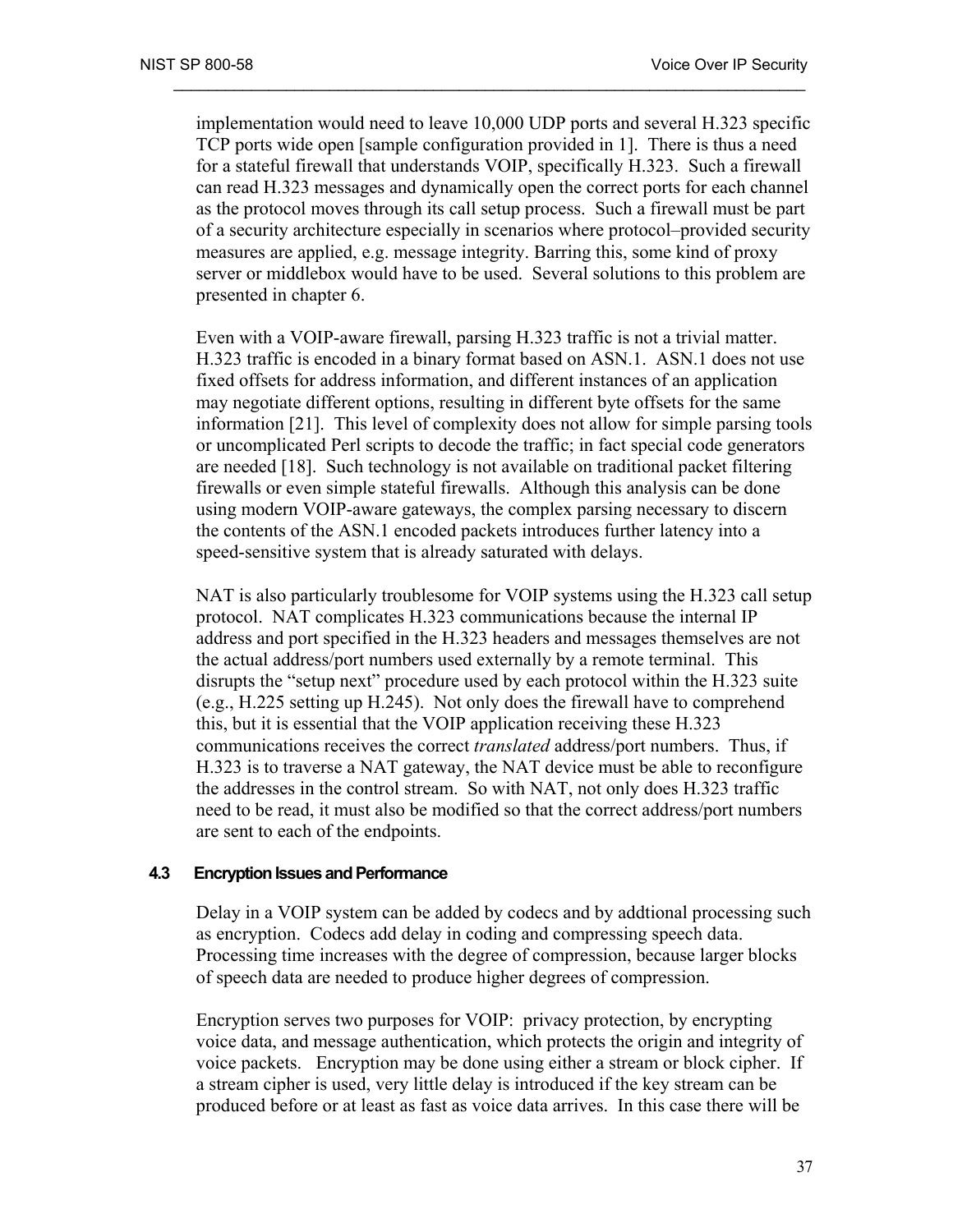only one bit of delay as the cipher stream is applied. Block ciphers may require one block of delay, which will vary with the method used, but still require relatively little overhead.

 $\mathcal{L}_\text{max}$  , and the set of the set of the set of the set of the set of the set of the set of the set of the set of the set of the set of the set of the set of the set of the set of the set of the set of the set of the

More significant delays are introduced by computing HMAC hash valures for authentication. HMAC is used with secret key hash functions, such as MD5 or SHA-1. HMAC-MD5 produces a 128-bit message authentication code (MAC), while HMAC-SHA-1 will produce a 160-bit MAC. Because the HMAC operation must wait for a full block of data to arrive before processing, these operations can produce significant latency delays. On arrival, the reverse operations must be applied, introducing further performance delays.

In most applications, authentication and integrity are equally, or more, important than encryption, but with voice processing for human speakers, some authentication is normally built-in because parties recognize the person on the other end of the conversation. Even if the conversation is with a stranger, concern with source authentication applies primarily to call setup, rather than to the authentication of voice packets in the midst of a conversation. As a result of these considerations, some designers may consider HMAC less important for secure VOIP than call encryption, and may limit HMAC use if performance is a problem.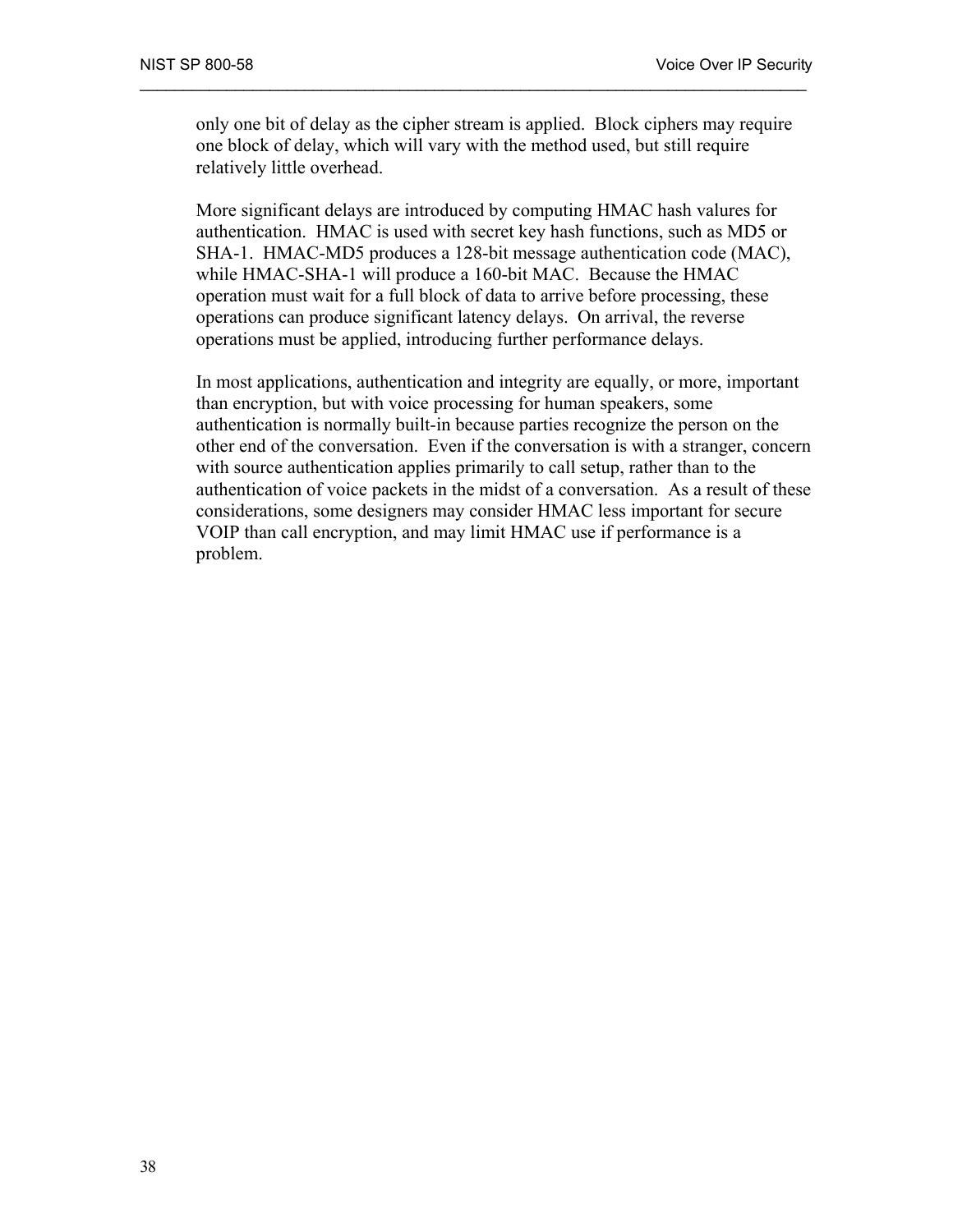# 5 SIP

SIP is the IETF specified protocol for initiating a two-way communication session. It is considered by some to be simpler than H.323 [\[18\]](#page-32-0)[\[16\]](#page-30-0), though it is now the largest RFC in IETF history. SIP is text based; thereby avoiding the ASN.1 associated parsing issues that exist with the H.323 protocol suite, if S/MIME is not used as part of SIP inherent security measures.. Also, SIP is an application level protocol, that is, it is decoupled from the protocol layer it is transported across. It can be carried by TCP, UDP, or SCTP. UDP may be used to decrease overhead and increase speed and efficiency, or TCP may be used if SSL/TLS is incorporated for security services. Newer implementations may use stream control transmission protocol (SCTP), developed in the IETF SIGTRAN working group (RFC 2960) specifically to transport signaling protocols. SCTP offers increased resistance to DoS attacks through a four-way handshake method, the ability to multi-home, and optional bundling of multiple user messages into a single SCTP packet. Additional security services can be used with SCTP via RFC 3436 (TLS over SCTP) or 3554 (SCTP over IP Sec). Unlike H.323, only one port is used in SIP (note that H.323 may also be used in a way that uses only one port – direct routed calls). The default value for this port is 5060.

<span id="page-43-0"></span> $\_$  . The contribution of the contribution of the contribution of the contribution of the contribution of the contribution of  $\mathcal{L}_\text{max}$ 

# **5.1 SIP Architecture**

The architecture of a SIP network is different from the H.323 structure. A SIP network is made up of end points, a proxy and/or redirect server, location server, and registrar. A diagram is provided in Figure 5. In the SIP model, a user is not bound to a specific host (neither is this the case in H.323, gatekeeper provides address resolution). The user initially reports their location to a registrar, which may be integrated into a proxy or redirect server. This information is in turn stored in the external location server.

Messages from endpoints must be routed through either a proxy or redirect server. The proxy server intercepts messages from endpoints or other services, inspects their "To:" field, contacts the location server to resolve the username into an address and forwards the message along to the appropriate end point or another server. Redirect servers perform the same resolution functionality, but the onus is placed on the end points to perform the actual transmission. That is, Redirect servers obtain the actual address of the destination from the location server and return this information to the original sender, which then must send its message directly to this resolved address (similar to H.323 direct routed calls with gatekeeper).

The SIP protocol itself is modeled on the three-way handshake method implemented in TCP (see [Figure 6](#page-50-0)). We will consider the setup here when a proxy server is used to mediate between endpoints. The process is similar with a redirect server, but with the extra step of returning the resolved address to the source endpoint. During the setup process, communication details are negotiated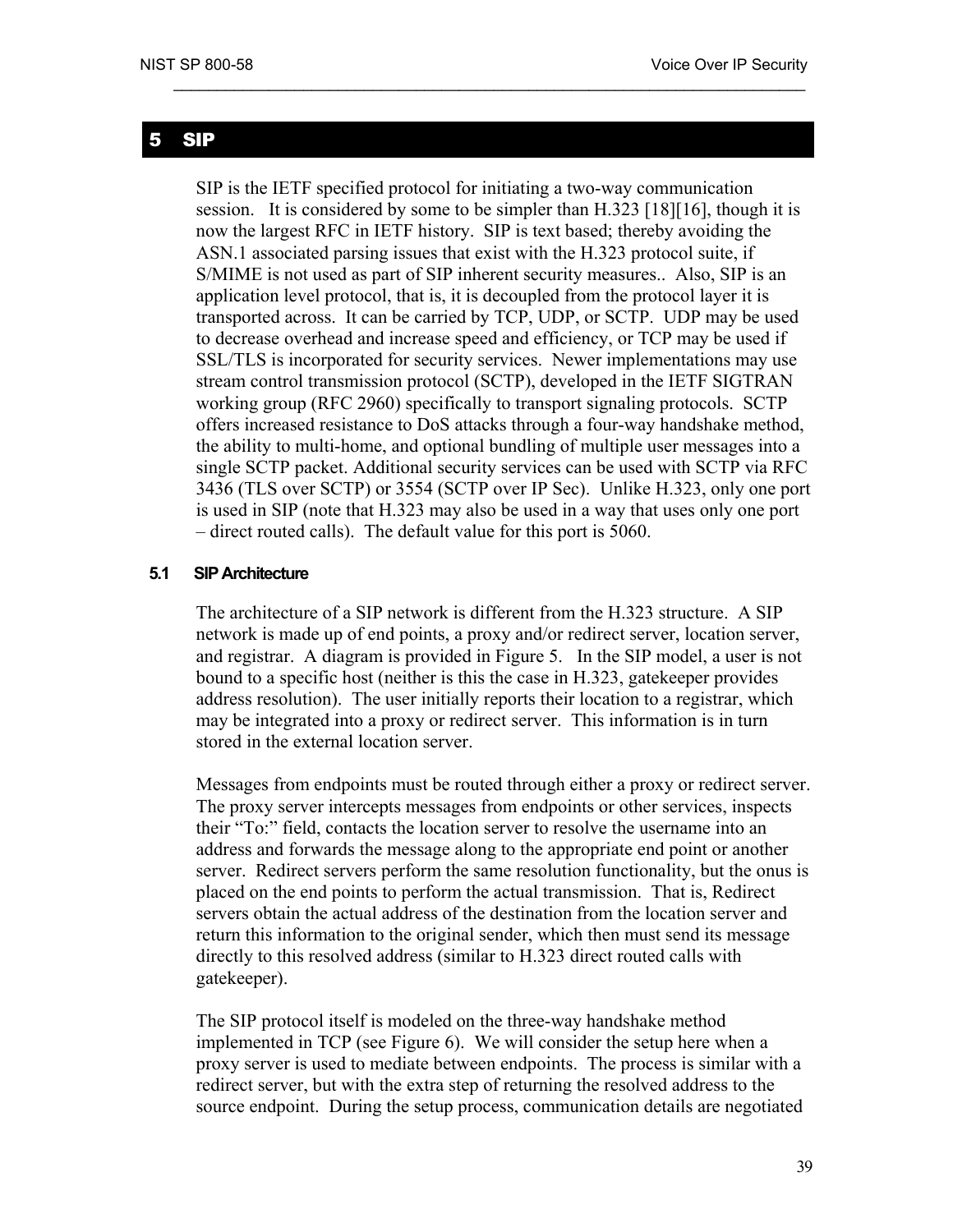between the endpoints using Session Description Protocol (SDP), which contains fields for the codec used, caller's name, etc. If Bob wishes to place a call to Alice he sends an INVITE request to the proxy server containing SDP info for the session, which is then forwarded to Alice's client by Bob's proxy, possibly via her proxy server. Eventually, assuming Alice wants to talk to Bob, she will send an "OK" message back containing her call preferences in SDP format. Then Bob will respond with an "ACK". SIP provides for the ACK to contain SDP instead of the INVITE, so that an INVITE may be seen without protocol specific information. After the "ACK" is received, the conversation may commence along the RTP / RTCP ports previously agreed upon. Notice that all the traffic was transported through one port in a simple (text) format, without any of the complicated channel / port switching associated with H.323. Still, SIP presents several challenges for firewalls and NAT. These difficulties are discussed in the next section.

 $\mathcal{L}_\text{max}$  , and the set of the set of the set of the set of the set of the set of the set of the set of the set of the set of the set of the set of the set of the set of the set of the set of the set of the set of the



**Figure 5. SIP Network Architecture** 

#### **5.2 Existing Security Features within the SIP Protocol**

RFC 3261 describes several security features for SIP, which will be described in the next subsections. RFC 3261 deprecates several security features, which were advocated in the original RFC 2543, such as the usage of PGP and HTTP Basic Authentication.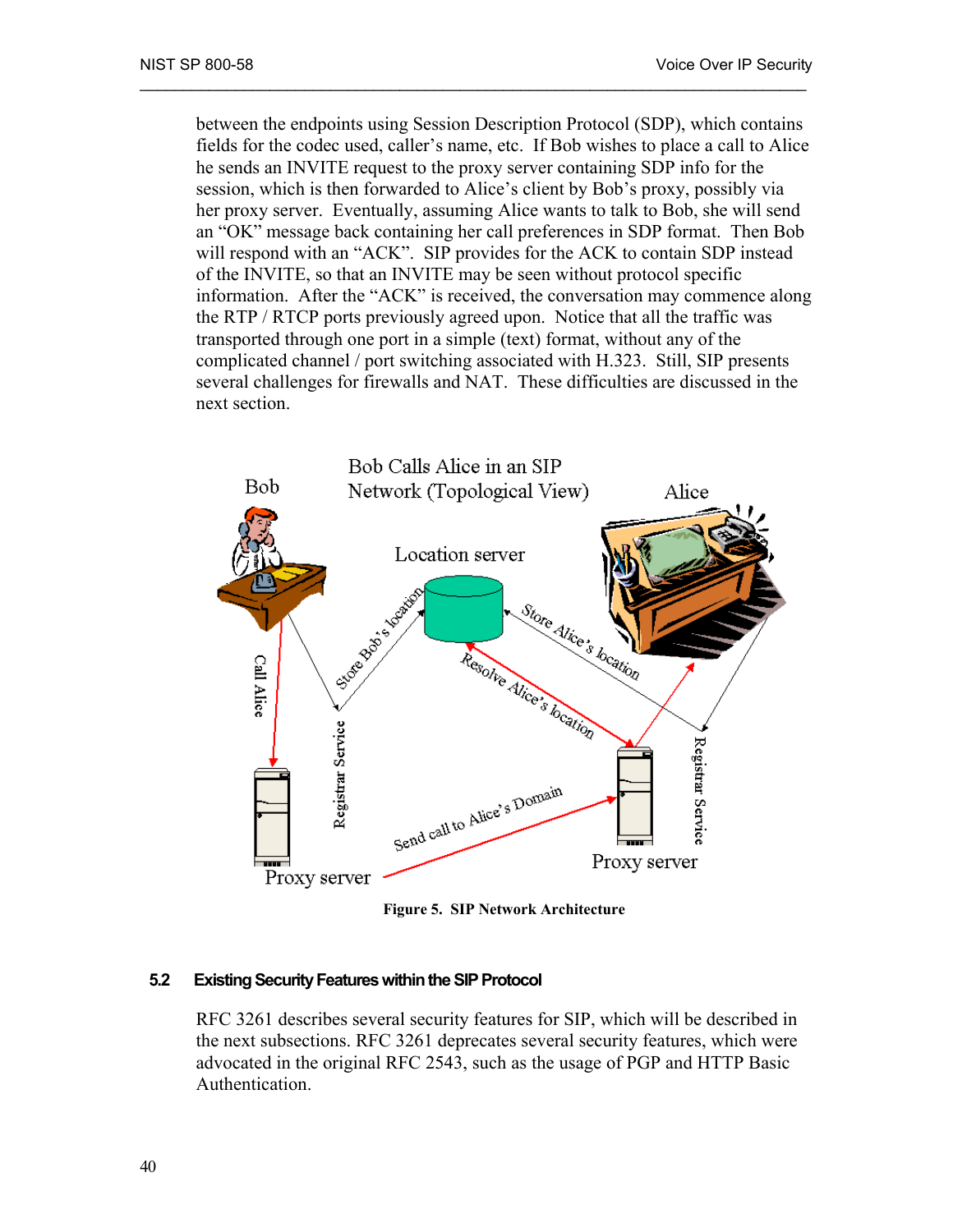#### *5.2.1 Authentication of Signaling Data using HTTP Digest Authentication*

The Digest authentication scheme is based on a simple challenge-response paradigm. The digest authentication scheme challenges the remote end using a nonce value. SIP digest authentication is based on the digest authentication defined in RFC 2617. Here, a valid response contains a checksum (by default, the MD5 checksum) of the *user name*, the *password*, the given *nonce* value, the *HTTP method*, and the requested *URI*. In this way, the password is never sent in the clear. Because of its weak security, and to avoid attacks by downgrading the required security level of the authentication, HTTP Basic Authentication was not recommended in the current draft of RFC 3261.

 $\_$  . The contribution of the contribution of the contribution of the contribution of the contribution of the contribution of  $\mathcal{L}_\text{max}$ 

# *5.2.2 S/MIME Usage within SIP*

SIP messages carry MIME bodies. MIME itself defines mechanisms for the integrity protection and the encryption of the MIME contents. SIP may use S/MIME to enable mechanisms like public key distribution, authentication and integrity protection, or confidentiality of SIP signaling data. S/MIME may be considered as a replacement for PGP to provide means for integrity protection and encryption of SIP messages. To be able to protect SIP header fields as well, tunneling of SIP messages in MIME bodies is specified. Generally the proposed SIP tunneling for SIP header protection will create additional overhead. S/MIME requires certificates and private keys to be used, whereas the certificates may be issued by a trusted third party or may be self-generated. The latter case may not provide real user authentication but may be used to provide a limited form of message integrity protection. The following sections explain the usage of S/MIME more deeply.

The current document, RFC 3261, recommends S/MIME to be used for UAs. Moreover, if S/MIME is used to tunnel messages (described below) it is recommend using a TCP connection because of the larger messages. This is to avoid problems that may arise by the fragmentation of UDP packets. The following services can be realized: (a) authentication and integrity protection of signaling data, and (b) confidentiality of signaling data

# *5.2.3 Confidentiality of Media Data*

SIP itself does not consider the encryption of media data. Using the RTP encryption as defined in RFC 1889 may provide confidentiality for media data. Another option for media stream security is the use of SRTP [DSRTP]. For key management SDP (cf. RFC 2327) may be used. SDP can convey session keys for media streams. Note that using SDP for the key exchange provides no method to send an encrypted media stream key (cf. Appendix A2). Therefore, the signaling request should be encrypted, preferably by using End-to-End encryption.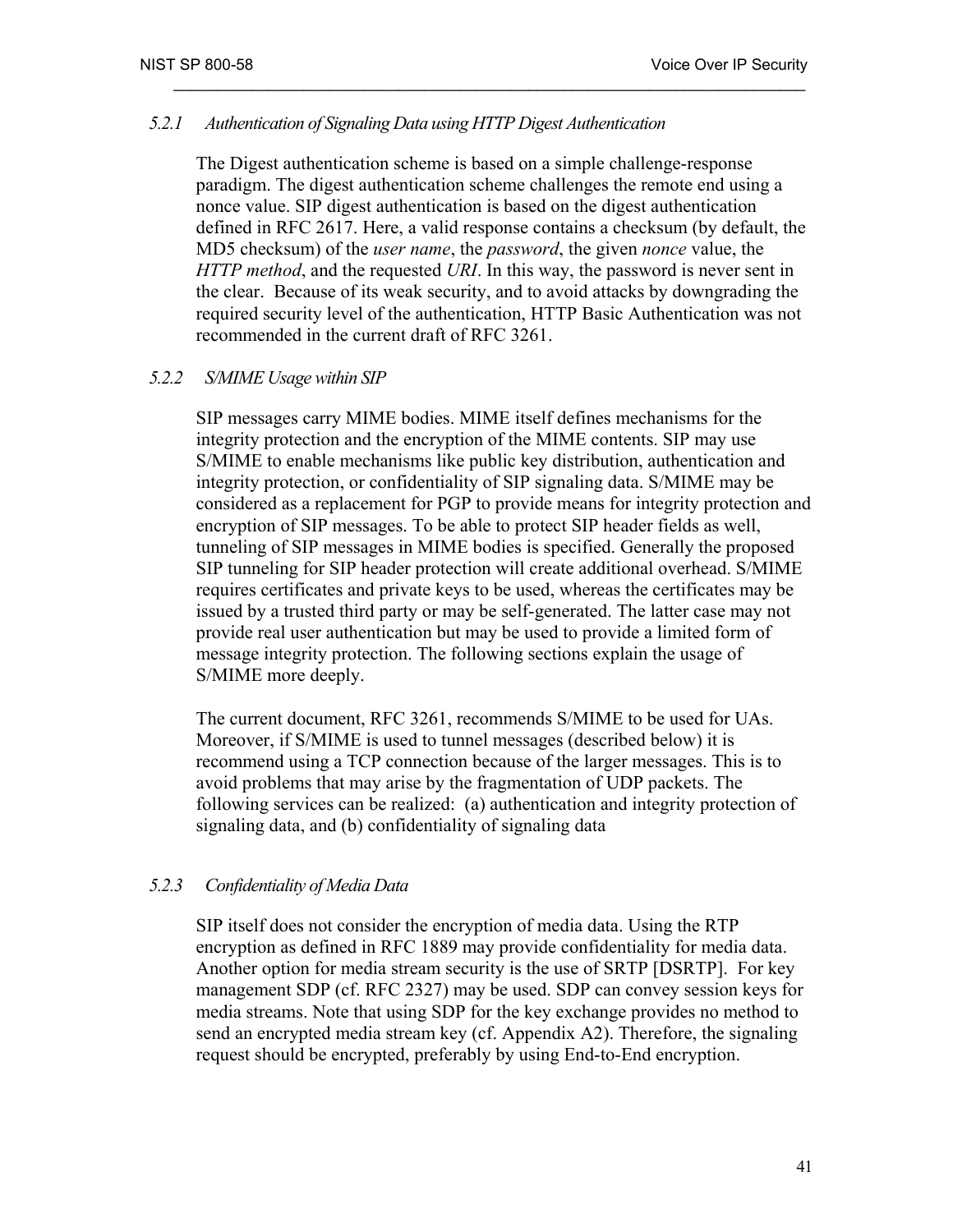#### *5.2.4 TLS usage within SIP*

RFC 3261 mandates the use of TLS for proxies, redirect servers, and registrars to protect SIP signaling. Using TLS for UAs is recommended. TLS is able to protect SIP signaling messages against loss of integrity, confidentiality and against replay. It provides integrated key-management with mutual authentication and secure key distribution. TLS is applicable hop-by-hop between UAs/proxies or between proxies. The drawback of TLS in SIP scenarios is the requirement of a reliable transport stack (TCP-based SIP signaling). TLS cannot be applied to UDP-based SIP signaling. Just as secure HTTP is specified with the "https:", secure SIP is specified with a Universal Resource Indicator (URI) that begins with "sips:".

 $\mathcal{L}_\text{max}$  , and the set of the set of the set of the set of the set of the set of the set of the set of the set of the set of the set of the set of the set of the set of the set of the set of the set of the set of the

#### *5.2.5 IPsec usage within SIP*

IPsec may also be used to provide security for SIP signaling at the network layer. This type of security is most suited to securing SIP hosts in a SIP VPN scenario (SIP user agents/proxies) or between administrative SIP domains. IPsec works for all UDP, TCP and SCTP based SIP signaling. IPsec may be used to provide authentication, integrity and confidentiality for the transmitted data and supports end-to-end as well as hop-by-hop scenarios. At this time there is no default cipher suite for IPsec defined in SIP. Note that RFC 3261 does not describe a framework for the use of IPsec and no requirement is given as to how the key management is to be realized, or which IPsec header and mode is to be used. One accepted protocol for key management is Internet Key Exchange (IKE), a hybrid protocol based on the Internet Security Association and Key Management Protocol (ISAKMP), the Oakley Key Determination Protocol (RFC 2412) and the Secure Key Exchange Mechanism for the Internet (SKEME). The IKE protocol provides automated cryptographic key exchange and management mechanisms for IPsec. IKE is used to negotiate security associations (SAs) for use with its own key management exchanges (called Phase 1) and for other services such as IPsec (called Phase 2). IKE is particularly used in the establishment of VPNs.

#### *5.2.6 Security Enhancements for SIP*

Currently within the IETF several drafts concerning security are being discussed, with a view toward providing a general security solution to SIP scenarios. Several drafts have been produced concerning authentication, integrity, and confidentiality for SIP. The following subsections provide a short overview of Internet drafts, which may be of interest for a discussion of security enhancements for common SIP scenarios. This list of Internet drafts is not complete, as this is a continually evolving area, but the most significant drafts are considered here.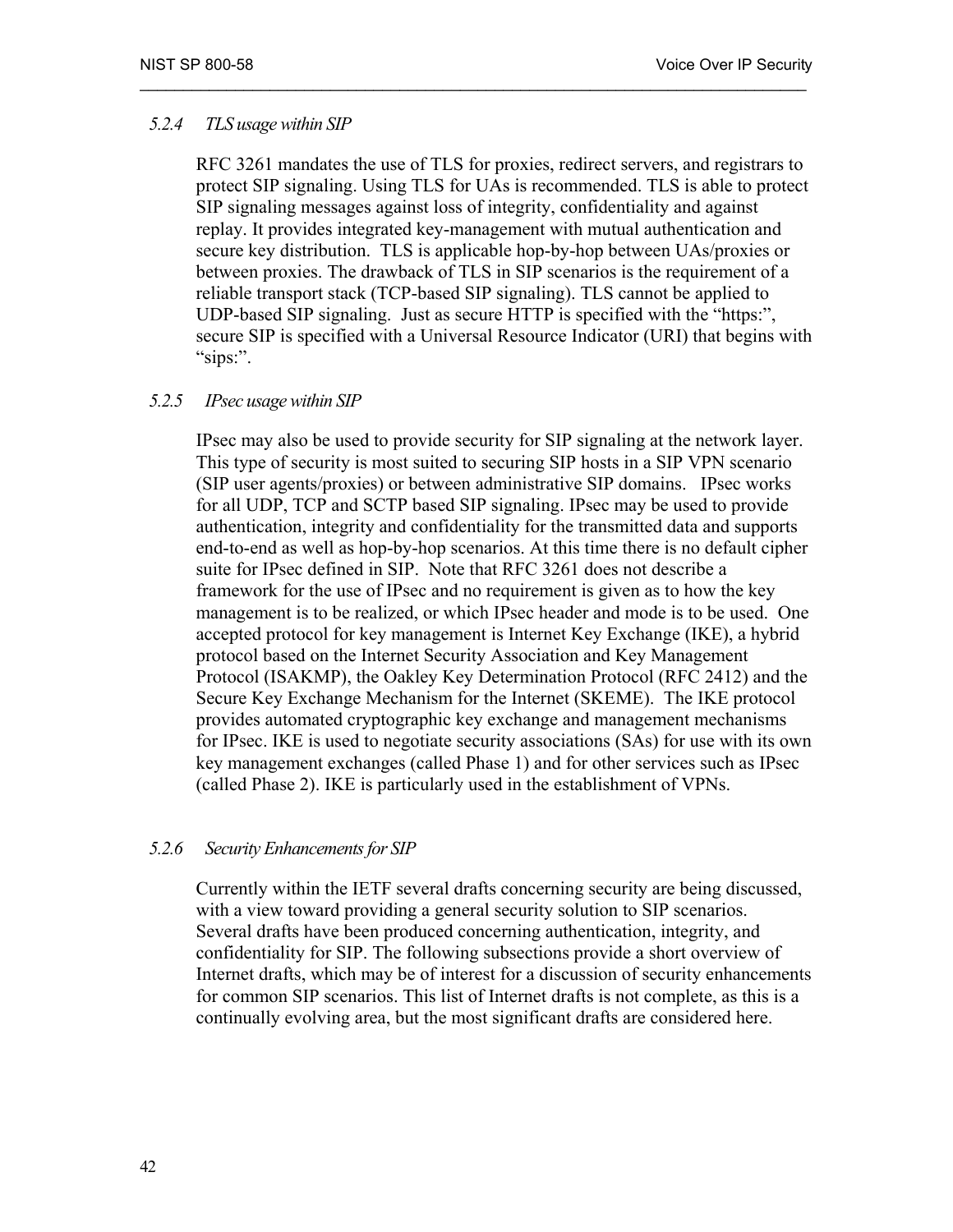# 5.2.6.1 SIP Authenticated Identity Body

SIP Authenticated Identity Body (AIB) defines a generic SIP authentication token. The token is provided by adding an S/MIME body to a SIP request or response in order to provide reference integrity over its headers. The document defines a format for this message body referred to as an authenticated identity body (AIB). This is a digitally signed SIP message (*sip/message*) or message fragment (*sip/frag*).

 $\_$  . The contribution of the contribution of the contribution of the contribution of the contribution of the contribution of  $\mathcal{L}_\text{max}$ 

#### 5.2.6.2 SIP Authenticated Identity Management

The existing mechanisms for expressing identity in SIP often do not permit an administrative domain to securely verify the identity of the originator of a request. This document recommends practices and conventions for authenticating end users, and proposes a way to distribute cryptographically secure authenticated identities within SIP messages by including an authentication token (as a MIME body). This token is then added to the message.

#### 5.2.6.3 S/MIME AES Requirement for SIP

RFC 3261 specifies 3DES as the required minimum encryption algorithm for implementations of S/MIME in SIP. Although 3DES is still a viable algorithm, NIST has selected an improved algorithm, AES, as a replacement for DES and 3DES. Standards-track RFC 3853, the *S/MIME AES Requirement for SIP*, updates the normative guidance of RFC 3261 to require AES for S/MIME. This specification may be found at: http://www.ietf.org/rfc/rfc3853.txt. AES provides higher throughput and lower computational complexity than 3DES, and can be implemented with low memory requirements, making it more suitable for mobile or embedded devices, including VOIP phones.

# 5.2.6.4 Security Mechanism Agreement for SIP

SIP has a number of security mechanisms. Some of them have been built in to the SIP protocol directly, such as HTTP authentication. These mechanisms have alternative algorithms and parameters. The idea originates from the  $3<sup>rd</sup>$  Generation Partnership Project (3GPP), a collaboration of telecommunications companies, and provides a mechanism for selecting which security mechanisms to use between two entities. RFC 3261 itself does not provide any mechanism agreement options. Moreover, even if some mechanisms such as OPTIONS were used to perform a mechanism agreement, the agreement would be vulnerable to Bidding-Down attacks (a phase of man-in-the-middle attack where the attacker modifies messages to convince communicating parties that both sides support only weak algorithms). Three header fields are defined for negotiating the security mechanisms within SIP between a SIP User Agent entity and its next hop SIP server. It is a proposed standard (RFC 3329) from the IETF. Five mechanisms are currently supported: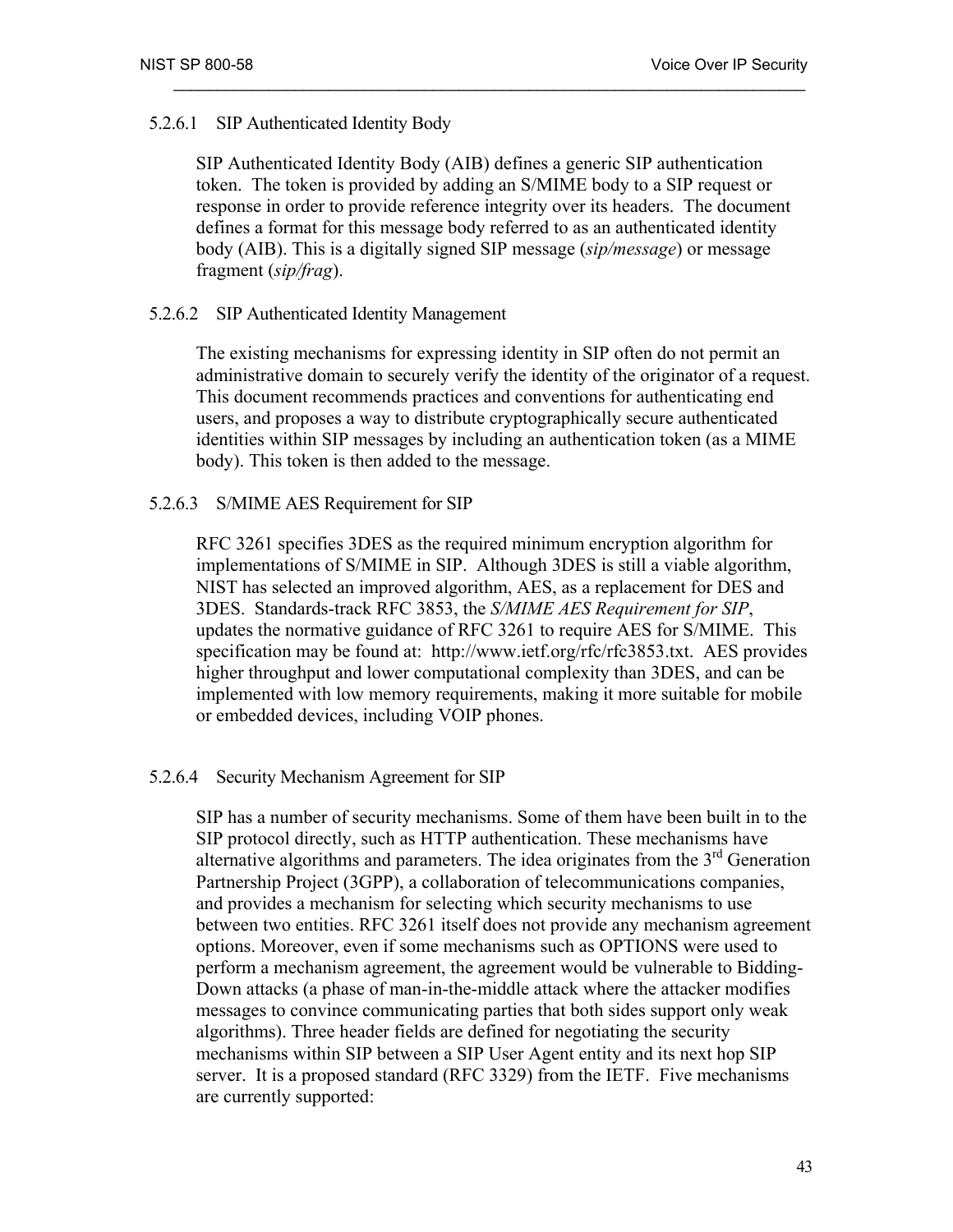- − TLS
- − HTTP Digest
- − IPsec with IKE
- − manually keyed IPsec without IKE
- − S/MIME

5.2.6.5 End-to-Middle, Middle-to-Middle, Middle-to-End Security

Currently there are two drafts being discussed within the IETF dealing with endto-middle, middle-to-middle and middle-to- end security: "End-to-middle Security in the Session Initiation Protocol (SIP)" [30] and "A Mechanism to Secure SIP information inserted by Intermediaries" [31]. The motivation for the End to Middle Security draft [30] stems from the need to enable intermediaries to use some of the SIP message header and body when end-to-end security is applied. Examples include logging services for enterprise use, firewall traversal, and transcoding (tailoring web pages for varying devices such as PDAs or cell phones). Intermediaries may not be able to trace the SIP message body for certain information (e.g., port numbers to be opened) if the body is encrypted. This draft is related to [31]. There is still a discussion about this draft within the SIPPING group.

 $\mathcal{L}_\text{max}$  , and the set of the set of the set of the set of the set of the set of the set of the set of the set of the set of the set of the set of the set of the set of the set of the set of the set of the set of the

The second draft [31] aims at a mechanism to secure information inserted by intermediaries. This document came about to provide a more robust security solution for History-Info header, however, the intention is to provide an overall more robust security solution for SIP. Proxies sometimes have the need to read and/or modify a message body or header in a request. However, this is explicitly precluded by the SIP specification and is further complicated when a message body is protected with S/MIME. RFC 3261 is designed so that a proxy does not break integrity of the body.

The security requirements between both approaches are slightly different, since information is added by intermediaries and used by intermediaries. Nevertheless, SIP End to Middle Security [30] and SIP Intermediate Security [31] share the same fundamental problems to be solved in SIP. It is anticipated that there will be further discussion on this item, as certain scenarios exist where this functionality is needed.

#### *5.2.7 SIP Security Issues*

The text encoding of SIP makes it easier to analyze using standard parsing tools such as Perl or lex and yacc. Still, some new requirements are placed on the firewall in a SIP-based VOIP network. First, firewalls must be stateful and monitor SIP traffic to determine which RTP ports are to be opened and made available to which addresses. This responsibility is similar to the task firewalls on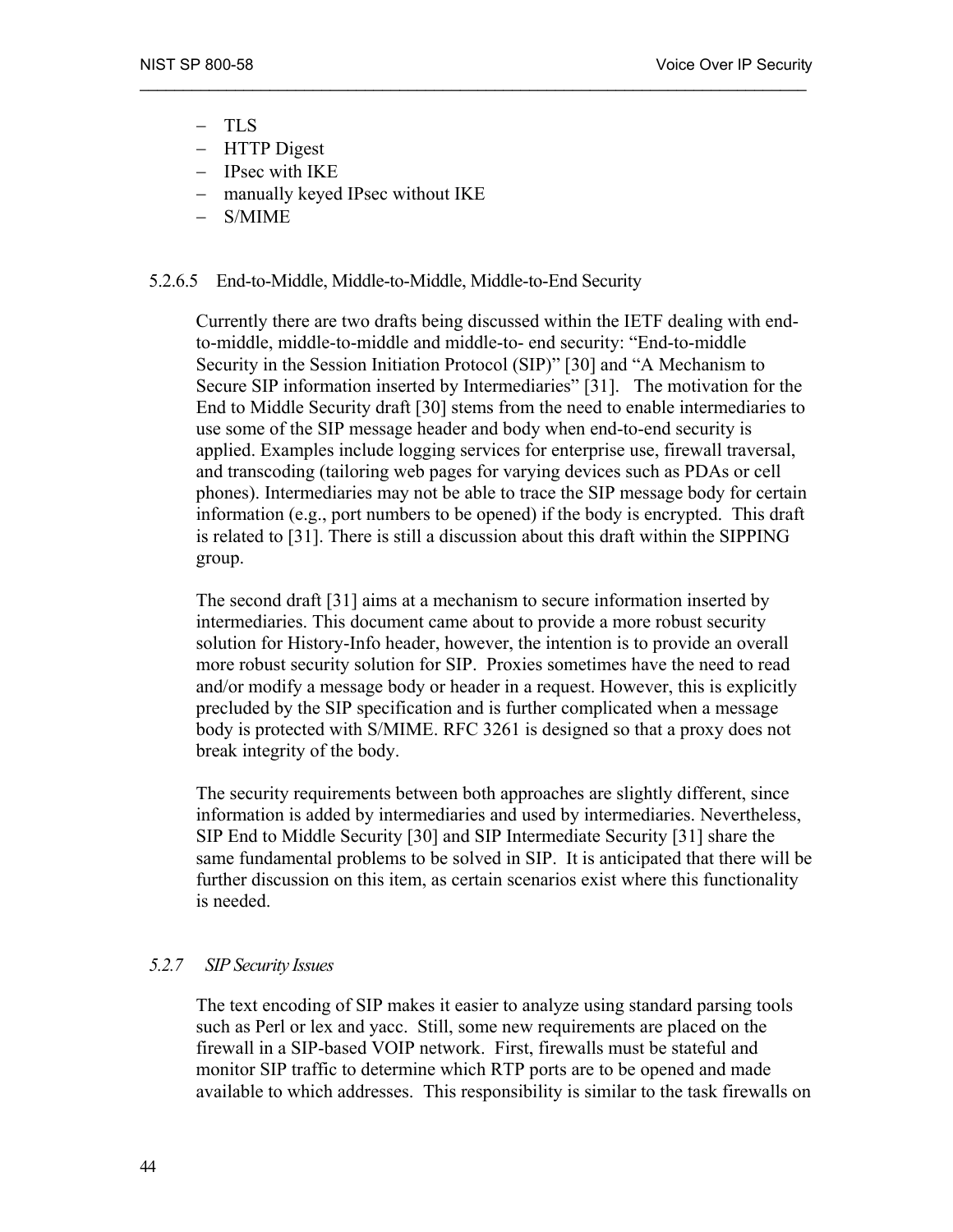an H.323 based network perform, except the call setup and header parsing is much simpler. The other issues SIP-based VOIP encounters with firewalls are associated with RTP traffic and incoming calls, as covered in section [7.4.](#page-62-0) As with H.323, the big problem for SIP is NAT.

 $\_$  . The contribution of the contribution of the contribution of the contribution of the contribution of the contribution of  $\mathcal{L}_\text{max}$ 

NAT inhibits SIP's registration and communication mechanisms and requires innovative solutions to resolve these issues. The problems exist because in a SIPbased network, the SIP proxy is normally outside the NAT device. There are three main scenarios for using a SIP proxy:

- − The proxy is within the corporate LAN and the Teleworker connects from outside
- − The proxy is at the telecom side and clients from, for instance, smaller companies connecting to this proxy for VOIP service
- − Two administrative domains are connected, both have their own proxy.

<span id="page-49-0"></span>So the problem is bartering communication between a proxy server that deals with global IP addresses and a machine that has been assigned a private network address. Rosenberg & Schulzrinne [[22\]](#page-86-2) classify three different sets of problems SIP traffic has in such an architecture: originating requests, receiving requests, and handling RTP. We have already dealt with the incompatibilities of RTP with NAT and now we will see the issues NAT presents to the call setup process itself.

To initialize a session from behind the NAT, a caller can simply send an INVITE message as always. The outgoing port number (5060) will be preserved by the NAT, but response communication could be disturbed. If SIP is implemented over UDP (recall SIP is protocol independent) the proxy server must send the UDP response to the address and port the request arrived on [\[22\]](#page-49-0) A simpler solution is to use the standard practice of routing SIP communication over TCP. With TCP, the response from the callee will come over the same channel as the original INVITE and so NAT will not present a problem.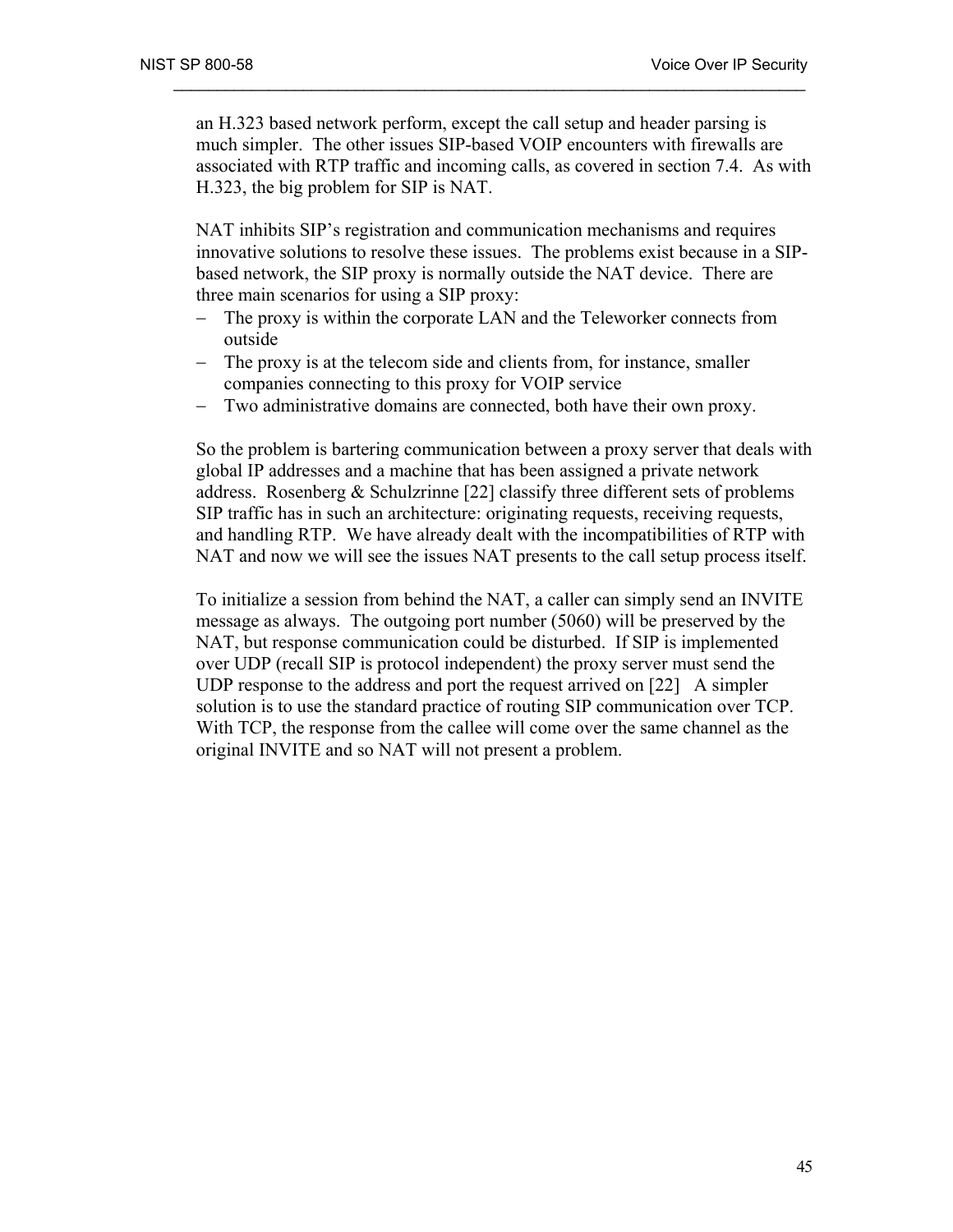

# Bob Calls Alice in an SIP Network (Protocol View)

 $\mathcal{L}_\text{max}$  , and the set of the set of the set of the set of the set of the set of the set of the set of the set of the set of the set of the set of the set of the set of the set of the set of the set of the set of the

<span id="page-50-0"></span>**Figure 6. SIP Protocol**

We have already discussed some of the problems with incoming VOIP connections against NAT (see Section [4.2\)](#page-32-1). Now we will look more in depth at the SIP specific problems with incoming calls. Rosenberg  $& Schulzri (22)$ trace the problem back to the registration process itself. When a user contacts the registrar, they provide their IP address as their reachable address and this is stored in the location server. However, this is their private IP address. The proxy server deals only with global IP addresses, so when a message comes in for username $@$  domain.com, it will attempt to route this call to the registered address, but in the public domain. For instance, if [username@domain.com](mailto:username@domain.com) is registered to an internal IP address of 10.7.34.189, then the proxy server will attempt to forward the traffic to this address, but in the public domain. This address is unreachable for the proxy server and the connection will be refused. The solution to this is a delicate manipulation of IP addresses and an expansion of the responsibilities of the SIP proxy server.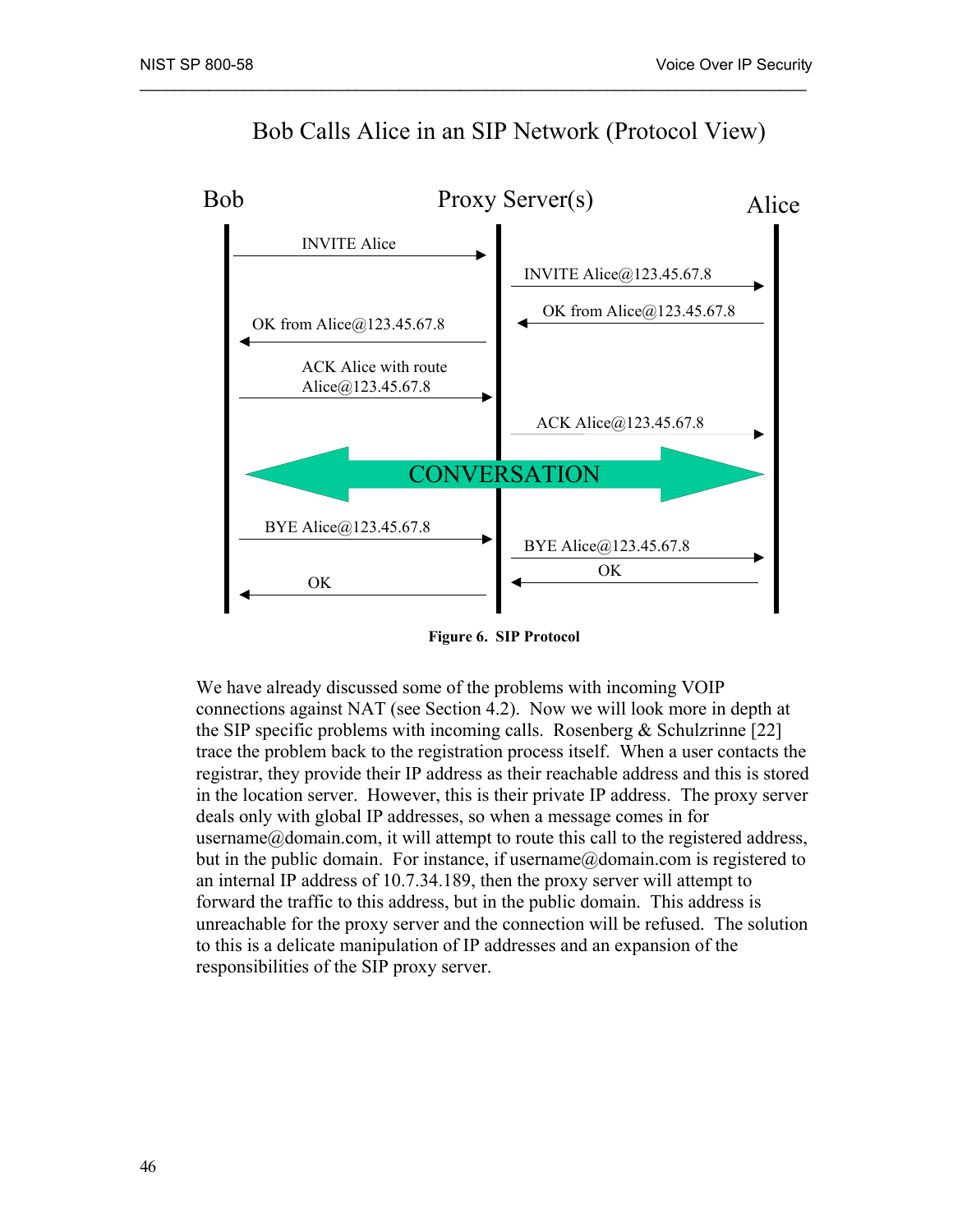# 6 Gateway Decomposition

Media gateway control protocols address the requirements of IP telephony networks that are built using "decomposed" VOIP gateways. Decomposed VOIP gateways consist of Media Gateways (MGs) and Media Gateway Controllers (MGC), and appear to the outside as a single VOIP gateway. MGC handles the signaling data between the MGs and other network components such as H.323 gatekeepers or SIP Servers, or towards SS7 Signaling Gateways. MGs focus on the audio signal translation function, performing conversion between the audio signals carried on telephone circuits and data packets carried over the Internet or other packet networks. A single MGC can control multiple MGs, which leads to cost reductions when deploying larger systems. Common examples are the Media Gateway Control Protocol (MGCP) and Megaco/H.248, which are described within the next subsections.

 $\_$  . The contribution of the contribution of the contribution of the contribution of the contribution of the contribution of  $\mathcal{L}_\text{max}$ 

#### **6.1 MGCP**

#### *6.1.1 Overview*

MGCP is used to communicate between the separate components of a decomposed VOIP gateway. It is a complementary protocol to SIP and H.323. The MGCP protocol was derived from version 1.1 of the SGCP protocol, which was a fusion of the SGCP version 1 and IPDC. MGCP is currently being maintained by PacketCable (called NCS (Network Call Signaling Protocol)) and the Softswitch Consortium. In October 1999, MGCP was converted into an informational RFC 2705.

There are plans for the MGCP specification to be enhanced by international standards bodies. One is the IP Cablecom activity proposing J.162 (Network Call Signaling) and J.171 (Trunking Gateway Control Protocol, a variant of J.162). A similar version of these proposals will also be provided within ETSI as EuroPacketCable specifications. At the present time, MGCP is the de-facto industry standard and has not yet been superseded by MEGACO/H.248.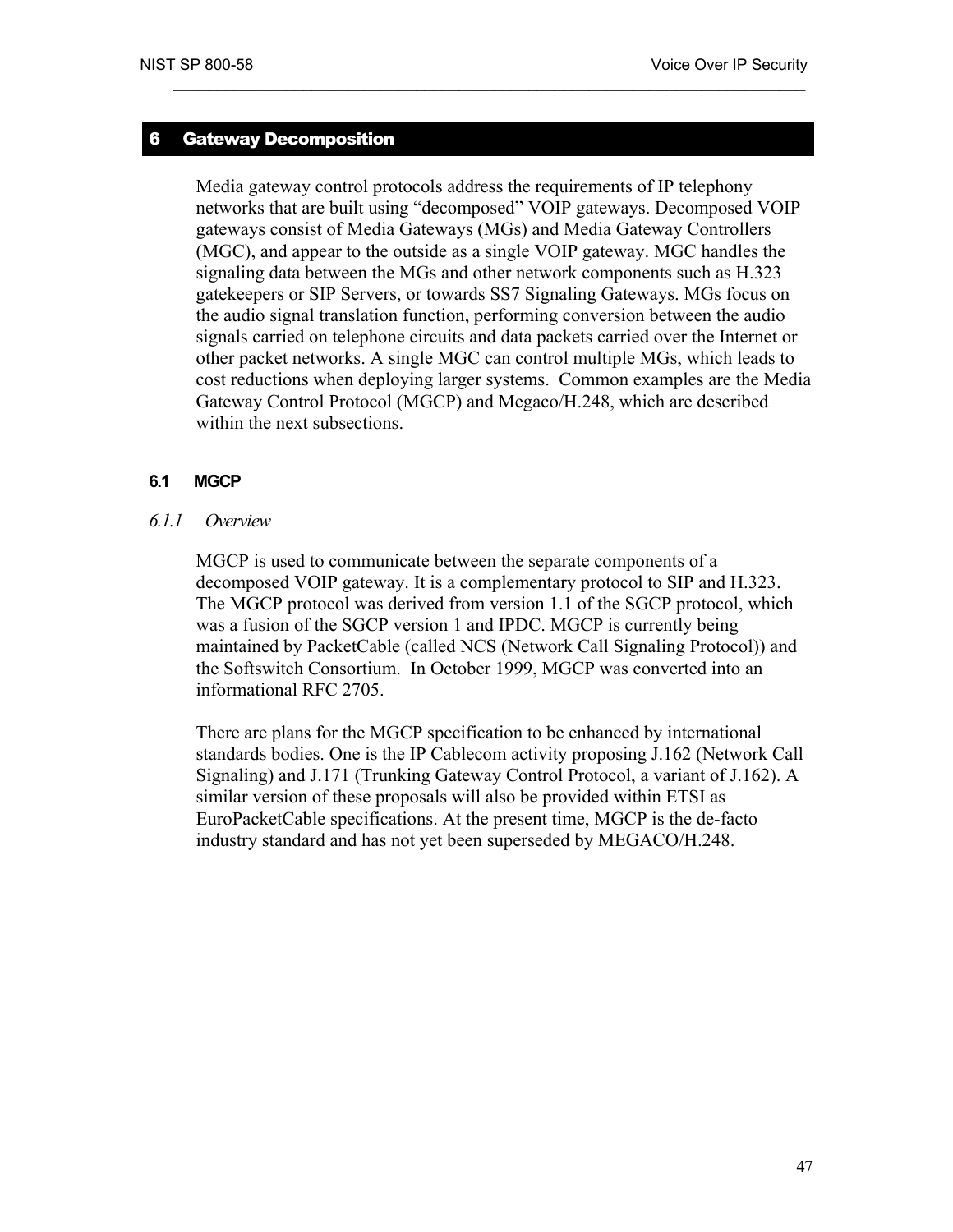#### *6.1.2 System Architecture*

Within MGCP the MGC server or "call agent" is mandatory and manages calls and conferences, and supports the services provided (see Figure 7). The MG endpoint is unaware of the calls and conferences and does not maintain call states. MGs are expected to execute commands sent by the MGC call agents. MGCP assumes that call agents will synchronize with each other sending coherent commands to MGs under their control. MGCP does not define a mechanism for synchronizing call agents. MGCP is a master/slave protocol with a tight coupling between the MG (endpoint) and MGC (server).

 $\mathcal{L}_\text{max}$  , and the set of the set of the set of the set of the set of the set of the set of the set of the set of the set of the set of the set of the set of the set of the set of the set of the set of the set of the



**Figure 7: General Scenario for MGCP Usage** 

RTP data is exchanged directly between the involved media gateways. The Call Agent uses MGCP to provide the gateways with the description of connection parameters such as IP addresses, UDP port and RTP profiles. These descriptions follow the conventions delineated in the Session Description Protocol (SDP) from RFC 2327. SDP is a session description protocol for multimedia sessions, which runs also on UDP connections.

# *6.1.3 Security Considerations*

There are no security mechanisms designed into the MGCP protocol itself. The informational RFC 2705 refers to the use of IPsec (either AH or ESP) to protect MGCP messages. Without this protection a potential attacker could set up unauthorized calls or interfere with ongoing authorized calls. Beside the use of IPsec, MGCP allows the call agent to provide gateways with session keys that can be used to encrypt the audio messages, protecting against eavesdropping. The session key will be used later on in RTP encryption. The RTP encryption, described in RFC 1889, may be applied. Session keys may be transferred between the call agent and the gateway by using the SDP (cf. RFC 2327).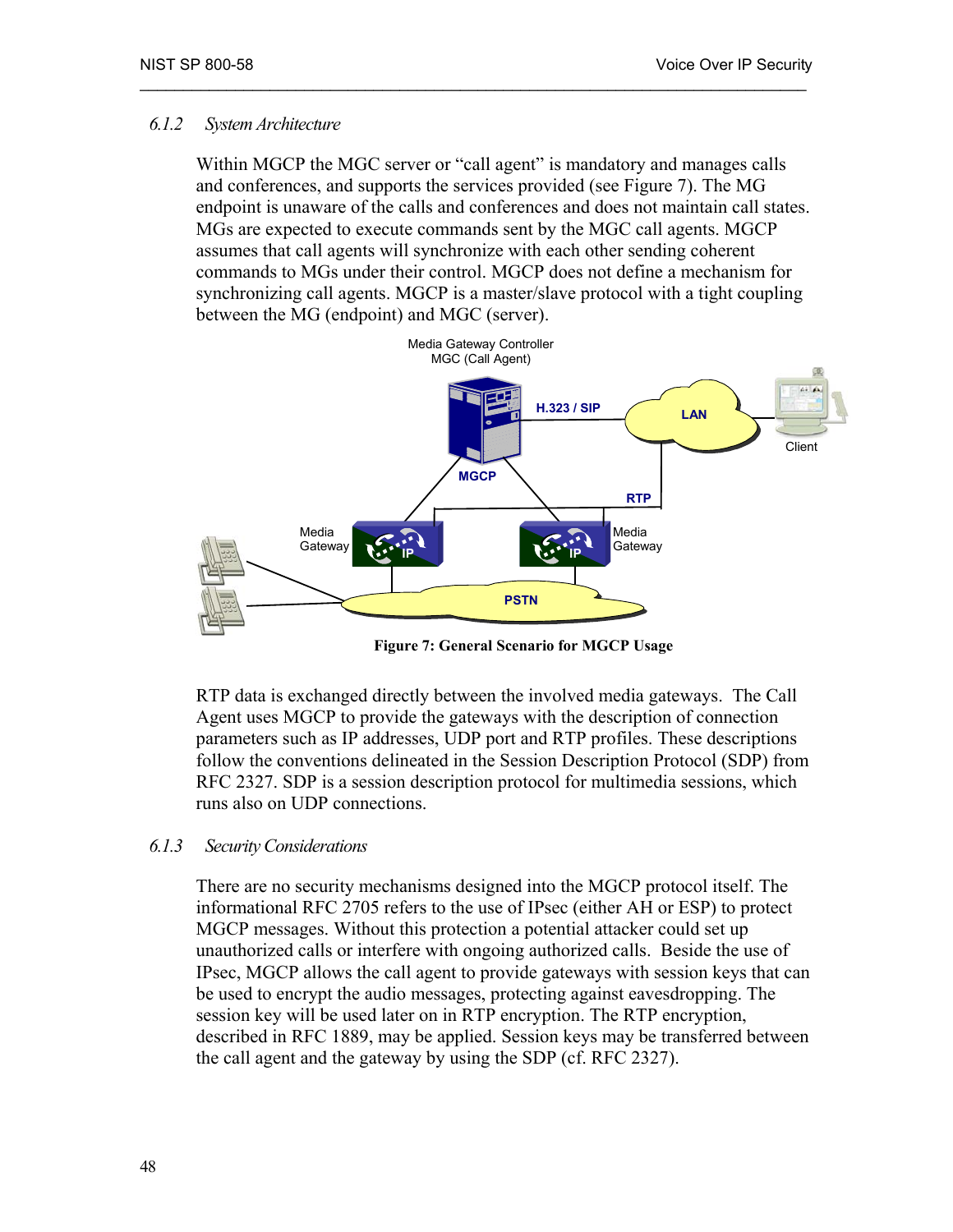#### **6.2 Megaco/H.248**

#### *6.2.1 Overview*

The IETF started to work on MEGACO as a compromise protocol between MGCP and MDCP. ITU-T SG16 adopted MEGACO version 0.1 in April 1999 as the starting specification for H.GCP (H-series, Gateway Control Protocol), later H.248. In June 1999, the IETF MEGACO WG and ITU-T came out with a single document describing a standard protocol for interfacing between Media Gateway Controllers (MGCs) and Media Gateways (MGs) MEGACO/H.248. MEGACO/H.248. It is expected to win wide industry acceptance as the official standard for decomposed gateway architectures released by both the IETF and ITU-T.

 $\_$  . The contribution of the contribution of the contribution of the contribution of the contribution of the contribution of  $\mathcal{L}_\text{max}$ 

Since MEGACO/H.248 is derived from MGCP, many similarities can be found, for instance:

- Similarity between the semantics of the commands in the two specifications.
- The use of ABNF grammar for syntax specification and the Session Description Protocol (SDP) to specify media stream properties is the same as in MGCP.
- The processing of signals and events in media streams is the same in MEGACO as in MGCP.
- The concept of packages containing event and signal definitions that permits easy extension to the protocol is borrowed from MGCP.
- The MEGACO specification for transport of messages over UDP is the same as specified in MGCP. The three-way-handshake and the computation of retransmission timers described in MGCP are also described within the ALF definition specified in Annex E of MEGACO.

MEGACO/H.248 introduces several enhancements compared with MGCP, including the following:

- Support of multimedia and multipoint conferencing enhanced services
- Improved syntax for more efficient semantic message processing
- TCP and UDP transport options
- Allows either text or binary encoding (to support IETF and ITU-T approach)
- Formalized extension process for enhanced functionality
- Expanded definition of packages

MEGACO is described as Gateway Control Protocol Version 1 within the RFC 3525.

# *6.2.2 System Architecture*

MEGACO/H.248 (see Figure 8) has basically the same architecture as MGCP. MEGACO/H.248 commands are similar to MGCP commands. However, the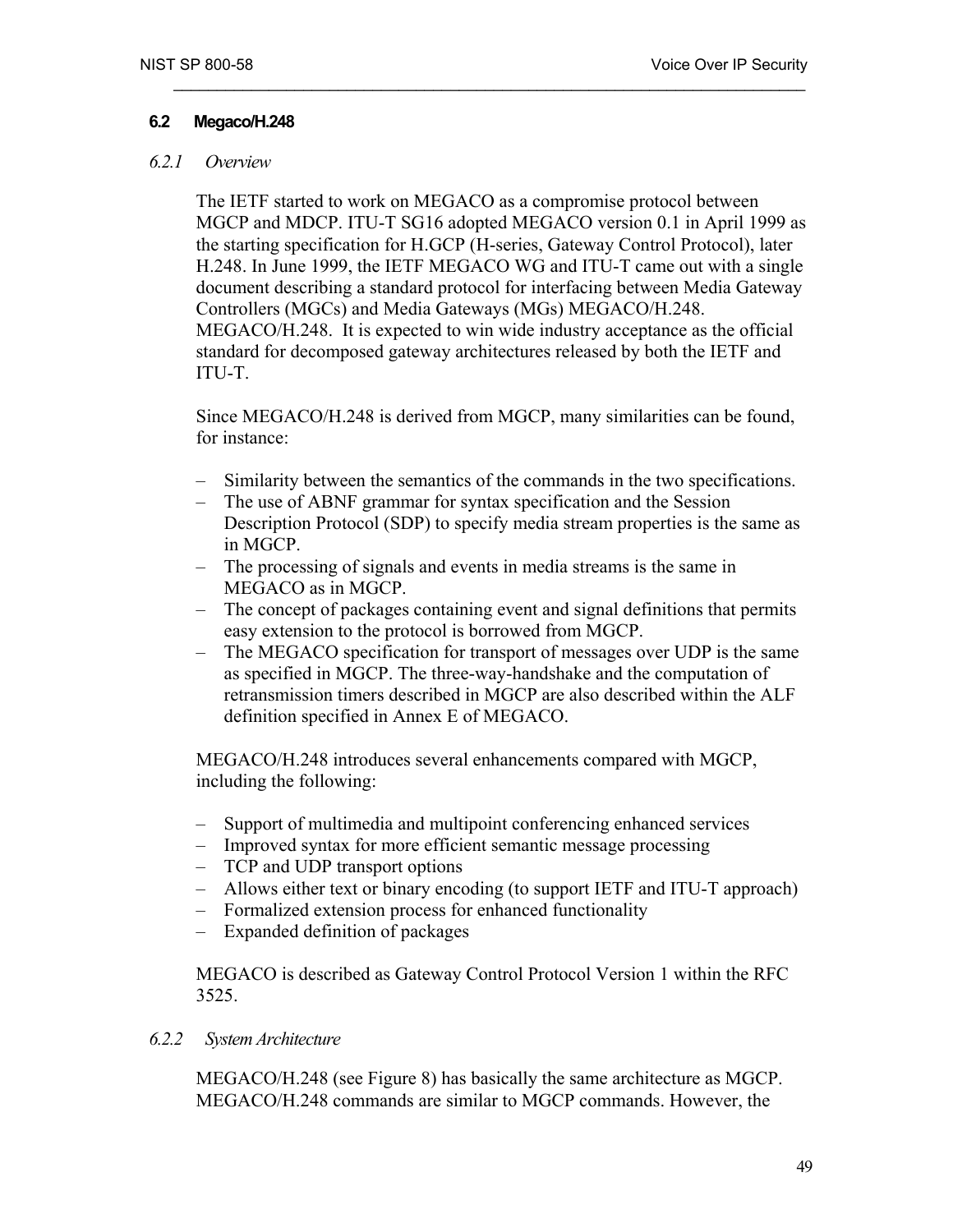protocol models are quite different. MEGACO specifies a media gateway connection model that has two entities: Terminations (source or sink for (one or more) media streams), and context (grouping of terminations connected in a call). In contrast, MGCP uses the following two entities: Endpoints (source or sink of data), and Connection: (association between two endpoints).

 $\mathcal{L}_\text{max}$  , and the set of the set of the set of the set of the set of the set of the set of the set of the set of the set of the set of the set of the set of the set of the set of the set of the set of the set of the

Taking a multipoint conference as an example, MEGACO simplifies the connection setup by adding terminations to a context, whereas MGCP has to establish several connections to the conference server. The context in this scenario may cover multiple media streams for enhanced multimedia services.

With MEGACO/H.248, the primary mechanism for extension is by means of packages. In general, MEGACO/H.248 Packages include more detail than MGCP Packages. They define additional properties and statistics along with event and signal information that may occur on terminations.



**Figure 8: General Scenario for MEGACO/H.248 Usage**

#### *6.2.3 Security Considerations*

Megaco (RFC 3525) recommends security mechanisms that may be in underlying transport mechanisms, such as IPsec. H.248 goes a step further by requiring that implementations of the H.248 protocol implement IPsec if the underlying operating system and the transport network support IPsec. Implementations of the protocol using IPv4 are required to implement the interim AH scheme. H.248 states that implementations employing the AH header *shall* provide a minimum set of algorithms for integrity checking using manual keys (compliant to RFC 2402).

The interim AH scheme is the use of an optional AH header, which is defined in the H.248 protocol header. The header fields are exactly those of the SPI,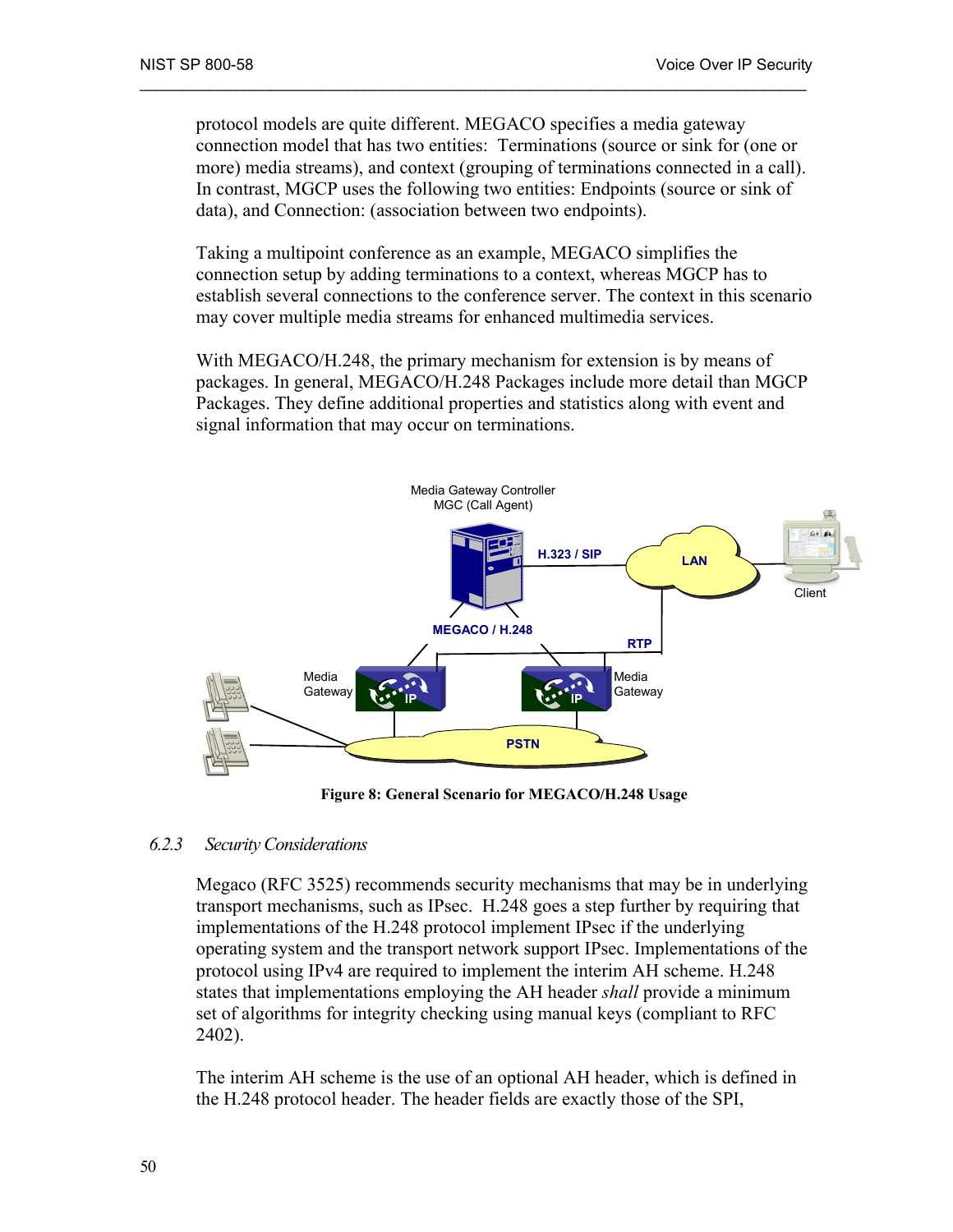SEQUENCE NUMBER and DATA fields as defined in RFC 2402. The semantics of the header fields are the same as the "transport mode" of RFC 2402, except for the calculation of the Integrity Check Value. For more details on the calculation of the ICV check H.248. The interim AH interim scheme does not provide protection against the eavesdropping and replay attacks.

 $\_$  . The contribution of the contribution of the contribution of the contribution of the contribution of the contribution of  $\mathcal{L}_\text{max}$ 

For MEGACO, manual key management is assumed and replay protection, defined for IPsec, may not be used in this scenario (the sequence number in the AH may overrun when using manual key management, since re-keying is not possible). Furthermore, H.248 states that implementations employing the ESP header *shall* provide a minimum set of algorithms for integrity checking and encryption (compliant to RFC 2402). Moreover, implementations *should* use IKE (RFC 2409) to permit more robust keying options. Implementations employing IKE should support authentication with RSA signatures and RSA public key encryption.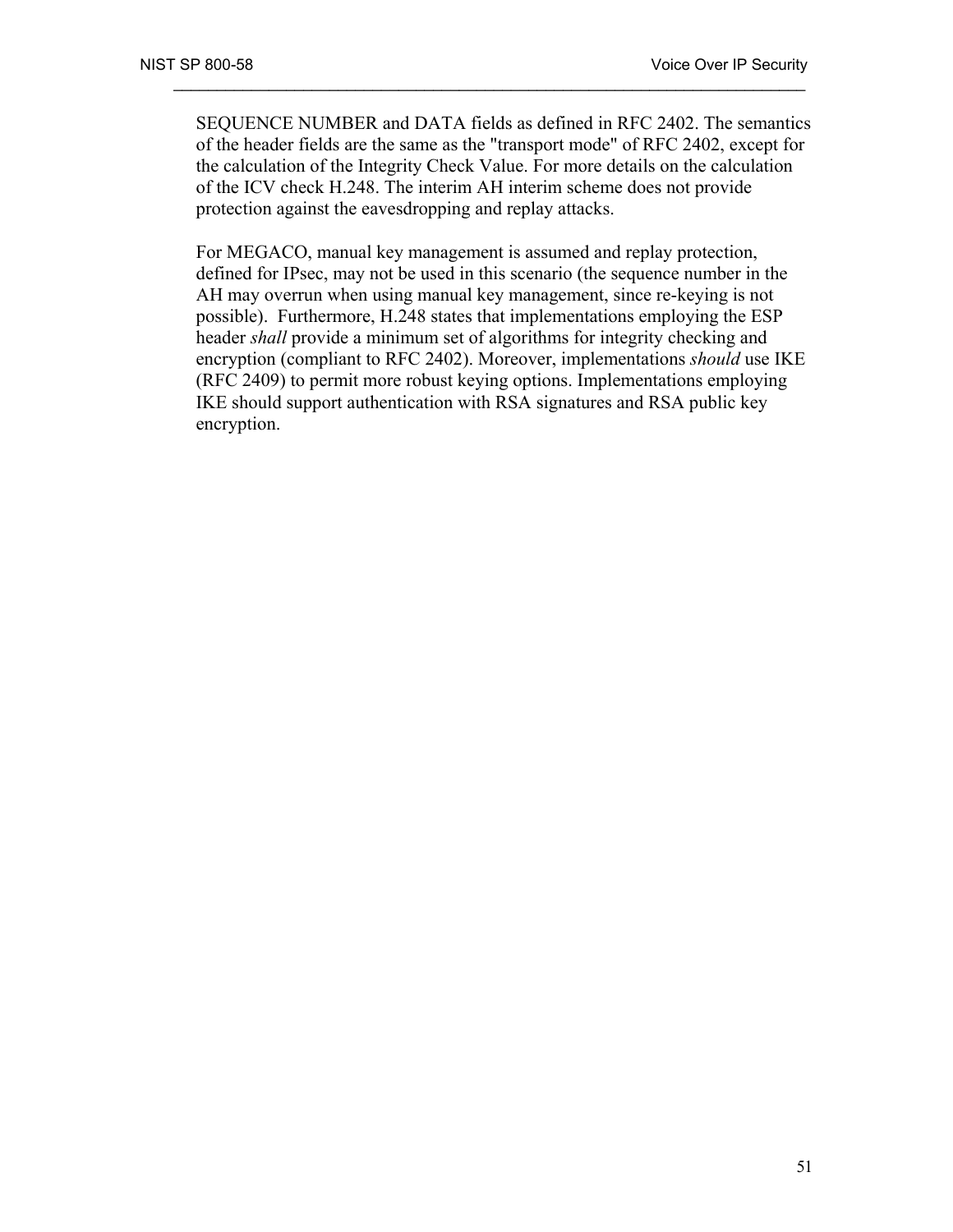# <span id="page-56-0"></span>7 Firewalls, Address Translation, and Call Establishment

Firewalls and NAT present a formidable challenge to VOIP implementers. However, there are solutions to these problems, if one is willing to pay the price. Commonly used solutions that can be integrated into a standard network configuration containing a firewall and/or NAT are presented here. Much of the standards work thus far has been done for SIP in the IETF, though the ITU has recently taken up the firewall/NAT traversal issue for H.323 in Study Group 16. It is important to note that all three major VOIP protocols, SIP, H.323, and H.248/MEGACO all have similar problems with firewalls and NATs. Although the use of NATs may be reduced as IPv6 is adopted, they will remain a common component in networks for years to come, and IPv6 will not alleviate the need for firewalls, so VOIP systems must deal with the complexities of firewalls and NATs.

 $\mathcal{L}_\text{max}$  , and the set of the set of the set of the set of the set of the set of the set of the set of the set of the set of the set of the set of the set of the set of the set of the set of the set of the set of the

#### **7.1 Firewalls**

Firewalls are a staple of security in today's IP networks. Whether protecting a LAN, WAN, encapsulating a DMZ, or just protecting a single computer, a firewall is usually the first line of defense against would be attackers. Firewalls work by blocking traffic deemed to be invasive, intrusive, or just plain malicious from flowing through them. If networks are castles, firewalls are the drawbridges. Traffic not meeting the requirements of the firewall is dropped. Processing of traffic is determined by a set of rules programmed into the firewall by the network administrator. These may include such commands as "Block all FTP traffic (port 21)" or "Allow all HTTP traffic (port 80)". Much more complex rule sets are available in almost all firewalls.

A useful property of a firewall, in this context, is that it provides a central location for deploying security policies. It is the ultimate bottleneck for network traffic because when properly designed, no traffic can enter or exit the LAN without passing through the firewall. This situation lends itself to the VOIP network where firewalls simplify security management by consolidating security measures at the firewall gateway, instead of requiring all the endpoints to maintain up to date security policies. This takes an enormous burden off the VOIP network infrastructure. Note that this abstraction and simplification of security measures comes at a price. The introduction of firewalls to the VOIP network complicates several aspects of VOIP, most notably dynamic port trafficking and call setup procedures. This chapter describes various complications firewalls introduce into the system. But since firewalls are an essential and often already deployed component of the modern network, we will also examine some proposed and applied solutions to these entanglements.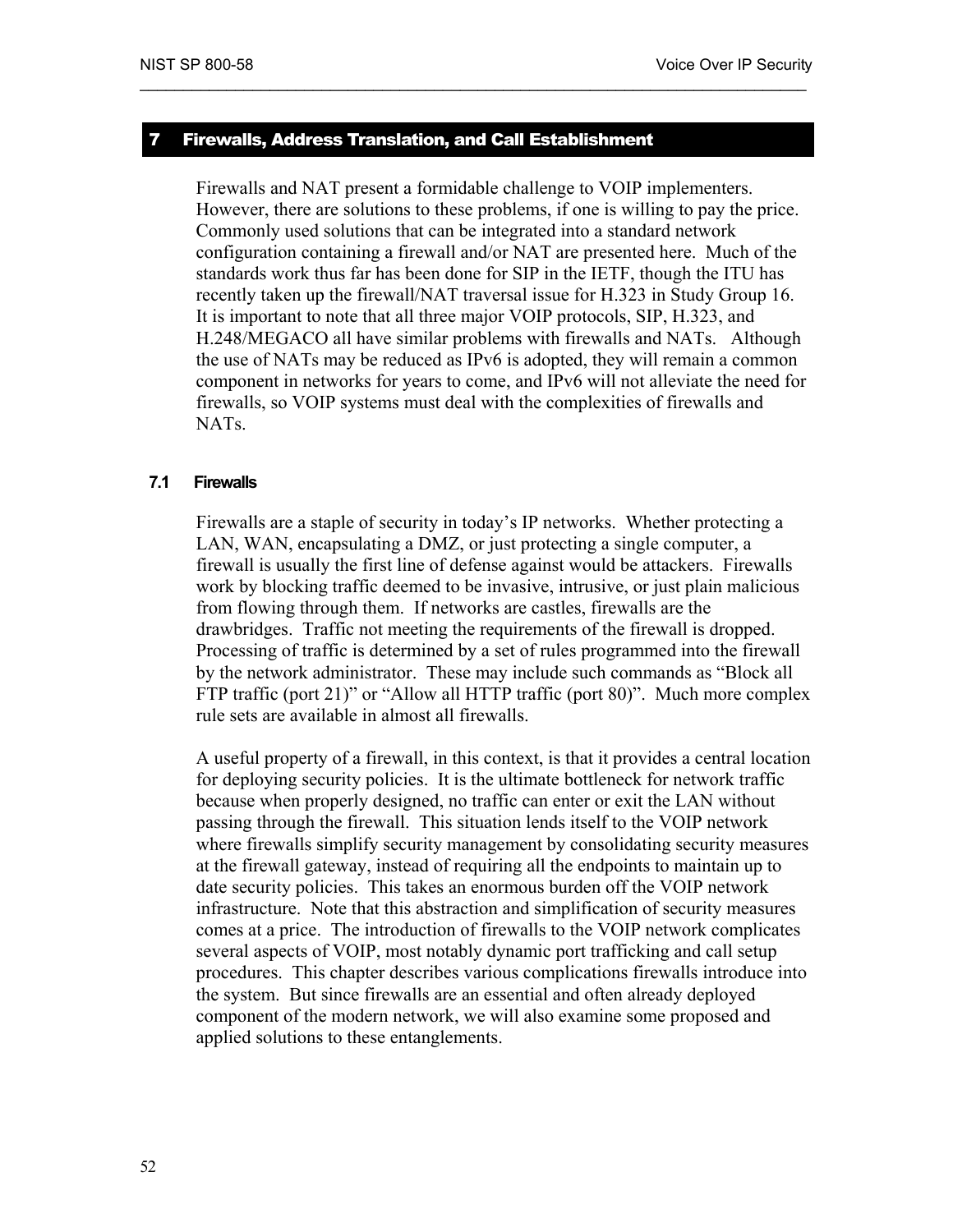# *7.1.1 Stateful Firewalls*

Most VOIP traffic travels across UDP ports. Firewalls typically process such traffic using a technique called packet filtering. Packet filtering investigates the headers of each packet attempting to cross the firewall and uses the IP addresses, port numbers, and protocol type (collectively known as the 5-tuple) contained therein to determine the packets' legitimacy. In VOIP and other media streaming protocols, this information can also be used to distinguish between the start of a connection and an established connection. There are two types of packet filtering firewalls, stateless and stateful. Stateless firewalls retain no memory of traffic that has occurred earlier in the session. Stateful firewalls do remember previous traffic and can also investigate the application data in a packet. Thus, stateful firewalls can handle application traffic that may not be destined for a static port.

 $\_$  . The contribution of the contribution of the contribution of the contribution of the contribution of the contribution of  $\mathcal{L}_\text{max}$ 

# *7.1.2 VOIP specific Firewall Needs*

In addition to the standard firewall practices, firewalls are often deployed in VOIP networks with the added responsibility of brokering the data flow between the voice and data segments of the network. This is a crucial functionality for a network containing PC-Based IP phones that are on the data network, but need to send voice messages. All voice traffic emanating from or traveling to such devices would have to be explicitly allowed in if no firewall was present because RTP makes use of dynamic UDP ports (of which there are thousands). Leaving this many UDP ports open is an egregious breach of security. Thus, it is recommended that all PC-based phones be placed behind a stateful firewall to broker VOIP media traffic. Without such a mechanism, a UDP DoS attack could compromise the network by exploiting the plethora of open ports. This is one example of how firewalls are used to provide a logical segmentation of the network, providing a barrier between voice and data sectors. Halpern [[23\]](#page-86-3) identifies some of the key points of collision between voice and data traffic where firewalls are necessary, including:

- <span id="page-57-0"></span>• PC-Based IP phones (data) require access to the (voice) segment to place calls, leave messages, etc.
- IP Phones and call managers (voice) accessing voice mail (data),
- users (data) accessing the proxy server (voice)
- the proxy server (voice) accessing network resources (data).
- traffic from IP Phones (voice) to the call processing manager (voice) or proxy server (voice) must pass through the firewall because such contacts use the data segment as an intermediary.

Halpern [\[23\]](#page-57-0) provides details for all these connections. Firewalls could also be used to broker traffic between physically segmented traffic (one network for VOIP, one network for data) but such an implementation is fiscally and physically unacceptable for most organizations, since one of the benefits of VOIP is voice and data sharing the same physical network.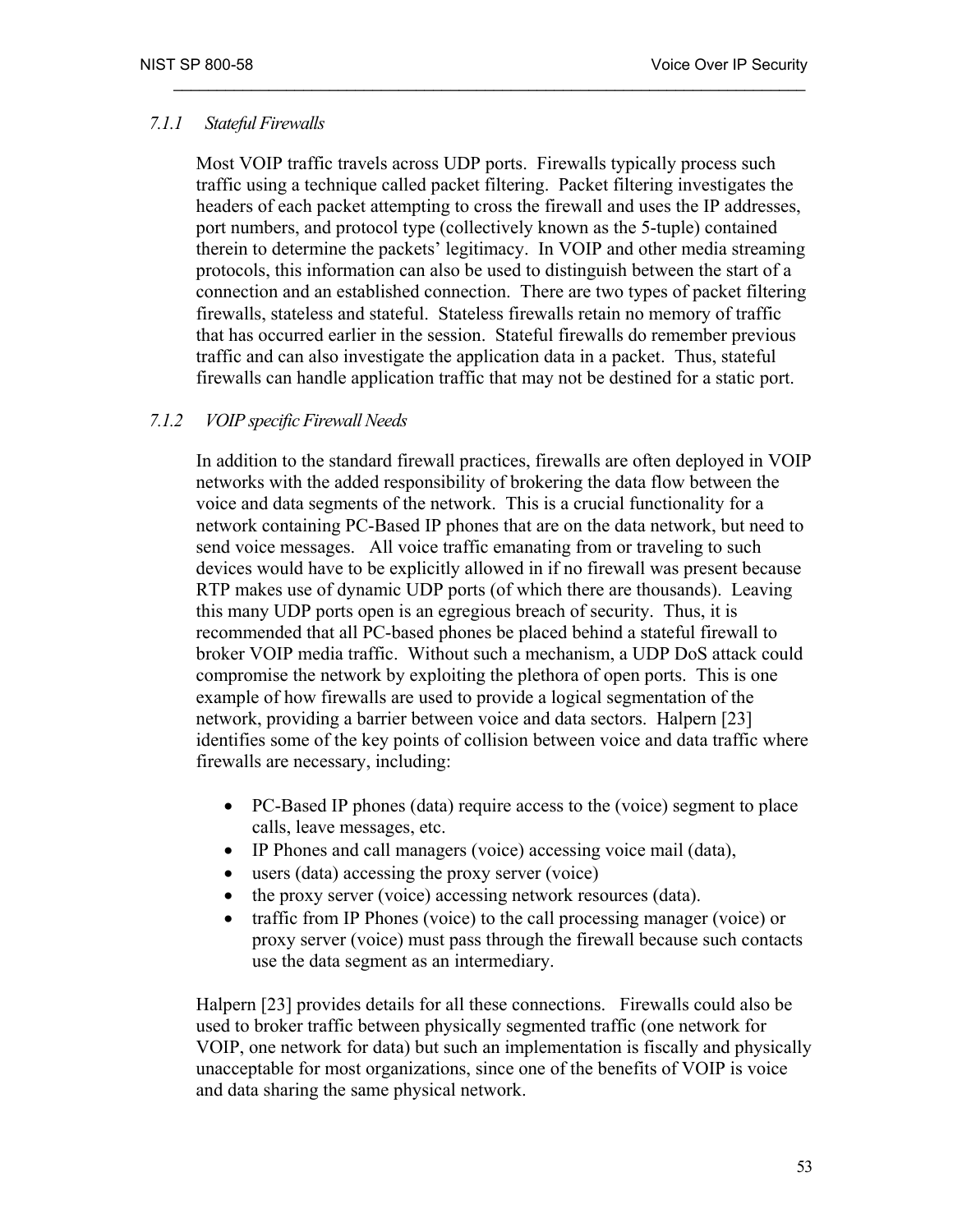#### **7.2 NetworkAddress Translation**

Network Address Translation (NAT) is a powerful tool that can be used to hide internal network addresses and enable several endpoints within a LAN to share the same (external) IP address. For the purposes of this document, NAT actually refers to Network Address and Port Translation (NAPT). In NAT as it is literally defined, outgoing IP headers are changed from private LAN addresses to the router's global IP. In NAPT, the TCP/UDP headers themselves are converted. This allows several computers to simultaneously share the router's global IP address. Also, machines that do not need to access the Internet can still be assigned local addresses on the intranet without producing conflicts or needlessly taking up an IP address. With the shortages of IP addresses in many regions, this is an extremely useful functionality.

 $\mathcal{L}_\text{max}$  , and the set of the set of the set of the set of the set of the set of the set of the set of the set of the set of the set of the set of the set of the set of the set of the set of the set of the set of the

NATs also indirectly contribute to security for a LAN, making internal IP addresses less accessible from the public Internet. Thus, all attacks against the network must be focused at the NAT router itself. Like firewalls, this provides security because only one point of access must be protected, and the router will generally be far more secure than a PC directly connected to the Internet (less likelihood of open ports, malicious programs, etc.). The abstraction of the LAN from the Internet through a NAT also simplifies network management. For instance, if one decided to change their ISP, only the external router configuration would need to be changed. The internal network and addressing scheme could be left untouched [[24\]](#page-86-4).

Different types of NAT policies result in different complexity (the following terminology is adopted from the STUN RFC [32] describing a NAT traversal methodology, which originates from the MIDCOM working group of the IETF):

#### **Full Cone NAT**

A full cone NAT is one where all requests from the same internal IP address and port are mapped to the same external IP address and port. Furthermore, any external host can send a packet to the internal host, by sending a packet to the mapped external address.

#### **Restricted Cone NAT**

Restricted Cone: A restricted cone NAT is one where all requests from the same internal IP address and port are mapped to the same external IP address and port. Unlike a full cone NAT, an external host (with IP address *X*) can send a packet to the internal host only if the internal host had previously sent a packet to IP address *X*.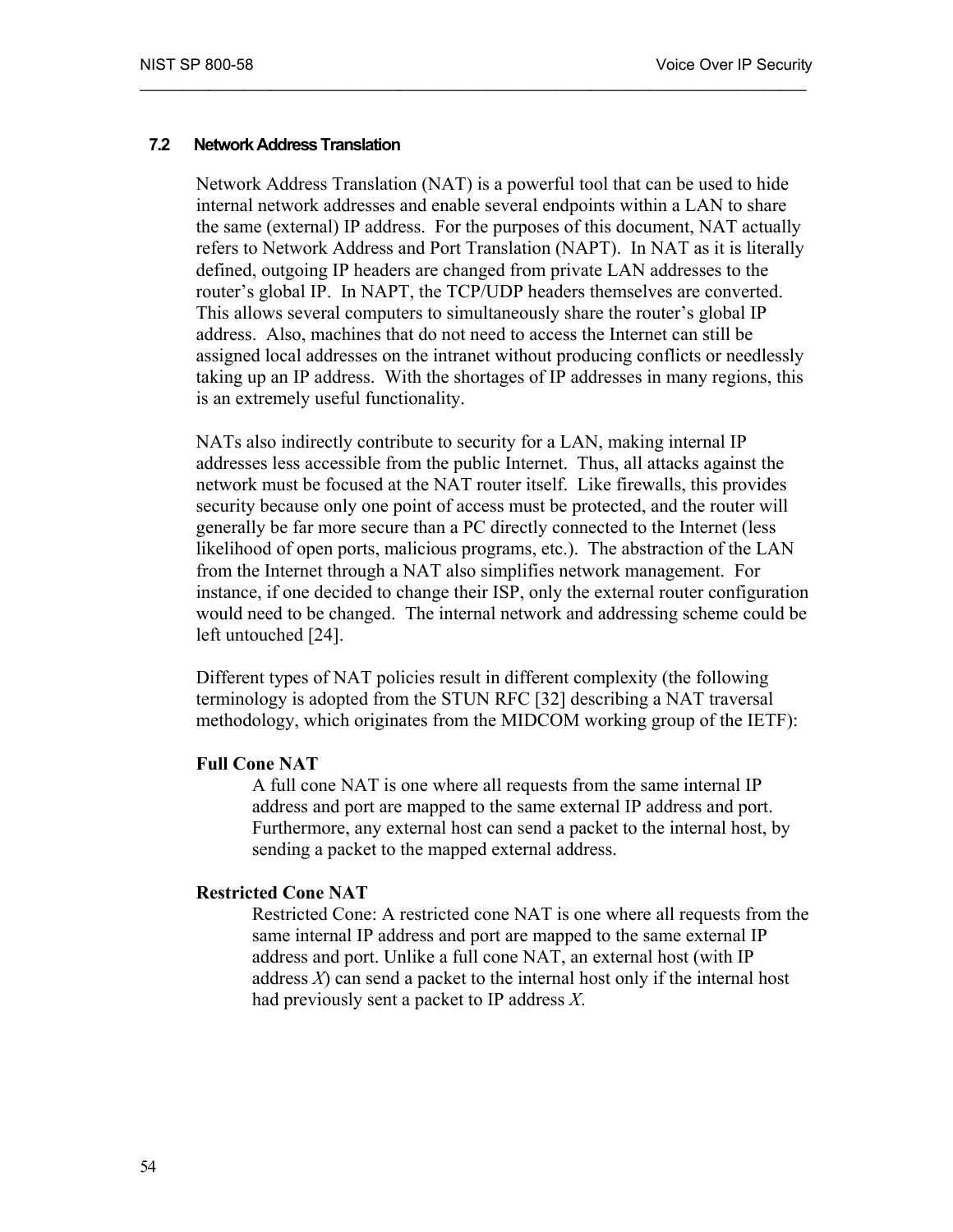# **Port Restricted Cone**

A port restricted cone NAT is like a restricted cone NAT, but the restriction includes port numbers. Specifically, an external host can send a packet, with source IP address *X* and source port *P*, to the internal host only if the internal host had previously sent a packet to IP address *X* and port *P*. It is used to enable sharing of external IP addresses.

 $\_$  . The contribution of the contribution of the contribution of the contribution of the contribution of the contribution of  $\mathcal{L}_\text{max}$ 

# **Symmetric NAT**

A symmetric NAT is one where all requests from the same internal IP address and port, to a specific destination IP address and port, are mapped to the same external IP address and port. If the same host sends a packet with the same source address and port, but to a different destination, a different mapping is used. Furthermore, only the external host that receives a packet can send a UDP packet back to the internal host.

<span id="page-59-1"></span>All of these benefits of NAT come at a price. NATs "violate the fundamental semantic of the IP address, that it is a globally reachable point for communications" [[25\]](#page-86-5). This design has significant implications for VOIP. For one thing, an attempt to make a call into the network becomes very complex when a NAT is introduced. The situation is analogous to a phone network where several phones have the same phone number, such as in a house with multiple phones on one line (see

**[Figure](#page-59-0)** 9). There are also several issues associated with the transmission of the media itself across the NAT, including an incompatibility with IPsec detailed in section [8.4.](#page-69-0)



<span id="page-59-0"></span>**Figure 9. IP Telephones Behind NAT and Firewall** 

Conceptually, the easiest solution to these incompatibilities is to do away with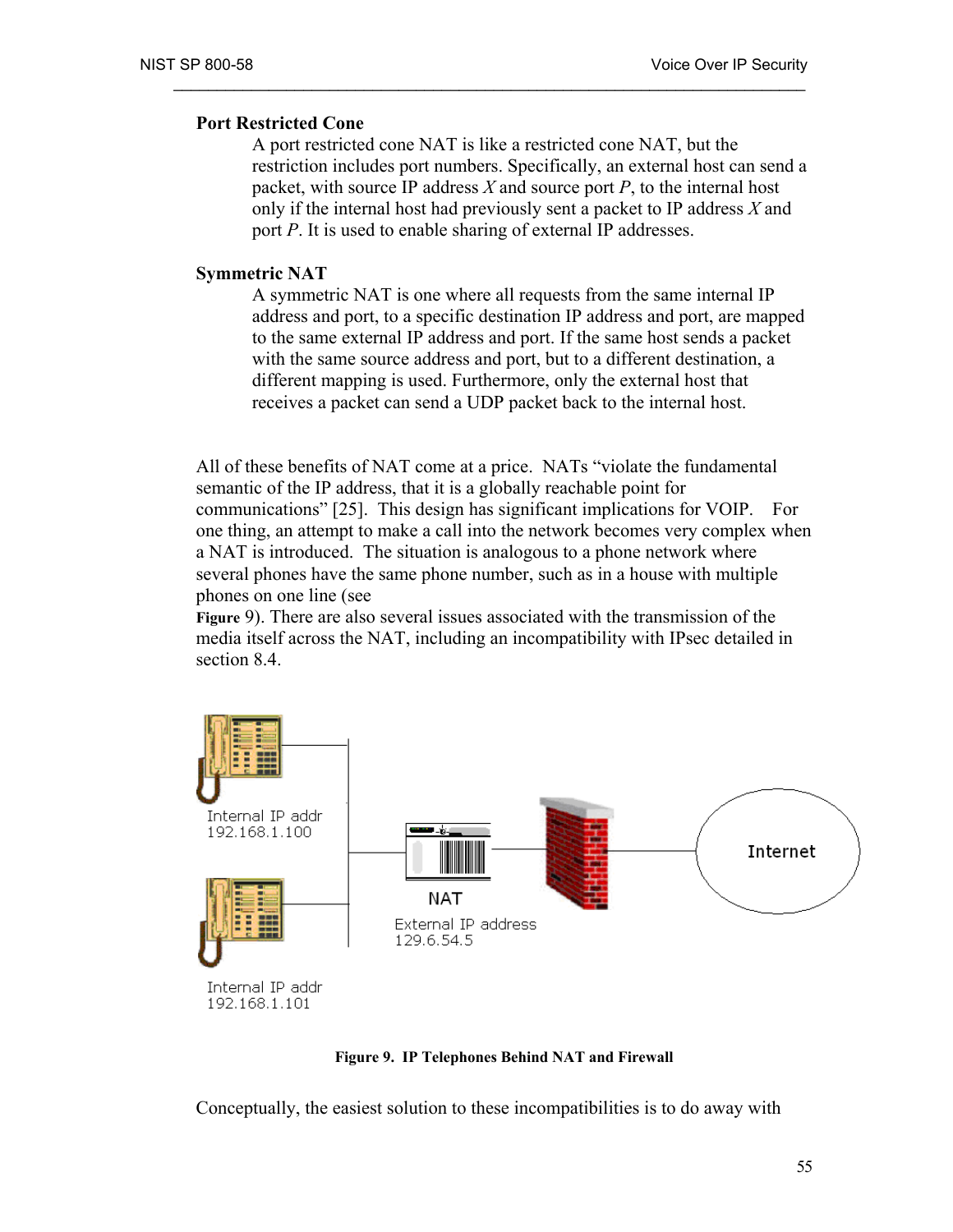NATs entirely, but NATs have their benefits, and even if IPv6 and its expanded address space were implemented today and enough IP addresses were available for everyone to have their own unique IP's, there would still be a need for NATs. Some ISPs use a scheme where users are assigned static IP addresses, one per user. It is unlikely that an ISP would completely overhaul its system and move to a dynamic IP assignment (i.e. DHCP) just because a wealth of new addresses are available to IPv6. This would undermine their whole network and lead to vulnerabilities and opportunities for malicious users to steal Internet access. But many users will still want to connect multiple machines to the Internet using a single IP address, and so the use of NATs will continue. There are many scenarios analogous to this one where NATs are both the cheapest, easiest, and most efficient solution, so NATs are not likely to be abandoned.

 $\mathcal{L}_\text{max}$  , and the set of the set of the set of the set of the set of the set of the set of the set of the set of the set of the set of the set of the set of the set of the set of the set of the set of the set of the

#### **7.3 Firewalls, NATs, and VOIP Issues**

Some VOIP issues with firewalls and NATs are unrelated to the call setup protocol used. Both network devices make it difficult for incoming calls to be received by a terminal behind the firewall / NAT. Also, both devices affect QoS and can wreak havoc with the RTP stream. The following sections describe these non-protocol specific issues.

## *7.3.1 Incoming Calls*

Regardless of the protocol used for call setup, firewalls and NATs present considerable difficulties for incoming calls. Allowing signal traffic through a firewall from an incoming call means leaving several ports open that might be exploited by attackers. Careful administration and rule definitions should be used if holes are to be punched in the firewall allowing incoming connections. Solutions exist without such holes, including Application Level Gateways and Firewall Control Proxies. NAT creates even more difficulties for incoming calls. Any IP application, including VOIP, that needs to make a connection from an external realm to a point behind a NAT router, would need to know this point's external IP and port number assigned by the router [\[10\]](#page-23-0). This situation is far from ideal because it precludes a caller outside the NAT from reaching an internal address except in extreme circumstances. In fact, with dynamic ports being assigned by the NAT, this is nearly an impossible situation because the port the caller requests will be changed by the NAT. Thus, an IP telephony endpoint behind a NAT being analogous to a phone behind a switchboard such that it can only make outgoing calls. For endpoints behind firewalls and NATs, it may be necessary to publish the contact address to enable other clients to call them. This is not an acceptable solution for thousands of people using NAT today. However, there are some solutions to this problem (see chapter [8\)](#page-67-0).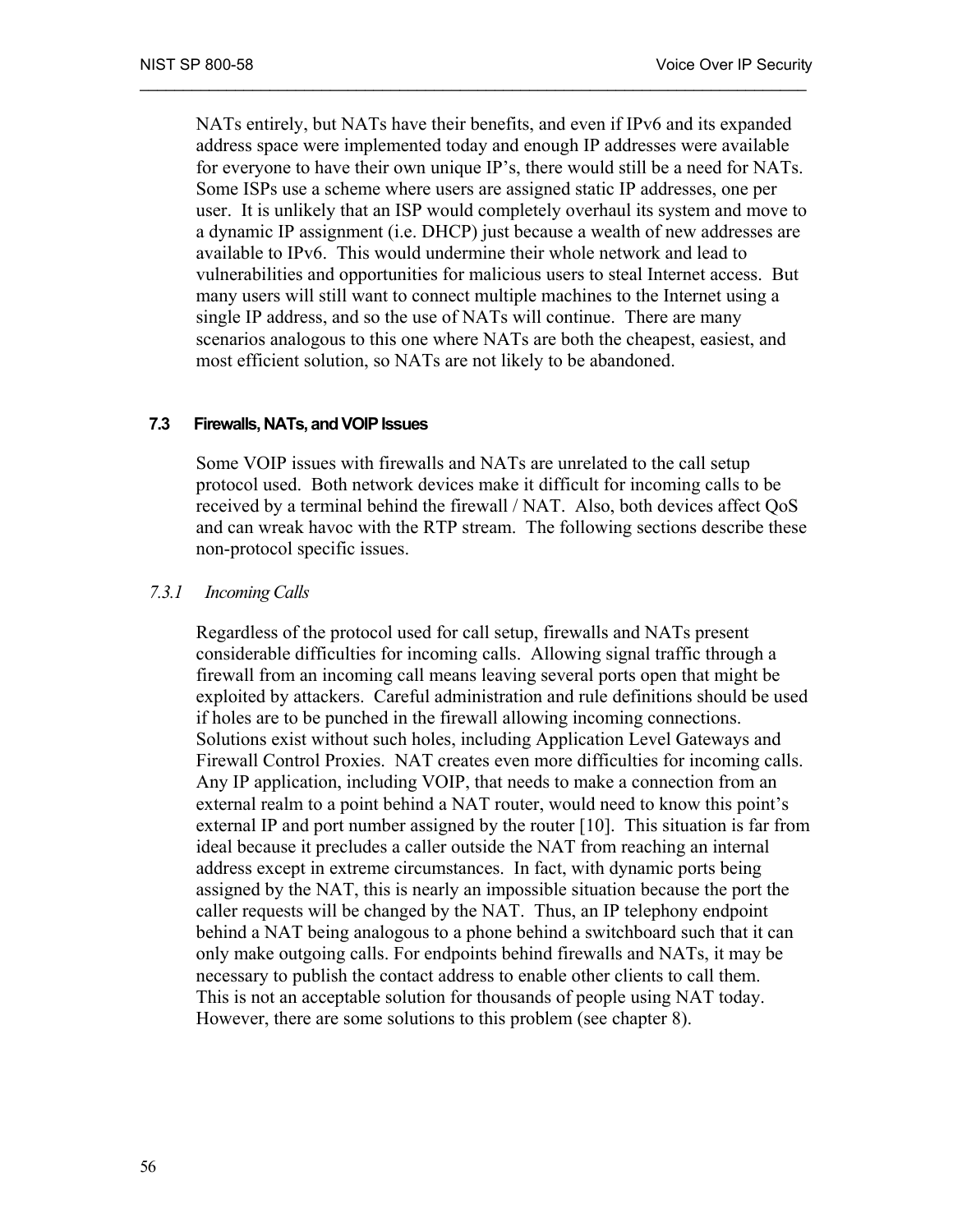# *7.3.2 Effects on QoS*

Both firewalls and NATs can degrade QoS in a VOIP system by introducing latency and jitter. NATs can also act as a bottleneck on the network because all traffic is routed through a single node. QoS related issues stemming from these network staples are presented here.

 $\_$  . The contribution of the contribution of the contribution of the contribution of the contribution of the contribution of  $\mathcal{L}_\text{max}$ 

<span id="page-61-0"></span>VOIP is highly sensitive to latency. So a firewall needs to be able to broker data traffic, but cannot incur time penalties of any significant length, even those that would go unnoticed with simple data traffic [[26\]](#page-86-6). At issue is not only how fast the firewall can interact with the network traffic, but how fast its processor can handle VOIP packets. Two aspects of VOIP can cause degraded behavior in the firewall CPU. First, the call setup process has to be done using H.323 or SIP (see chapters 4-[5\)](#page-43-0). Regardless of the protocol used, firewalls need to "dig deeper" into these packets to determine their validity. A flood of call request packets, as the result of an increase in call volume or a malicious attack, can intensify this effect. The presence of a NAT compounds this issue because the payload of the packet must then be changed at the application level to correspond to the NAT translated source or destination address and ports, requiring not only "digging" but filling in the hole with new dirt as well. All this labor puts a tremendous burden on the firewall processor, which must accomplish all these tasks while introducing the bare minimum in latency, especially if protocol security measures are used, such as message integrity.

The other aspect of VOIP that can put a strain on a firewall CPU is the small but plentiful number of RTP packets that make up a VOIP conversation. Firewalls are rarely concerned with the size of a packet, but since each packet must be inspected, a large number of packets can stress the firewall. For example, a firewall may support 100 Mbit/sec (based on the assumption of large packets), but may be overloaded by a flood of small 50 byte packets long before the 100 Mbit/sec rate is reached [LaCour qtd in [26\]](#page-61-0). QoS/VOIP aware firewalls are designed to avoid performance problems such as these.

No matter how fast the network connection, the firewall CPU is a bottleneck for all unencrypted network packets. Thus a solution to this issue is to use a VPN for all VOIP traffic. Discussion of the pros and cons of this choice is presented in chapter [8.](#page-67-0)

# *7.3.3 Firewalls and NATs*

Firewalls have difficulties sorting through VOIP signaling traffic. There are solutions to this but there is an additional, and even more vexing problem associated with firewalls and VOIP media. RTP traffic is dynamically assigned an even port number in the range of UDP ports (1024-65534). In addition, the RTCP port controlling this stream will flow through an associated, randomlyassigned port. Allowing such traffic along such a vast number of ports by default would leave the system highly exposed. So firewalls must be made aware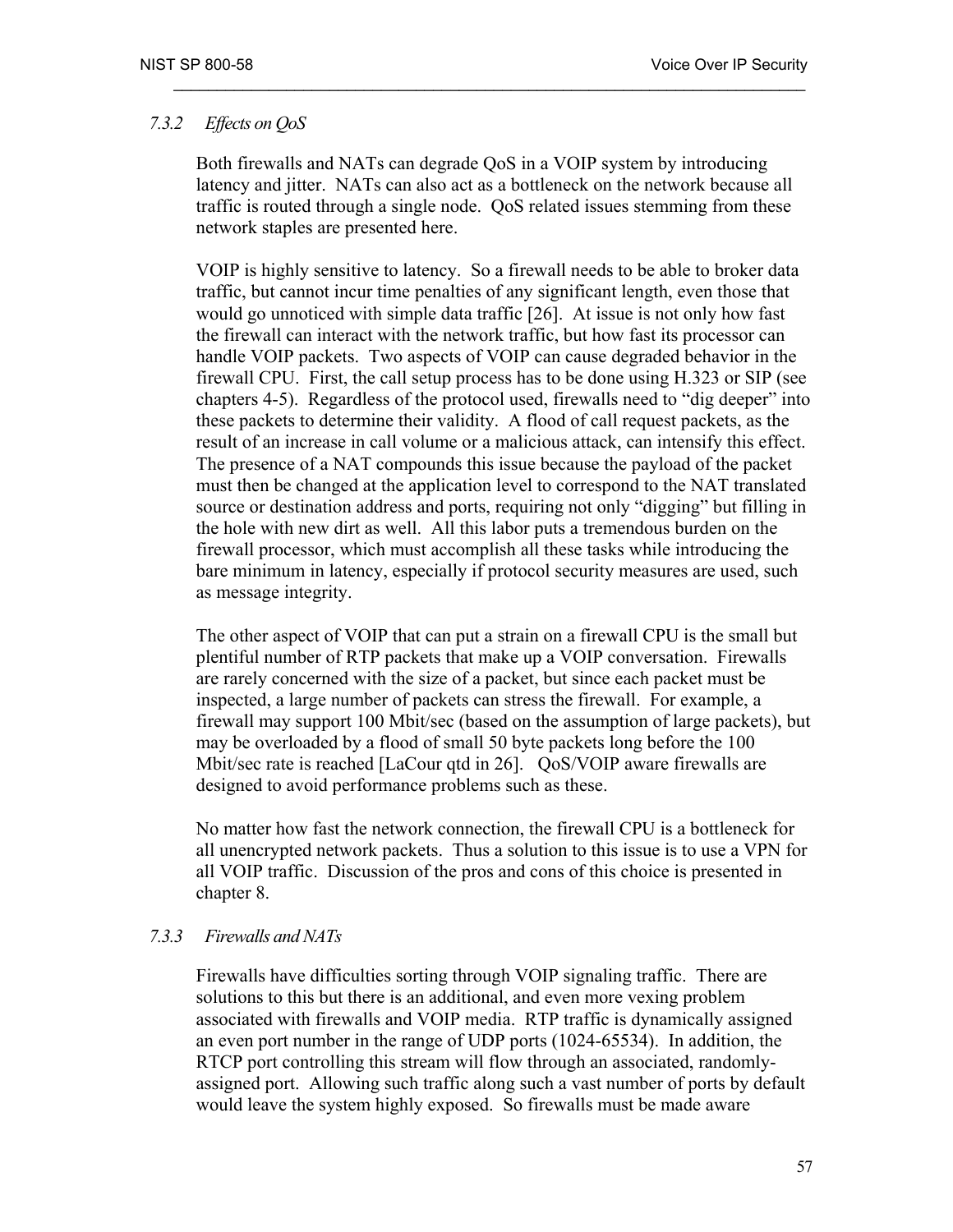dynamically of which ports media is flowing across and between which terminals. For this reason, only stateful firewalls that can process H.323 and SIP should be incorporated into the network to open and close ports. Many new firewalls come equipped with such functionality, although sometimes they support only one protocol (H.323 or SIP) [see [27](#page-86-7) for a partial list]. If such firewalls are not available/feasible there are additional hardware solutions available, or VPNs can be used to tunnel through the firewall (chapter [8\)](#page-67-0)

 $\mathcal{L}_\text{max}$  , and the set of the set of the set of the set of the set of the set of the set of the set of the set of the set of the set of the set of the set of the set of the set of the set of the set of the set of the

NATs also introduce major design complications into media traffic control in VOIP. First of all, the standard NAT practice of assigning new port numbers at random breaks the pair relationship of RTP and RTCP port numbers [[7\]](#page-23-1). The translation of IP Addresses and ports by NAT is also problematic for the reception of VOIP packets. If the NAT router does not properly process the traffic, the new addresses/ports will not correspond to those negotiated in the call setup process. In this scenario, the VOIP gateway may not properly deliver the RTP packets. The problem is exacerbated if both call participants are behind NATs. Several solutions are available for users with administrative control of their network security and the money to upgrade their firewall/NAT hardware (see 7.1-7.2). For users without control of their network architecture, there is a proposed solution [[25\]](#page-59-1), which is detailed in section [9.6.](#page-77-0) However, this solution breaks down when both users are behind NATs and it has not been implemented successfully to date.

The use of NATs adds another possible complication to VOIP call signaling due to the finite nature of NAT bindings. At a NAT, a public IP address is bound to a private one for a certain period of time (*t*). This entry gets deleted if no traffic was observed at the NAT for *t* seconds or the connection was torn down explicitly. A SIP INVITE message, which triggers the binding of the private address to the public one, establishes "state" information when it passes through NATs or firewalls. This state eventually must be cleared. When TCP is used, closure of the TCP connection is usually a good indicator of the termination of the application. However, when SIP runs over UDP such a clear indication is missing. Furthermore, as a silence period during a conversation might be longer than *t* seconds, not receiving traffic for *t* seconds might not suffice as an indication of session termination. As a result, it is possible that some state information is destroyed before the transaction and/or the call actually completes.

### **7.4 CallSetup Considerationswith NATs and Firewalls**

<span id="page-62-0"></span>VOIP users will not tolerate excessive latency in the call setup process, which corresponds to lifting the receiver and dialing in a traditional system. Users may be annoyed with a setup process that requires more than a few seconds [\[12\]](#page-26-0). Many factors influence the setup time of a VOIP call. At the network level, these include the topology of the network and the location of both endpoints as well as the presence of a firewall or NAT. At the application level, the degree or lack of authentication and other data security measures, as well as the choice of protocol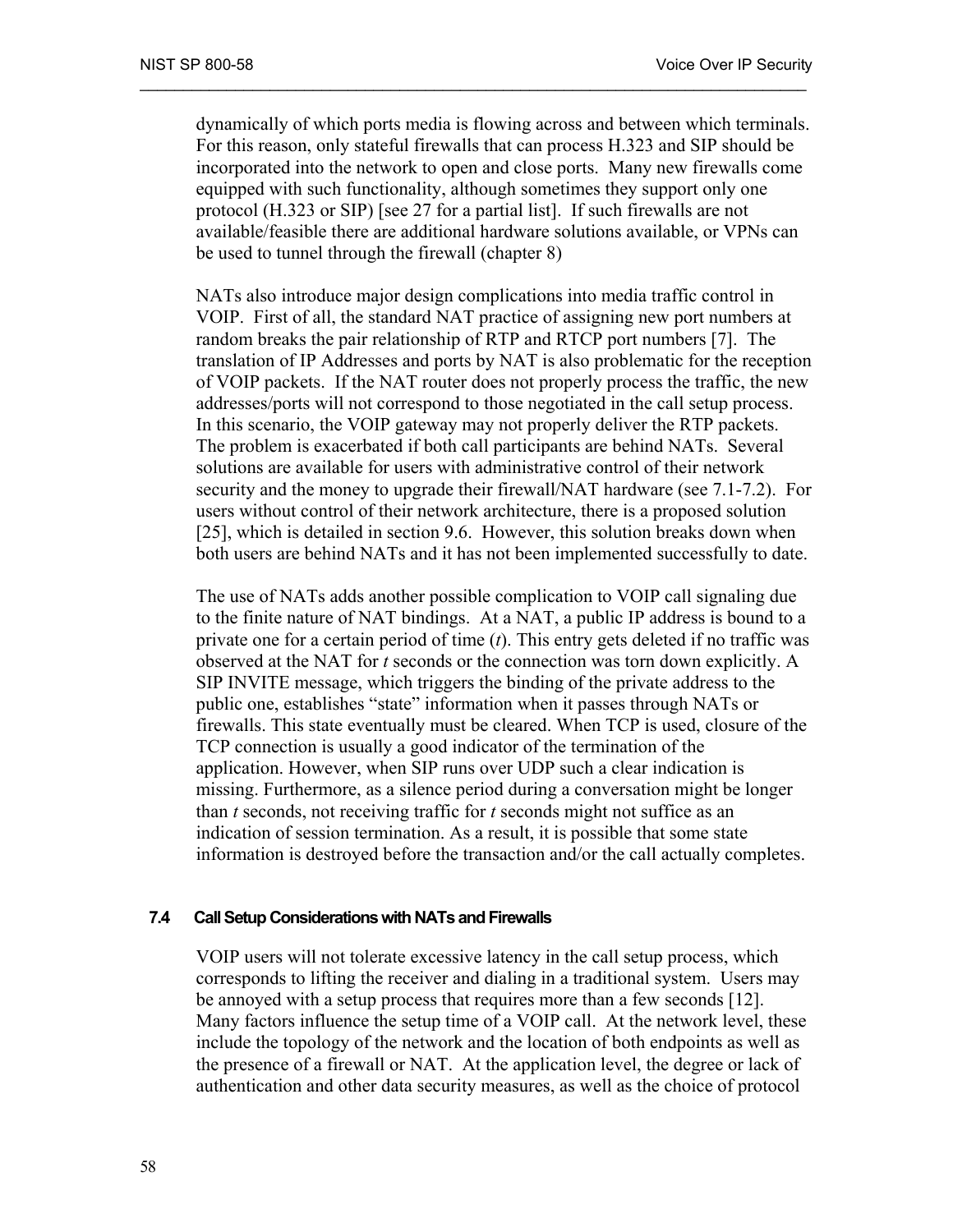used to set up the call, can dramatically alter the time necessary to prepare a VOIP connection.

 $\_$  . The contribution of the contribution of the contribution of the contribution of the contribution of the contribution of  $\mathcal{L}_\text{max}$ 

# *7.4.1 Application Level Gateways*

Application Level Gateways (ALGs) are the typical commercial solution to the firewall/NAT traversal problem [\[10\]](#page-23-0). An ALG is embedded software on a firewall or NAT, that allows for dynamic configuration based on application specific information. A firewall with a VOIP ALG can parse and understand H.323 or SIP, and dynamically open and close the necessary ports. When NAT is employed, the ALG needs to open up the VOIP packets and reconfigure the header information therein to correspond to the correct internal IP addresses on the private network, or on the public network for outgoing traffic. This includes modifying the headers and message bodies (e.g., SDP) in H.323 and SIP. ALG implementations are discussed for H.323 in [\[21\]](#page-41-0) and SIP in [\[22\]](#page-49-0). The NAT problem is alleviated when the ALG replaces the private network addresses with the address of the ALG itself. It works by not only changing the IP address, but also mapping RTP traffic into ports the ALG can read from and forward to the correct internal machine. The need for consecutive ports for RTP and RTCP can cause a problem here [\[22\]](#page-49-0) because all VOIP traffic on the network (and data traffic as well) is being routed through the ALG, so as call volume increases, finding enough consecutive ports may become an issue. So although both endpoints may have adequate ports to convene a conversation, the firewall's deficiencies may cause the call to be rejected as "busy" by the ALG itself.

There are significant performance and fiscal costs associated with the implementation of an ALG. Performance-wise, the manipulation of VOIP packets introduces latency into the system and can contribute to jitter when high call volumes are experienced. Depending on the firewall architecture, this can also slow down throughput in the firewall, contributing to general network congestion. A firewall with ALG support can be expensive, and would need to be upgraded or replaced each time the standards for VOIP change. Also, the addition of application intelligence to a firewall can introduce instabilities into the firewall itself. Some firewalls have been found vulnerable to an attack in which a high rate of call setups can be sent, depleting the connection tables of the firewall. These half-open VOIP sessions may not time out in the firewall for more than 24 hours. Still with all these detractions, an ALG remains the simplest and safest workaround to allow the coexistence of VOIP, firewalls, and NAT.

# *7.4.2 Middlebox Solutions*

One drawback to ALGs is that they are embedded in the firewall itself, and thus the latency and throughput slowdown of all traffic traversing the firewall is aggregated and then compounded by the VOIP call volume. Middlebox-style solutions attempt to alleviate this malady by placing an extra device outside the firewall that performs many of the functions associated with an ALG. The device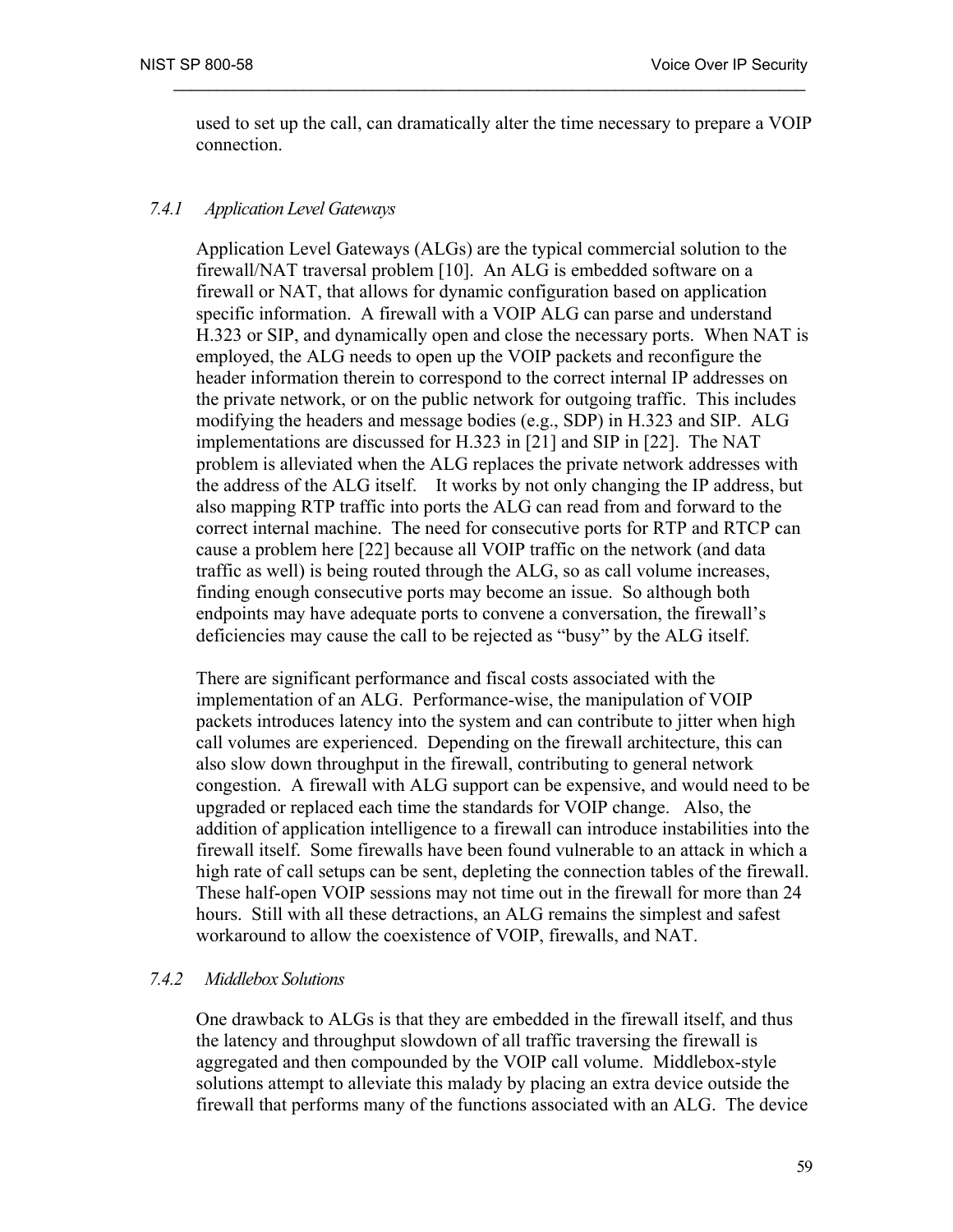that the application intelligence is extracted to can be an "in-path" system such as an H.323 gatekeeper or a SIP Proxy that sits in the control path of the session and is considered to be a "trusted system" [[28\]](#page-86-8) that parses VOIP traffic and instructs the firewall to open or close ports based on the needs of the VOIP signaling via a midcom protocol (see [Figure 1](#page-64-0)0). The midcom protocol has not been finalized yet by the IETF. Abstracting stateful inspection and manipulation of signaling packets from the NATs and firewalls (middleboxes) will improve scalability and in the long run, reduce the cost of updating the network[\[10\]](#page-23-0) by not having to replace the firewall every time the protocols change. There is also a performance improvement that comes from abstracting two highly processor intensive tasks (VOIP parsing and packet filtering) into two separate spheres of influence. This strategy is currently being pursued by the IETF in the Middlebox Communications (Midcom) Working Group.

 $\mathcal{L}_\text{max}$  , and the set of the set of the set of the set of the set of the set of the set of the set of the set of the set of the set of the set of the set of the set of the set of the set of the set of the set of the



<span id="page-64-0"></span>**Figure 10. Middlebox Communications Scenario** 

There are some drawbacks to this approach. First, the firewall must be configured for control by the application-aware device, which incurs an initial setup cost. Also, the middlebox itself requires protection from attackers. A compromised midcom agent is disastrous for the network at large because the firewall takes control cues from the "trusted" device running the midcom agent. Thus an intruder taking control of the midcom agent could open any ports in the firewall and then gain access to the private network. So if the application aware device (like a SIP Proxy) is placed outside the firewall, a second firewall would have to be used to protect that device.

#### *7.4.3 Session Border Controllers*

While application level gateways may carry scalability concerns, middlebox solutions have not found their way out of standards bodies and into commercial products as fast as might have been hoped. In the absence of a universally accepted solution to the issues associated with firewall/NAT traversal, product developers have brought to market a solution that has come to be known as a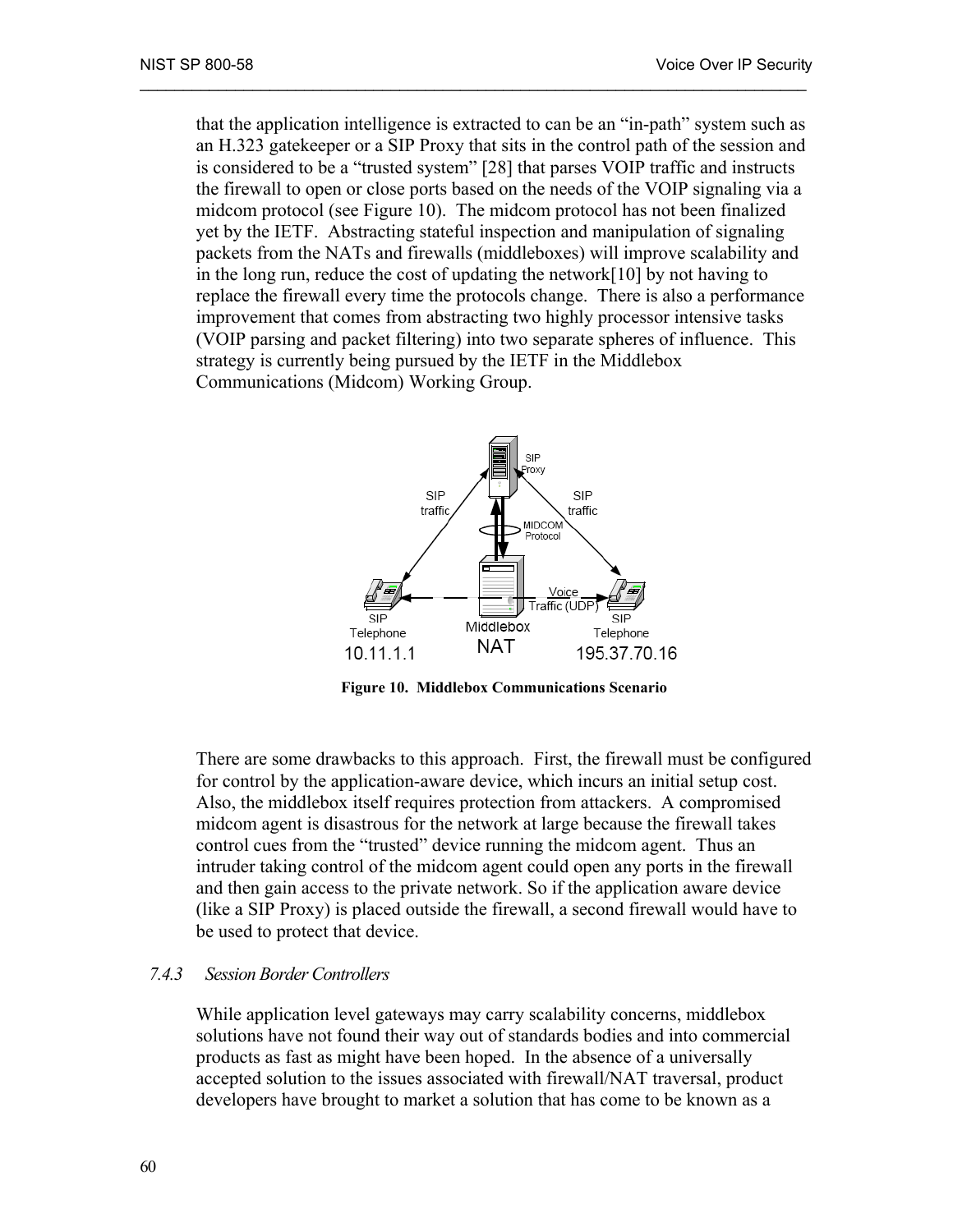Session Controller, or a Session Border Controller (SBC). SBCs are dedicated appliances that offer one or more of the following services to a VOIP perimeter: Firewall/NAT traversal, Call Admission Control, Service Level Agreement monitoring, support for lawful intercept, and protocol interworking. Third party analysis of these solutions is not widely available as of yet, but in the near term, the demand for these products is expected to grow.

 $\_$  . The contribution of the contribution of the contribution of the contribution of the contribution of the contribution of  $\mathcal{L}_\text{max}$ 

# **7.5 Mechanisms to solve the NAT problem**

Especially for real-time communication protocols like H.323 and SIP, NAT causes trouble because these protocols include IP addresses in their messages. For integrity protection the NAT device would have to be a trusted intermediate host to recalculate the integrity checksum. From an end-to-end security point of view this is not recommended. Therefore the following section describes mechanisms to handle the NAT problem differently.

# **Simple Traversal of UDP through NATs (STUN)**

As defined in RFC 3489, Simple Traversal of User Datagram Protocol (UDP) Through Network Address Translators (NATs) (STUN) is a lightweight protocol that allows applications to discover the presence and types of NATs and firewalls between them and the public Internet. It also provides the ability for applications to determine the public Internet Protocol (IP) addresses allocated to them by the NAT (address bindings). STUN works with many existing NATs, and requires no changes to NATs. STUN does not work with symmetric NAT, because the IP address port mapping is dependent on the destination, i.e. The STUN server would deliver the IP address port mapping for the connection to the STUN server itself, which is different from the mapping for the destination client.

# **Traversal Using Relay NAT (TURN)**

The draft for Traversal Using Relay NAT (TURN) was submitted by J.Rosenberg (dynamicsoft), R. Mahy (Cisco), C. Huitema (Microsoft) in October 2003 and revised July 19, 2004. TURN is a protocol that allows for an element behind a NAT or firewall to receive incoming data over TCP or UDP connections to complement the limitations of STUN. The connection has to be requested by the TURN client, TURN supports the connection of a user behind a NAT to only a single peer. The TURN server would act as a data relay, receiving data on the address it provides to clients, and forwarding them to the clients. TURN is identical in syntax and general operation to STUN, but allocates transport address bindings.

Unlike a STUN server, a TURN server provides resources (bandwidth and ports) to clients that connect to it. Therefore, only authorized clients can access the TURN server. TURN assumes the existence of a long-lived shared secret between the client and the TURN server in order to achieve authentication of the TURN requests. The client uses this shared secret to authenticate itself in a Shared Secret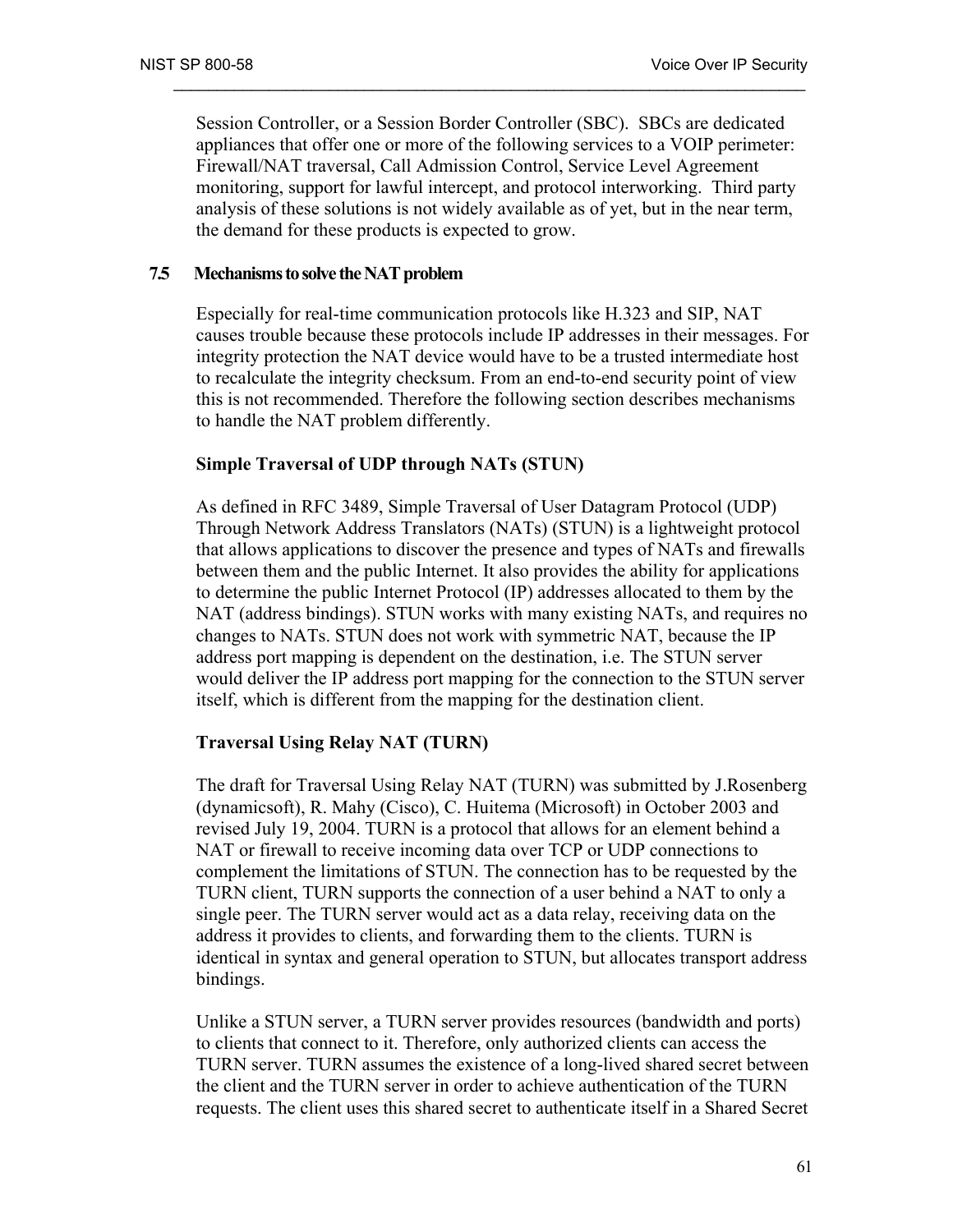Request, sent over TLS. The Shared Secret Response provides the client with a one-time username and password. This password is then used to authenticate the Allocate message sent by the client to the TURN server to ask for a public IP address and port. For incoming data, the TURN server then stores the remote address and port where the data came from and forwards the data to the client. The TURN server is responsible for guaranteeing that packets sent to the public IP address route to the TURN server. TURN also allows a client to request an odd or even port when one is allocated, and for it to pre-allocate the next higher port as is useful, e.g. for the H.323 or RTP protocol.

 $\mathcal{L}_\text{max}$  , and the set of the set of the set of the set of the set of the set of the set of the set of the set of the set of the set of the set of the set of the set of the set of the set of the set of the set of the

#### **Interactive Connectivity Establishment (ICE)**

Interactive Connectivity Establishment (ICE) is an IETF draft, that has also been submitted by J.Rosenberg (dynamicsoft), R. Mahy (Cisco), C. Huitema (Microsoft). ICE describes a methodology for NAT-Traversal for the SIP protocol. ICE is not a new protocol, but makes use of existing protocols, such as STUN, TURN and Real Specific IP (RSIP). ICE works through the mutual cooperation of both endpoints in a SIP dialog. ICE does not require extensions from STUN, TURN or RSIP. However, it does require some additional SDP attributes.

# **Universal Plug and Play (UPnP)**

Another solution originally designed for the home market is Universal Plug and Play. In this scenario, the NAT is upgraded to support the UPnP protocol, and the client can query the NAT directly as to its external IP Address and Port number. However, UPnP does not scale to cascaded NATs, and there are potentially serious security issues with this solution, including vulnerability to denial of service attacks. For more information, refer to www.upnp.org

#### **7.6 Virtual Private Networks and Firewalls**

The next chapter deals with the integration of VPN tunneling, and specifically IPsec tunneling into the VOIP system. VPNs alleviate many of the problem issues set forth in this chapter by tunneling straight through firewalls. Hence, many of the firewall specific issues mentioned here become moot. However, this "inelegant" method has some drawbacks. First, tunneling all VOIP traffic over VPNs prohibits firewalls from investigating incoming and outgoing packets for malicious traffic. Also, the centralization of security at the firewall is virtually lost. Also, VPN tunneling with IPsec can be incompatible with NAT. Finally, a host of new QoS and security issues are introduced by the integration of IPsec into VOIP. The next chapter covers these issues in greater detail.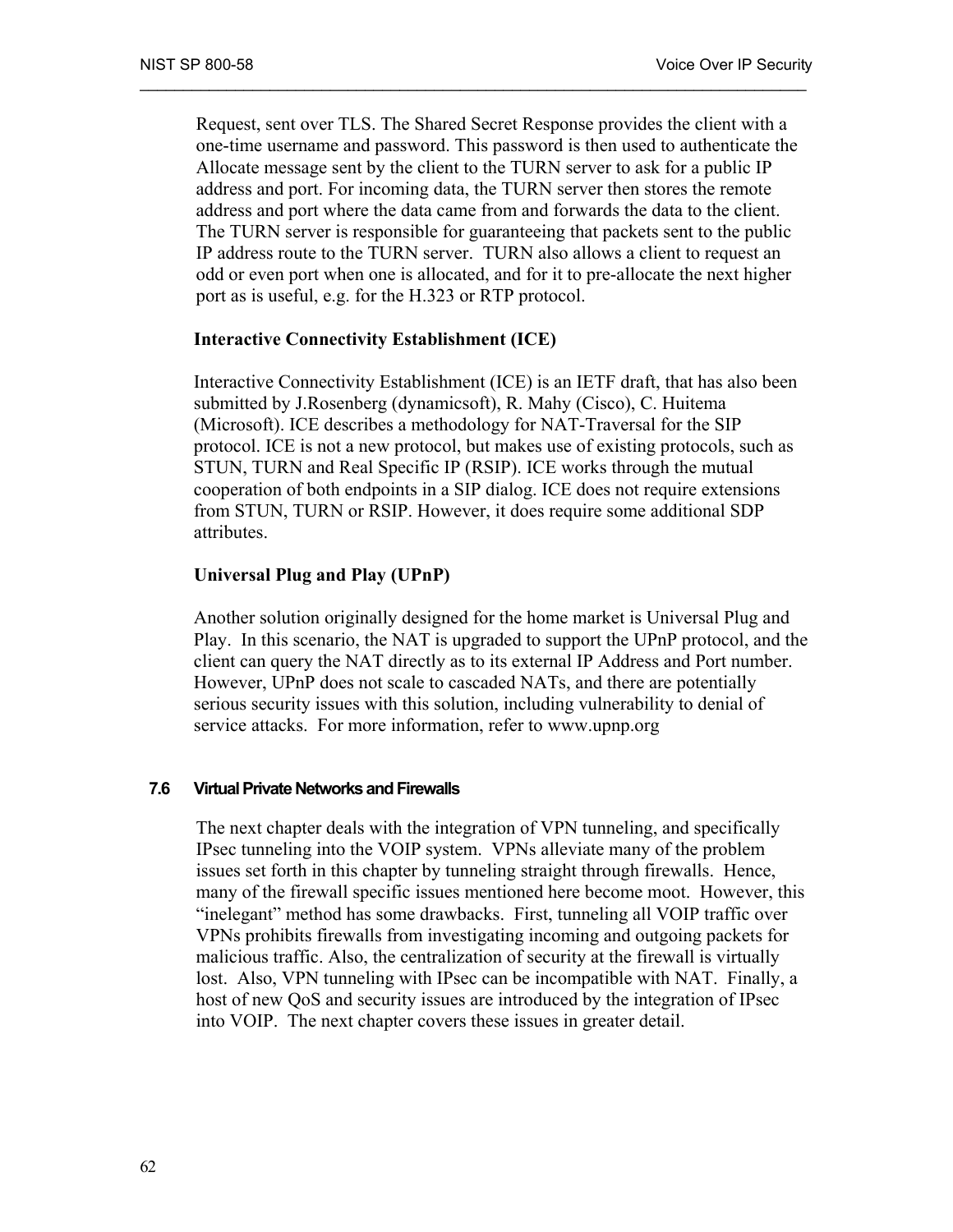# 8 Encryption & IPsec

Thus far we have focused primarily on security of the network, protecting endpoints, gateways, and other components, from malicious attacks. Firewalls, gateways, and other such devices can help keep intruders from compromising a network, but firewalls are no defense against an internal hacker. Another layer of defense is necessary at the protocol level to protect the data itself. In VOIP, as in data networks, this can be accomplished by encrypting the packets at the IP level using IPsec. This way if anyone on the network, authorized or not, intercepts VOIP traffic not intended for them (for instance via a packet sniffer), these packets will be unintelligible. The IPsec suite of security protocols and encryption algorithms is the standard method for securing packets against unauthorized viewers over data networks and will be supported by the protocol stack in IPv6. Hence, it is both logical and practical to extend IPsec to VOIP, encrypting the signal and voice packets on one end and decrypting them only when needed by their intended recipient. But the nature of the signaling protocols and the VOIP network itself prevent such a simple scheme from being used, as it becomes necessary for routers, proxies, etc. to read the VOIP packets. Also, several factors, including the expansion of packet size, ciphering latency, and a lack of QoS urgency in the cryptographic engine itself can cause an excessive amount of latency in the VOIP packet delivery. This leads to degraded voice quality, so once again there is a tradeoff between security and voice quality, and a need for speed. Fortunately, the difficulties are not insurmountable. NISTsponsored testing [[29\]](#page-86-9) has shown that IPsec can be incorporated into a SIP network with roughly a three-second additional delay in call setup times, an acceptable delay for many applications. This section explains the issues involved in successfully incorporating IPsec encryption into VOIP services.

<span id="page-67-0"></span> $\_$  . The contribution of the contribution of the contribution of the contribution of the contribution of the contribution of  $\mathcal{L}_\text{max}$ 

#### **8.1 IPsec**

<span id="page-67-1"></span>IPsec is the preferred form of VPN tunneling across the Internet. There are two basic protocols defined in IPsec: Encapsulating Security Payload (ESP) and Authentication Header (AH) (see [Figure 1](#page-68-0)1). Both schemes provide connectionless integrity, source authentication, and an anti-replay service [\[30\]](#page-86-10). The tradeoff between ESP and AH is the increased latency in the encryption and decryption of data in ESP and a "narrower" authentication in ESP, which normally does not protect the IP header "outside" the ESP header [\[30\]](#page-67-1), although IKE can be used to negotiate the security association (SA), which includes the secret symmetric keys. In this case, the addresses in the header (transport mode) or new/outer header (tunnel mode) are indirectly protected, since only the entity that negotiated the SA can encrypt/decrypt or authenticate the packets.. Both schemes insert an IPsec header (and optionally other data) into the packet for purposes, such as authentication.

IPsec also supports two modes of delivery: Transport and Tunnel. Transport mode encrypts the payload (data) and upper layer headers in the IP packet. The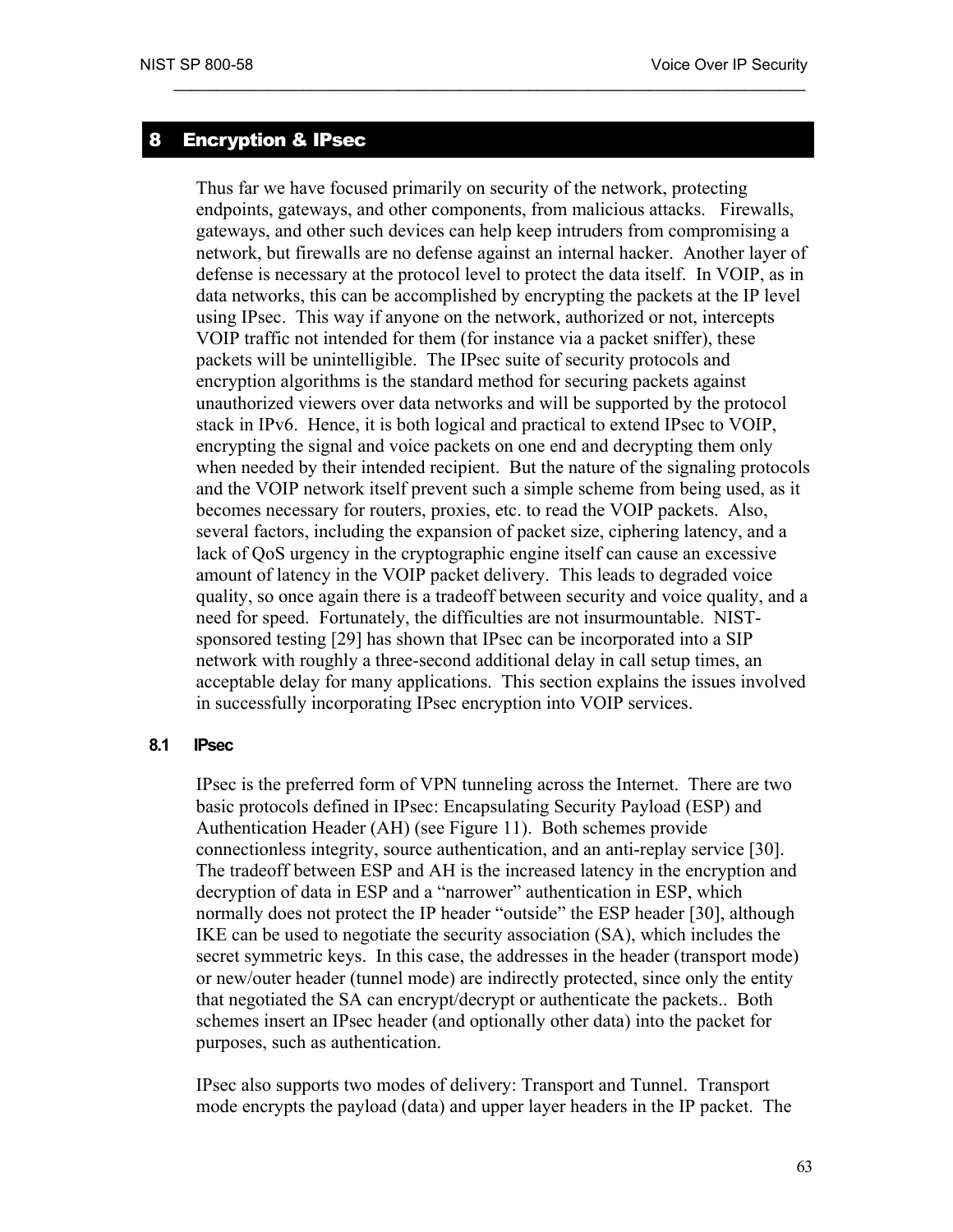IP header and the new IPsec header are left in plain sight. So if an attacker were to intercept an IPsec packet in transport mode, they could not determine what it contained; but they could tell where it was headed, allowing rudimentary traffic analysis. On a network entirely devoted to VOIP, this would equate to logging which parties were calling each other, when, and for how long. Tunnel mode encrypts the entire IP datagram and places it in a new IP Packet. Both the payload and the IP header are encrypted. The IPsec header and the new IP Header for this encapsulating packet are the only information left in the clear. Usually each "tunnel" is between two network elements such as a router or a gateway. In some cases, such as for mobile users, the tunnel could be between a router/gateway on one end and a client on the other end. The IP addresses of these nodes are used as the unencrypted IP address at each hop. Hence, at no point is a plain IP header sent out containing both the source and destination IP. Thus if an attacker were to intercept such packets, they would be unable to discern the packet contents or the origin and destination. Note that some traffic analysis is possible even in tunnel mode, because gateway addresses are readable. If a gateway is used exclusively by a particular organization, an attacker can determine the identity of one or both communicating organizations from the gateway addresses. IPsec allows nodes in the network to negotiate not only a security policy, which defines the security protocol and transport mode as described previously, but also a security association defining the encryption algorithm and algorithm key to be used

 $\mathcal{L}_\text{max}$  , and the set of the set of the set of the set of the set of the set of the set of the set of the set of the set of the set of the set of the set of the set of the set of the set of the set of the set of the



<span id="page-68-0"></span>**Figure 11. IPsec Tunnel and Transport Modes**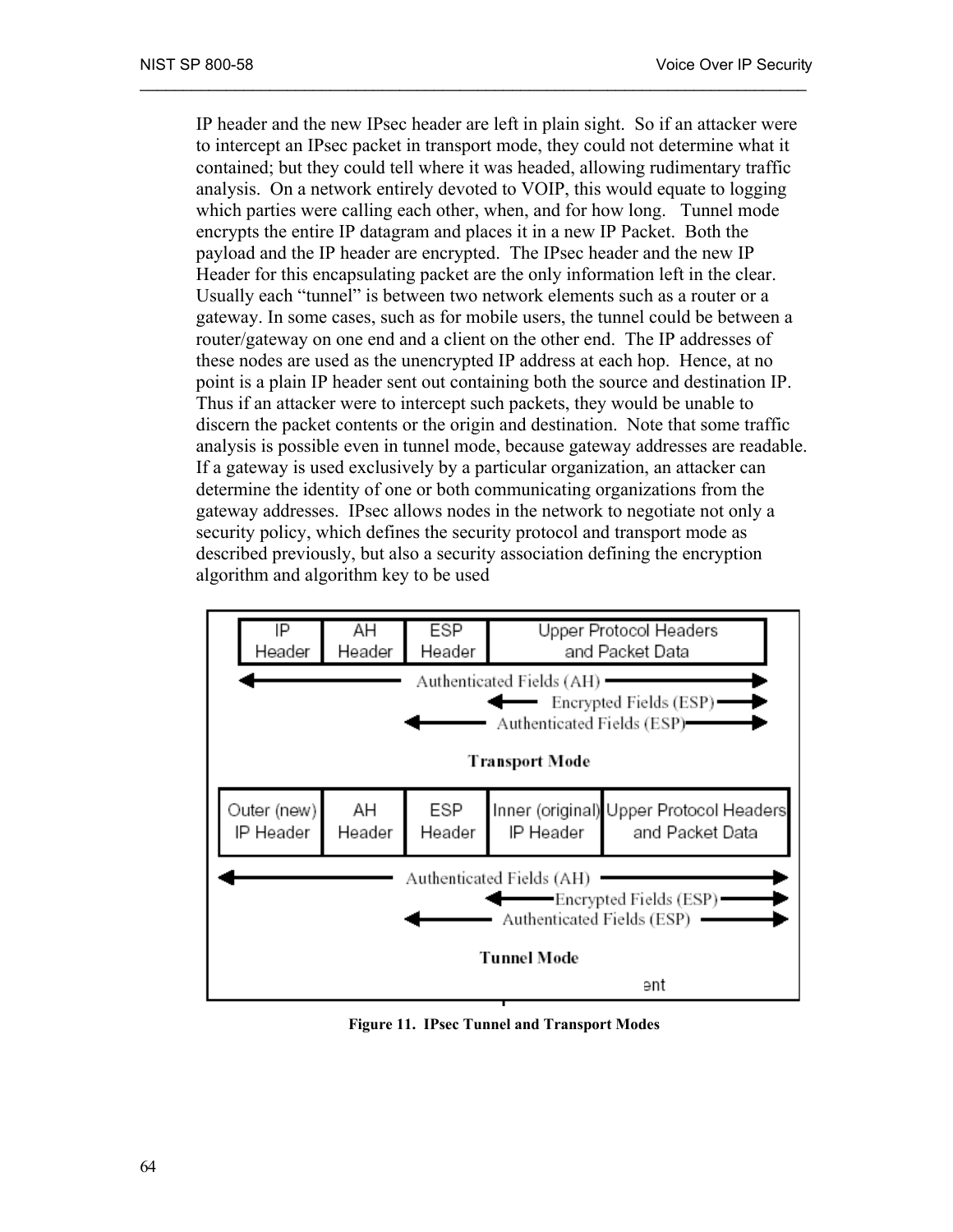## **8.2 The Role of IPsec inVOIP**

The prevalence and ease of packet sniffing and other techniques for capturing packets on an IP based network makes encryption a necessity for VOIP. Security in VOIP is concerned both with protecting what a person says as well as to whom the person is speaking. IPsec can be used to achieve both of these goals as long as it is applied with ESP using the tunnel method. This secures the identities of both the endpoints and protects the voice data from prohibited users once packets leave the corporate intranet. The incorporation of IPsec into IPv6 will increase the availability of encryption, although there are other ways to secure this data at the application level. VOIPsec (VOIP using IPsec) helps reduce the threat of man in the middle attacks, packet sniffers, and many types of voice traffic analysis. Combined with the firewall implementations in the previous chapter, IPsec makes VOIP more secure than a standard phone line, where people generally assume the need for physical access to tap a phone line is deterrent enough. It is important to note, however, that IPsec is not always a good fit for some applications, so some protocols will continue to rely on their own security features.

 $\_$  . The contribution of the contribution of the contribution of the contribution of the contribution of the contribution of  $\mathcal{L}_\text{max}$ 

#### **8.3 LocalVPN Tunnels**

Virtual Private Networks (VPNs) are "tunnels" between two endpoints that allow for data to be securely transmitted between the nodes. The IPsec ESP tunnel is a specific kind of VPN used to traverse a public domain (the Internet) in a private manner. Many implementations of VOIP have attempted to make use of other VPN techniques, including VPN tunneling within an organization's's intranet. The use and benefits of VPNs in IPsec have been great enough for some to claim "VOIP is the killer app for VPNs" [\[26\]](#page-61-0). VPN tunnels within a corporate LAN or WAN are much more secure and generally faster than the IPsec VPNs across the Internet because data never traverses the public domain, but they are not scaleable. This sort of implementation has a physical limit at the size of the private network, and as VOIP becomes more widely spread, it is not practical for an implementation to regard calls outside the local network as a black box. Also, no matter how the VPN is set up, the same types of attacks and issues associated with IPsec VPNs are applicable, so we consider here only the case of IPsec tunneling and assume the security solutions can be scaled down to an internal network if needed.

#### **8.4 Difficulties Arising from VOIPsec**

<span id="page-69-0"></span>IPsec has been included in IPv6. It is a reliable, robust, and widely implemented method of protecting data and authenticating the sender. However, there are several issues associated with VOIP that are not applicable to normal data traffic. Of particular interest are the Quality of Service (QoS) issues discussed in Chapter [3.](#page-23-2) Chief among these are latency, jitter, and packet loss. These issues are introduced into the VOIP environment because it is a real time media transfer, with only 150 ms to deliver each packet. In standard data transfer over TCP, if a packet is lost, it can be resent by request. In VOIP, there is no time to do this.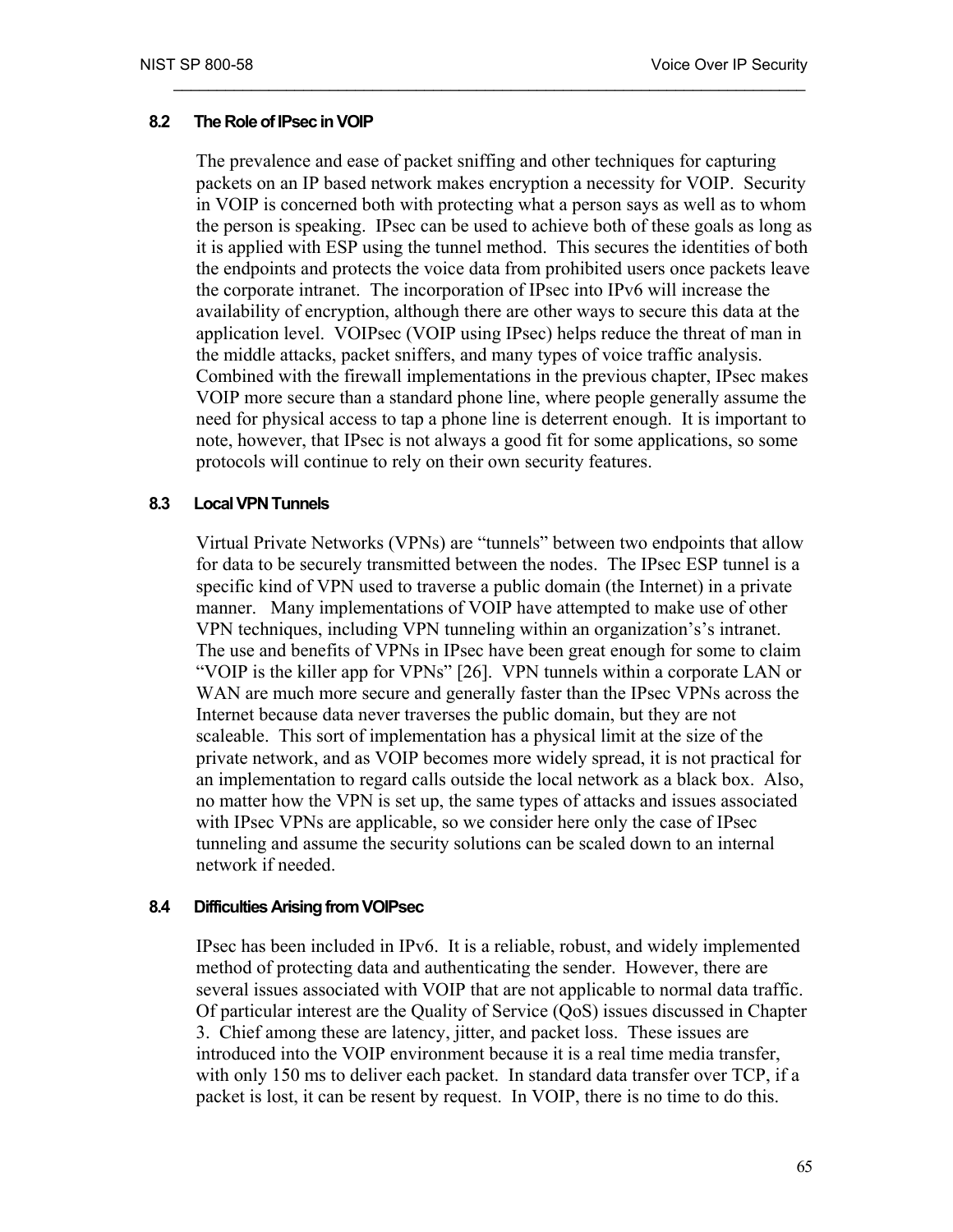Packets must arrive at their destination and they must arrive fast. Of course the packets must also be secure during their travels, thus the introduction of VOIPsec. However, the price of this security is a decisive drop in QoS caused by a number of factors.

 $\mathcal{L}_\text{max}$  , and the set of the set of the set of the set of the set of the set of the set of the set of the set of the set of the set of the set of the set of the set of the set of the set of the set of the set of the

A 2002 study by researchers at the University of Milan [\[8\]](#page-23-3) focused on the effect of VOIPsec on various QoS issues and on the use of header compression as a solution to these problems. They studied several codecs, encryption algorithms, and traffic patterns to garner a broad description of these effects. Their results are an integral part of the next few sections.

Some empirical results developed by Cisco are available as well [[31\]](#page-86-11)

- − Delay
	- o Processing—PCM to G.729 to packet
	- $\circ$  Encryption ESP encapsulation + 3DES
	- o Serialization time it takes to get a packet out of the router, each "hop" generally has fixed delay.
		- IPsec overhead: about 40 bytes (depending configuration)
		- **IP header: 20 bytes**
		- $UDP + RTP$  headers: 20 bytes
		- RTP header compression: 3 bytes for IP+UDP+RTP
- − Effects on 8 kbps CODEC (voice data: 20 bytes)
	- o clear text voice has an overhead of 3 bytes, which suggests required bandwidth of approximately 9 kbps
	- o IPsec encrypted voice: overhead 80 bytes and required bandwidth 40 kbps

# **8.5 Encryption / Decryption Latency**

The studies performed by Barbieri et al. revealed the cryptographic engine as a bottleneck for voice traffic transmitted over IPsec. The driving factor in the degraded performance produced by the cryptography was the scheduling algorithms in the crypto-engine itself, which will be covered in Section [8.6.](#page-71-0) However, there still was significant latency due to the actual encryption and decryption. Barbieri et al. set up a controlled experiment to measure the effect of encryption and decryption on throughput. They tested four cryptographic algorithms on a fully VOIP dedicated network with a 100Mbps link (to negate saturation issues) using the same traffic in plain form as a benchmark. The algorithms tested were (in increasing order of computational expense) DES, 3DES, NULL (no encryption) + SHA-1, and 3DES + SHA-1. The results showed that the computationally lighter algorithms achieved better throughput than the more expensive ones. The disparities between each of the algorithms represent the relative latencies associated with the computational time for each algorithm. The range in throughput is significant, with a difference of approximately 500 packets per second between DES and 3DES + SHA-1 at a high traffic volume.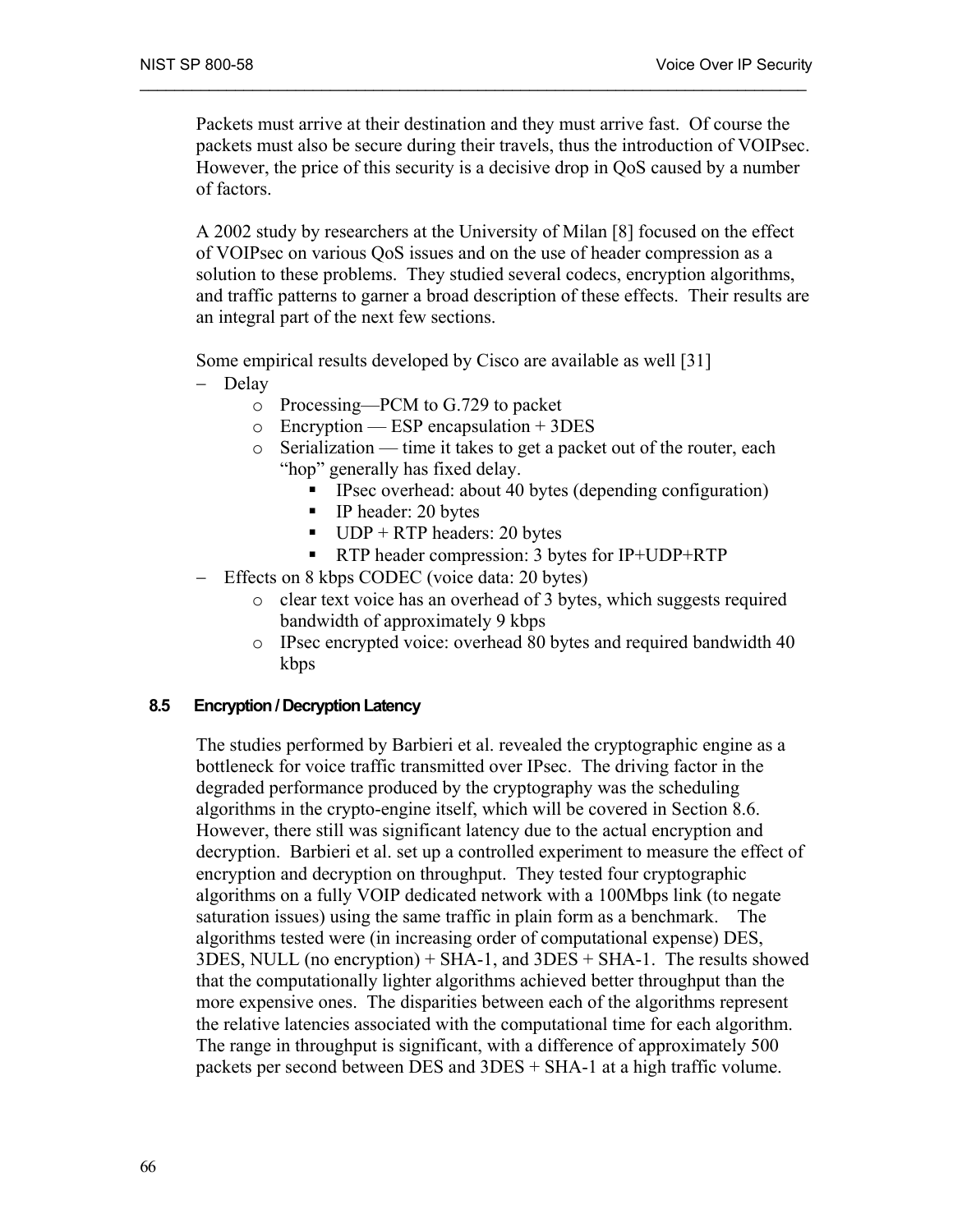Encryption/decryption latency is a problem for any cryptographic protocol, because much of it results from the computation time required by the underlying encryption. With VOIP's use of small packets at a fast rate and intolerance for packet loss, maximizing throughput is critical. However , this comes with a price, because although DES is the fastest of these encryption algorithms, it is also the easiest to crack. Current rules prohibit the use of DES for protection of US Government information. Thus, designers are once again forced to toe the line between security and voice quality. Two solutions to this problem are using faster encryption algorithms (9.3) and incorporating QoS into the crypto-engine (9.4). Latency is less of a problem for management and/or signaling data than for voice channel traffic.

 $\_$  . The contribution of the contribution of the contribution of the contribution of the contribution of the contribution of  $\mathcal{L}_\text{max}$ 

#### **8.6 Scheduling and the Lackof QoS in the Crypto-Engine**

<span id="page-71-0"></span>The crypto-engine is a severe bottleneck in the VOIP network. As just noted, the encryption process has a debilitating effect on QoS, but this is not the highest degree factor in the slowdown. Instead, the driving force behind the latency associated with the crypto-engine is the scheduling algorithm for packets that entered the encryption/decryption process. While routers and firewalls take advantage of QoS to determine priorities for packets, crypto-engines provide no support for manual manipulation of the scheduling criteria. In ordinary data traffic this is less of an issue because inordinately more packets pass through the router than the crypto-engine, and time is not as essential. But in VOIP, a voluminous number of small packets must pass through both the crypto engine and the router. Considering the time urgency issues of VOIP, the standard FIFO scheduling algorithm employed in today's crypto-engines creates a severe QoS issue.

Barbieri et al. found that the throughput of the crypto scheduling algorithm actually increased with larger packet sizes. They concluded that scheduling a greater number of packets had a more degrading effect on performance than encrypting/decrypting fewer (but larger) packets. So with the numerous small packets VOIP uses, the crypto engine soon reaches the saturation point, and throughput is compromised. This accounts for the asymptotic behavior of the throughput for encrypted traffic against plain traffic's continuous rise and the increased delay of encrypted traffic that Barbieri et al. observed.

These QoS violations derived from the crypto-engine are exacerbated by the presence of actual data traffic on a VOIP network. Since one of the primary motivations for the development of VOIP is the ability of voice and data to share the same network, this scenario is to be expected. Barbieri et al.'s experiments showed that such a combination of traffic has disastrous effects on VOIPsec. This is especially true if the heterogeneous data needs to be encrypted and decrypted. Since the crypto-engine has no functionality for changing its own priority schema based on the type of traffic it is presented with, the VOIP packets are at the mercy of the FIFO scheduling algorithm, and are often left waiting behind larger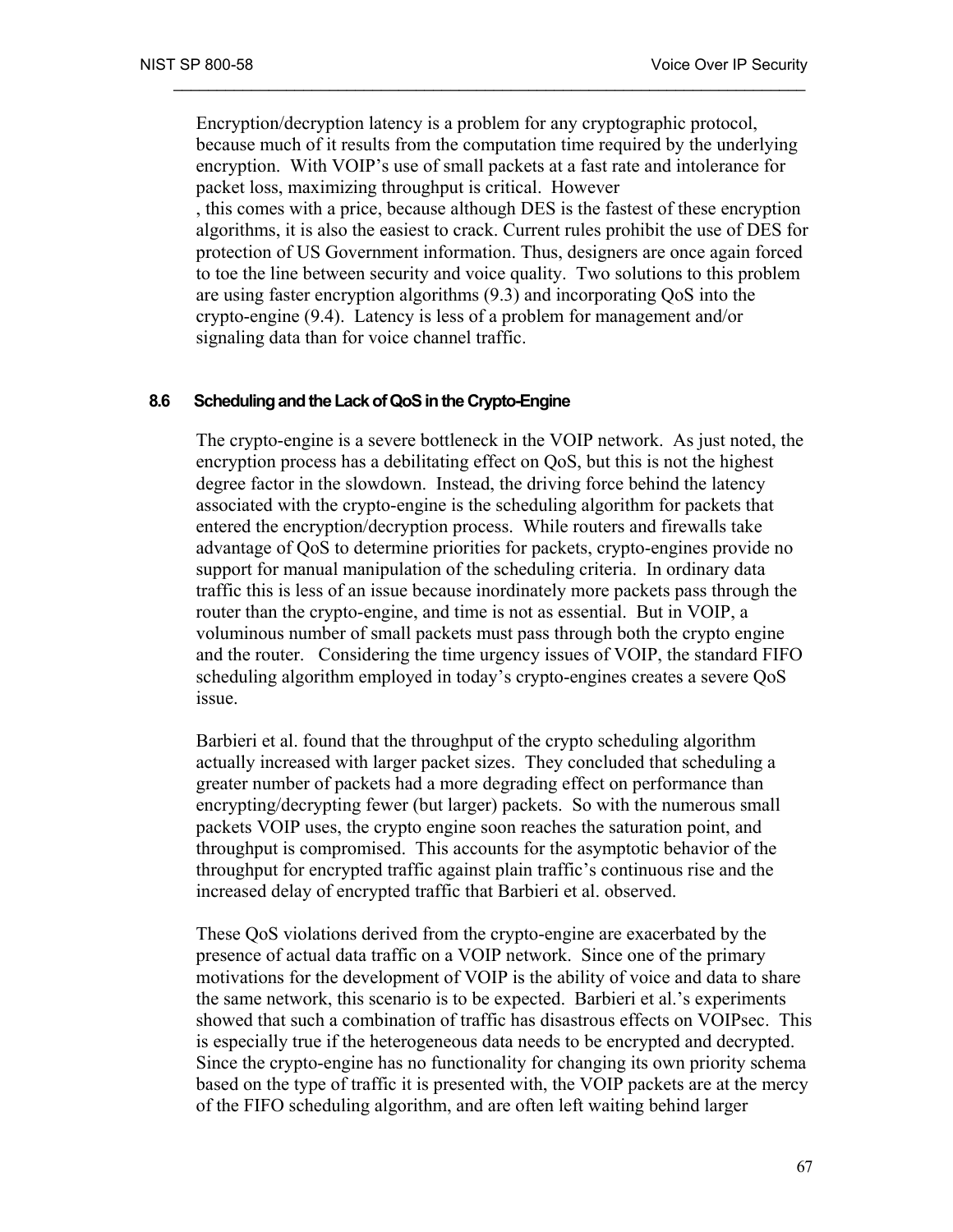heterogeneous packets, despite the lesser urgency of these large packets. The non-uniform pattern of data traffic also contributes to a great deal of jitter in VOIP. The variation in the bandwidth usage caused by heterogeneous packets wreaks havoc with the delay times of the fairly uniform VOIP packets, causing them to arrive in spurts. If these spurts exceed the timing mechanism associated with the buffer, then packet loss can occur. The development of VOIP-aware crypto schedulers would help to relieve this problem.

 $\mathcal{L}_\text{max}$  , and the set of the set of the set of the set of the set of the set of the set of the set of the set of the set of the set of the set of the set of the set of the set of the set of the set of the set of the

### **8.7** Expanded Packet Size

IPsec also increases the size of packets in VOIP, which leads to more QoS issues. It has been shown that increased packet size increases throughput through the crypto-engine, but to conclude from this that increased packet size due to IPsec leads to better throughput would be fallacious. The difference is that the increase in packet size due to IPsec does not result in an increased payload capacity. The increase is actually just an increase in the header size due to the encryption and encapsulation of the old IP header and the introduction of the new IP header and encryption information. (see 8.1). This leads to several complications when IPsec is applied to VOIP. First, the effective bandwidth is decreased as much as 63% [9]. Thus connections to single users in low bandwidth areas (i.e. via modem) may become infeasible. The bandwidth performance reductions for various encryption algorithms are presented in [[8\]](#page-23-0). The size discrepancy can also cause latency and jitter issues as packets are delayed by decreased network throughput or bottlenecked at hub nodes on the network (such as routers or firewalls).

#### **8.8 IPsec and NAT Incompatibility**

<span id="page-72-0"></span>IPsec and NAT compatibility is far from ideal. NAT traversal completely invalidates the purpose of AH because the source address of the machine behind the NAT is masked from the outside world. Thus, there is no way to authenticate the true sender of the data. The same reasoning demonstrates the inoperability of source authentication in ESP. We have defined this as an essential feature of VOIPsec, so this is a serious problem. There are several other issues that arise when ESP traffic attempts to cross a NAT. If only one of the endpoints is behind a NAT, the situation is easier [[32\]](#page-86-0) If both are behind NATs, IKE negotiation can be used for NAT traversal, with UDP encapsulation of the IPsec packets.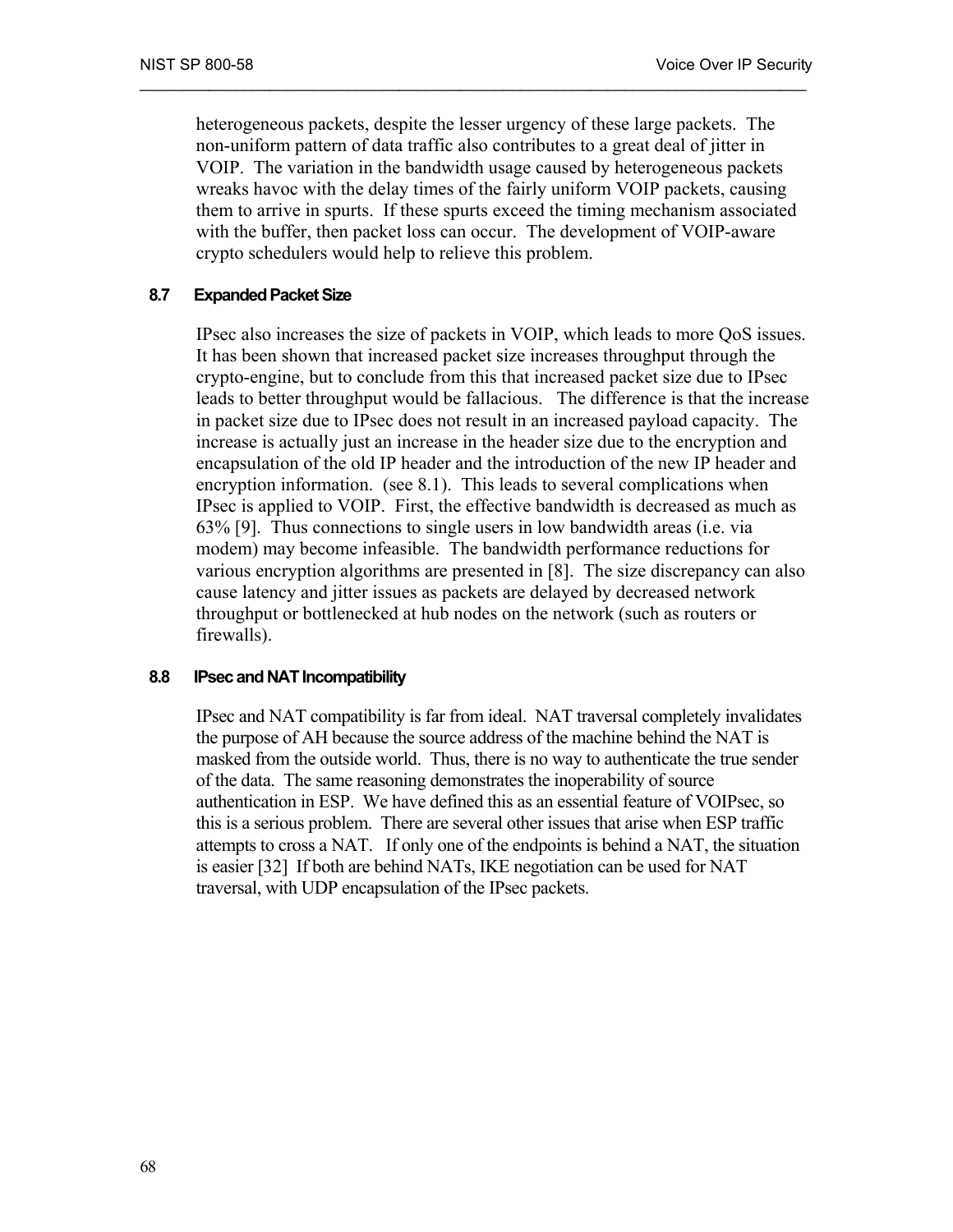## 9 Solutions to the VOIPsec Issues

Thus far, we have raised a number of significant concerns with IPsec's role in VOIP. However, many of these technical problems are solvable. Despite the difficulty associated with these solutions it is well worth the establishment of a secure implementation of VOIPsec.

 $\_$  . The contribution of the contribution of the contribution of the contribution of the contribution of the contribution of  $\mathcal{L}_\text{max}$ 

## **9.1 Encryption at theEnd Points**

One proposed solution to the bottlenecking at the routers due to the encryption issues is to handle encryption/decryption solely at the endpoints in the VOIP network [[33\]](#page-86-1). One consideration with this method is that the endpoints must be computationally powerful enough to handle the encryption mechanism. But typically endpoints are less powerful than gateways, which can leverage hardware acceleration across multiple clients. Though ideally encryption should be maintained at every hop in a VOIP packet's lifetime, this may not be feasible with simple IP phones with little in the way of software or computational power. In such cases, it may be preferable for the data be encrypted between the endpoint and the router (or vice versa) but unencrypted traffic on the LAN is slightly less damaging than unencrypted traffic across the Internet. Fortunately, the increased processing power of newer phones is making endpoint encryption less of an issue. In addition, SRTP and MIKEY are future protocols for media encryption and key management enabling secure interworking between H.323 and SIP based clients.

## **9.2 Secure Real Time Protocol (SRTP)**

RTP (Real-time Transport Protocol) is commonly used for the transmission of real-time audio/video data in Internet telephony applications. Without protection RTP is considered insecure, as a telephone conversation over IP can easily be eavesdropped. Additionally, manipulation and replay of RTP data could lead to poor voice quality due to jamming of the audio/video stream. Modified RTCP (Real-time Transport Control Protocol) data could even lead to an unauthorized change of negotiated quality of service and disrupt the processing of the RTP stream.

The Secure Real-time Protocol is a profile of the Real-time Transport Protocol (RTP) offering not only confidentiality, but also message authentication, and replay protection for the RTP traffic as well as RTCP (Real-time Transport Control Protocol). SRTP was being standardized at the IETF in the AVT working group. It was released as RFC 3711 in March 2004.

SRTP provides a framework for encryption and message authentication of RTP and RTCP streams. SRTP can achieve high throughput and low packet expansion. SRTP is independent of a specific RTP stack implementation and of a specific key management standard, but Multimedia Internet Keying (MIKEY) has been designed to work with SRTP.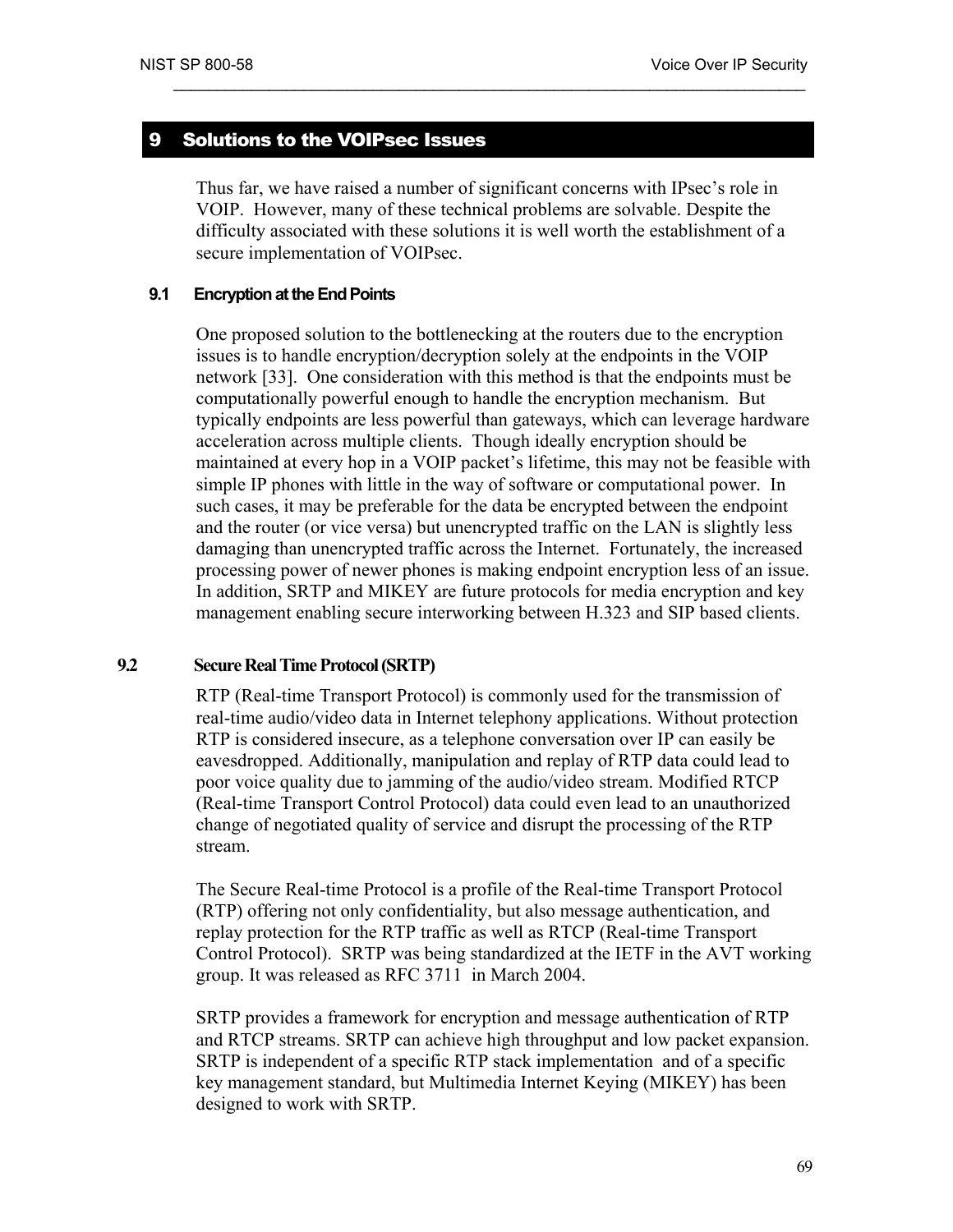AES in counter mode is the default algorithm, if encryption is desired. AES-f8 mode is an option for UMTS applications. The pre-defined authentication transform is HMAC-SHA1. The default session authentication key-length is 160 bits, the default authentication tag length is 80 bits. The key derivation function is AES in counter mode with a 128-bit master key from the key management. Interface for hardware-crypto support (e.g. IP phones). In comparison to the security options for RTP there are some advantages to using SRTP. The advantages over the RTP standard security and also over the H.235 security for media stream data are listed below.

 $\mathcal{L}_\text{max}$  , and the set of the set of the set of the set of the set of the set of the set of the set of the set of the set of the set of the set of the set of the set of the set of the set of the set of the set of the

SRTP provides increased security, achieved by

- Confidentiality for RTP as well as for RTCP by encryption of the respective payloads;
- Integrity for the entire RTP and RTCP packets, together with replay protection;
- The possibility to refresh the session keys periodically, which limits the amount of cipher text produced by a fixed key, available for an adversary to cryptanalyze;
- An extensible framework that permits upgrading with new cryptographic algorithms;
- A secure session key derivation with a pseudo-random function at both ends;
- The usage of salting keys to protect against pre-computation attacks;
- Security for unicast and multicast RTP applications.

SRTP has improved performance attained by

- Low computational cost asserted by pre-defined algorithms;
- Low bandwidth cost and a high throughput by limited packet expansion and by a framework preserving RTP header compression efficiency;
- Small footprint that is a small code size and data memory for keying information and replay lists.

The following characteristics also argue for SRTP:

- It is defined as a profile of RTP, so that it can be easily integrated into existing RTP stacks. For example SRTP may use RTP padding because the encrypted portion is the exact size of the plaintext for the pre-defined algorithms.
- It provides independence from the underlying transport, network, and physical layers used by RTP, in particular high tolerance to packet loss and re-ordering, and robustness to transmission bit-errors in the encrypted payload.
- It lightens the burden of the key management due to the fact that a single master key can provide keying material for confidentiality and integrity protection, both for the SRTP stream and the corresponding SRTCP stream. For special requirements a single master key can protect several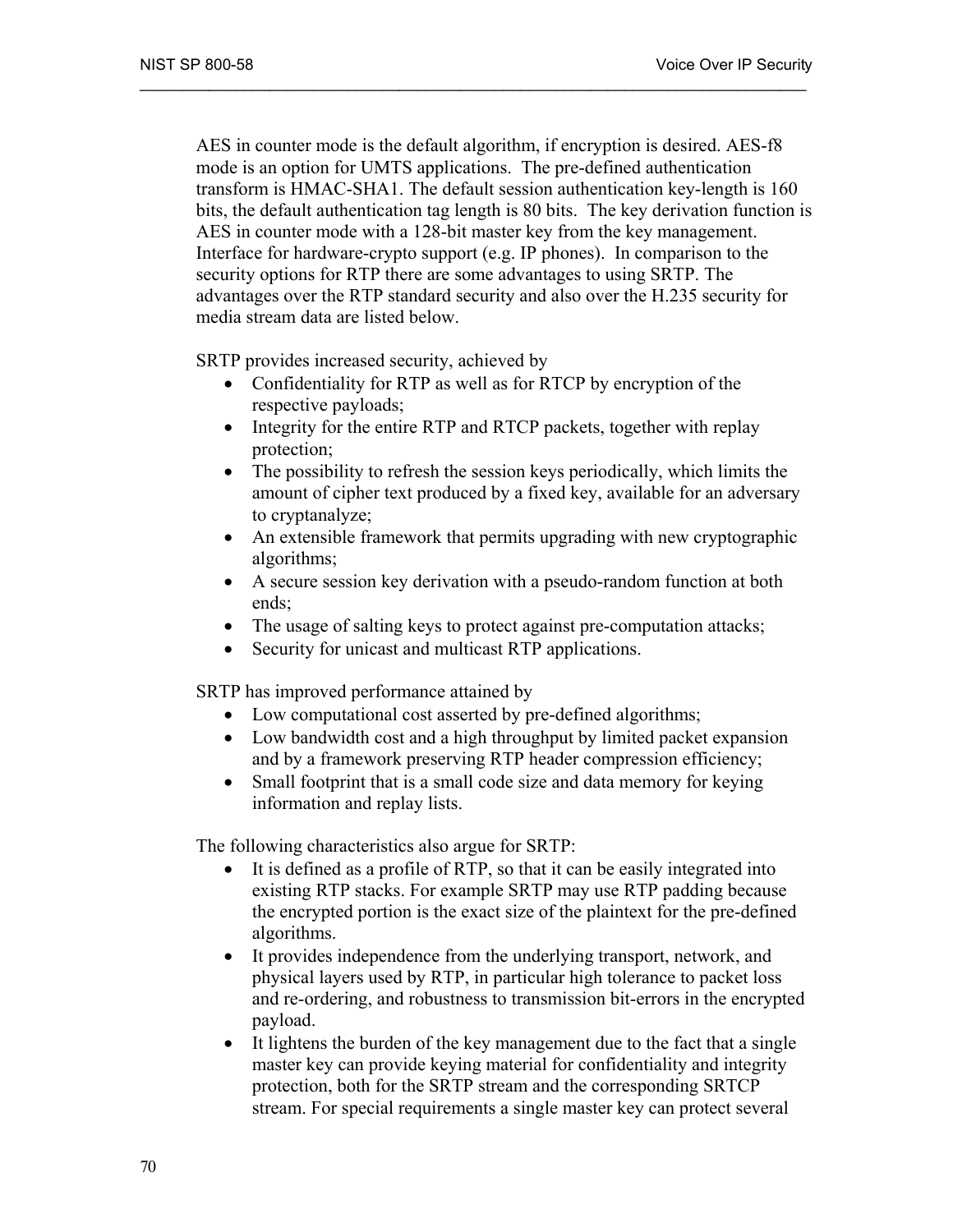SRTP streams.

Because SRTP is defined as an RTP profile it may be used with existing multimedia standards. H.323 SRTP support is defined within the H.235 Annex G (currently in draft status), for SIP or more precisely SDP enhancements have been defined to transport the key management data necessary for SRTP. Thus, the combination of SRTP and MIKEY may be used to provide end-to-end encryption even between different multimedia signaling standards like H.323 and SIP.

 $\_$  . The contribution of the contribution of the contribution of the contribution of the contribution of the contribution of  $\mathcal{L}_\text{max}$ 

## **9.3 Key Management for SRTP – MIKEY**

SRTP uses a set of negotiated parameters from which session keys for encryption, authentication and integrity protection are derived. MIKEY (Section [4.2.2.2\)](#page-37-0) describes a key management scheme that addresses real-time multimedia scenarios (e.g. SIP calls and RTSP sessions, streaming, unicast, groups, multicast) and is currently being standardized within the IETF's MSEC group. The focus lies on the setup of a security association for secure multimedia sessions including key management and update, security policy data, etc., such that requirements in a heterogeneous environment are fulfilled. MIKEY also supports the negotiation of single and multiple crypto sessions. This is especially useful for the case where the key management is applied to SRTP, since here RTP and RTCP may to be secured independently. Deployment scenarios for MIKEY comprise peer-to-peer, simple one-to-many, and small-size interactive group scenarios.

MIKEY supports the negotiation of cryptographic keys and security parameters (SP) for one or more security protocols. This results in the concept of crypto session bundles, which describe a collection of crypto sessions that may have a common Traffic Encryption Key (TEK) Generation Key (TGK) and belonging session security parameters.

MIKEY has some important properties:

- o MIKEY can be implemented as an independent software library to be easily integrated in a multimedia communication protocol. It offers independency of a specific communication protocol (SIP, H.323, etc.)
- o Establishment of key material within a 2-way handshake, therefore best suited for real-time multimedia scenarios
- o There are four options for Key Distribution:
	- o Preshared-key
	- o Public-key encryption
	- o Diffie-Hellman key exchange protected by public-key encryption
	- o Diffie-Hellman key exchange protected with preshared-key and
		- keyed hash functions (using an MIKEY extension (DHHMAC))
- o Re-keying Support
- o Multicast Support (one sender)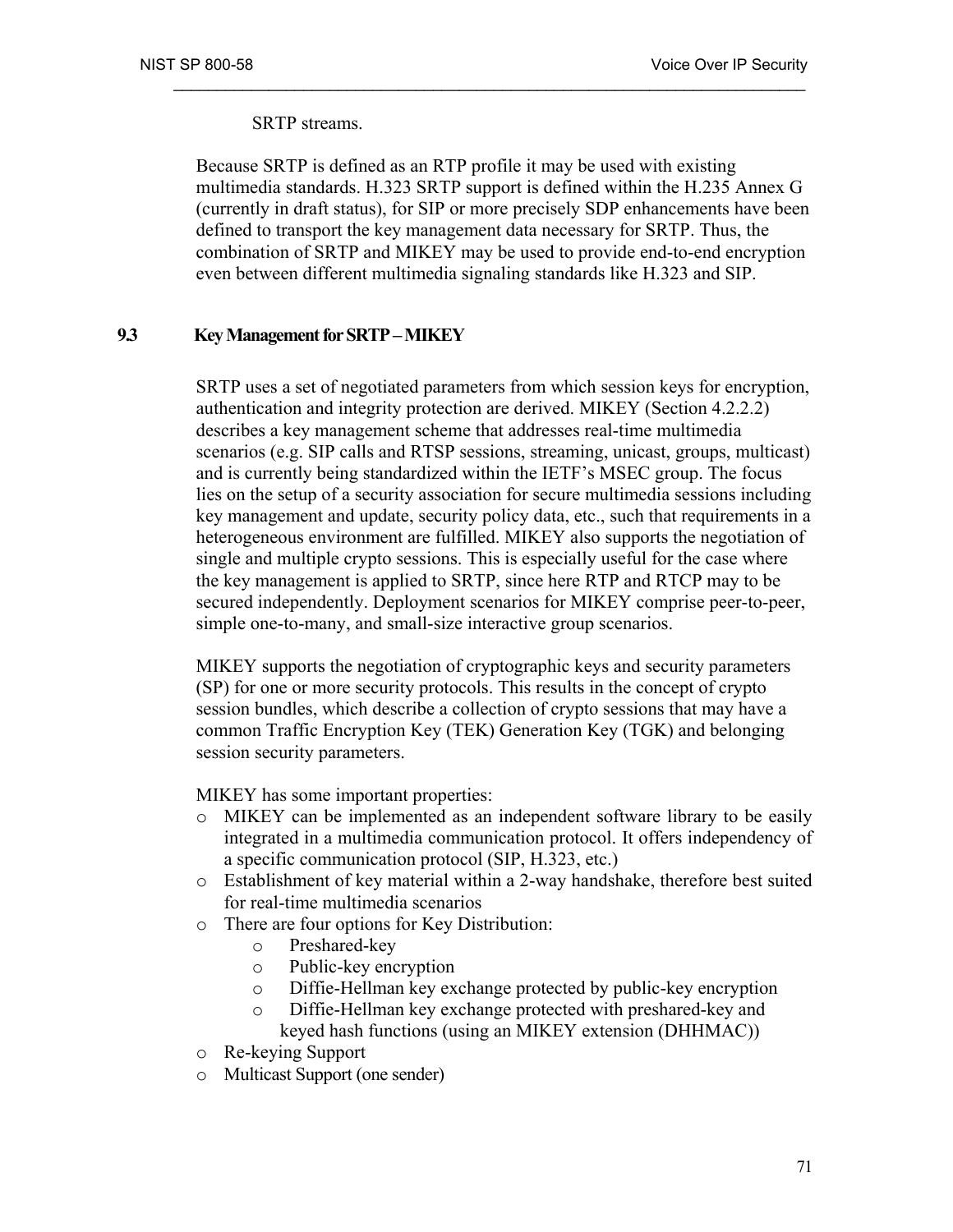#### **9.4 Better Scheduling Schemes**

The incorporation of AES or some other speedy encryption algorithm could help temporarily alleviate the bottleneck, but this is not a scalable solution because it does not address the highest degree cause of the slowdown. Without a way for the crypto-engine to prioritize packets, the engine will still be susceptible to DoS attacks and starvation from data traffic impeding the time-urgent VOIP traffic. A few large packets can clog the queue long enough to make the VOIP packets over 150 ms late (sometimes called head-of-line blocking), effectively destroying the call. Ideally, the crypto-engine would implement QoS scheduling to favor the voice packets, but this is not a realistic scenario due to speed and compactness constraints on the crypto-engine. One solution implemented in the latest routers is to schedule the packets with QoS in mind prior to the encryption phase. Although this heuristic solves the problem for all packet poised to enter the crypto engine at a given time, it does not address the problem of VOIP packets arriving at a crypto–engine queue that is already saturated with previously scheduled data packets. QoS prioritizing can also be done after the encryption process provided your encryption procedures preserve the ToS bits from the original IP header in the new IPsec header. This functionality is not guaranteed and is dependent on one's network hardware and software, but if it is implemented it allows for QoS scheduling to be used at every hop the encrypted packets encounter. There are security concerns any time information on the contents of a packet is left in the clear, including this ToS-forwarding scheme, but with the sending and receiving addresses concealed, this is not as egregious as a cursory glance would make it seem. Still neither the pre-encryption or post-encryption schemes actually implement QoS or any other prioritizing scheme to enhance the crypto-engine's FIFO scheduler. Speed and compactness constraints on this device may not allow such algorithms to be applied for some time.

 $\mathcal{L}_\text{max}$  , and the set of the set of the set of the set of the set of the set of the set of the set of the set of the set of the set of the set of the set of the set of the set of the set of the set of the set of the

#### **9.5 Compression of Packet Size**

A novel approach to the QoS issues associated with VOIPsec is proposed by Barbieri et al. at the conclusion of their studies of VOIPsec traffic. Their solution targets the increase in packet size stemming from the use of IPsec. They implemented cIPsec: a version of IPsec that compresses the internal header of a packet down to approximately four bytes. This is possible because much of the data in the internal headers of a packet remained constant or was duplicated in the outer header.

The initial test results reported from the University of Milan indicate that the compression of IPsec headers results in bandwidth usage comparable to that of plain IP. This in turn results in considerably less jitter, latency, and better cryptoengine performance. The crypto-engine performance also improves. There is, of course, a price for these speedups. The compression scheme puts more strain on the CPU and memory capabilities of the endpoints in order to achieve the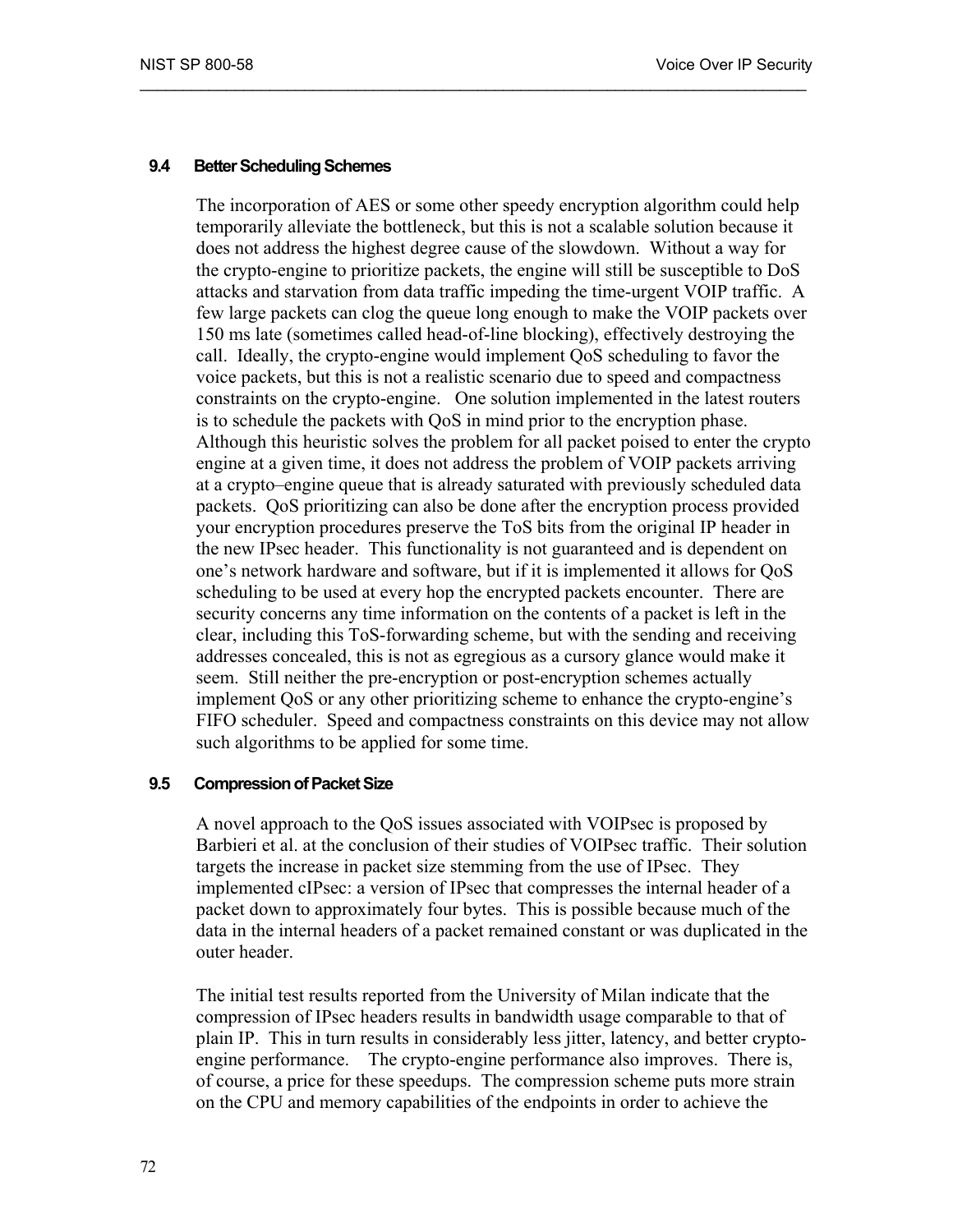compression, and, of course, both ends of a connection must use the same compression algorithm. However, the study found that the time lost to compression was made up for at the encryption phase, as the crypto-engine is more efficient with the compressed packets. One thing they did not consider is the tremendous strain put on end-point CPU's as opposed to the crypto-engine. The endpoint CPU may be computationally slow (in the case of a simple VOIP phone) or may be performing many more operations than just VOIP (in the case of a PC-based phone). In either case, the actual time required to perform the compression may take much longer than the time saved in the crypto-engine. It remains to be seen if this is the case, as Barbieri's model of cIPsec was not tested under high CPU load conditions.

 $\_$  . The contribution of the contribution of the contribution of the contribution of the contribution of the contribution of  $\mathcal{L}_\text{max}$ 

It is important to note that the compression scheme used in cIPsec only compresses the packet header information. The compression QoS issues associated with audio codecs are not applicable in this scenario because no actual media is being condensed, only the IP headers. However, packet loss does have an exacerbated detrimental effect (for a different reason) on packets compressed under the cIPsec scheme. Barbieri's scheme needs to maintain information at the system endpoints regarding the current session. When packets are lost, they cannot be re-sent and the endpoints need to resynchronize [9]. However, the time saved in the crypto-engine and the security provided may be well worth this price of this approach. Further testing will be required to determine the validity of this solution under diverse network and environmental conditions.

#### **9.6 Resolving NAT/IPsec Incompatibilities**

There are solutions to the IPsec/NAT incompatibility problem previously outlined in section [8.2.](#page-69-0) Straka [\[32\]](#page-72-0) discusses several of these, including Realm-Specific IP RSIP), IPv6 Tunnel Broker, IP Next Layer (IPNL), and UDP encapsulation. RSIP is designed as a replacement for NAT and provides a clear tunnel between hosts and the RSIP Gateway. RSIP supports both AH and ESP, but implementing RSIP would require a significant overhaul of the current LAN architecture so while it is quite an elegant solution, it is currently infeasible. Perhaps as a result of these problems, RSIP is not widely used. The IPv6 tunnel broker method uses an IPv6 tunnel as an IPsec tunnel, and encapsulates an IPv6 packet in an IPv4 packet. But this solution also requires LAN upgrades and doesn't work in situations where multiple NATs are used. IPNL introduces a new layer into the network protocols between IP and TCP/UDP to solve the problem, but IPNL is in competition with IPv6 and IPv6 is a much more widely used standard.

The most likely widespread solution to the problem of NAT traversal is UDP encapsulation of IPsec. This implementation is supported by the IETF and effectively allows all ESP traffic to traverse the NAT. In tunnel mode, this model wraps the encrypted IPsec packet in a UDP packet with a new IP header and a new UDP header, usually using port 500. This port was chosen because it is currently used by IKE peers to communicate so overloading the port does not require any new holes to be punched in the firewall [[34\]](#page-86-2). The SPI field within the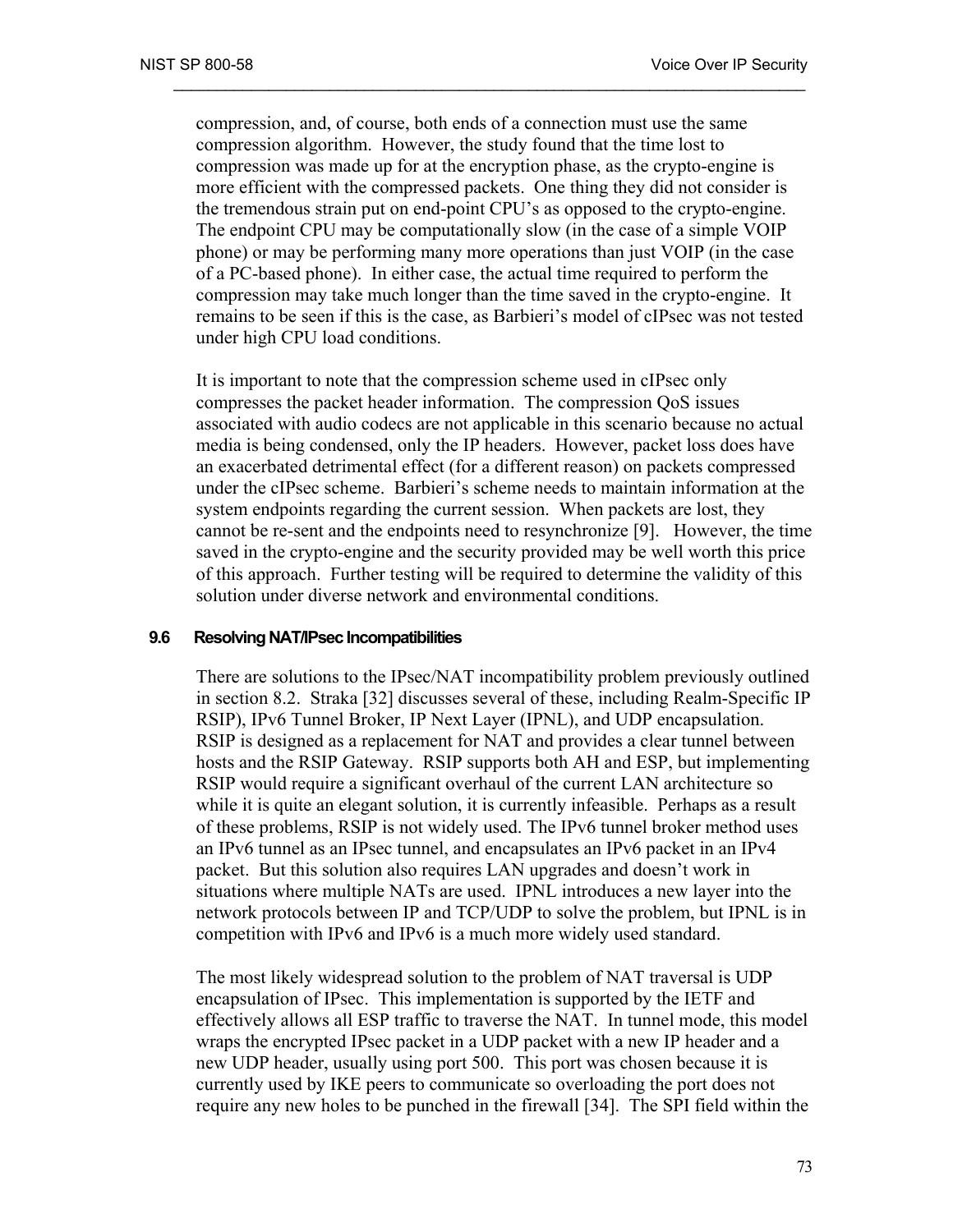UDP-encapsulated packet is set to zero to differentiate it from an actual IKE communication. This solution allows IPsec packets to traverse standard NATs in both directions. The adoption of this standard method should allow VOIPsec traffic to traverse NATs cleanly, although some extra overhead is added in the encapsulation/decapsulation process. IKE negotiation will also be required to allow for NAT traversal. The problem still remains that IP-based authentication of the packets cannot be assured across the NAT, (although fully qualified domain names could be used) but the use of a shared secret (symmetric key) negotiated through IKE could provide authentication. It is important to note that IP-based authentication is weak compared with methods using cryptographic protocols.

 $\mathcal{L}_\text{max}$  , and the set of the set of the set of the set of the set of the set of the set of the set of the set of the set of the set of the set of the set of the set of the set of the set of the set of the set of the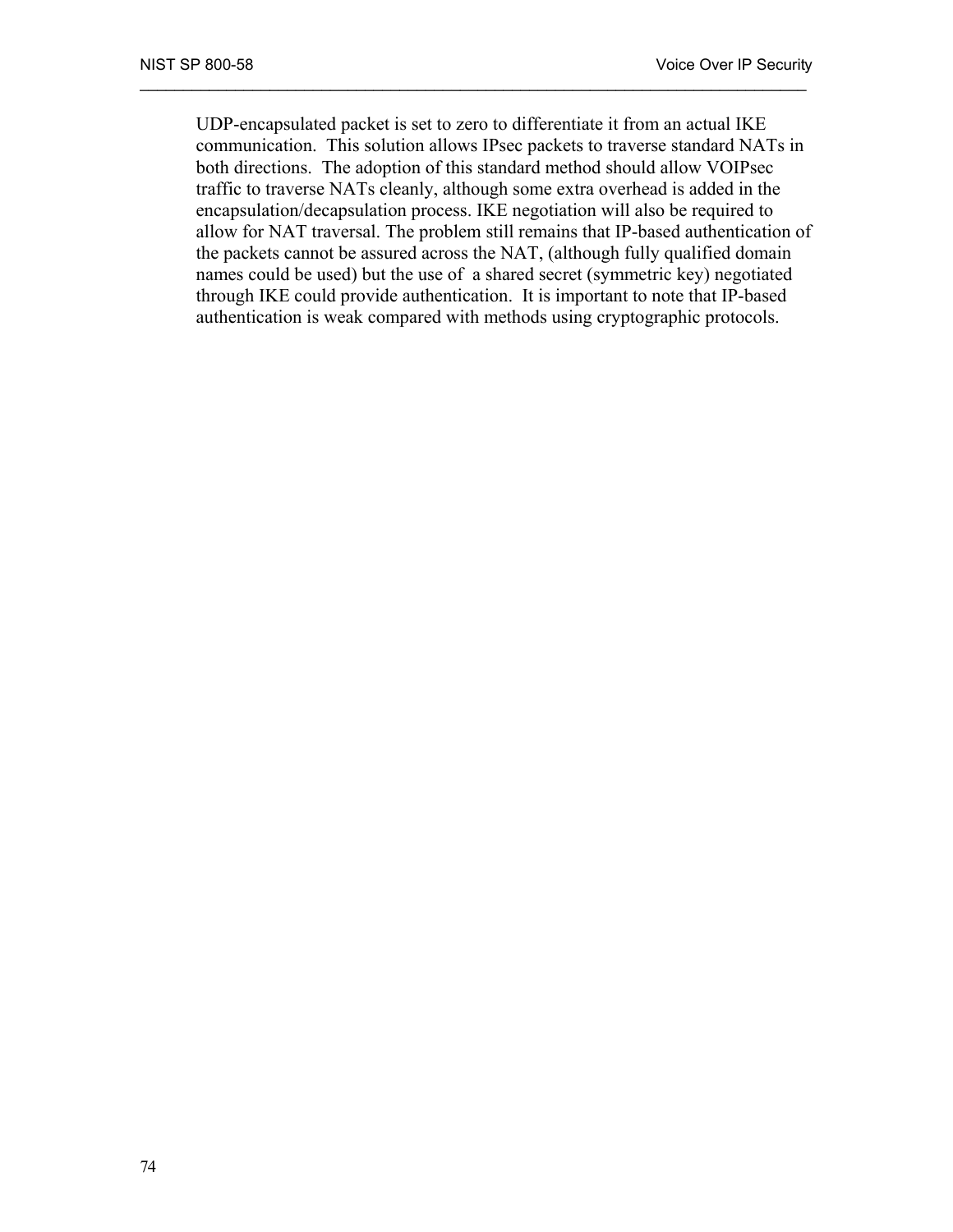## 10 Planning for VOIP Deployment

VOIP is still an emerging technology, so it is somewhat speculative to develop a complete picture of what a mature worldwide VOIP network will one day look like. As the emergence of SIP has shown, new technologies and new protocol designs have the ability to change VOIP. The situation is analogous to the state of the Internet in the late 80s and early 90s. Competing protocols and designs for the infrastructure of the net flourished at the time, but as the purpose of the Internet became more defined with the emergence of the world wide web and other staples of today's net, the structure and protocols became standardized and interoperability became much easier. The same may one day be true of VOIP. Although there are currently many different architectures and protocols to choose from, eventually a dominant standard will emerge.

 $\_$  . The contribution of the contribution of the contribution of the contribution of the contribution of the contribution of  $\mathcal{L}_\text{max}$ 

The most obvious of these competing standards are SIP and H.323. Comparisons are made in numerous academic papers including [\[16,](#page-30-0) [18,](#page-32-0) and [15\]](#page-30-1). SIP is a fast growing protocol with similarities to current Internet standards such as HTTP, but it has yet to reach the level of deployment of H.323 [[15\]](#page-30-1). The opinion of many academics [\[16,](#page-30-0) [18\]](#page-32-0) seems to favor SIP, and we have seen that some of the security issues associated with VOIP become simpler with the SIP scheme. It is not clear which standard will prevail in the market. It is misleading to portray the choice between SIP and H.323 as mutually exclusive. In fact, in today's nonstandardized VOIP environment, organizations looking to integrate several VOIP networks ought to support both protocols. Several companies have developed infrastructure elements to enable multi-protocol telephony. As voice and data networks converge, support for both protocols is essential for a robust and forward-looking network. Although the future will probably see the emergence of one of these protocols as the defined standard in the field the present disorganization makes support for both protocols in a VOIP network a pertinent issue. Deploying a VOIP network in today's non-standardized world requires support for both protocols. Consequently, organizations moving to VOIP should seek out gateways and other network elements that can support both H.323 and SIP. Such a strategy helps to ensure a stable and robust VOIP network in the years that come, no matter which protocol prevails.

The other high-level issue in VOIP security today is the choice of end-to-end VPNs versus firewall-based VPNs. That is, VOIP traffic must traverse firewalls one way or the other. The question becomes, should one build firewalls with ALGs, proxies, firewall control proxies, and IPsec functionality to facilitate this, or simply tunnel all VOIP traffic straight through the firewall with a VPN. The security benefits and administrative troubles associated with each of these implementations have been presented in detail in this publication. The use of VPNs has been touted by many industry articles as the definitive solution to the tribulations posed by firewall and NAT traversal in tunnel mode. However, much of their research has focused on small-scale operations where VOIP phones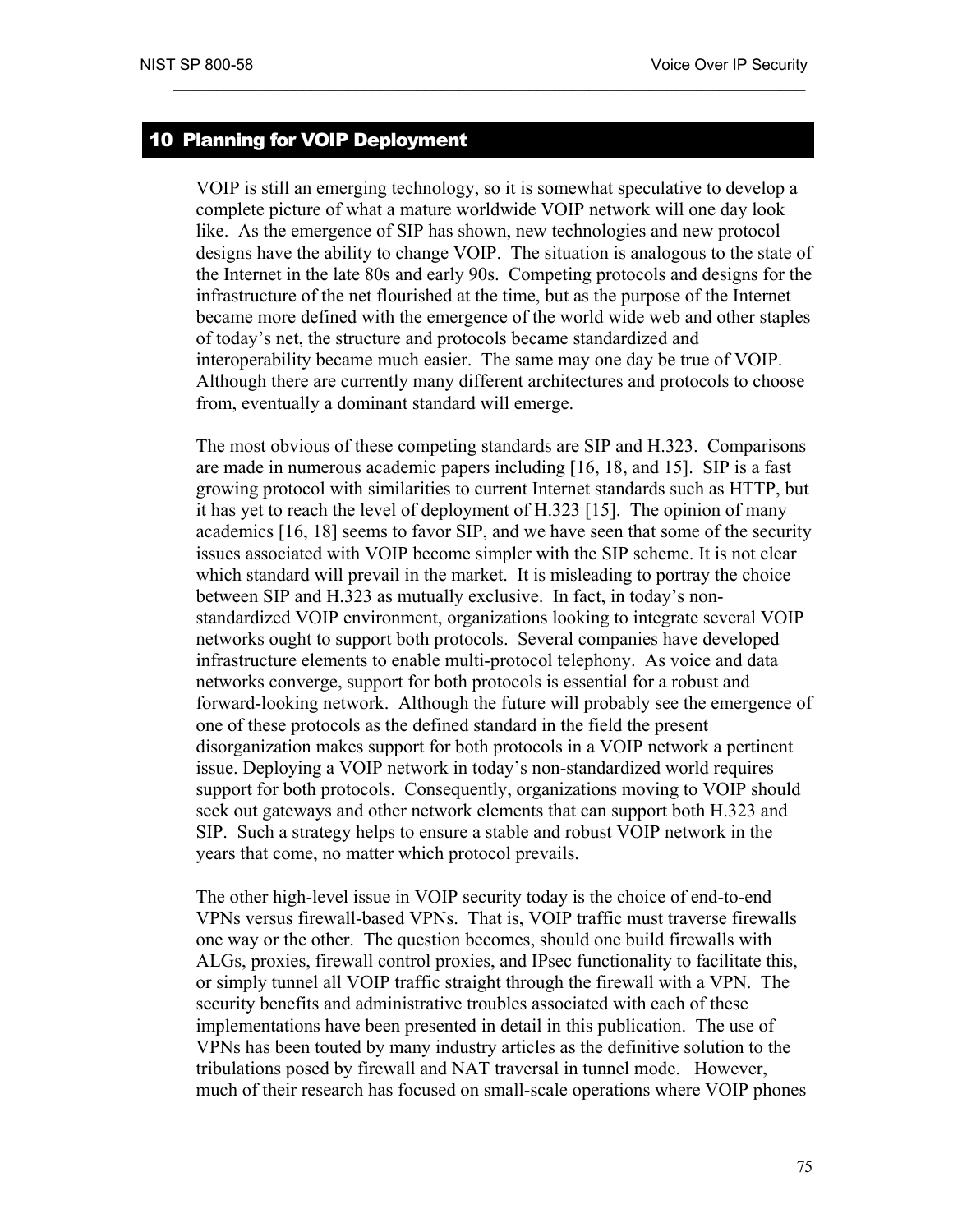are not used in the volume needed to overwhelm the crypto-engines or congest the network enough to cause a significant downturn in QoS. Thus it is not clear that the large-scale implementation of a VPN tunneling system for VOIP is an effective solution for an enterprise network [see Broadcom in [27\]](#page-62-0), as there is significant overhead associated with VOIPsec. Also, the ability to use firewalls for analyzing VOIP traffic for malicious or suspicious patterns would be lost. This being said, the implementation of VOIP aware firewalls and proxies incurs a significant cost now and in the future. Such protocol specific hardware would need to be upgraded each time standards evolve. A third solution that has not been fully developed yet is a hybrid system, where call setup information (H.323 or SIP) is sent through a VOIP aware gateway/firewall but the RTP traffic itself is encrypted and tunneled over VPN. The call setup protocols could be secured using their proprietary authentication mechanisms [\[17\]](#page-30-2) in place of the IPsec tunnel. This would seemingly combine the network protection of the firewall and the data security/protection of IPsec. Also, the robust authentication mechanisms and abstraction of the voice network from the data network accomplished by SIP proxies and H.323 gateways/gatekeepers would be preserved. However, no expanded study has been done on the ramifications of this hybrid approach.

 $\mathcal{L}_\text{max}$  , and the set of the set of the set of the set of the set of the set of the set of the set of the set of the set of the set of the set of the set of the set of the set of the set of the set of the set of the

There are a number of privacy issues regarding storage of call detail records. Agencies and other organizations should review these issues with their legal advisors. US Government guidance on these issues includes the following:

- the Privacy Act of 1974.
- Office of Management and Budget "*Guidance on the Privacy Act Implications of Call Detail Programs to Manage Employees' Use of the Government's Telecommunication System*" (See FEDERAL REGISTER, 52 FR 12990, April 20, 1987).
- NARA General Records Schedule 12, which requires a 36-month retention of telephone CDR records [http://www.archives.gov/records\\_management/ardor/grs12.html](http://www.archives.gov/records_management/ardor/grs12.html)
- 21 CFR 102-172, Federal Management Regulation (FMR), Telecommunications Management Policy. 21 CFR 102-172 . Note that 21 CFR 102-172 replaces 21 CFR 101-35, Federal Property Management Regulation (FPMR), Telecommunications Management Policy, which expired in August 2001.

The construction of a VOIP network is an intricate procedure that should be studied in great detail before being attempted. New risks can be introduced, and vulnerabilities of data packet networks appear in new guises for VOIP (see Appendix A for more detailed discussion of vulnerabilities of VOIP and their relation to data network vulnerabilities). The integration of a VOIP system into an already congested or overburdened network could be catastrophic for an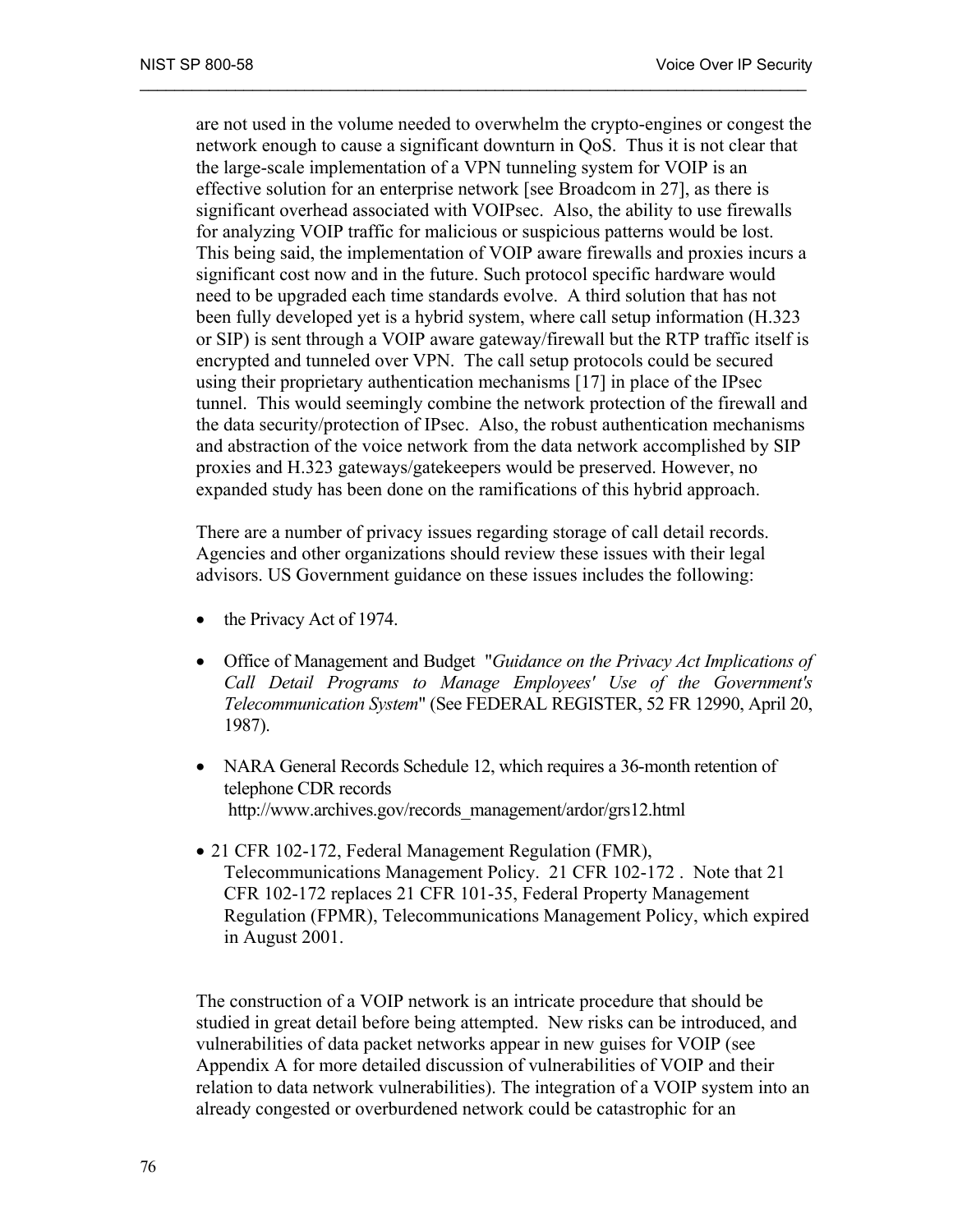organization's technology infrastructure. There is no easy "one size fits all" solution to the issues discussed in these chapters. The use of VPNs, vs. ALG-like solutions and the choice of SIP or H.323 are decisions that must be made based on the specific nature of the current network and the VOIP network to be installed.

 $\_$  . The contribution of the contribution of the contribution of the contribution of the contribution of the contribution of  $\mathcal{L}_\text{max}$ 

VOIP can be done securely, but the path is not smooth. It will likely be several years before standards issues are settled and VOIP systems become a mainstream commodity. Until then, organizations must proceed cautiously, and not assume that VOIP components are just more peripherals for the local network. Above all, it is important to keep in mind the unique requirements of VOIP, acquiring the right hardware and software to meet the challenges of VOIP security.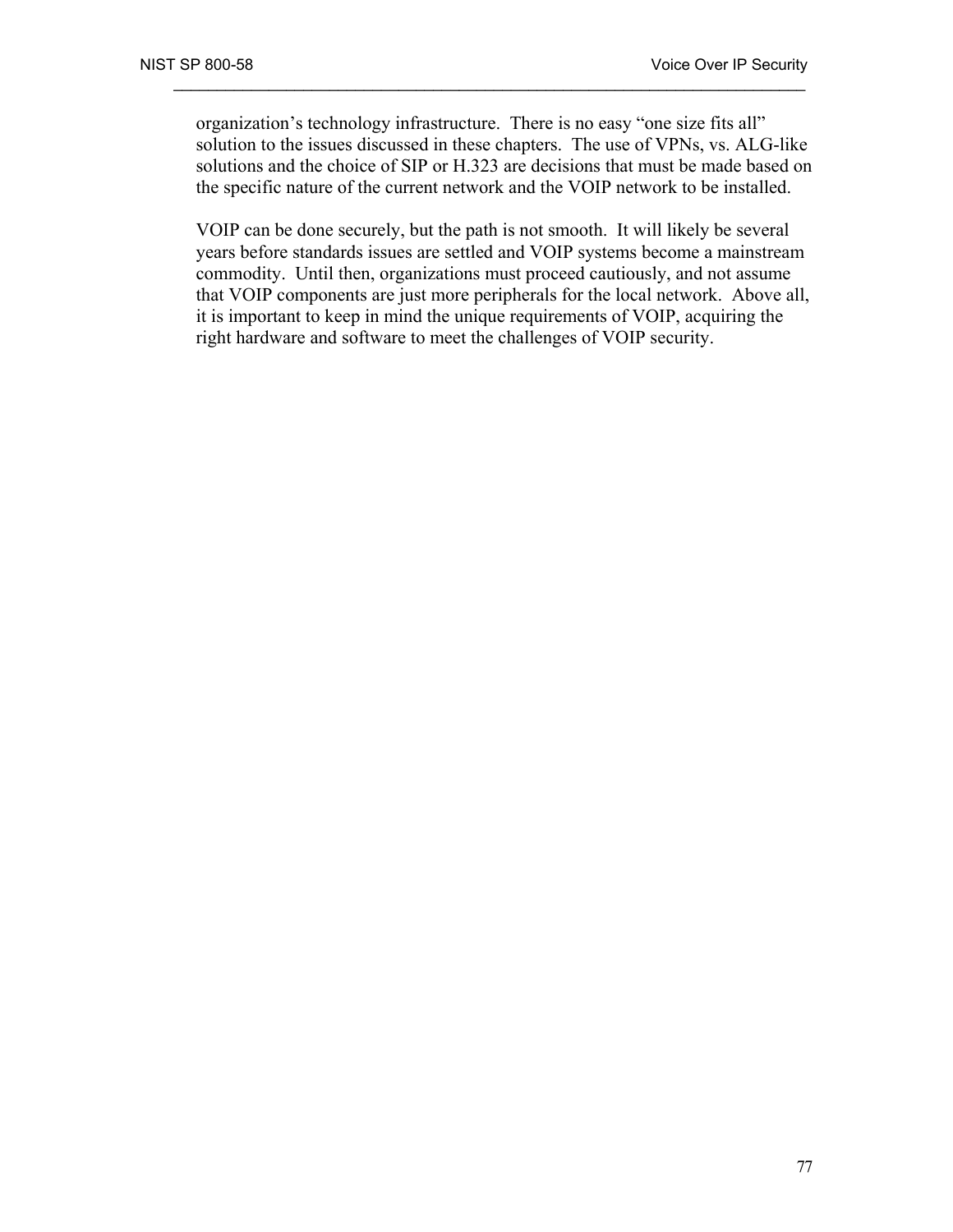### **REFERENCES**

 $\overline{a}$ 

1 F. Robles. "The VOIP Dilemma", SANS Institute, <http://www.sans.org/rr/whitepapers/voip/1452.php>

2. National Institute of Standards and Technology, DRAFT FIPS Publication 199, *Standards for Security Categorization of Federal Information and Information Systems,* September 18, 2003 http://csrc.nist.gov/publications/drafts/draft-fipspub-199.pdf

 $\mathcal{L}_\text{max}$  , and the set of the set of the set of the set of the set of the set of the set of the set of the set of the set of the set of the set of the set of the set of the set of the set of the set of the set of the

3. W.C. Hardy, QoS Measurement and Evaluation of Teleocmmunication Quality of Service, John Wiley & Sons, 2001.

4. W.C. Hardy, VOIP Service Quality: Measuring and Evaluating Packet-Switched Voice, McGraw-Hill, 2003.

5. International Telecommunications Union. ITU-T Recommendation G.114 (1998): "Delay".

6. P. Mehta and S. Udani, "Overview of Voice over IP". Technical Report MS-CIS-01-31, Department of Computer Information Science, University of Pennsylvania, February 2001.

7. B. Goode, "Voice Over Internet Protocol (VOIP)". *Proceedings of thee IEEE*, VOL. 90, NO. 9, Sept. 2002.

8. R. Barbieri, D. Bruschi, E Rosti, "Voice over IPsec: Analysis and Solutions". *Proceedings of the 18th Annual Computer Security Applications Conference*,2002.

9. C-N. Chuah, "Providing End-to-End QoS for IP based Latency sensitive Applications.". Technical Report, Dept. of Electrical Engineering and Computer Science, University of California at Berkeley, 2000.

10. B. Goode, "Voice Over Internet Protocol (VOIP)". *Proceedings of thee IEEE*, VOL. 90, NO. 9, Sept. 2002.

11. Anonymous, "Voice Over IP Via Virtual Private Networks: An Overview". White Paper, AVAYA Communication, Feb. 2001.

12. R. Sinden, "Comparison of Voice over IP with circuit switching techniques". Department of electronics and Computer Science, Southampton University, UK, Jan. 2002.

13. K. Percy and M. Hommer, "Tips from the trenches on VOIP". *Network World Fusion,* Jan. 2003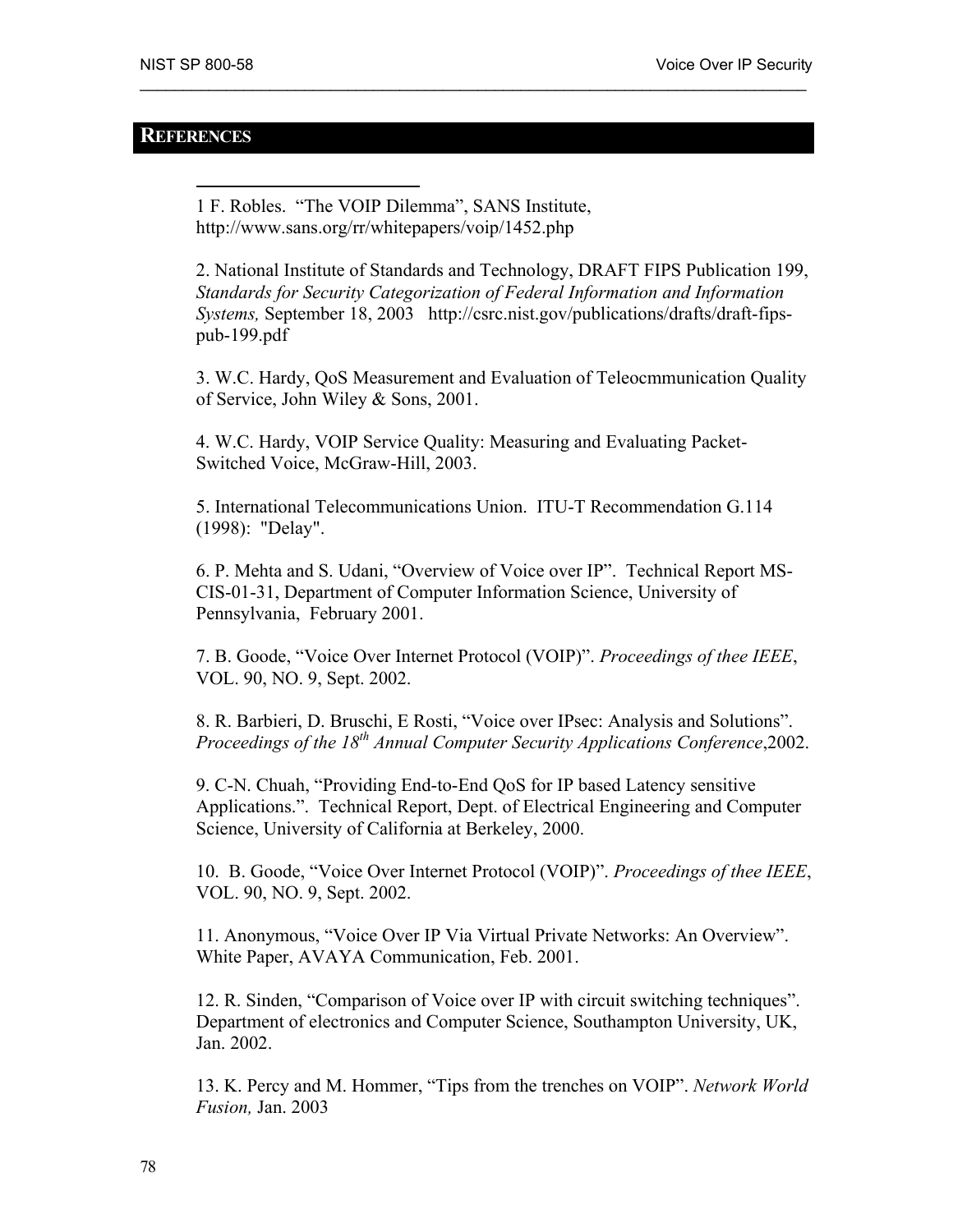$\overline{a}$ 

14. J. Larson, T. Dawson, M. Evans, J.C. Straley, "Defending VoIP Networks from DDoS Attacks", *GlobeCom 2004 VoIP Security Workshop*.

 $\_$  . The contribution of the contribution of the contribution of the contribution of the contribution of the contribution of  $\mathcal{L}_\text{max}$ 

15. Anonymous, "H.323 and SIP Integration". White Paper, Cisco Systems, 2001.

16. K. Siddiqui, M. Kamran, S. Tajammul, "Comparison of H.323 and SIP for IP Telephony Signaling". In *Proceedings of IEEE 4th International Multioptics Conference,* Lahore, Pakistan, Dec. 2001.

17. J. Thalhammer, "Security in VOIP-Telephony Systems". Master Thesis, Institute for Applied Information Processing and Communications, Graz U. of Technology,

18. H. Schulzrinne and J. Rosenberg. A comparison of SIP and H.323 for Internet telephony. In *Proc. International Workshopon Network and Operating System Support for Digital Audio and Video (NOSSDAV)*, Cambridge, England, July1998.

19. M. Marjalaakso, "Security Requirements and Constraints of VOIP". Department of Eleectrical Engineering and Telecommunications, Helsinki University of Technology, 2001.

20 Jablon, "Strong Password-Only Authenticated **Key Exchange**", Mar. 1997, <http://www.integritysciences.com/speke97.html>

21. Anonymous, "H.323 and firewalls: The problems and Pitfalls of Getting H.323 safely through firewalls" Developer note, Intel Corporation, Apr. 1997.

22. J. Rosenberg and H. Schulzrinne, "SIP Traversal through Residential and Enterprise NATs and Firewalls". Internet Draft, Internet Engineering Task Force, Mar. 2001.

23. J. Halpern, "IP Telephony Security in Depth". White Paper, Cysco Systems, 2002.

24. Anonymous, "Voice Over IP Via Virtual Private Networks: An Overview". White Paper, AVAYA Communication, Feb. 2001.

25. A. Romeo, G. Romolotti, M. Mattavelli, D. Mlynek, "Cryptosystem Architectures for very High Throughput Multimedia Encryption: The RPK Solution", Swiss Federal Institute of technology, Lausanne, Switzerland, 1999.

26. A. Conry-Murray, "Emerging Technology: Security and Voice over IP – Let's Talk". Commweb, Nov. 2002.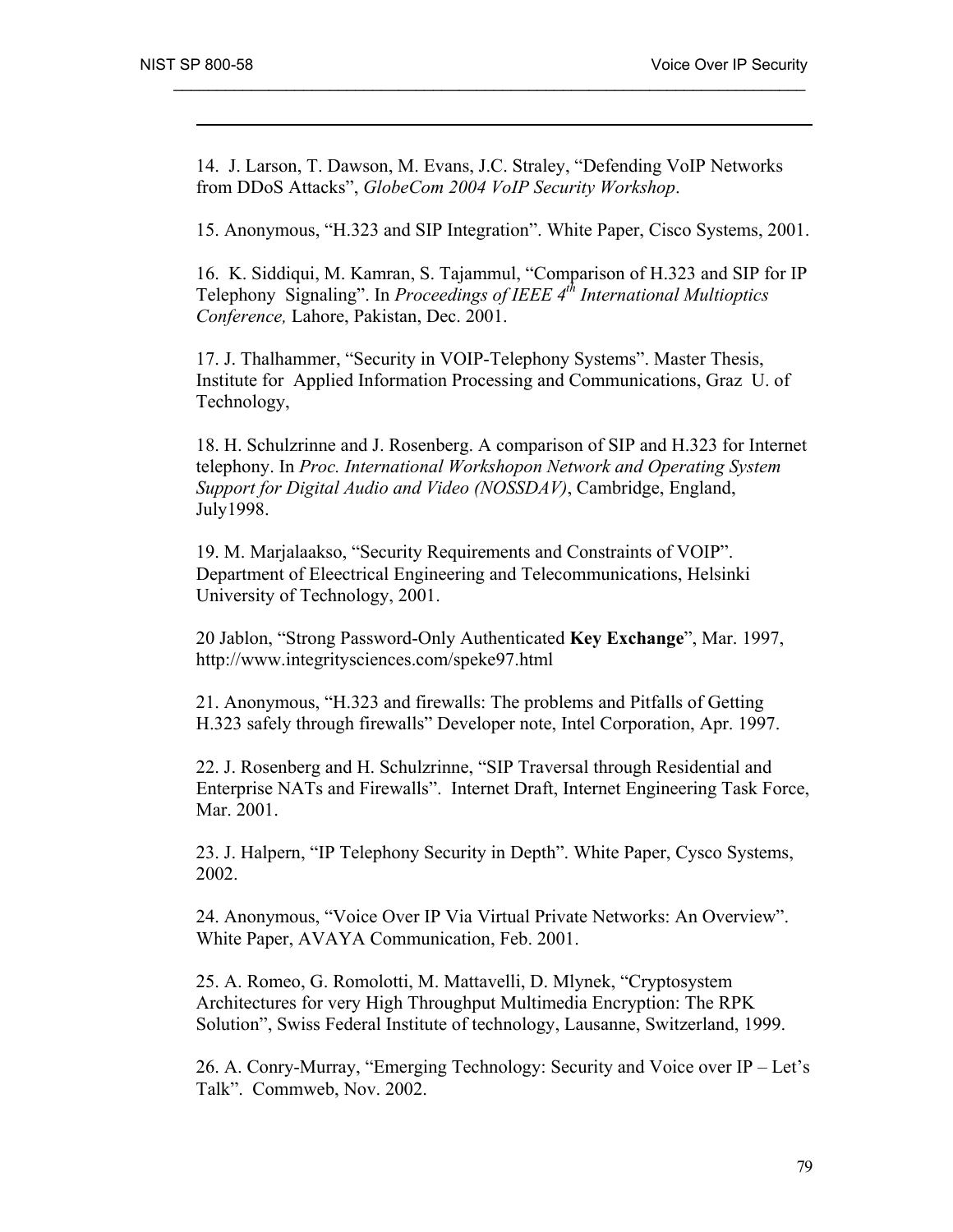$\overline{a}$ 

27. P. Hochmuth and T. Greene, "Firewall limits vex VOIP users". *Network World Fusion*, July 2002.

 $\mathcal{L}_\text{max}$  , and the set of the set of the set of the set of the set of the set of the set of the set of the set of the set of the set of the set of the set of the set of the set of the set of the set of the set of the

28. Anonymous, "Traversing Firewalls and NATs With Voice and Video Over IP: An Examination of the Firewall/NAT Problem, Traversal Methods, and their Pros and Cons" . Wainhouse Research, Apr. 2002.

29. Telcordia Technologies, "Performance and Security Analysis of SIP using IPsec", National Institute of Standards and Technology, January, 2004.

30. G. Egeland, "Introduction to IPsec in IPv6". Eurescom, [http://www.eurescom.de/~publicwebdeliverables/P1100series/P1113/D1/pdfs/pir1](http://www.eurescom.de/~publicwebdeliverables/P1100series/P1113/D1/pdfs/pir41/41_ipsec_intro.pdf) /41 IPsec intro.pdf

31. Cisco Networkers 2000, <http://www.cisco.com/networkers/nw00/pres/2403.pdf>

32. R. Straka, "IPsec VPN Traffic and NAT / NAPT Traversal: Searching for a Universal Solution". Center for Information Security, University of Tulsa, Dec. 2002.

33. O. Arkin, "Why E.T. Can't Phone Home?: Security Risk Factors with IP Telephony based Networks" . Sys-Security Group, Nov. 2002.

34. L. Phifer, "Slipping IPsec Past NAT". ISP Planet, Apr. 2001.

34. Internet Draft: End-to-middle Security in the Session Initiation Protocol (SIP), K.Ono, S. Tachimoto, February 2004, Work in Progress [http://www.ietf.org/Internet-drafts/draft-ono-sipping-end2middle-security-01.txt](http://www.ietf.org/internet-drafts/draft-ono-sipping-end2middle-security-01.txt)

35. Internet Draft: A Mechanism to Secure SIP information inserted by Intermediaries,M.Barnes, October 2003, Work in Progress [http://search.ietf.org/Internet-drafts/draft-barnes-sipping-sec-inserted-info-01.txt](http://search.ietf.org/internet-drafts/draft-barnes-sipping-sec-inserted-info-01.txt)

36. Request for Comments 3489: STUN: Simple Traversal of UDP through Network Address Translators, , J.Rosenberg, et al, March 2003. http://www.ietf.org/rfc/rfc3489.txt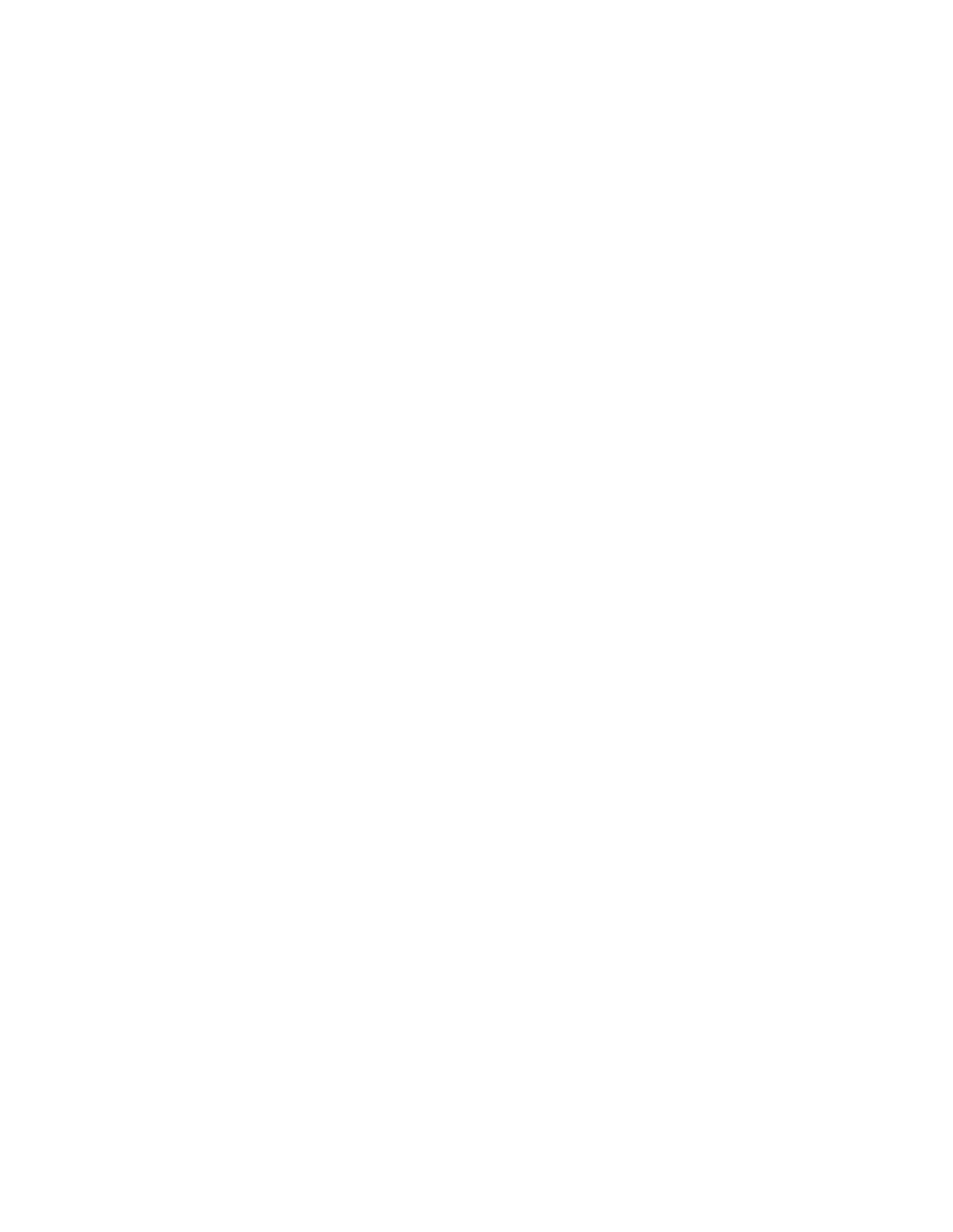# Appendix: VOIP Risks, Threats, and Vulnerabilities

This appendix details some of the potential threats and vulnerabilities in a VOIP environment, including vulnerabilities of both VOIP phones and switches. Threat discussion is included because the varieties of threats faced by an organization determine the priorities in securing its communications equipment. Not all threats are present in all organizations. A commercial firm may be concerned primarily with toll fraud, while a government agency may need to prevent disclosure of sensitive information because of privacy or national security concerns. Information security risks can be broadly categorized into the following three types: *confidentiality, integrity,* and *availability*, (which can be remembered with the mnemonic "CIA"). Additional risks relevant to switches are fraud and risk of physical damage to the switch, physical network, or telephone extensions.

 $\_$  . The contribution of the contribution of the contribution of the contribution of the contribution of the contribution of  $\mathcal{L}_\text{max}$ 

<span id="page-86-1"></span>Packet networks depend for their successful operation on a large number of configurable parameters: IP and MAC (physical) addresses of voice terminals, addresses of routers and firewalls, and VOIP specific software such as Call Managers and other programs used to place and route calls. Many of these network parameters are established dynamically every time a network component is restarted, or when a VOIP telephone is restarted or added to the network. Because there are so many places in a network with dynamically configurable parameters, intruders have a wide array of potentially vulnerable points to attack.

Vulnerabilities described in this section are generic and may not apply to all systems, but investigations by NIST and other organizations have found these vulnerabilities in a number of VOIP systems. In addition, this list is not exhaustive; systems may have security weaknesses that are not included in the list. For each potential vulnerability, a recommendation is included to eliminate or reduce the risk of compromise.

## <span id="page-86-0"></span>**A.1 Confidentiality and Privacy**

Confidentiality refers to the need to keep information secure and private. For home computer users, this category includes confidential memoranda, financial information, and security information such as passwords. In a telecommunications switch, eavesdropping on conversations is an obvious concern, but the confidentiality of other information on the switch must be protected to defend against toll fraud, voice and data interception, and denial of service attacks. Network IP addresses, operating system type, telephone extension to IP address mappings, and communication protocols are all examples of information that, while not critical as individual pieces of data, can make an attacker's job easier

<span id="page-86-2"></span>With conventional telephones, eavesdropping usually requires either physical access to tap a line, or penetration of a switch. Attempting physical access increases the intruder's risk of being discovered, and conventional PBXs have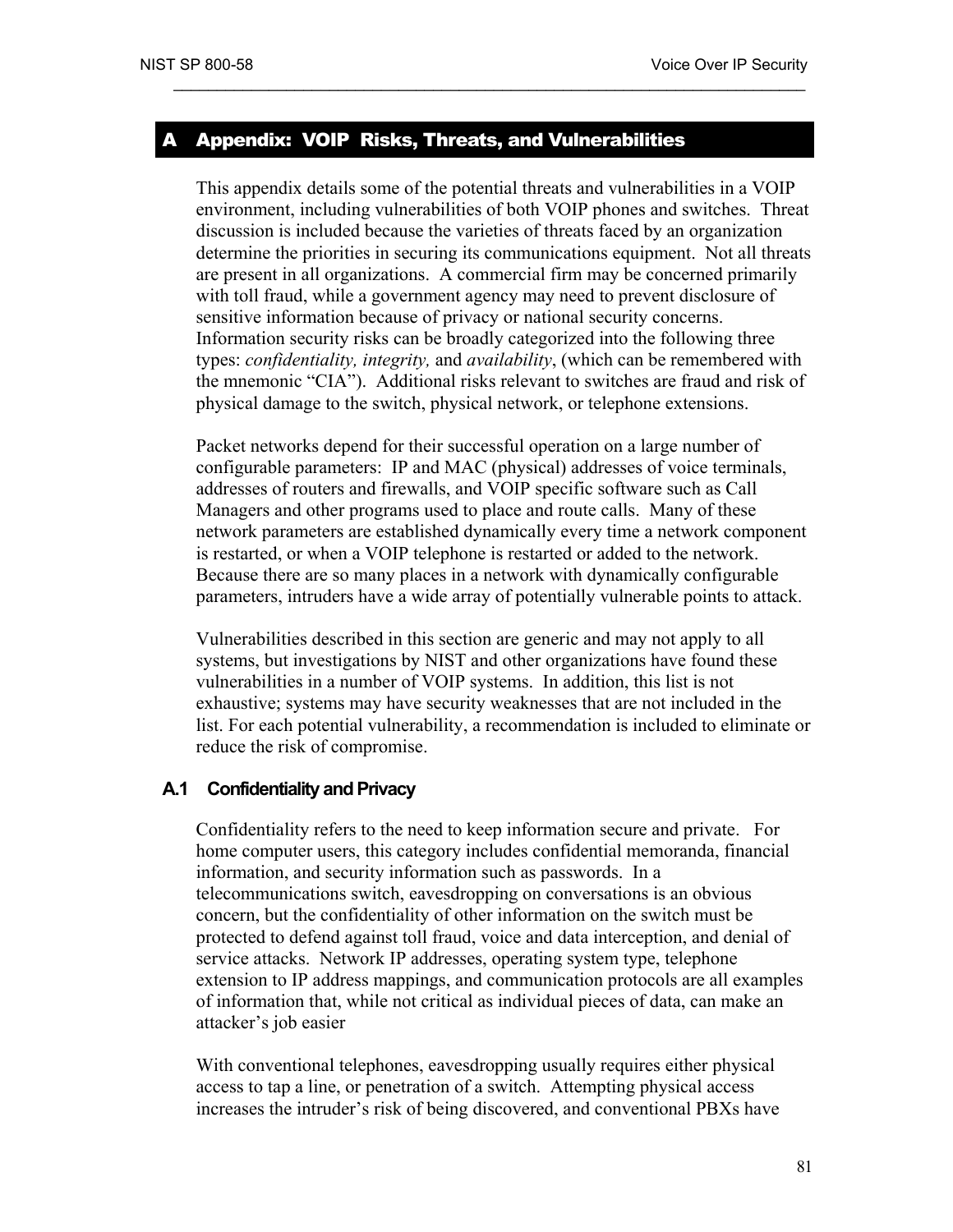fewer points of access than VOIP systems. With VOIP, opportunities for eavesdroppers increase dramatically, because of the many nodes in a packet network.

 $\mathcal{L}_\text{max}$  , and the set of the set of the set of the set of the set of the set of the set of the set of the set of the set of the set of the set of the set of the set of the set of the set of the set of the set of the

### *Switch Default Password Vulnerability*

It is common for switches to have a default login/password set, e.g., admin/admin, or root /root. This vulnerability also allows for wiretapping conversations on the network with port mirroring or bridging. An attacker with access to the switch administrative interface can mirror all packets on one port to another, allowing the indirect and unnoticeable interception of all communications. Failing to change default passwords is one of the most common errors made by inexperienced users. If possible, remote access to the graphical user interface should be disabled to prevent the interception of plaintext administration sessions. Some devices provide the option of a direct USB connection in addition to remote access through a web browser interface. Disabling port mirroring on the switch should also be considered.

#### *Classical Wiretap Vulnerability*

Attaching a packet capture tool or protocol analyzer to the VOIP network segment makes it easy to intercept voice traffic.

 A good physical security policy for the deployment environment is a general first step to maintaining confidentiality. Disabling the hubs on IP Phones as well as developing an alarm system for notifying the administrator when an IP Phone has been disconnected will allow for the possible detection of this kind of attack.

#### *ARP Cache Poisoning and ARP Floods*

Because many systems have little authentication, an intruder may be able to log onto a computer on the VOIP network segment, and then send ARP commands corrupting ARP caches on sender(s) of desired traffic, then activate IP. An ARP flood attack on the switch could render the network vulnerable to conversation eavesdropping. Broadcasting ARP replies blind is sufficient to corrupt many ARP caches.

Corrupting the ARP cache makes it possible to re-route traffic to intercept voice and data traffic. Use authentication mechanisms provided wherever possible and limit physical access to the VOIP network segment.

#### *Web Server interfaces*

Both VOIP switches and voice terminals are likely to have a web server interface for remote or local administration. An attacker may be able to sniff plaintext HTTP packets to gain confidential information. This would require access to the local network on which the server resides. If possible, do not use an HTTP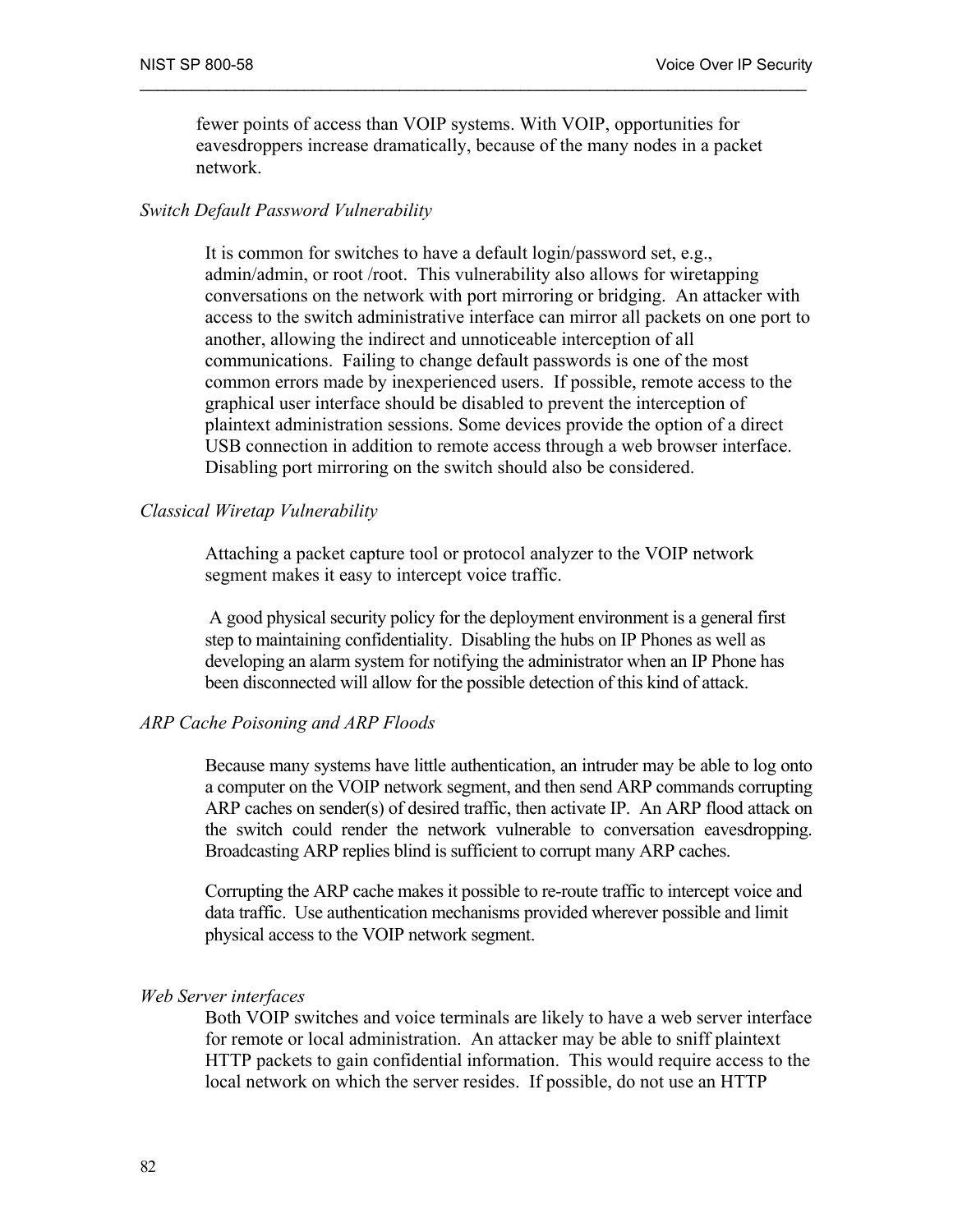server. If it is necessary to use a web server for remote administration, use the more secure HTTPS (HTTP over SSL or TLS) protocol.

 $\_$  . The contribution of the contribution of the contribution of the contribution of the contribution of the contribution of  $\mathcal{L}_\text{max}$ 

#### *IP Phone Netmask Vulnerability*

A similar effect of the ARP Cache Vulnerability can be achieved by assigning a subnet mask and router address to the phone crafted to cause most or all of the packets it transmits to be sent to an attacker's MAC address. Again, standard (1q aware) IP forwarding makes the intrusion all but undetectable.

A firewall filtering mechanism can reduce the probability of this attack. Remote access to IP phones is a severe risk.

#### *Extension to IP Address Mapping Vulnerability*

Discovering the IP address corresponding to any extension requires only calling that extension and getting an answer. A protocol analyzer or packet capture tool attached to the hub on the dialing instrument will see packets directly from the target instrument once the call is answered. Knowing the IP address of a particular extension is not a compromise in itself, but makes it easier to accomplish other attacks. For example, if the attacker is able to sniff packets on the local network used by the switch, it will be easy to pick out packets sent and received by a target phone. Without knowledge of the IP address of the target phone, the attacker's job may be much more difficult to accomplish and require much longer, possibly resulting in the attack being discovered. Disabling the hub on the IP Phone will prevent this kind of attack. However, it is a rather simple task to turn the hub back on.

#### **A.2 Integrity Issues**

Integrity of information means that information remains unaltered by unauthorized users. For example, most users want to ensure that bank account numbers cannot be changed by anyone else, or that passwords are changed only by the user or an authorized security administrator. Telecommunication switches must protect the integrity of their system data and configuration. Because of the richness of feature sets available on switches, an attacker who can compromise the system configuration can accomplish nearly any other goal. For example, an ordinary extension could be re-assigned into a pool of phones that supervisors can listen in on or record conversations for quality control purposes. Damaging or deleting information about the IP network used by a VOIP switch results in an immediate denial of service.

The security system itself provides the capabilities for system abuse and misuse. That is, compromise of the security system not only allows system abuse but also allows the elimination of all traceability and the insertion of trapdoors for intruders to use on their next visit. For this reason, the security system must be carefully protected.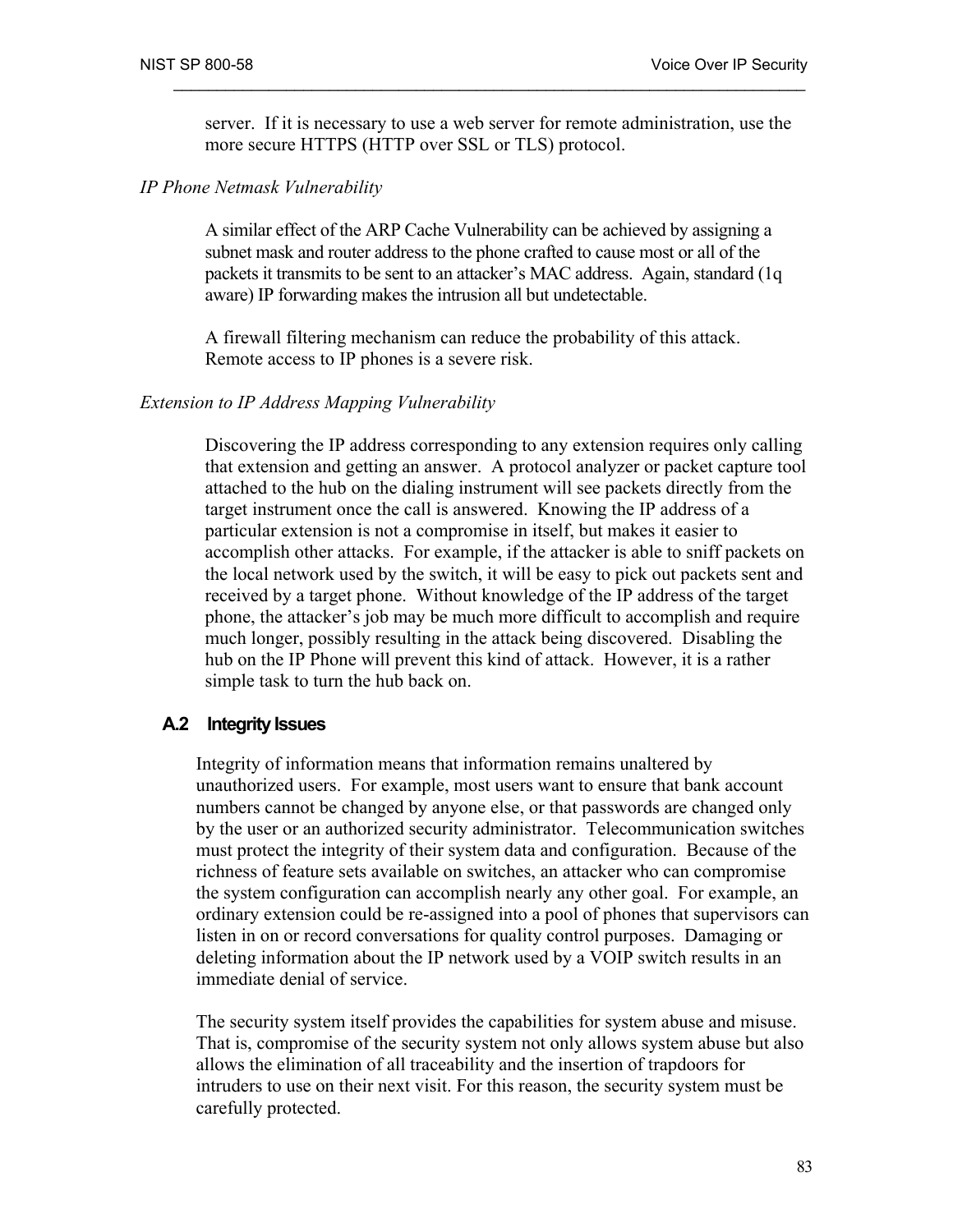Integrity threats include any in which system functions or data may be corrupted, either accidentally or as a result of malicious actions. Misuse may involve legitimate users (i.e. insiders performing unauthorized operations) or intruders.

 $\mathcal{L}_\text{max}$  , and the set of the set of the set of the set of the set of the set of the set of the set of the set of the set of the set of the set of the set of the set of the set of the set of the set of the set of the

A legitimate user may perform an incorrect, or unauthorized, operations function (e.g., by mistake or out of malice) and may cause deleterious modification, destruction, deletion, or disclosure of switch software and data. This threat may be caused by several factors including the possibility that the level of access permission granted to the user is higher than what the user needs to remain functional.

Intrusion - An intruder may masquerade as a legitimate user and access an operations port of the switch. There are a number of serious intrusion threats. For example, the intruder may use the permission level of the legitimate user and perform damaging operations functions such as:

- disclosing confidential data
- causing service deterioration by modifying the switch software
- crashing the switch
- removing all traces of the intrusion (e.g., modifying the security log) so that it may not be readily detected

Insecure state - At certain times the switch may be vulnerable due to the fact that it is not in a secure state. For example:

- After a system restart, the old security features may have been reset to insecure settings, and new features may not yet be activated. (For example, all old passwords may have reverted to the default system-password, even though new passwords are not yet assigned.) The same may happen at the time of a disaster recovery.
- At the time of installation the switch may be vulnerable until the default security features have been replaced.

## *DHCP Server Insertion Attack*

It is often possible to change the configuration of a target phone by exploiting the DHCP response race when the IP phone boots. As soon as the IP phone requests a DHCP response, a rogue DHCP server can initiate a response with data fields containing false information.

This attack allows for possible man in the middle attacks on the IP-media gateway, and IP Phones. Many methods exist with the potential to reboot the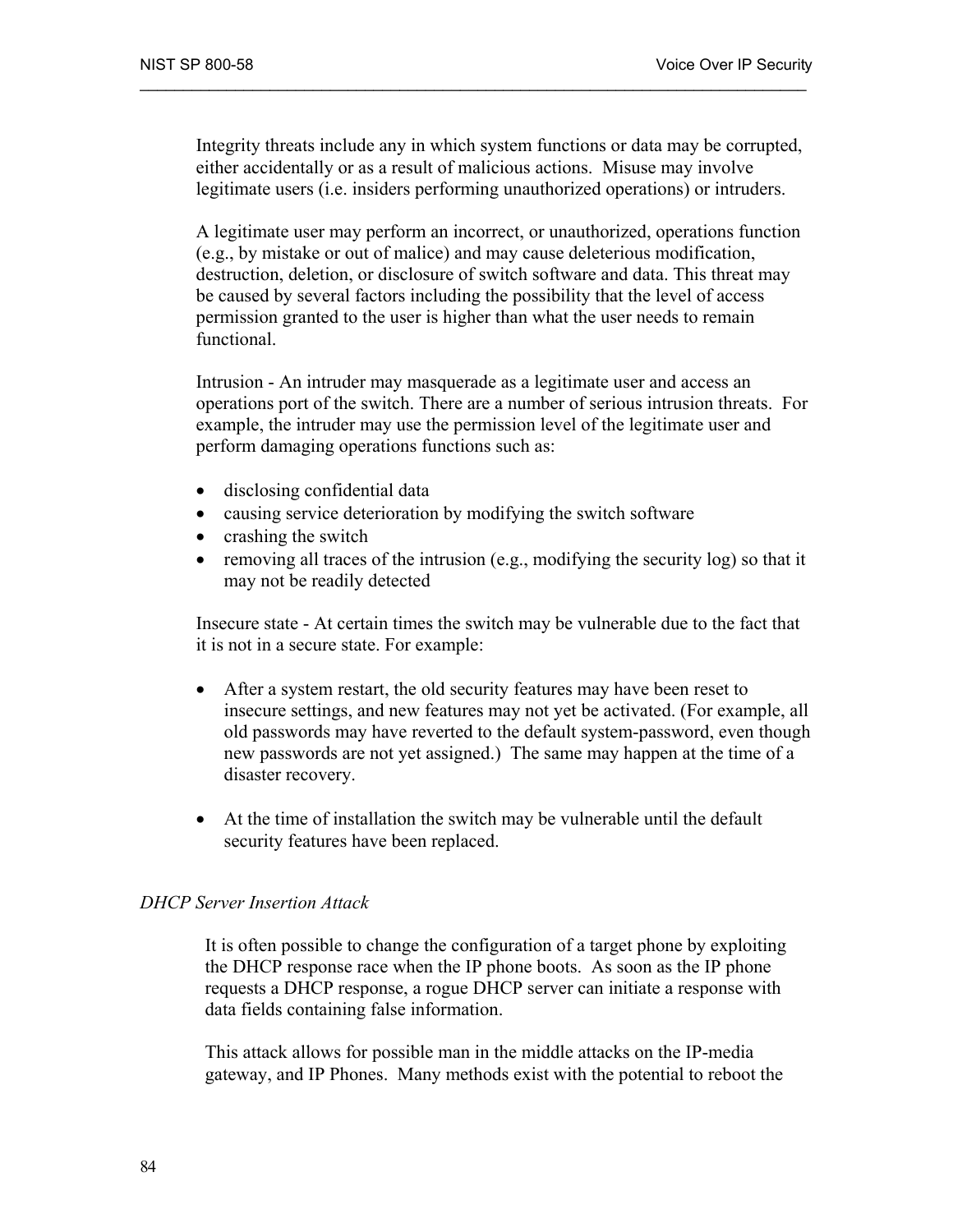phone remotely, e.g. "social engineering", ping flood, MAC spoofing (probably SNMP hooks, etc.).

 $\_$  . The contribution of the contribution of the contribution of the contribution of the contribution of the contribution of  $\mathcal{L}_\text{max}$ 

If possible, use static IP addresses for the IP Phones. This will remove the necessity of using a DHCP server. Further, using a state based intrusion detection system can filter out DHCP server packets from IP Phone ports, allowing this traffic only from the legitimate server.

## *TFTP Server Insertion Attack*

It is possible to change the configuration of a target phone by exploiting the TFTP response race when the IP phone is resetting. A rogue TFTP server can supply spurious information before the legitimate server is able to respond to a request. This attack allows an attacker to change the configuration of an IP Phone. Using a state based intrusion detection system can filter out DHCP server packets from IP Phone ports, allowing such traffic only from the legitimate server. Organizations looking to deploy VOIP systems should look for IP Phone instruments that can download signed binary files.

#### **A.3 Availability and Denialof Service**

Availability refers to the notion that information and services be available for use when needed. Availability is the most obvious risk for a switch. Attacks exploiting vulnerabilities in the switch software or protocols may lead to deterioration or even denial of service or functionality of the switch. For example: if unauthorized access can be established to any branch of the communication channel (such as a CCS link or a TCP/IP link), it may be possible to flood the link with bogus messages causing severe deterioration (possibly denial) of service. A voice over IP system may have additional vulnerabilities with Internet connections. Because intrusion detection systems fail to intercept a significant percentage of Internet based attacks, attackers may be able to bring down VOIP systems by exploiting weaknesses in Internet protocols and services.

Any network may be vulnerable to denial of service attacks, simply by overloading the capacity of the system. With VOIP the problem may be especially severe, because of its sensitivity to packet loss or delay.

#### *CPU Resource Consumption Attack without any account information.*

An attacker with remote terminal access to the server may be able to force a system restart (shutdown all/restart all) by providing the maximum number of characters for the login and password buffers multiple times in succession. Additionally, IP Phones may reboot as a result of this attack.

In addition to producing a system outage, the restart may not restore uncommitted changes or, in some cases, may restore default passwords, which would introduce intrusion vulnerabilities. The deployment of a firewall disallowing connections from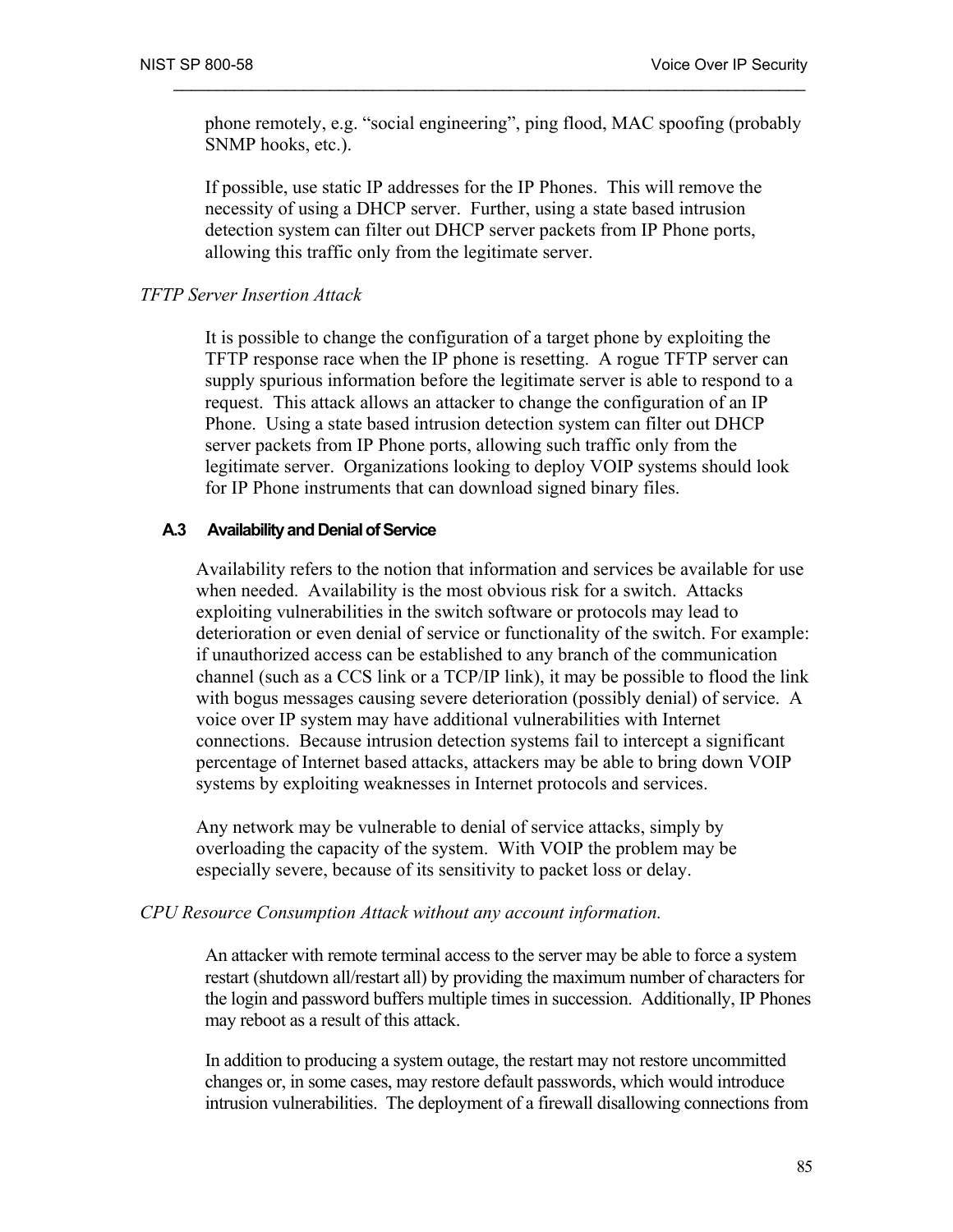unnecessary or unknown network entities is the first step to overcoming this problem. However, there is still the opportunity for an attacker to spoof his MAC and IP address, circumventing the firewall protection.

 $\mathcal{L}_\text{max}$  , and the set of the set of the set of the set of the set of the set of the set of the set of the set of the set of the set of the set of the set of the set of the set of the set of the set of the set of the

#### *Default Password Vulnerability*

It is common for switches to have a default login/password set, e.g., admin/admin, or root /root. Similarly, VOIP telephones often have default keypad sequences that can be used to unlock and modify network information

This vulnerability would allow an attacker to control the topology of the network remotely, allowing for not only complete denial of service to the network, but also a port mirroring attack to the attacker's location, giving the ability to intercept any other conversations taking place over the same switch. Further, the switch may have a web server interface, providing an attacker with the ability to disrupt the network without advance knowledge of switch operations and commands. In most systems, telephones download their configuration data on startup using TFTP or similar protocols. The configuration specifies the IP addresses for Call Manager nodes, so an attacker could substitute another IP address pointing to a call manager that would allow eavesdropping or traffic analysis. Changing the default password is crucial. Moreover, the graphical user interface should be disabled to prevent the interception of plaintext administration sessions.

## *Exploitable software flaws*

Like other types of software, VOIP systems have been found to have vulnerabilities due to buffer overflows and improper packet header handling. These flaws typically occur because the software is not validating critical information properly. For example, a short integer may be used as a table index without checking whether the parameter passed to the function exceeds 32,767, resulting in invalid memory accesses or crashing of the system.

Exploitable software flaws typically result in two types of vulnerabilities: denial of service or revelation of critical system parameters. Denial of service can often be implemented remotely, by passing packets with specially constructed headers that cause the software to fail. In some cases the system can be crashed, producing a memory dump in which an intruder can find IP addresses of critical system nodes, passwords, or other security-relevant information. In addition, buffer overflows that allow the introduction of malicious code have been found in VOIP software, as in other applications.

These problems require action from the software vendor, and distribution of patches to administrators. Intruders monitor announcements of vulnerabilities, knowing that many organizations require days or weeks to update their software. Regular checking for software updates and patches is essential to reducing these vulnerabilities.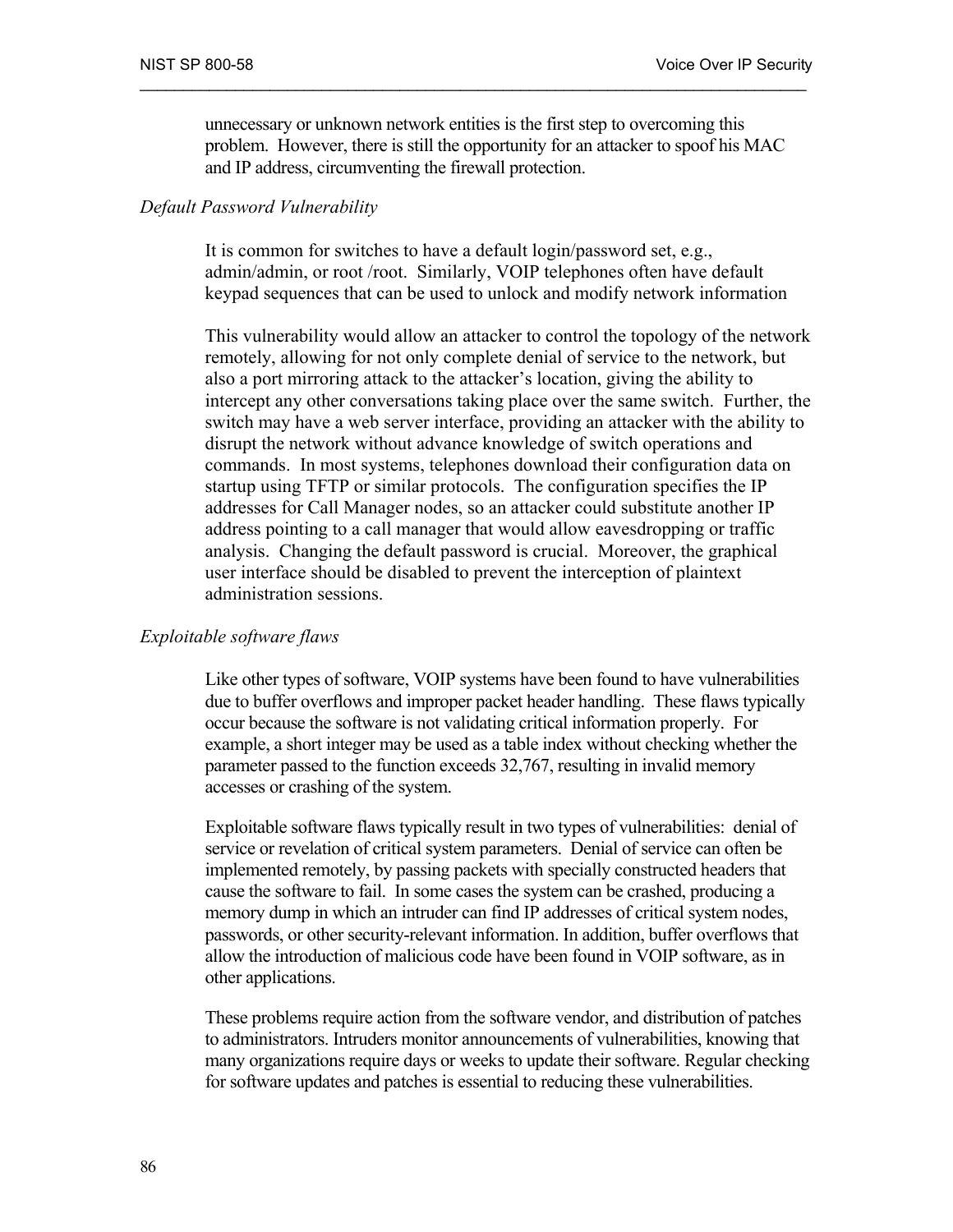Automated patch handling can assist in reducing the window of opportunity for intruders to exploit a known software vulnerability.

 $\_$  . The contribution of the contribution of the contribution of the contribution of the contribution of the contribution of  $\mathcal{L}_\text{max}$ 

#### *Account Lockout Vulnerability*

An attacker will be able to provide several incorrect login attempts at the telnet prompt until the account becomes locked out. (This problem is common to most password-protected systems, because it prevents attackers from repeating login attempts until the correct password is found by trying all possible combinations.)

The account is unable to connect to the machine for the set lockout time. If remote access is not available, this problem can be solved with physical access control.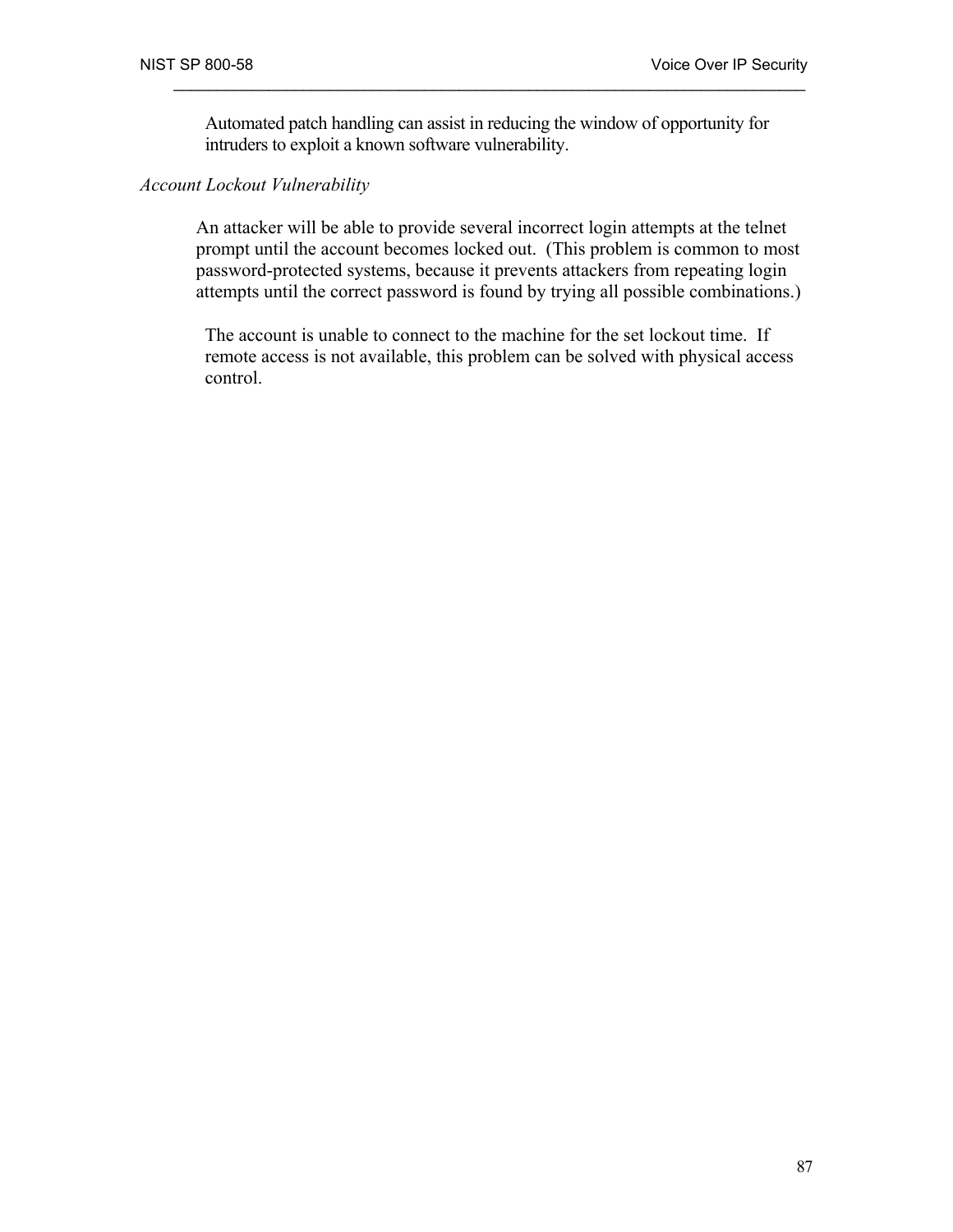# B Appendix: VOIP Frequently Asked Questions

1. What is VOIP?

Voice Over Internet Protocol is a set of software, hardware, and standards designed to make it possible to transmit voice over packet switched networks, either an internal Local Area Network, or across the Internet.

 $\mathcal{L}_\text{max}$  , and the set of the set of the set of the set of the set of the set of the set of the set of the set of the set of the set of the set of the set of the set of the set of the set of the set of the set of the

- 2. What are some of the advantages of VOIP?
	- a. Cost a VOIP system is usually cheaper to operate than an equivalent office telephone system with a Private Branch Exchange and conventional telephone service.
	- b. Integration with other services Innovative services are emerging that allow customers to combine web access with telephone features through a single PC or terminal. For example, a sales representative could discuss products with a customer using the company's web site. In addition, the VOIP system may be integrated with video across the Internet, providing a teleconferencing facility.
- 3. What are some of the disadvantages of VOIP?
	- a. Startup cost although VOIP can be expected to save money in the long run, the initial installation can be complex and expensive. In addition, a single standard has not yet emerged for many aspects of VOIP, so an organization must plan to support more than one standard, or expect to make relatively frequent changes as the VOIP field develops.
	- b. Security the flexibility of VOIP comes at a price: added complexity in securing voice and data. Because VOIP systems are connected to the data network, and share many of the same hardware and software components, there are more ways for intruders to attack a VOIP system than a conventional voice telephone system or PBX.
- 4. Can small organizations or home users use VOIP systems?

Yes. Vendors have made VOIP solutions attractive to organizations of all sizes, and are now expanding into the home market. Most of the security problems discussed in this publication have also extended into the home market.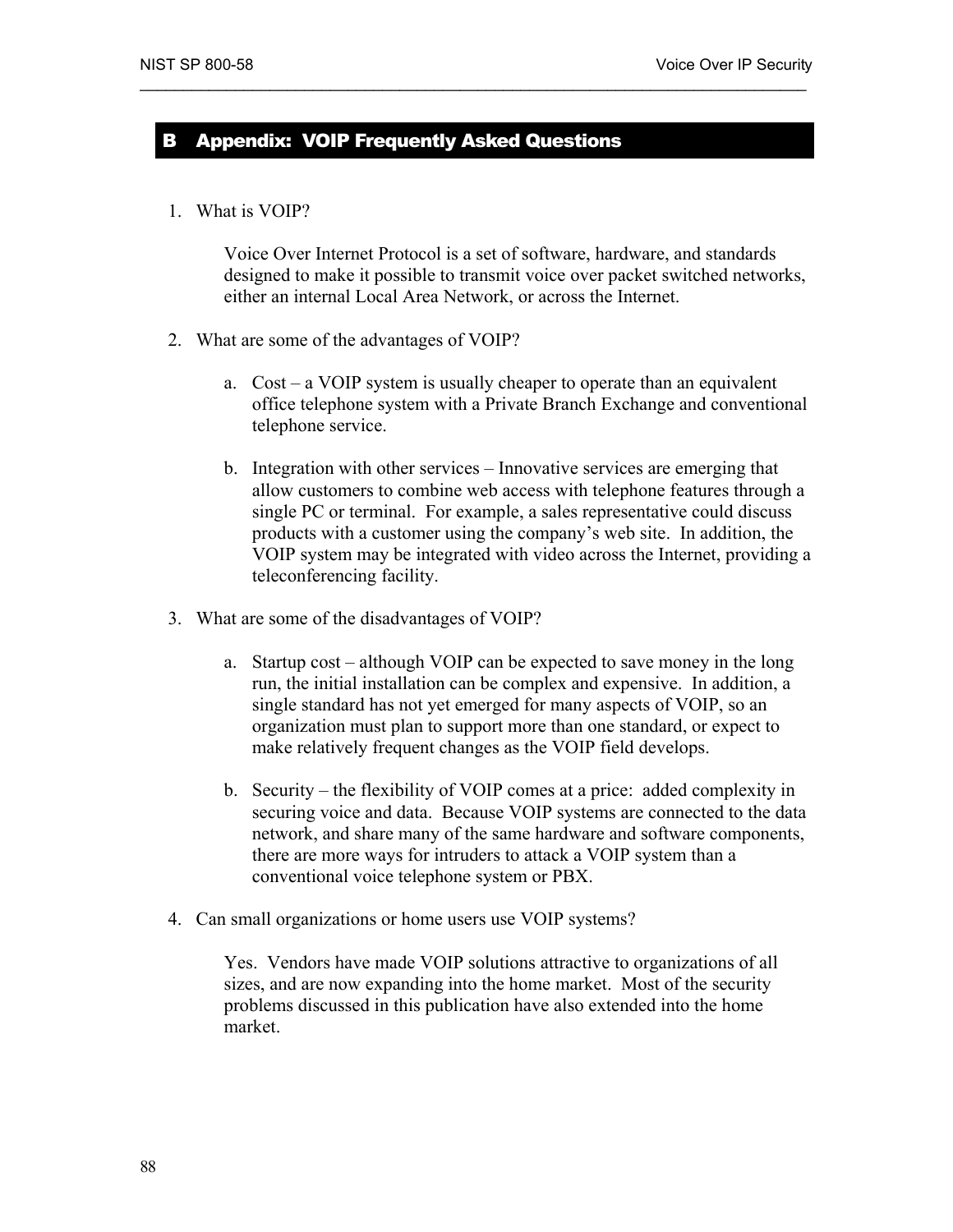5. Can I use my existing network equipment (routers, hubs, etc.) for a VOIP network?

 $\_$  . The contribution of the contribution of the contribution of the contribution of the contribution of the contribution of  $\mathcal{L}_\text{max}$ 

No, except possibly for home use. VOIP demands high performance because voice communications must be in real time. A few seconds delay in data transmission is accepted and common, but a similar delay in a telephone conversation would make the system unacceptable to users. VOIP network equipment uses special protocols to over come the performance problems involved in transmitting voice over the Internet. Existing local area network cabling can be used.

- 6. Does VOIP require additional phone lines or new phone numbers. No, VOIP systems can be tied in to existing connections,
- 7. Can I use VOIP like a normal telephone?

Yes, if the right hardware and software is installed. Some basic VOIP services are available from messaging programs such as AIM and Microsoft Netmeeting, but these programs cannot be used to dial telephone numbers. VOIP systems, coupled with a VOIP service provider, enable users to enter ordinary telephone numbers to make calls across the Internet.

8. Do both parties to a call need to have VOIP?

No, VOIP service providers translate VOIP calls to and from a form that is carried on the conventional telephone network using IP/TDM gateways, so either party may use VOIP or conventional equipment.

9. How does the sound quality of VOIP compare with traditional systems?

More recent VOIP systems have sound quality equivalent to conventional phones, especially if standalone VOIP phones are used. A "softphone" may have packet delay or other quality of service issues if used on a heavily loaded PC.

10. What is a VOIP "softphone"?

The term softphone refers to a telephone capability implemented on an ordinary PC, using only special software and a microphone/headset that plugs into the PC's audio ports. As noted in the body of this publication, though, softphones should not be used where security or privacy are a concern because of the ease with which they can be attacked. These systems are also more vulnerable to denial of service attacks from worms and viruses.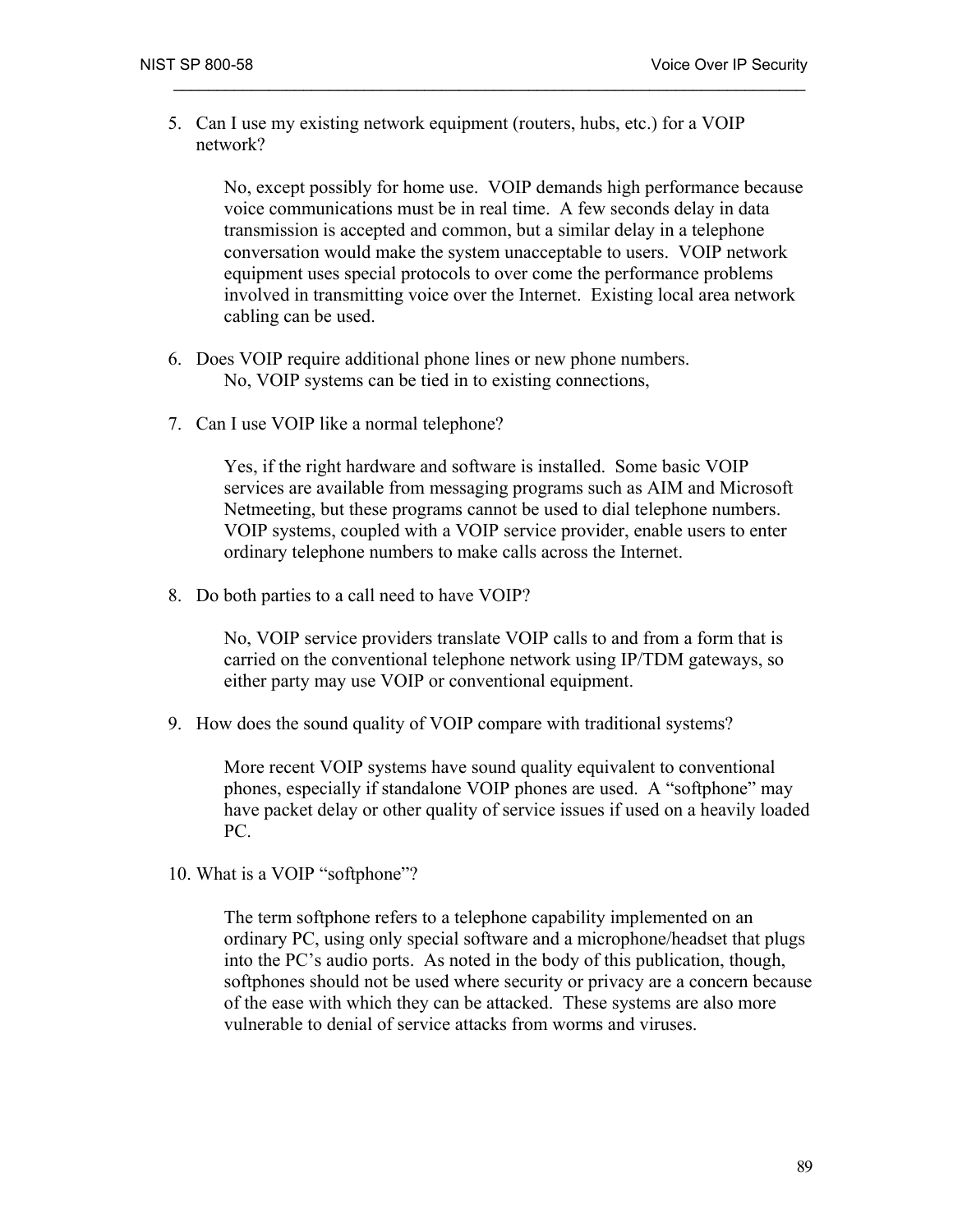11. What size PC is required to operate a softphone?

A high-end PC is not needed. Most systems require only 64MB of RAM and a 200 MHz or faster processor. VOIP software is available for all popular operating systems.

12. Will a VOIP system continue to function during a power failure or cable outage?

 $\mathcal{L}_\text{max}$  , and the set of the set of the set of the set of the set of the set of the set of the set of the set of the set of the set of the set of the set of the set of the set of the set of the set of the set of the

If all components have an uninterruptible power supply, the system should continue to function as long as the UPS batteries last. However, if the VOIP system is implemented on a cable modem, phone service will not be available during a cable outage. Similarly, if DSL is used, an outage of the DSL line will interrupt phone service. A conventional phone connection or mobile phones can serve as a backup.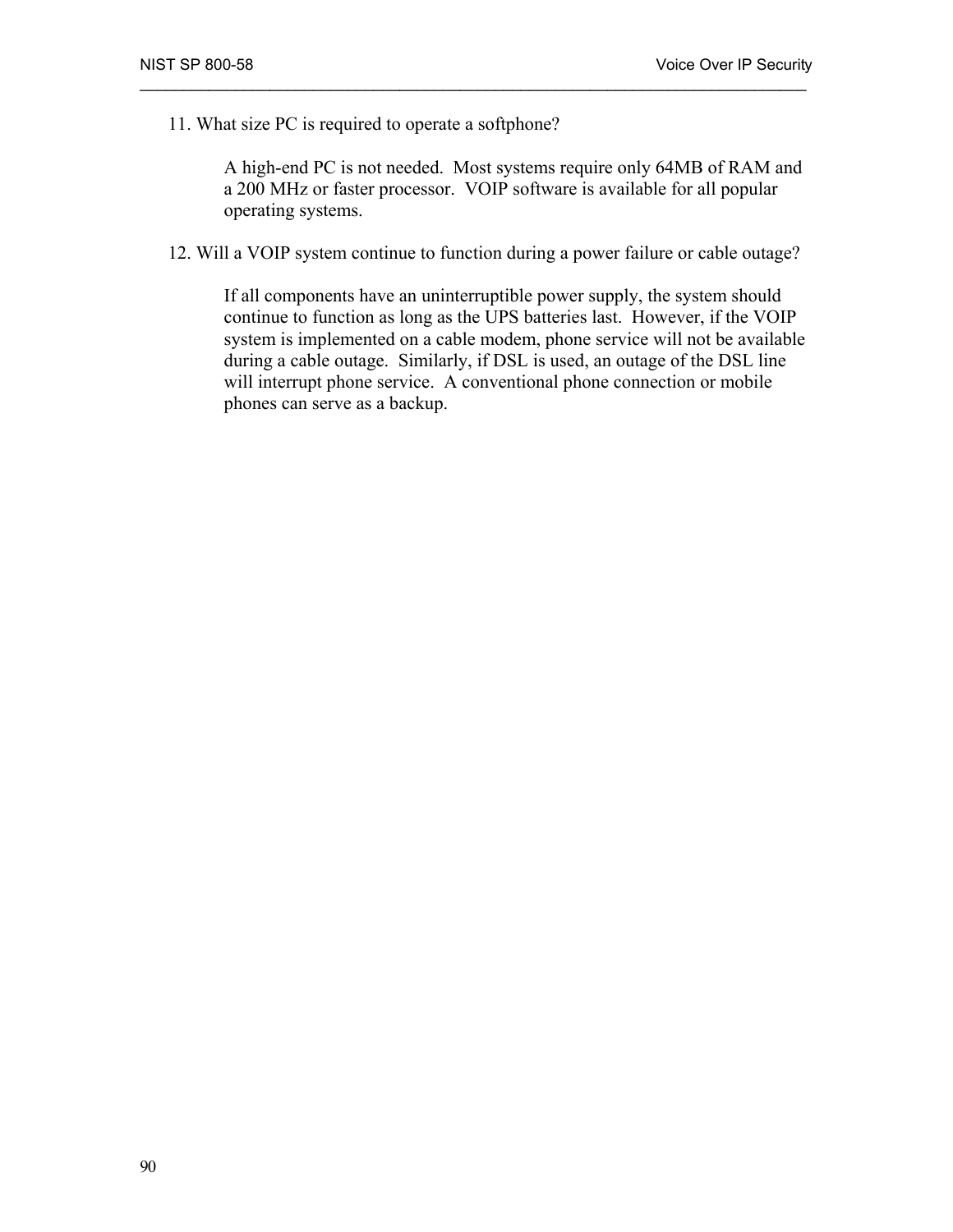# **Appendix: VOIP Terms**

**Application Level Gateway (ALG)** – Application Level Gateways (ALGs) are application specific translation agents that allow an application (like VOIP) on a host in one address realm to connect to its counterpart running on a host in different realm transparently. An ALG may interact with NAT to set up state, use NAT state information, modify application specific payload and perform whatever else is necessary to get the application running across disparate address realms.

 $\_$  . The contribution of the contribution of the contribution of the contribution of the contribution of the contribution of  $\mathcal{L}_\text{max}$ 

**Abstract syntax notation one (ASN.1):** A standard, flexible method that (a) describes data structures for representing, encoding, transmitting, and decoding data, (b) provides a set of formal rules for describing the structure of objects independent of machine-specific encoding techniques, (c) is a formal networkmanagement Transmission Control Protocol/Internet Protocol (TCP/IP) language that uses human-readable notation and a compact, encoded representation of the same [information](http://www.its.bldrdoc.gov/fs-1037/dir-019/_2720.htm) used in [communications](http://www.its.bldrdoc.gov/fs-1037/dir-008/_1115.htm) protocols, and (d) is a precise, formal notation that removes ambiguities.

**Call Processor** – component that sets up and monitors the state of calls, and provides phone number translation, user authorization, and coordination with media gateways.

**Codec** – coder/decoder, which converts analog voice into digital data and back again, and may also compress and decompress the data for more efficient transmission.

**Firewall Control Proxy** - component that controls a firewall's handling of a call. The firewall control proxy can instruct the firewall to open specific ports that are needed by a call, and direct the firewall to close these ports at call termination.

**H.323** - The International Telecommunications Union (ITU) standard for packetswitched network voice and video calling and signaling.

**Jitter** - non-uniform delays that can cause packets to arrive and be processed out of sequence

**Latency** – time delay in processing voice packets.

**Media gateway** - the interface between circuit switched networks and IP network. Media gateways handle analog/digital conversion, call origination and reception, and quality improvement functions such as compression or echo cancellation.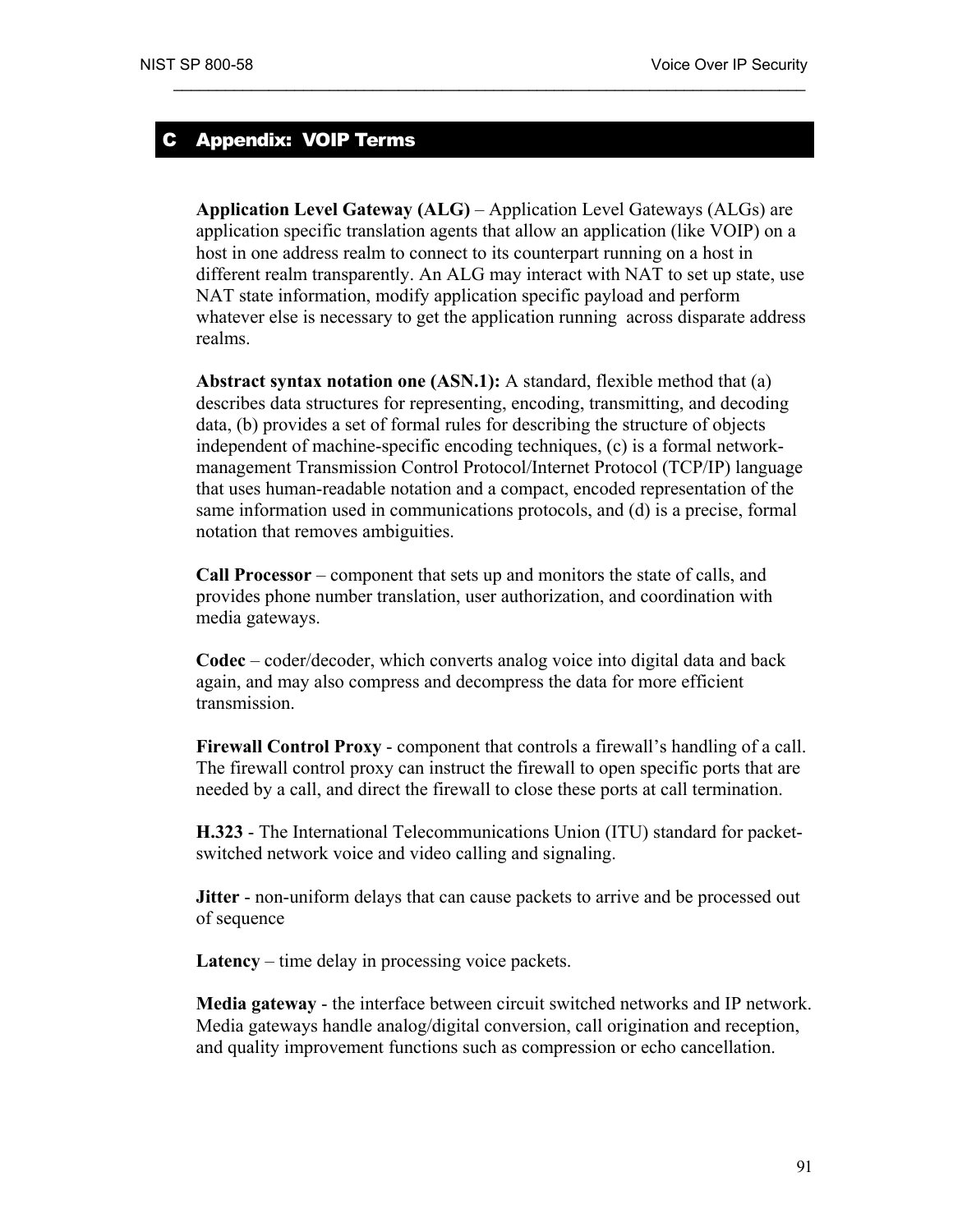**Media Gateway Control Protocol** – common protocol used with media gateways to provide network management and control functions.

 $\mathcal{L}_\text{max}$  , and the set of the set of the set of the set of the set of the set of the set of the set of the set of the set of the set of the set of the set of the set of the set of the set of the set of the set of the

**PSTN** – the public switched telephone network.

**QoS** - **Quality of Service** - a network property that specifies a guaranteed throughput level.

**Session Initiation Protocol (SIP)** – A standard for voice and video over a packet switched network developed by IETF.

**Sniffer** – a network monitoring tool, usually a software tool running on a PC.